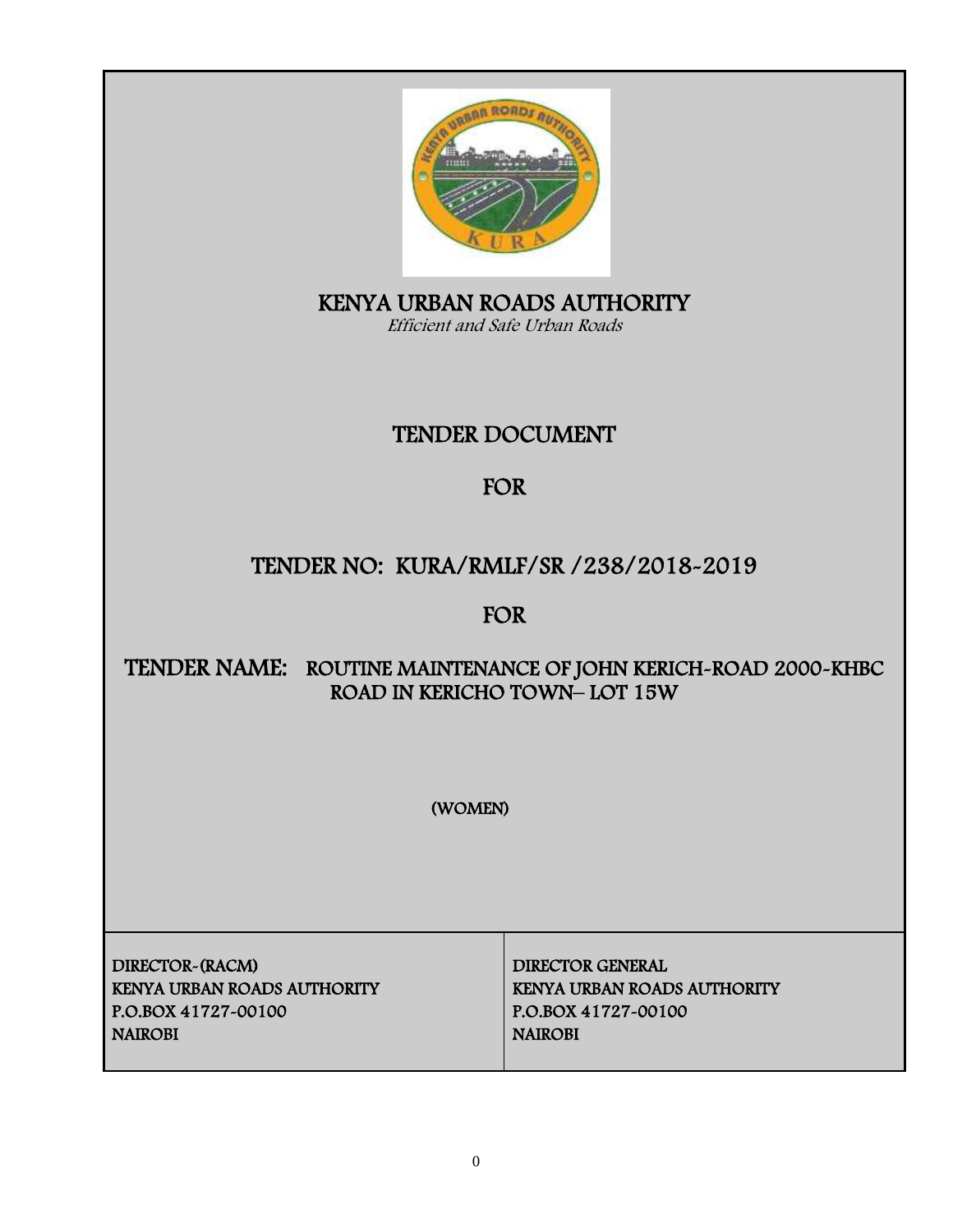# TABLE OF CONTENTS

| <b>SECTION I: INVITATION TO TENDER</b>                          |      |
|-----------------------------------------------------------------|------|
| SECTION II: INSTRUCTIONS TO TENDERERS AND CONDITIONS OF TENDER  |      |
|                                                                 | 5    |
|                                                                 | 29   |
|                                                                 |      |
|                                                                 |      |
|                                                                 |      |
| <b>SECTION V: SPECIAL SPECIFICATIONS.</b>                       |      |
| SECTION VI: SUPERVISION AND CONTRACT EVALUATION MANUAL 2012 115 |      |
|                                                                 |      |
|                                                                 |      |
|                                                                 |      |
|                                                                 |      |
|                                                                 | .182 |
|                                                                 | 184  |
|                                                                 |      |
| SECTION XII: FORM OF AGREEMENT.                                 |      |
|                                                                 | .206 |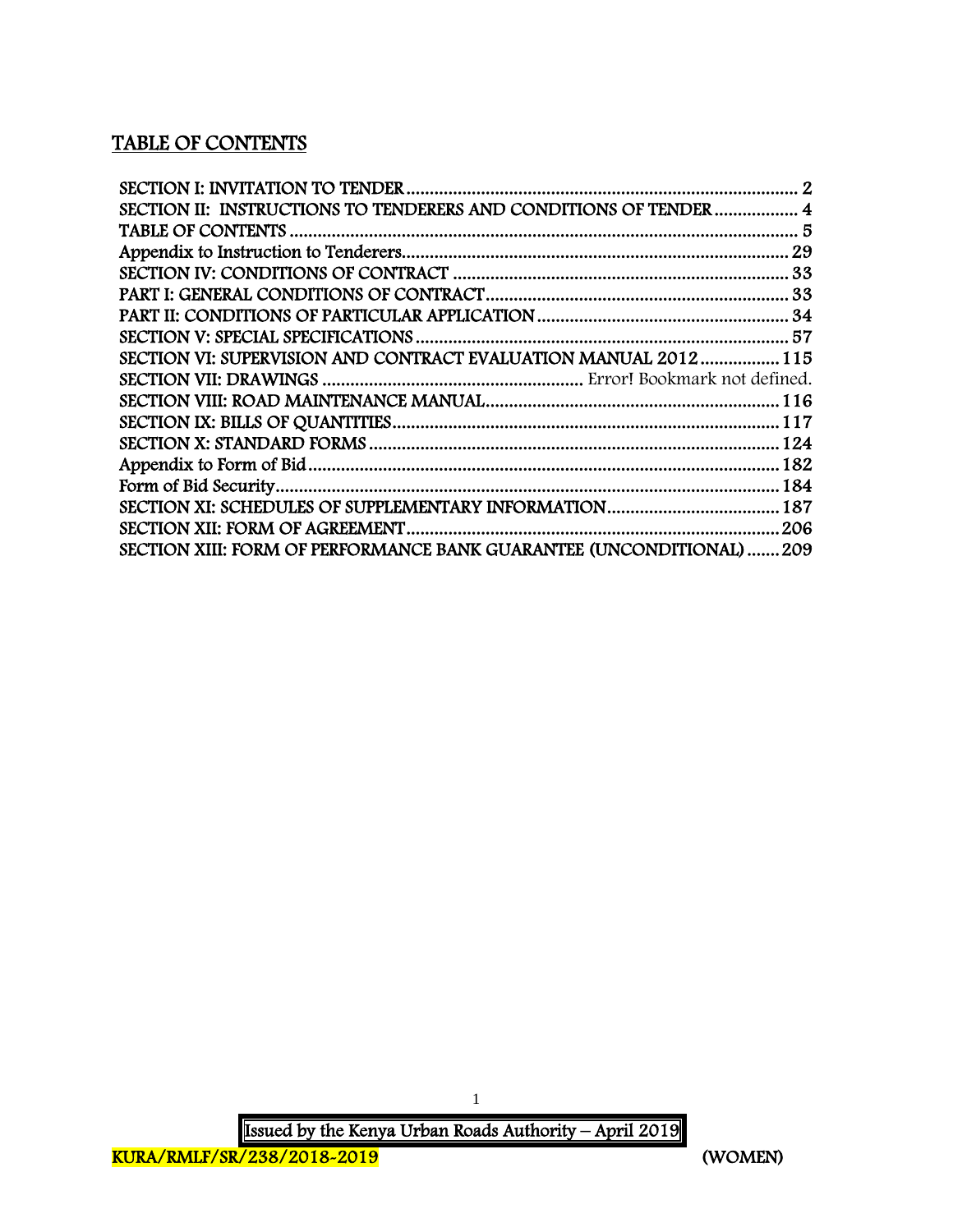# <span id="page-2-0"></span>SECTION I: INVITATION TO TENDER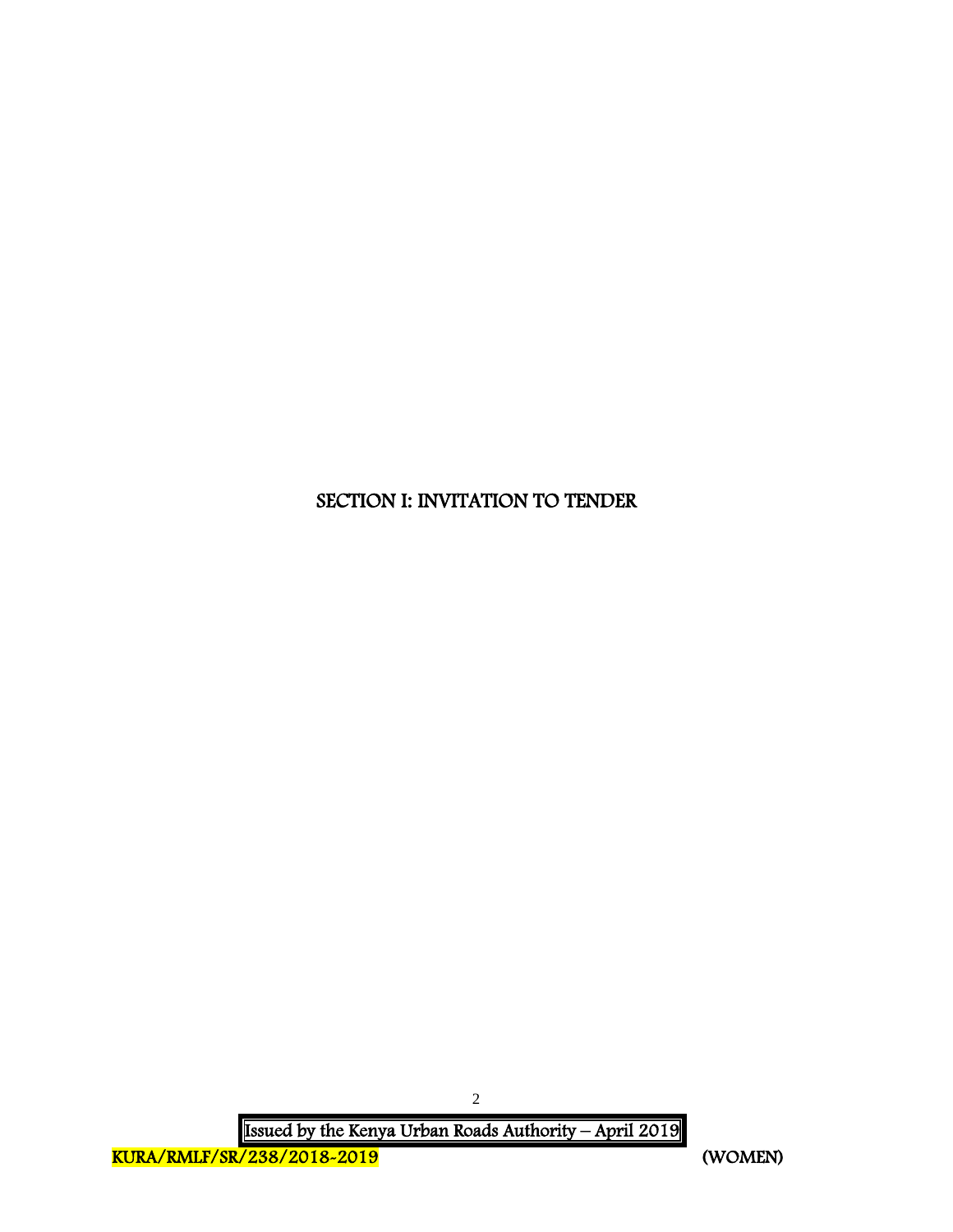(\* see www.kura .go.ke/tender notices\*)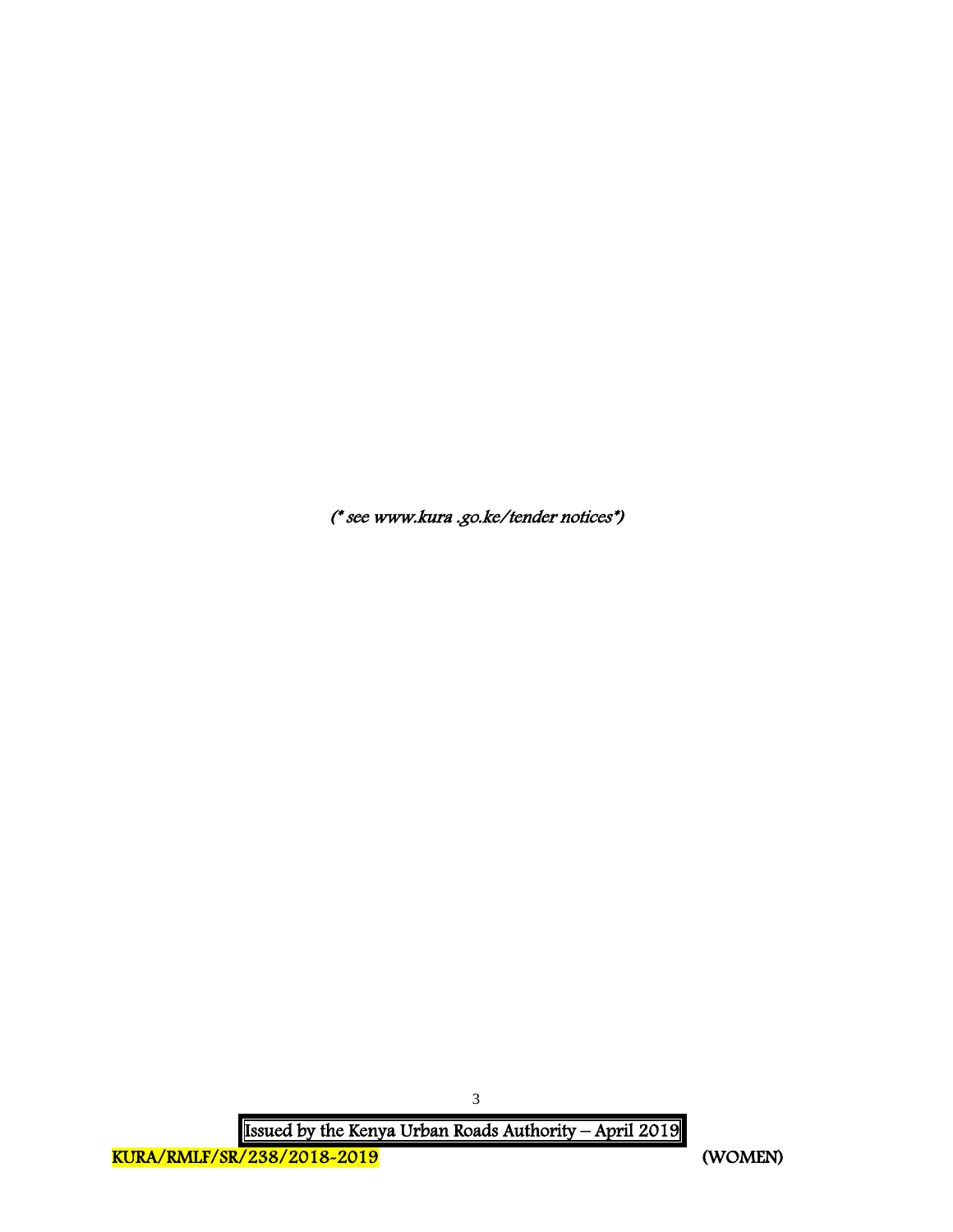<span id="page-4-0"></span>SECTION II: INSTRUCTIONS TO TENDERERS AND CONDITIONS OF TENDER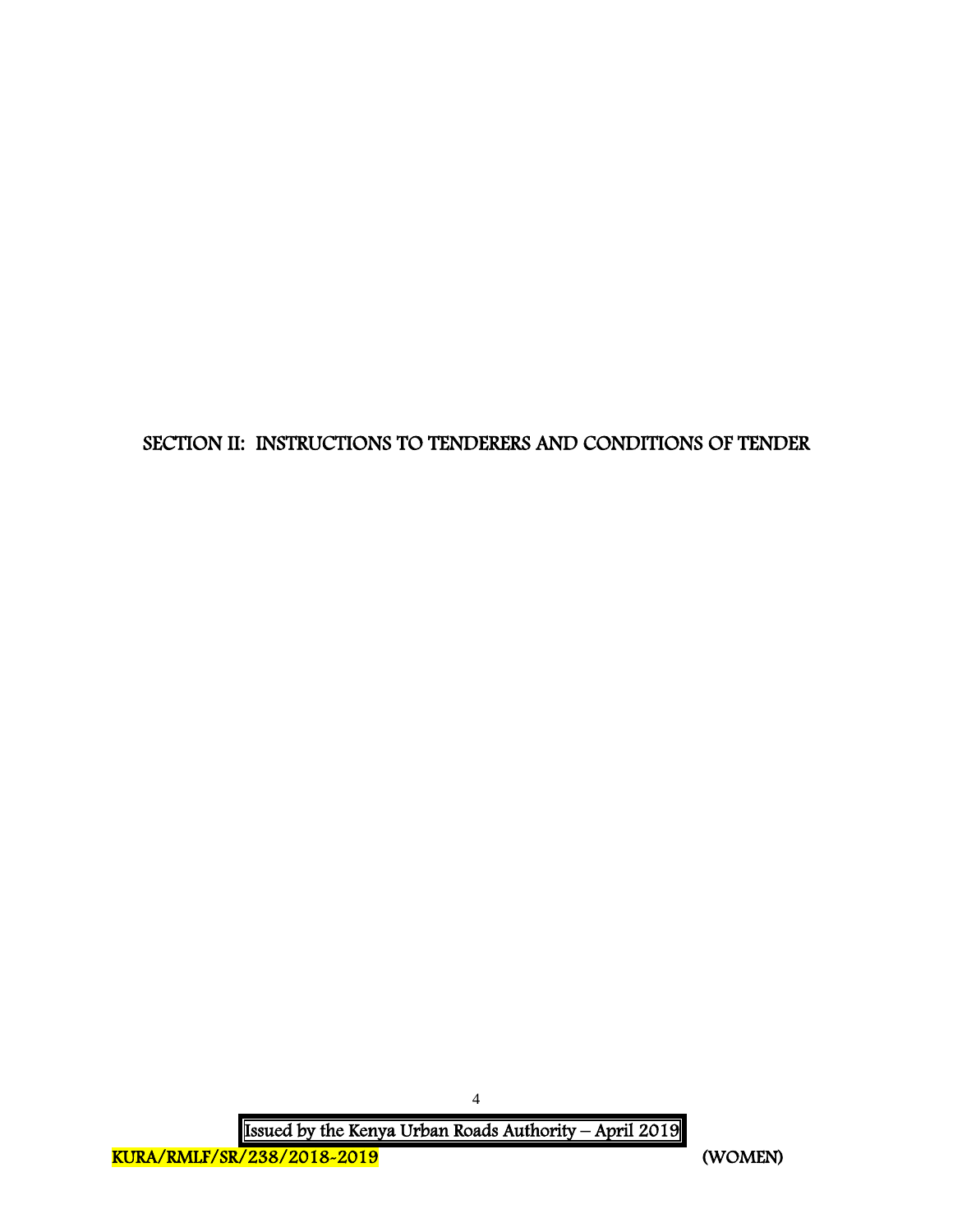### TABLE OF CONTENTS

<span id="page-5-0"></span>

| A.        |    | <b>GENERAL</b>                                                       |  |
|-----------|----|----------------------------------------------------------------------|--|
|           | 1  |                                                                      |  |
|           | 2  |                                                                      |  |
|           | 3  |                                                                      |  |
|           | 4  |                                                                      |  |
|           | 5  |                                                                      |  |
|           | 6  |                                                                      |  |
|           | 7  |                                                                      |  |
|           | 8  |                                                                      |  |
| <b>B.</b> |    |                                                                      |  |
|           | 9  |                                                                      |  |
|           | 10 |                                                                      |  |
|           | 11 |                                                                      |  |
| C.        |    |                                                                      |  |
|           | 12 |                                                                      |  |
|           | 13 |                                                                      |  |
|           | 14 |                                                                      |  |
|           | 15 |                                                                      |  |
|           | 16 |                                                                      |  |
|           | 17 |                                                                      |  |
|           | 18 |                                                                      |  |
|           | 19 |                                                                      |  |
|           | 20 |                                                                      |  |
| D.        |    |                                                                      |  |
|           | 21 |                                                                      |  |
|           | 22 |                                                                      |  |
|           | 23 |                                                                      |  |
|           | 24 |                                                                      |  |
| E.        |    |                                                                      |  |
|           | 25 |                                                                      |  |
|           | 26 |                                                                      |  |
|           | 27 |                                                                      |  |
|           | 28 |                                                                      |  |
|           | 29 |                                                                      |  |
|           | 30 |                                                                      |  |
|           | 31 |                                                                      |  |
| F.        |    |                                                                      |  |
| G.        |    |                                                                      |  |
|           | 32 | Award.                                                               |  |
|           | 33 | employer's right to accept any bid and to reject any or all bids  19 |  |
|           | 34 |                                                                      |  |
|           | 35 |                                                                      |  |
|           | 36 |                                                                      |  |
|           | 37 |                                                                      |  |
|           | 5. |                                                                      |  |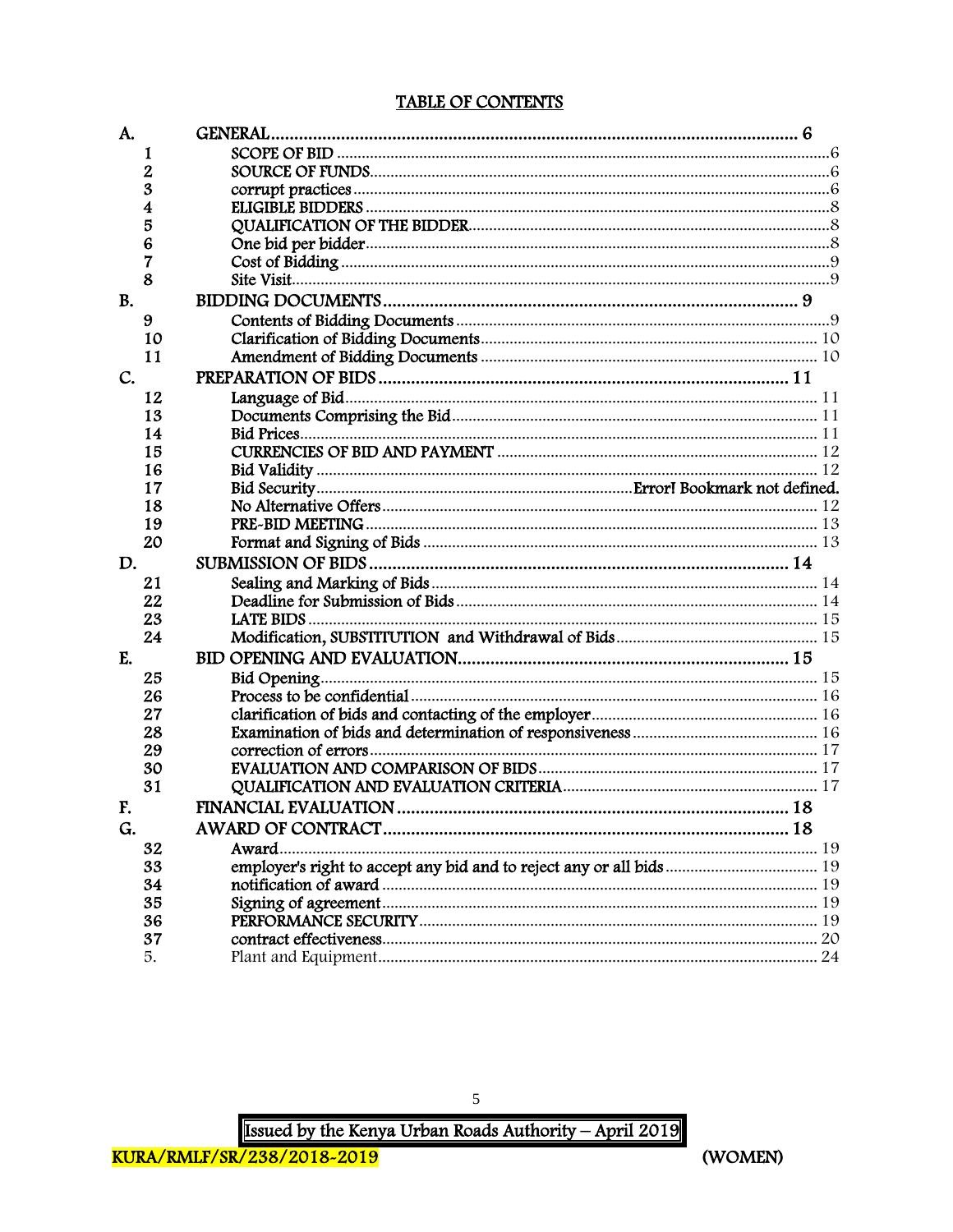## INSTRUCTIONS TO TENDERERS AND CONDITIONS OF TENDER

## A. GENERAL

## 1 SCOPE OF BID

- 1.1 The Employer, as defined in the Conditions of Contract Part II hereinafter "the Employer" wishes to receive bids for the construction of works as described in Section 1, clause 102 of the Special Specifications –"Location and extent of the Works")
- 1.2 The successful bidder will be expected to complete the Works within the period stated in the Appendix to Form of Bid from the date of commencement of the Works.
- 1.3 Throughout these bidding documents, the terms bid and tender and their derivatives (bidder/tenderer, bid/tendered, bidding/tendering etc.) are synonymous, and day means calendar day. Singular also means plural.

## 2 SOURCE OF FUNDS

2.1 The source of funding is the Government of Kenya through the Road Maintenance Levy Fund.

## 3 CORRUPT PRACTICES

3.1 The government requires that the bidders, suppliers, sub-contractors and supervisors observe the highest standards of ethics during the execution of such contracts. In this pursuit of this policy, the government;

Defines for the purpose of this provision, the terms set forth below as follows:

- i) "corrupt practice" means the offering, giving ,receiving, or soliciting of anything of value to influence the action of the public official in the procurement process or in the execution, and
- ii) "fraudulent practice" means a misrepresentation of facts in order to influence a procurement process or the execution of a contract to the detriment of the employer, and includes collusive practices among bidders (prior to or after bid submission) designed to establish bid prices at artificial, non-competitive levels and to deprive the employer the benefits of free and open competition

Will reject a proposal for award if it determines that the bidder recommended for award has engaged in corrupt or fraudulent practices in competing for the contract, and

Will declare a firm ineligible, either indefinitely or for a stated period of time, to be awarded a government contract if it at any time it is determined that the firm has

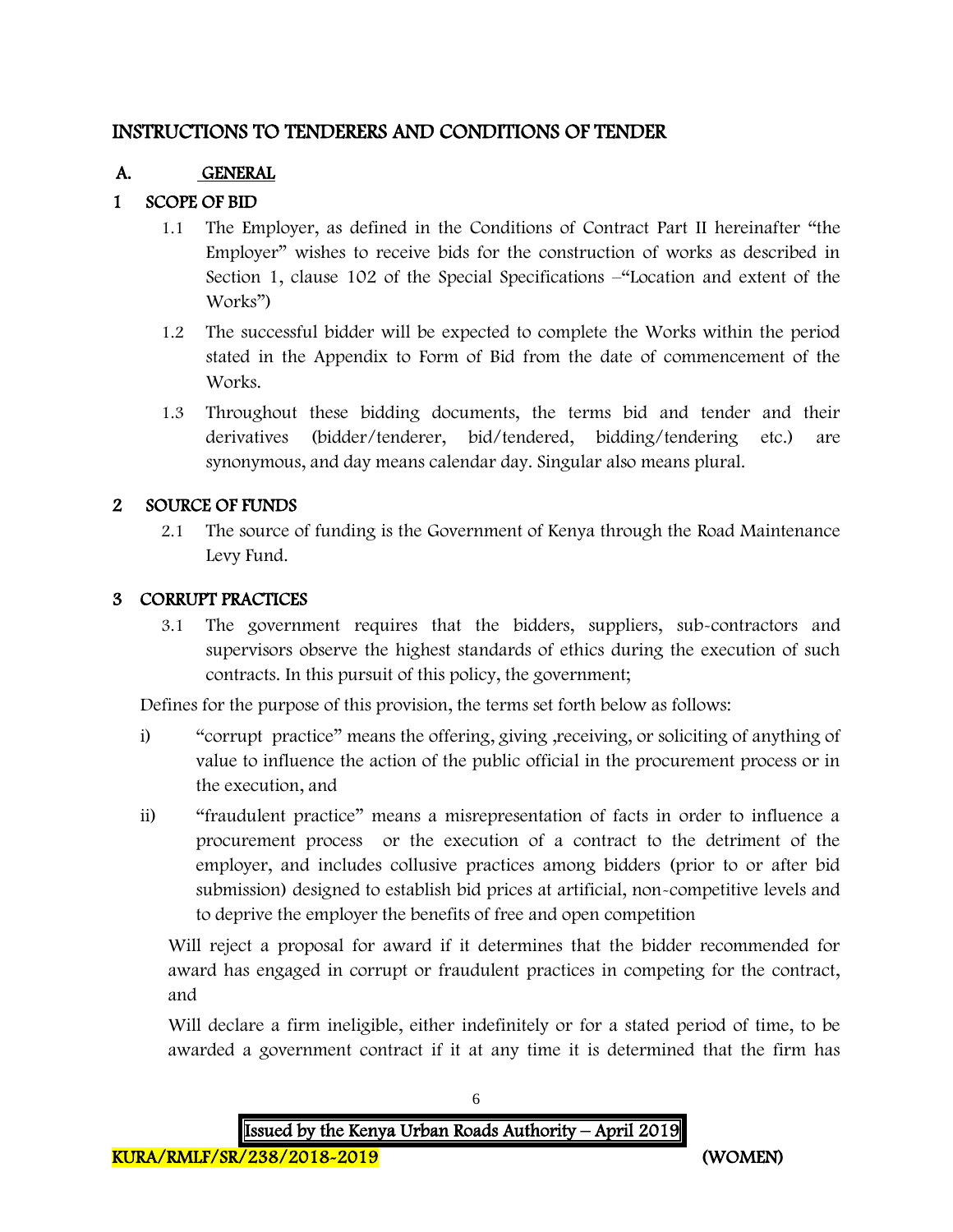engaged in corrupt or fraudulent practices in competing for, or in executing, a government financed contract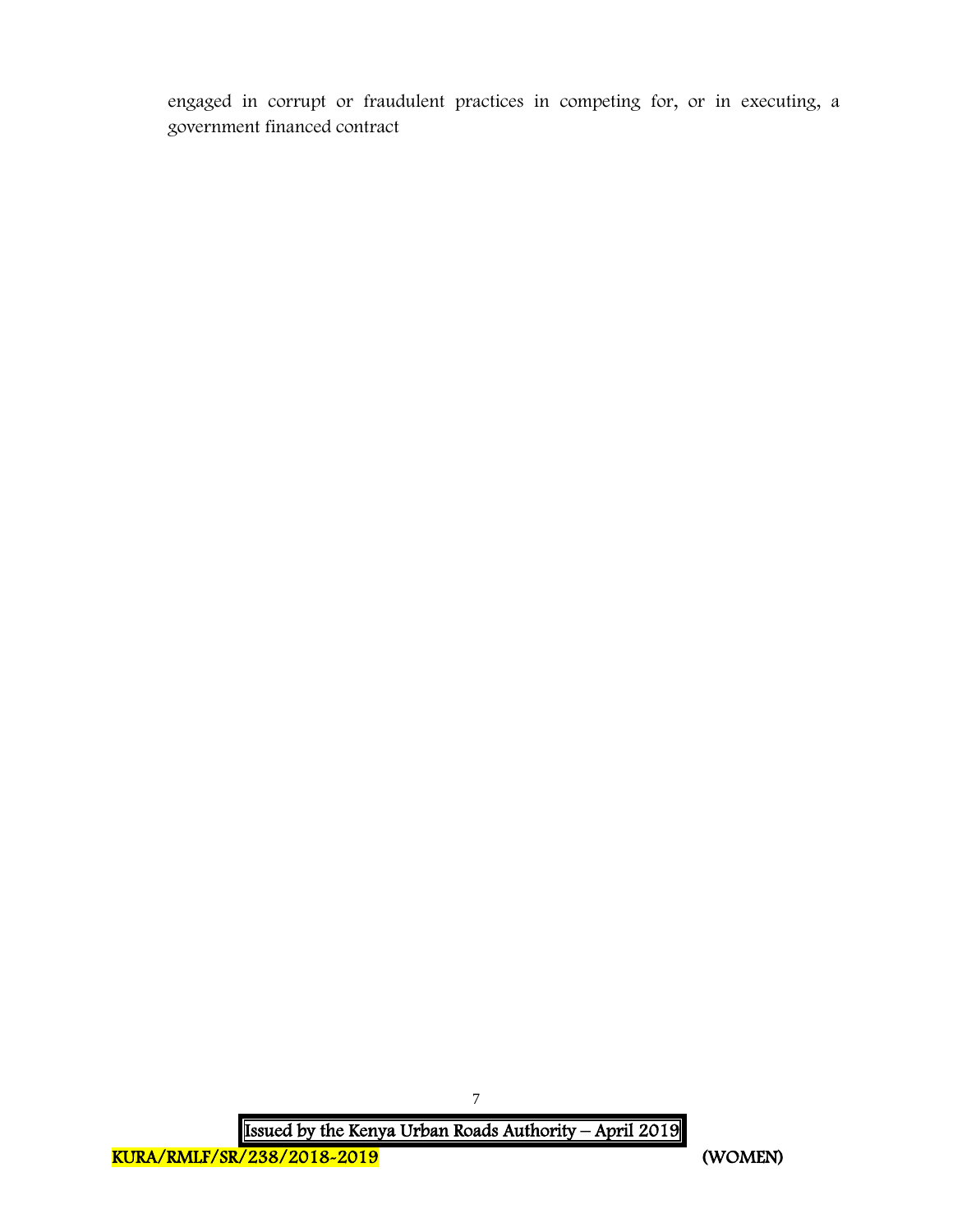#### 4 ELIGIBLE BIDDERS

- 4.1 This invitation to bid is open to all bidders who are legally registered or incorporated in the Republic of Kenya as of the time of bid submission. Registration with National Construction Authority (NCA) as a contractor is mandatory.
- 4.2 Bidders shall not have a conflict of interest. Bidders shall be considered to have conflict of interest, if they participated as a consultant in the preparation of the design, documentation or technical specifications of the works that are the subject of this bidding other than as far as required by the Employer.
- 4.3 A firm that is under a declaration of eligibility by the Employer in accordance with clause 3, at the date of submission of the Bid or thereafter, shall be disqualified.
- 4.4 Bidders shall provide such evidence of their continued eligibility satisfactory to the Employer as the Employer shall reasonably request.

#### 5 QUALIFICATION OF THE BIDDER

- 5.1 Bidders shall as part of their bid:
- (a) Submit a written power of attorney authorizing the signatory of the bid to commit the bidder; and
- (b) Update any information submitted with their bids and update in any case the information indicated in the schedules and continue to meet the minimum threshold criteria set out in the bid documents.
	- 5.2 As a minimum, bidders shall update the following information:
- (a) evidence of access to lines of credit from a bank and availability of other financial resources
- (b) financial predictions for the current year and the two subsequent years, including the effect of known commitments
- (c) work commitments
- (d) current litigation information; and
- (e) availability of critical equipment
	- 5.3 Bidders shall also submit proposals of work methods and schedule in sufficient detail to demonstrate the adequacy of the bidders' proposals to meet the technical specifications and the completion time referred to in Clause 1.2 above.

#### 6 ONE BID PER BIDDER

6.1 Each bidder shall submit only one bid. A bidder who submits or participates in more than one bid will be disqualified.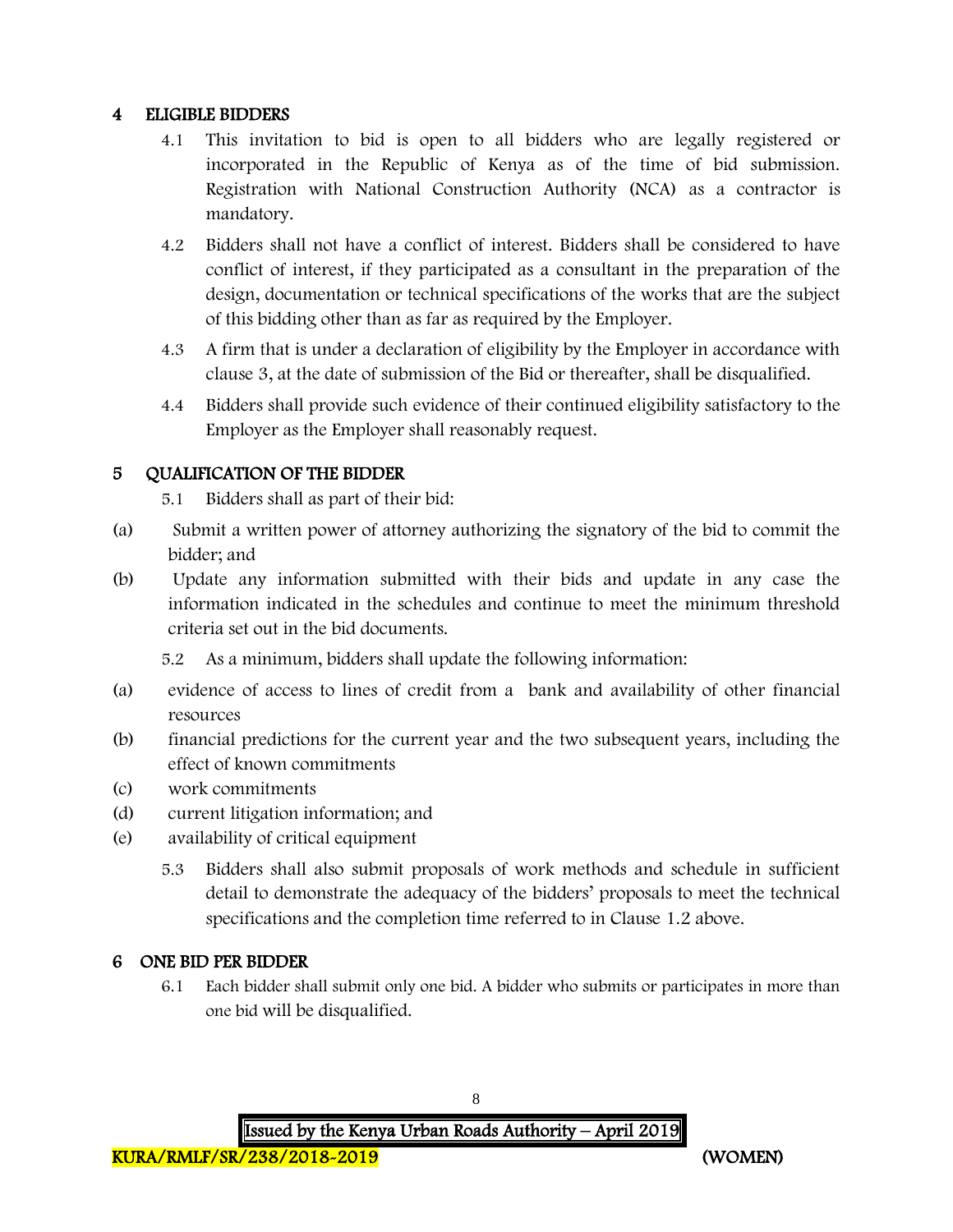## 7 COST OF BIDDING

7.1 The bidder shall bear all costs associated with the preparation and submission of his bid and the Employer will in no case be responsible or liable for those costs, regardless of the conduct or outcome of the bidding process.

## 8 SITE VISIT

- 8.1 The tenderer is advised to visit and examine the site and its surroundings and obtain for himself on his own responsibility, all information that may be necessary for preparing the tender and entering into a contract. The costs of visiting the site shall be the tenderer's own responsibility.
	- 8.2 The tenderer and any of his personnel or agents will be granted permission by the Employer to enter upon premises and lands for the purpose of such inspection, but only upon the express condition that the tenderer, his personnel or agents, will release and indemnify the Employer from and against all liability in respect of, and will be responsible for personal injury (whether fatal or otherwise), loss of or damage to property and any other loss, damage, costs and expenses however caused, which but for the exercise of such permission, would not have arisen.
	- 8.3 A Mandatory pre-tender site meeting shall be held as specified in the tender notice. A representative of the Employer will be available to meet the intending tenderers at the venue.
	- 8.4 The Employer will conduct a Site Visit concurrently with the pre-bid meeting referred to in Clause 19, attendance for which is necessary for all bidders. Attendance by the tenderers shall be as specified in the tender notice.
	- 8.5 Tenderers must provide their own transport. The representative will not be available at any other time for site inspection visits.
	- 8.6 Each tenderer shall complete the Certificate of Tenderer's Visit to the Site, whether he in fact visits the Site at the time of the organized site visit or by himself at some other time.

# B. BIDDING DOCUMENTS

# 9 CONTENTS OF BIDDING DOCUMENTS

- 9.1 The set of documents comprising the tender includes the following together with any addenda issued in accordance with Clause 11:
- (a) Invitation to Bid
- (b) Instructions to Bidders and Conditions of Tender
- (c) Appendix to Instruction to Tenderers
- (d) Conditions of Contract Part I

9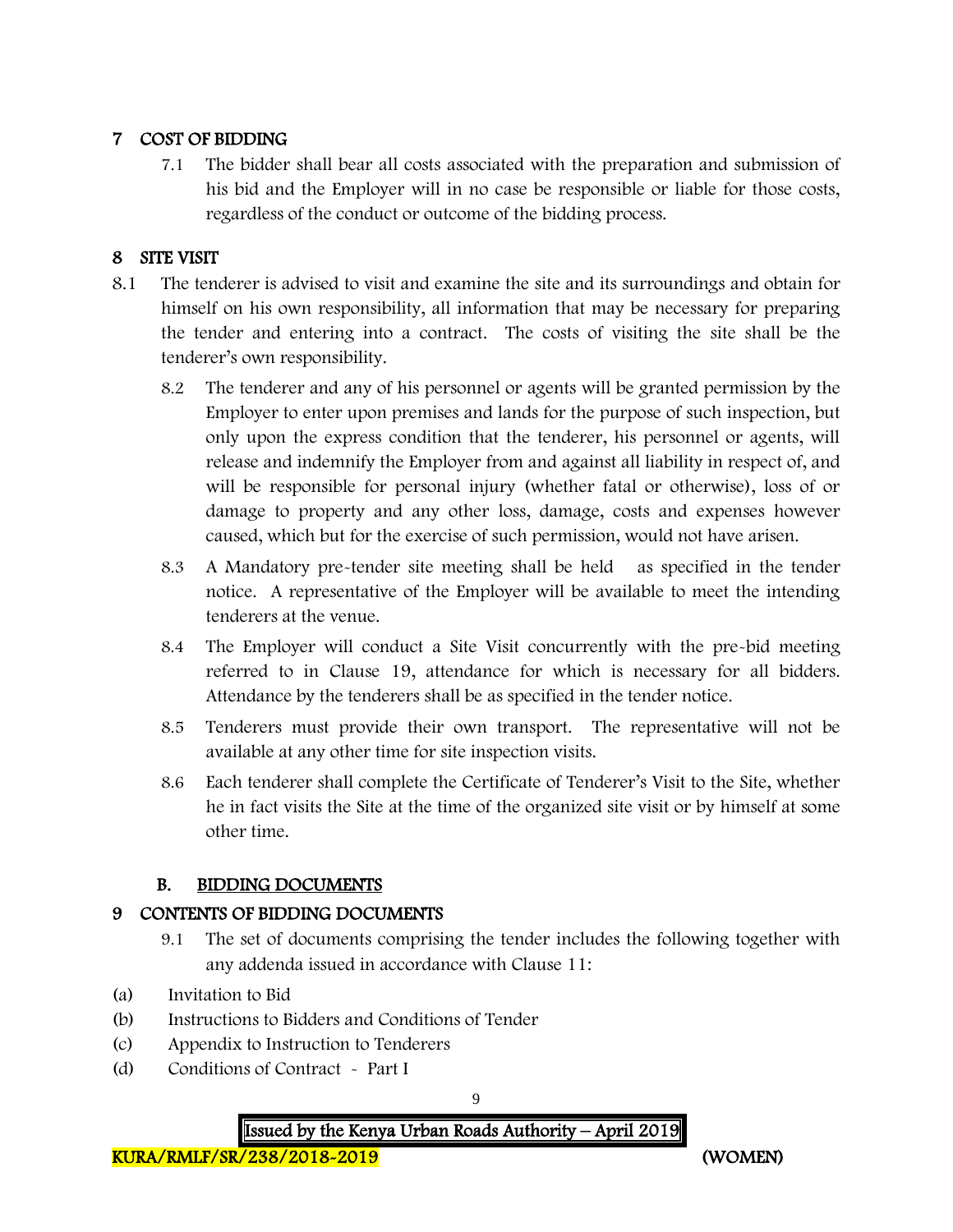- (e) Conditions of Contract Part II
- (f) Road Maintenance Manual (May 2010 Edition)
- (g) Standard Specifications
- (h) Special Specifications
- (i) Form of Bid, Appendix to Form of Bid and Bid Security
- (j) Bills of Quantities
- (k) Schedules of Supplementary information
- (l) Form of Contract Agreement
- (m) Form of Performance Security
- (n) Drawings
- (o) BID Addenda (BID Notices)
- (p) Declaration Form
	- 9.2 The bidder is expected to examine carefully all instructions, conditions, forms, terms, specifications and drawings in the bidding documents. Failure to comply with the requirements of bid submission will be at the bidder's own risk. Bids that are not substantially responsive to the requirements of the bidding documents will be rejected.
	- 9.3 All recipients of the documents for the proposed Contract for the purpose of submitting a tender (whether they submit a tender or not) shall treat the details of the documents as "private and confidential".

# 10 CLARIFICATION OF BIDDING DOCUMENTS

- 10.1 The prospective bidder requiring any clarification of the bidding documents may notify the Employer in writing, cable or by e-mail (hereinafter the term cable is deemed to include telex and facsimile) at the Employer's mailing address indicated in the Bidding Data.
- 10.2 The Employer will respond in writing to any request for clarification that he receives earlier than 7 days prior to the deadline for the submission of bids. Copies of the Employer's response to queries raised by bidders (including an explanation of the query but without identifying the sources of the inquiry) will be sent to all prospective bidders who will have purchased the bidding documents.

# 11 AMENDMENT OF BIDDING DOCUMENTS

- 11.1 At any time prior to the deadline for submission of bids, the Employer may, for any reason, whether at his own initiative or in response to a clarification requested by a prospective bidder, modify the bidding documents by issuing subsequent Addenda.
- 11.2 The Addendum thus issued shall be part of the bidding documents pursuant to Sub-Clause 10.1 and shall be communicated in writing or cable to all purchasers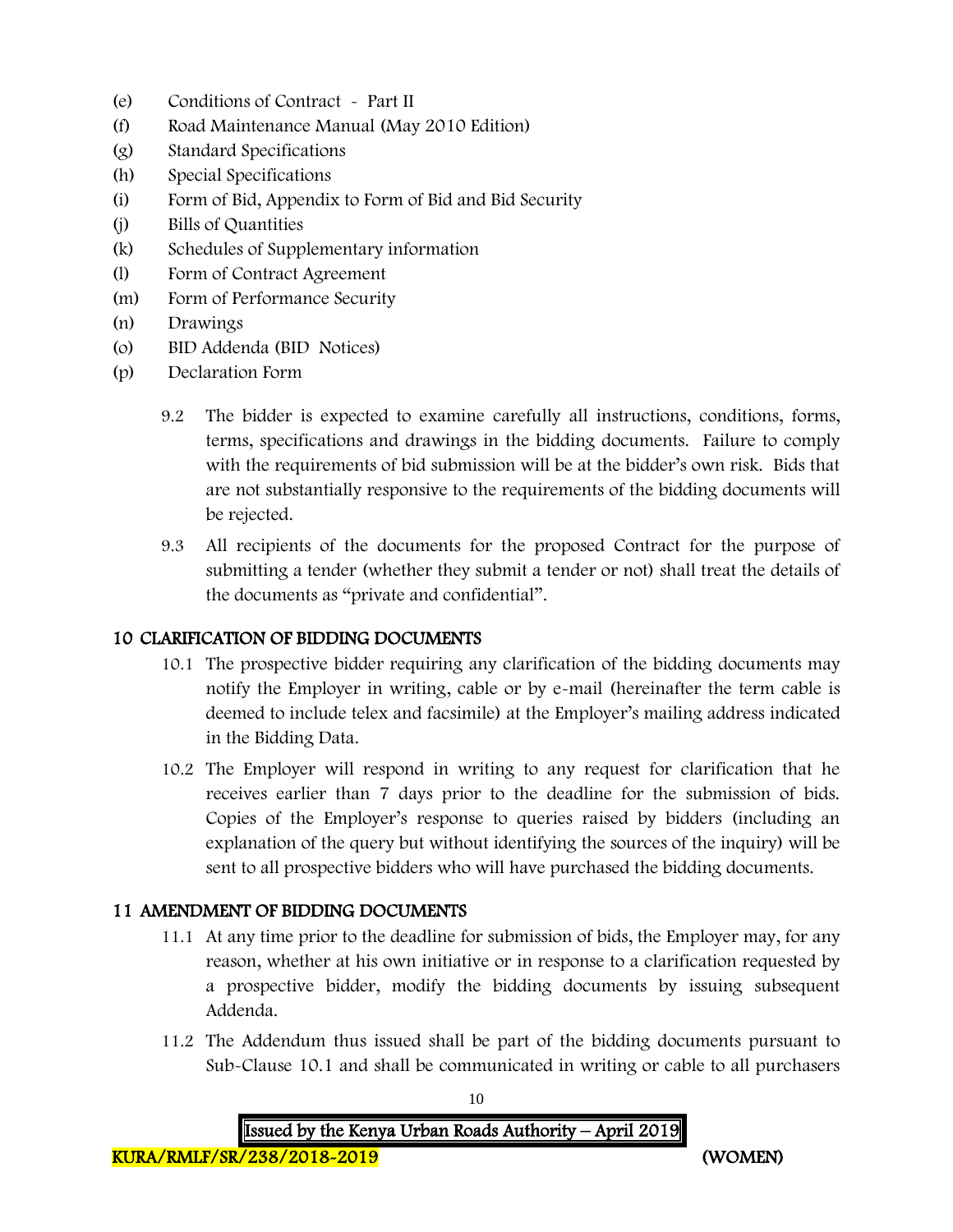of the bidding documents. Prospective bidders shall promptly acknowledge receipt of each Addendum in writing or by cable to the Employer.

11.3 In order to afford prospective bidders reasonable time in which to take an Addendum into account in preparing their bids, the Employer may, at his discretion, extend the deadline for the submission of bids in accordance with Clause 16.2.

# C. PREPARATION OF BIDS

## 12 LANGUAGE OF BID

12.1 The bid prepared by the bidder and all correspondences and documents relating to the bid exchanged by the bidder and the Employer shall be written in the English Language. Supporting documents and printed literature furnished by the bidder may be in another language provided they are accompanied by an appropriate translation of pertinent passages in the above stated language. For the purpose of interpretation of the bid, the English language shall prevail.

## 13 DOCUMENTS COMPRISING THE BID

13.1 The bid to be prepared by the bidder shall comprise:

- (a) Duly filled-in Form of Bid and Appendix to form of bid;
- (b) Bid security;
- (c) Priced Bills of Quantities;
- (d) Schedules of information
- (e) Qualification criteria
- (f) Any other materials required to be completed and submitted in accordance with the Instructions to Bidders embodied in these bidding documents.
	- 13.2 These Forms, Bills of Quantities and Schedules provided in these bidding documents shall be used without exception (subject to extensions of the Schedules in the same format).

## 14 BID PRICES

- 14.1 Unless explicitly stated otherwise in the bidding documents, the contract shall be for the whole works as described in Sub-Clause 1.1, based on the basic unit rates and prices in the Bill of Quantities submitted by the bidder.
- 14.2 The bidder shall fill in rates and prices for all items of Works described in the Bills of Quantities, whether quantities are stated or not.
- 14.3 All duties, taxes (including VAT) and other levies payable by the Contractor under the Contract, or for any other cause as of the date 7 days prior to the deadline for submission of bids, shall be included in the rates and prices and the total Bid Price submitted by the bidder.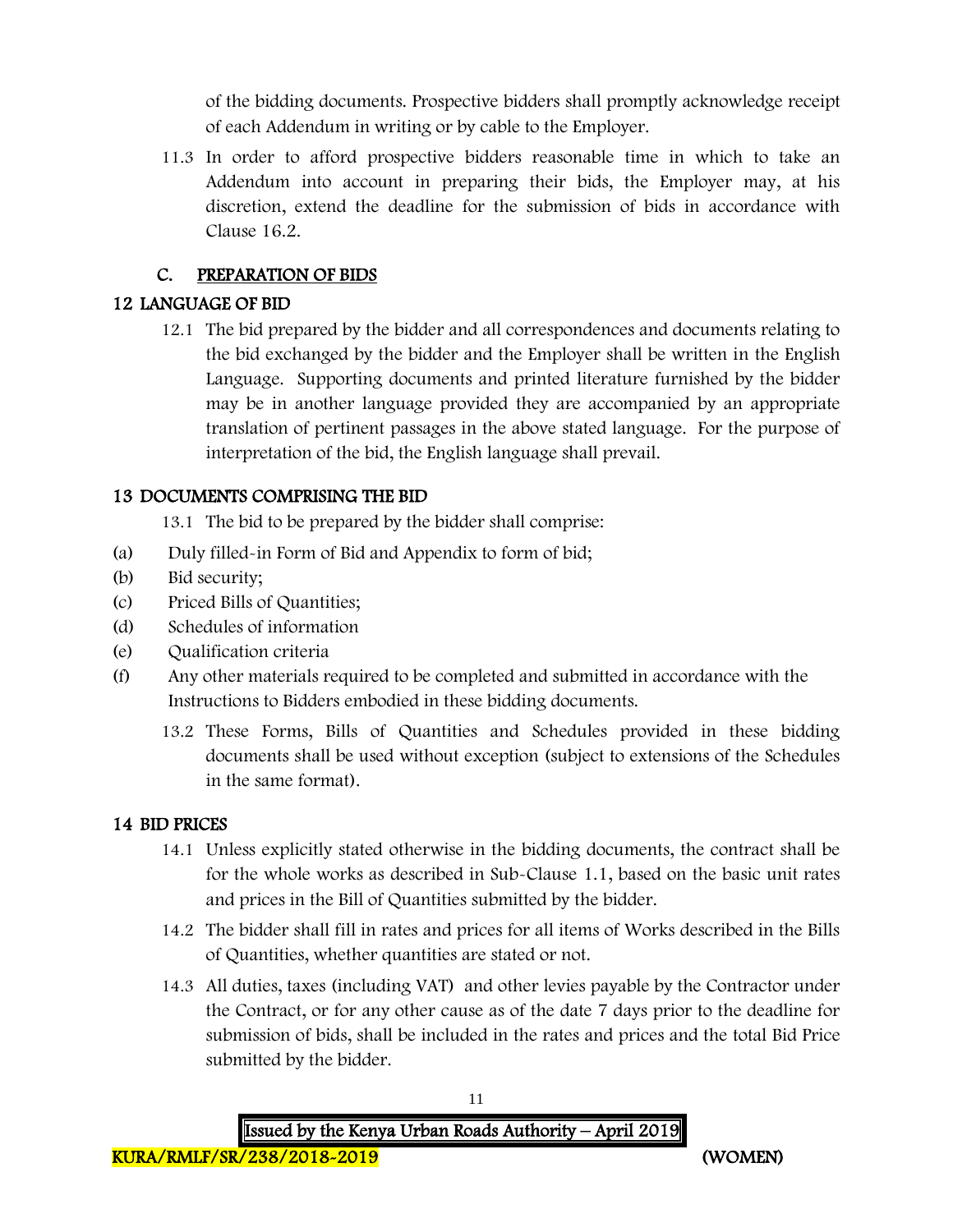14.4 Unless otherwise provided in the Bidding Data and Conditions of Particular Application the rates and prices quoted by the bidder are subject to adjustment during the performance of the contract in accordance with the provisions of Clause 70 of the Conditions of Contract.

## 15 CURRENCIES OF BID AND PAYMENT

15.1 Bids shall be priced in Kenya Shillings.

## 16 BID VALIDITY

- 16.1 The bid shall remain valid and open for acceptance for a period of 90 calendar days from the specified date of bid opening specified in Clause 22.
- 16.2 In exceptional circumstances prior to expiry of the original bid validity period, the Employer may request that the bidders extend the period of validity for a specified additional period. The request and the responses thereto shall be made in writing or by cable. A bidder may refuse the request without forfeiting his bid security. A bidder agreeing to the request will not be required nor permitted to modify his bid, but will be required to extend the validity of his bid security for the period of the extension, and in compliance with Clause Error! Reference source not found. in all respects.

#### 17 TENDER SECURING DECLARATION

17.1 The bidder is not required to submit a bid security but shall furnish, as part of his bid, a tender securing declaration.

17.2 The tender securing declaration shall be in the format shown in the appendix to form of bid. Any bidder who fails to adhere to the terms of the tender securing declaration shall be liable to debarment pursuant to section 115 of the public procurement and asset disposal act 2015 and regulations of 2006.

17.2 Any bid not accompanied by a completed and signed tender securing declaration will be rejected by the employer as non-responsive.

17.3 The tender securing declaration shall expire;-

- (A) If a bidder is unsuccessful,
- (B) On receipt of notification of award
- (C) 28 days after the expiration of the tender validity.

17.4 The tender securing declaration of the successful bidder will be discharged upon the bidder signing the contract agreement and furnishing the required performance security.

17.5 A bidder will automatically be suspended from being eligible for bidding in any contract with the authority for a period of 5 years starting from the date of expiration of tender validity period, if a bidder is in breach of his/her obligation(s) under the bid conditions, because: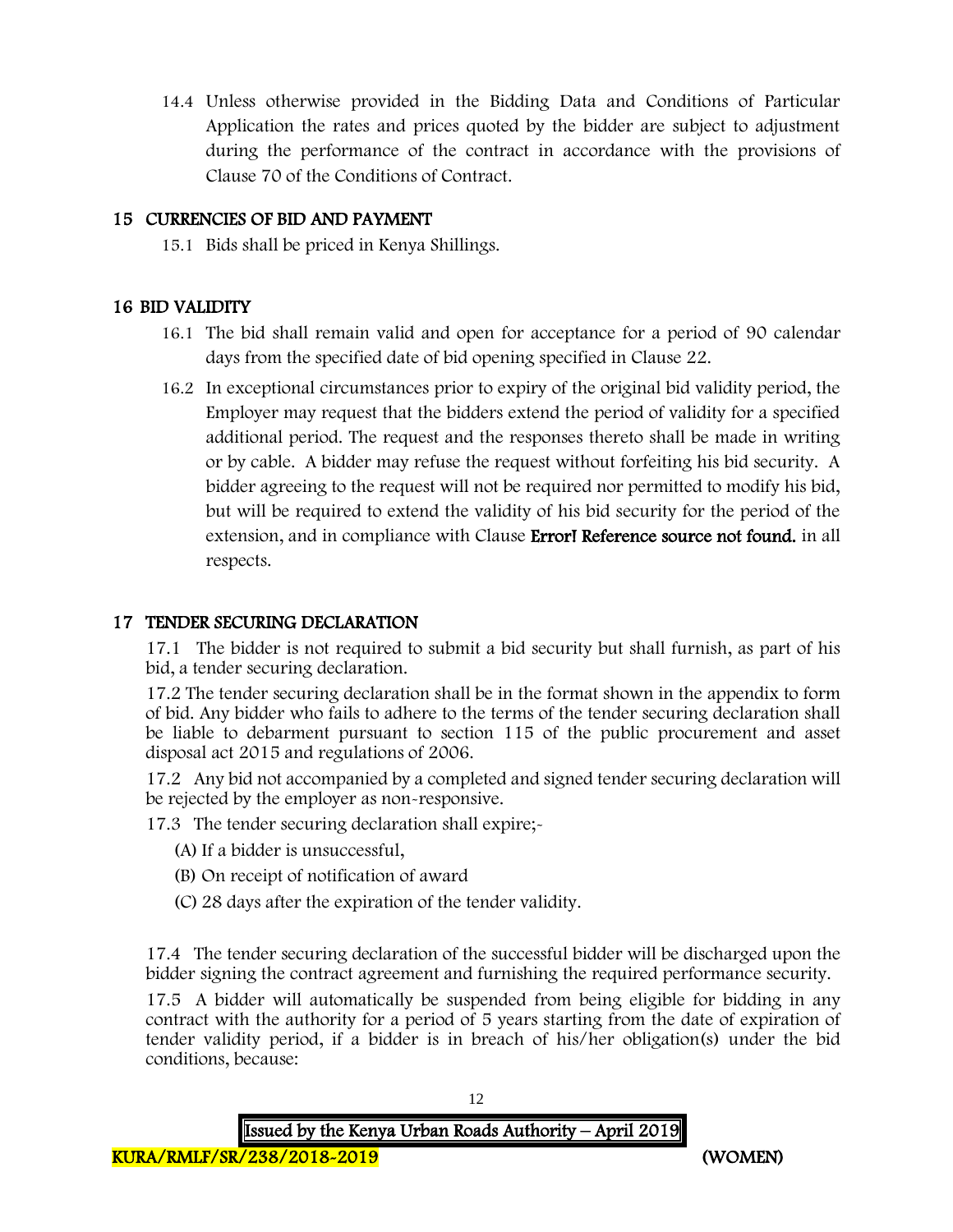- (a)The bidder has withdrawn its bid during the period of bid validity specified in the bidding data sheet or
- (b)The bidder does not accept correction of errors, pursuant to sub-clause 29.1(f) or
- (c)In the case of a successful bidder, the bidder fails within the specified time limit to:
	- (i) Sign the contract agreement or
	- (ii) Furnish the necessary performance security

#### 18 NO ALTERNATIVE OFFERS

- 18.1 The bidder shall submit one offer, which complies fully with the requirements of the bidding documents.
- 18.2 The bid submitted shall be solely on behalf of the bidder. A bidder who submits or participates in more than one bid will be disqualified.
- 18.3 A price or rate shall be entered in indelible ink against every item in the Bills of Quantities with the exception of items which already have Prime Cost or Provisional sums affixed thereto. The bidders are reminded that no "nil" or "included" rates or "lump-sum" discounts will be accepted. The rates for various items should include discounts if any. Bidders who fail to comply will be disqualified.

#### 19 PRE-BID MEETING

- 19.1 The bidder's designated representative is invited to attend a mandatory pre-bid meeting, which will take place as specified in the Tender notice. The purpose of the meeting will be to clarify issues and to answer questions on any matter that may be raised at that stage.
- 19.2 The bidder is requested as far as possible to submit any questions in writing or by cable, to reach the Employer not later than one week before the meeting. It may not be practicable at the meeting to answer questions received late, but questions and responses will be transmitted in accordance with the Minutes of the meeting, including the text of the questions raised and the responses given together with any responses prepared after the meeting, will be transmitted without delay to all purchasers of the bidding documents. Any modification of the bidding documents listed in Sub-Clause 9.1, which may become necessary as a result of the pre-bid meeting shall be made by the Employer exclusively through the issue of an Addendum pursuant to Clause 10 or through the minutes of the pre-bid meeting.

## 20 FORMAT AND SIGNING OF BIDS

20.1 The bidder shall prepare one original of the documents comprising the bid as described in Clause 13 of these Instructions to Bidders, bound with the section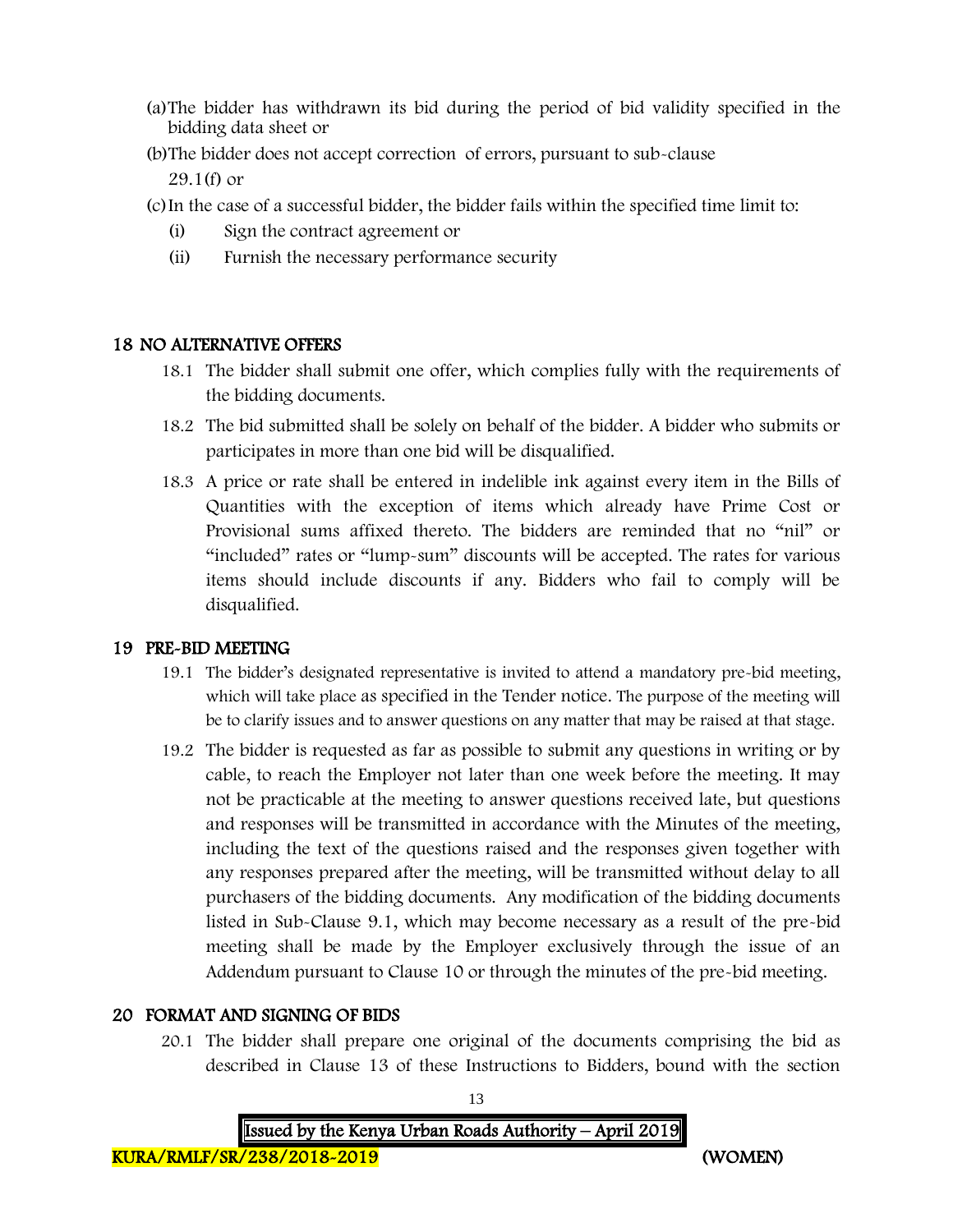containing the Form of Bid and Appendix to Bid, and clearly marked "ORIGINAL". In addition, the bidder shall submit another copy of the bid clearly marked "COPY OF ORIGINAL". In the event of discrepancy between them, the original shall prevail.

- 20.2 The original and copies of the bid shall be typed or written in indelible ink (in the case of copies, photocopies are also acceptable) and shall be signed by a person or persons duly authorized to sign on behalf of the bidder pursuant to Sub-Clause 5.1(a) OR 4.3 (c) as the case may be. The person or persons signing the bid shall initial all pages of the bid where entries or amendments have been made.
- 20.3 The bid shall be without alterations, omissions or conditions except as necessary to correct errors made by the bidder, in which case such corrections shall be initialled by the person or persons signing the bid.

## D. SUBMISSION OF BIDS

#### 21 SEALING AND MARKING OF BIDS

- 21.1 The bidder shall seal the original and each copy of the bid in separate envelopes duly marking the envelopes "ORIGINAL" and "COPY". The envelopes shall then be sealed in an outer separate envelope.
- 21.2 The inner and outer envelopes shall be:
- (a) Addressed to the Employer at the address provided in the Appendix to Form of Bid.
- (b) Bear the name and identification number of the contract. In addition to the identification required in sub-Clause 21.2, the inner envelopes shall indicate the name and address of the bidder to enable the bid to be returned unopened in case it is declared "late" pursuant to Clause 23.1, and for matching purposes under Clause 24.
- 21.3 If the outer envelope is not sealed and marked as instructed above, the Employer will assume no responsibility for the misplacement or premature opening of the bid. If the outer envelope discloses the bidder's identity the Employer will not guarantee the anonymity of the bid submission, but this shall not constitute grounds for rejection of the bid.

#### 22 DEADLINE FOR SUBMISSION OF BIDS

22.1 Bids must be received by the Employer at the address specified in Sub Clause 21.2 not later than the date indicated in the tender notice.

Tenders delivered by hand must be placed in the "tender box" provided in the office of the employer.

Proof of posting will not be accepted as proof of delivery and any tender delivered after the above stipulated time, from whatever cause arising will not be considered.

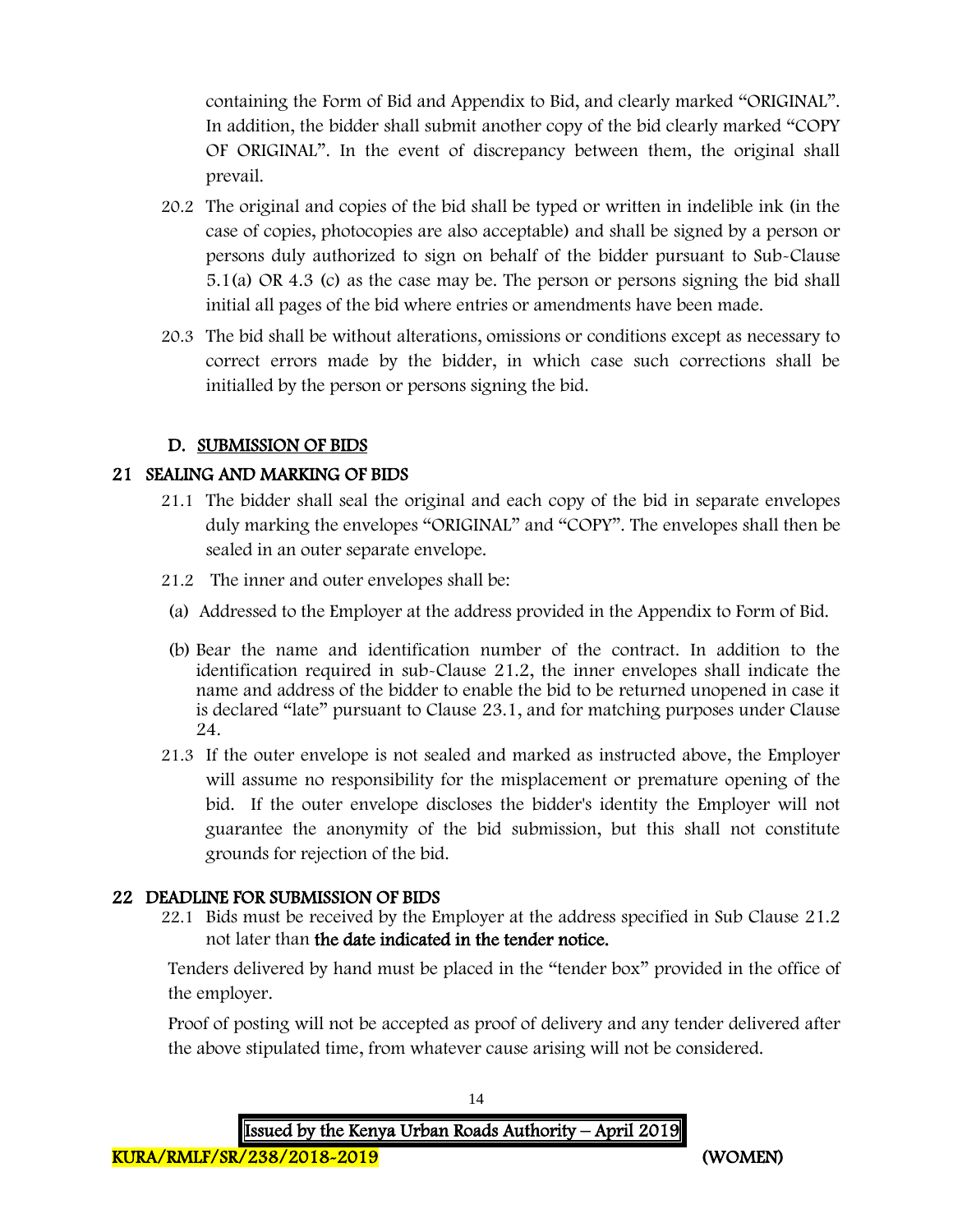22.2 The Employer may, at his discretion, extend the deadline for the submission of bids through the issue of an Addendum in accordance with Clause 11 in which case all rights and obligations of the Employer and the bidders previously subject to the original deadline shall thereafter be subject to the new deadline as extended.

## 23 LATE BIDS

23.1 Any bid received by the Employer after the deadline for submission of bids prescribed in Clause 22 will be returned unopened to the bidder.

#### 24 MODIFICATION, SUBSTITUTION AND WITHDRAWAL OF BIDS

- 24.1 The bidder may modify, substitute or withdraw his bid after bid submission, provided that written notice of modification or withdrawal is received by the Employer prior to the prescribed deadline for submission of bids.
- 24.2 The bidder's modification, substitution or withdrawal notice shall be prepared, sealed, marked and delivered in accordance with the provisions of Clause 21, with the outer and inner envelopes additionally marked "MODIFICATION" or "WITHDRAWAL" as appropriate.
- 24.3 No bid may be modified subsequent to the deadline for submission of bids, except in accordance with Sub-Clause 29.2.
- 24.4 Any withdrawal of a bid during the interval between the deadline for submission of bids and expiration of the period of bid validity specified in Clause Error! Reference source not found. may result in the forfeiture of the bid security pursuant to Sub-Clause Error! Reference source not found..

#### E. BID OPENING AND EVALUATION

#### 25 BID OPENING

- 25.1 The Employer will open the bids, including withdrawals and modifications made pursuant to Clause 24, in the presence of bidders' designated representatives who choose to attend, at the time, date, and location stipulated in the letter of invitation. The bidders' representatives who are present shall sign a register evidencing their attendance.
- 25.2 Envelopes marked "WITHDRAWAL" and "SUBSTITUTION" shall be opened first and the name of the bidder shall be read out. Bids for which an acceptable notice of withdrawal has been submitted pursuant to Clause 24 shall not be opened.
- 25.3 The bidder's name, the Bid Prices, including any bid modifications and withdrawals, the presence (or absence) of bid security, and any such details as the Employer may consider appropriate, will be announced by the Employer at the opening. Subsequently, all envelopes marked "MODIFICATION" shall be opened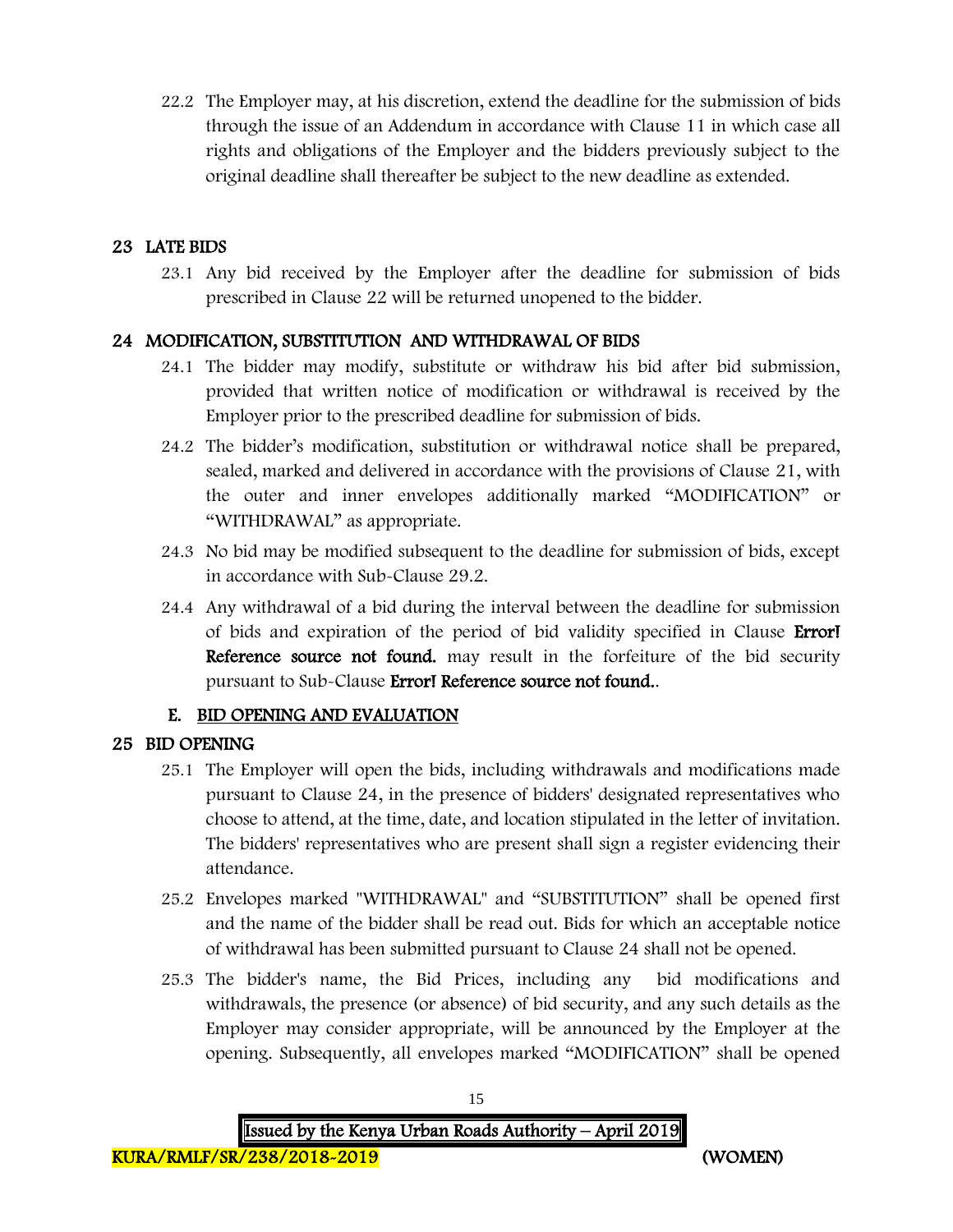and the submissions therein read out in appropriate detail. No bid shall be rejected at bid opening except for late bids pursuant to Clause 22.

- 25.4 The Employer shall prepare minutes of the bid opening, including the information disclosed to those present in accordance with Sub-Clause 24.3.
- 25.5 Bids not opened and read out at bid opening shall not be considered further for evaluation, irrespective of the circumstances.

#### 26 PROCESS TO BE CONFIDENTIAL

26.1 Information relating to the examination, evaluation and comparison of bids, and recommendations for the award of contract shall not be disclosed to bidders or any other persons not officially concerned with such process until the award to the successful bidder has been announced. Any effort by a bidder to influence the Employer's processing of bids or award decisions may result in the rejection of the bidder's bid.

## 27 CLARIFICATION OF BIDS AND CONTACTING OF THE EMPLOYER

- 27.1 To assist in the examination, evaluation, and comparison of bids, the Employer may, at its discretion, ask any bidder for clarification of its bid, including breakdowns of unit rates. The request for clarification and the response shall be in writing or by cable, but no change in the price or substance of the bid shall be sought, offered, or permitted except as required to confirm the correction of arithmetic errors discovered by the Employer in the evaluation of the bids in accordance with Clause 29.
- 27.2 Subject to Sub-Clause 26.1, no bidder shall contact the Employer on any matter relating to its bid from the time of the bid opening to the time the contract is awarded. If the bidder wishes to bring additional information to the notice of the Employer, should do so in writing.
- 27.3 Any effort by the bidder to influence the Employer in the Employer's bid evaluation, bid comparison or contract award decisions may result in the rejection of the bidder's bid.

## 28 EXAMINATION OF BIDS AND DETERMINATION OF RESPONSIVENESS

- 28.1 Prior to the detailed evaluation of bids, the Employer will determine whether each bid (a) has been properly signed; (b) is accompanied by the required securities; (c) is substantially responsive to the requirements of the bidding documents; and (d) provides any clarification and/or substantiation that the Employer may require to determine responsiveness pursuant to Sub-Clause 28.2.
- 28.2 A substantially responsive bid is one that conforms to all the terms, conditions, and specifications of the bidding documents without material deviation or reservation and has a valid tender bank guarantee. A material deviation or reservation is one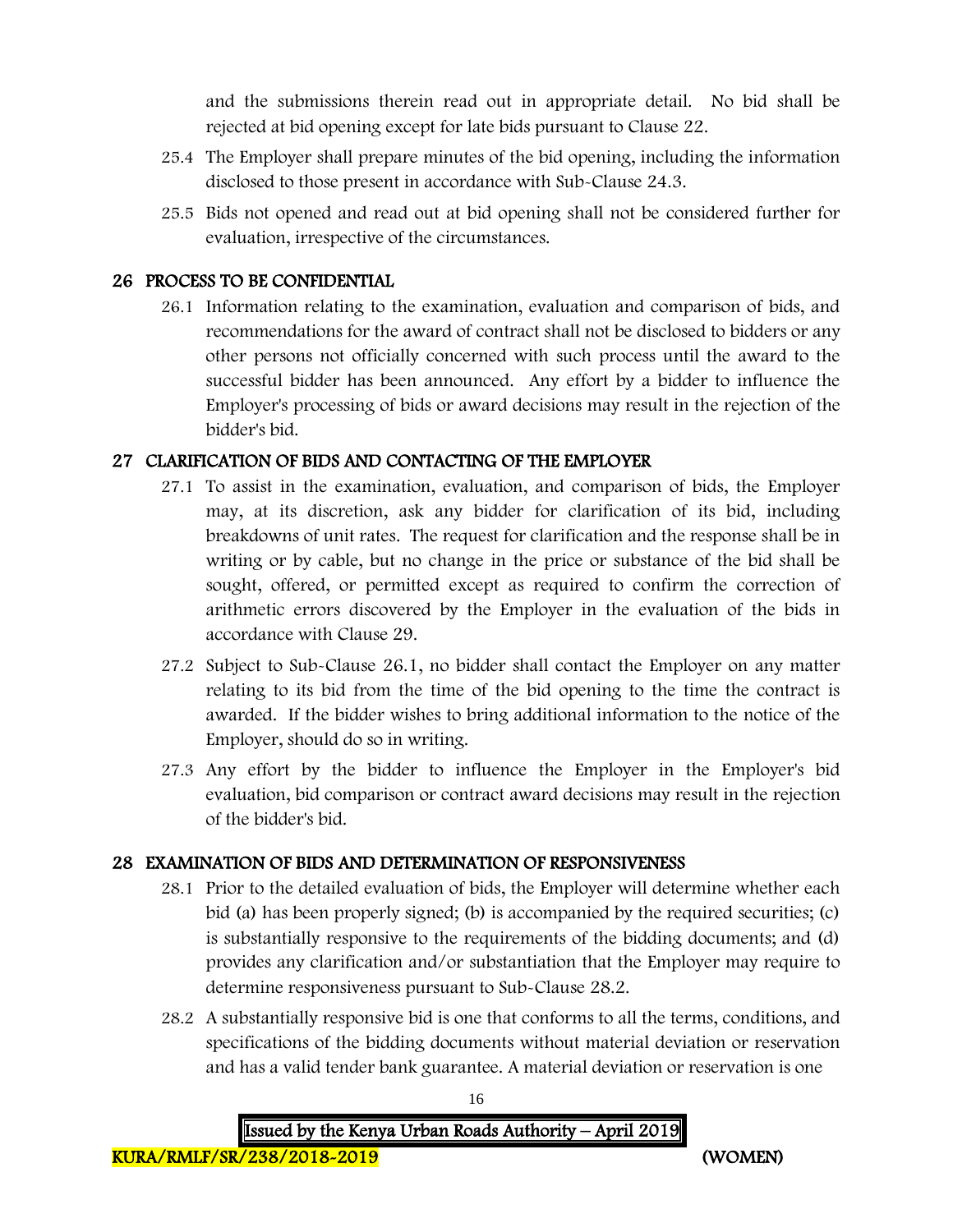(a) Which affects in any substantial way the scope, quality, or performance of the works;

(b) Which limits in any substantial way, inconsistent with the bidding documents, the Employer's rights or the bidder's obligations under the contract; or

(c) Whose rectification would affect unfairly the competitive position of other bidders presenting substantially responsive bids.

28.3 If a bid is not substantially responsive, it will be rejected by the Employer and may not subsequently be made responsive by correction or withdrawal of the nonconforming deviation or reservation.

#### 29 CORRECTION OF ERRORS

(a) Errors in the BOQ shall not be corrected, any correction in the BOQ leads to disqualifications.

#### 30 EVALUATION AND COMPARISON OF BIDS

- 30.1 The Employer will carry out evaluation of details and information provided in post-Qualification Questionnaire and any bidder who does not qualify shall not have his/her bid evaluated further.
- 30.2 The Employer will then evaluate and compare only the bids determined to be substantially responsive in accordance with Clauses 27 and 28.
	- 30.3 The procuring entity may at any time terminate procurement proceedings before contract award and shall not be liable to any person for the termination.
	- 30.4 A tenderer who gives false information in the tender document about its qualification or who refuses to enter into a contract after notification of contract award shall be considered for debarment from participating in future public procurement.

#### 31 QUALIFICATION AND EVALUATION CRITERIA

31.1 Post-qualification will be based on meeting all of the following minimum point scale criteria regarding the Applicant's general and particular experience, personnel and equipment capabilities as well as financial position. The Employer reserves the right to waive minor deviations, if they do not materially affect the capacity of an applicant to perform the contract. Subcontractor's experience and resources shall not be taken into account in determining the Applicant's compliance with qualifying criteria.

#### 31.2 General Experience.

The Applicant shall meet the following minimum criteria: -

(a) Average annual turnover for the last  $2$  years  $-$  KShs.5,000,000.00/ $\sim$ .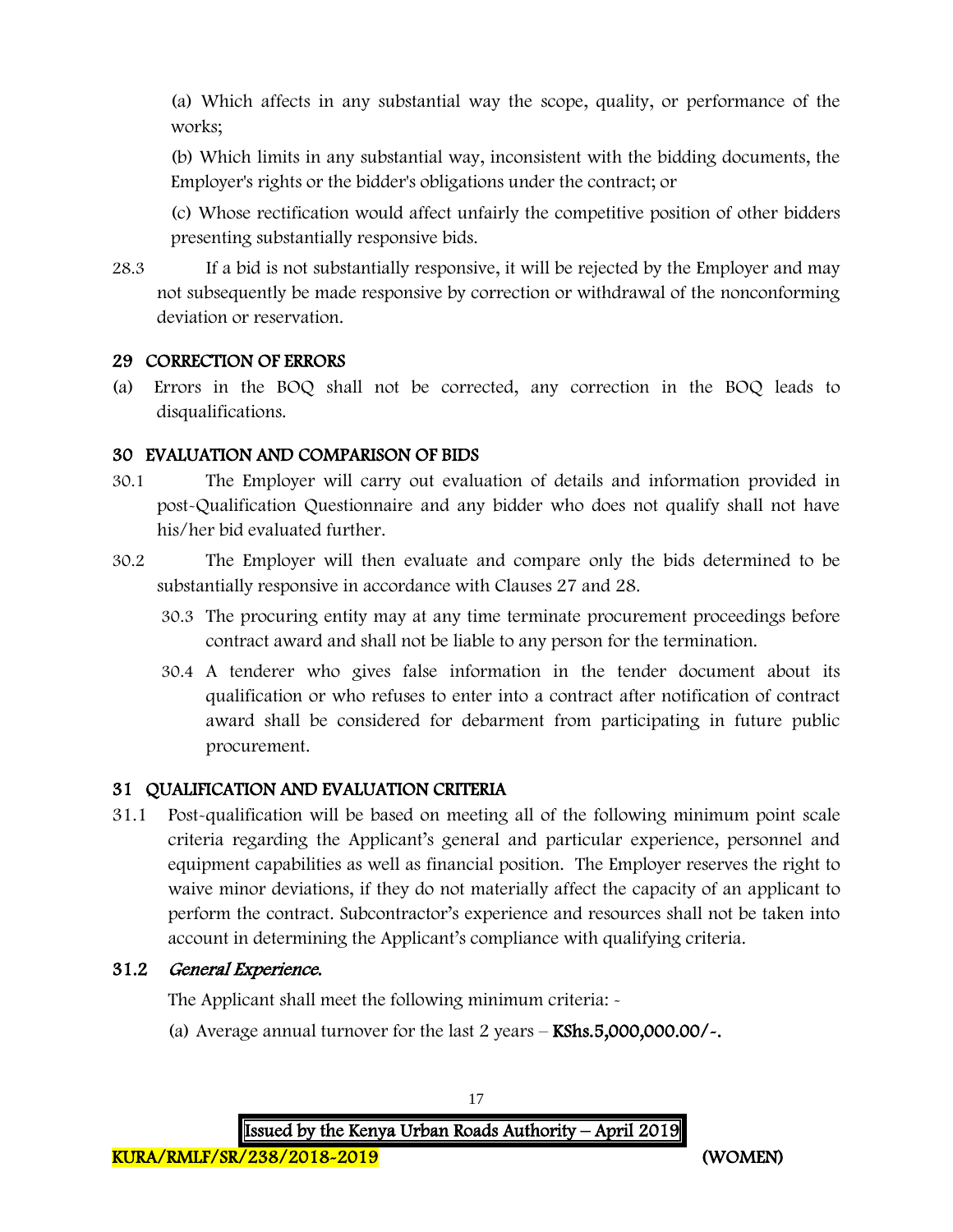- (b) Successful completion as a prime contractor or sub-contractor in the execution of at least 2 roads Maintenance/rehabilitation/new construction projects of a similar nature and comparable in complexity to the proposed contract within the last two years, for which at least one was located in an urban environment in Kenya.
- 31.3 **Personnel Capabilities.** The Applicant should list down personnel of minimum qualification of Ordinary Diploma in Civil Engineering for Site Agent, Ordinary Diploma for the surveyor and other supervisory staff.
- 31.4 **Equipment Capabilities.** The Applicant should list down, the plants and equipment that are in his ownership and the ones proposed for hire which should be suitable for executing contract works. – Applicants must attaché evidence of ownership or hiring arrangements.
- 31.5 Cash flow statement. The Applicant should demonstrate that the firm has access to or has available, liquid assets, unencumbered real assets, lines or credit, and other financial means sufficient to meet the construction cash flow for a period of 2 months, estimated at 20% of the estimated tender sum.
- 31.6 Balance Sheets. Signed and stamped Audited balance sheets for the last two years should be submitted and must demonstrate the soundness of the Applicant's financial position, availability of working capital and net worth.
- 31.7 Financial position/Ratios. The applicant's financial information will be assessed in terms of ROCE, current ratio and return on equity, and the Must meet criteria on their financial position given on this basis. Where necessary, the Employer may make inquiries with the Applicant's bankers.
- 31.8 Litigation History. The Applicant should provide accurate information on any litigation or arbitration resulting from contracts complete or under execution by him over the last five years. A consistent history of litigation against the Applicant may result in failure of the application.
- 31.9 Post-qualification criteria are as provided in the Appendix to instruction to tenderers. The bidders who pass the technical criteria will be subjected to financial evaluation.

## F. FINANCIAL EVALUATION

31.8 Comparison of major rates of items of construction & credibility of tenderers rates

The Employer will compare the tenderers' rates with the Engineer's estimates for major items of construction. If some bids are seriously unbalanced or front loaded in relation to the Engineer's estimates for the major items of work to be performed under the contract, the Employer may require the bidder to produce detailed price analyses for any or all items of the Bills of Quantities, to demonstrate the internal consistency of those prices with the construction methods and schedule proposed. After evaluation of the price analyses, taking into consideration the schedule of estimated contract payments, the Employer may require that the amount of the Performance Security set forth in Clause 35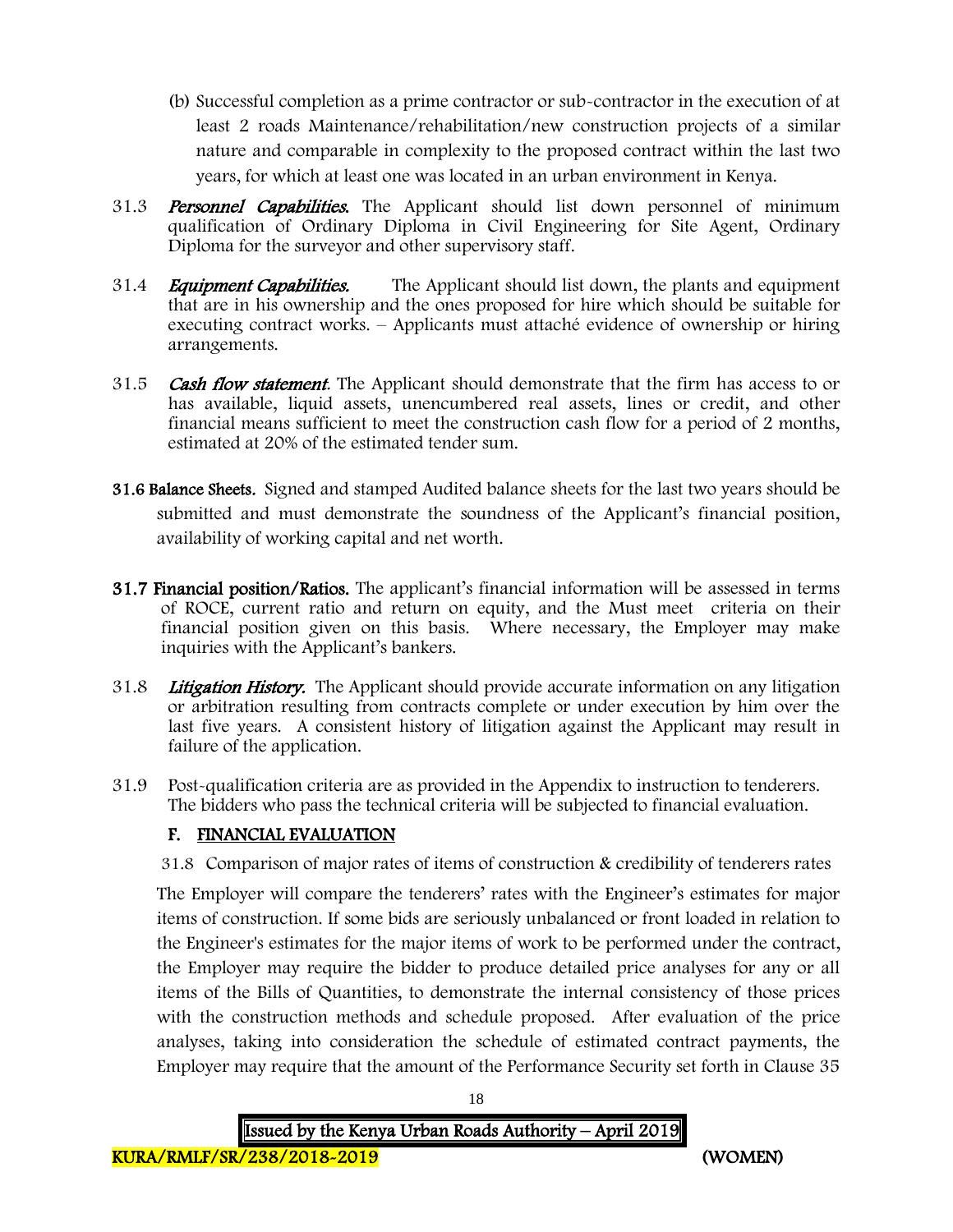be increased at the expense of the bidder to a level sufficient to protect the Employer against financial loss in the event of default of the successful bidder under the contract.

## G. AWARD OF CONTRACT

## 32 AWARD

32.1 Subject to Clause 32, the Employer will award the contract to the bidder whose bid has been determined to be substantially responsive to the bidding documents and who has offered the lowest Evaluated Bid Price pursuant to Clause 29, provided that such bidder has been determined to be (a) eligible in accordance with the provisions of Sub-Clause 3.1, and (b) qualified in accordance with the provisions of Clause 4.

## 33 EMPLOYER'S RIGHT TO ACCEPT ANY BID AND TO REJECT ANY OR ALL BIDS

33.1 The Employer reserves the right to accept or reject any bid, and to annul the bidding process and reject all bids, at any time prior to award of contract, without thereby incurring any liability to the affected bidder or bidders or any obligation to inform the affected bidder or bidders of the grounds for the Employer's action.

## 34 NOTIFICATION OF AWARD

- 34.1 Prior to expiration of the period of bid validity prescribed by the Employer, the Employer will notify the successful bidder in writing or by cable confirmed by registered letter that its bid has been accepted. This letter (hereinafter and in the Conditions of Contract called "Letter of Acceptance") shall specify the sum, which the Employer will pay the Contractor in consideration of the execution and completion of the works and the remedying of any defects therein by the Contractor as prescribed by the contract (hereinafter and in the Conditions of Contract called "the Contract Price").
- 34.2 At the same time that the Employer notifies the successful bidder that his bid has been accepted, the Employer shall notify the other bidders that their bids have been unsuccessful and that their bid security will be returned as promptly as possible, in accordance with sub clause 17.4.

#### 35 SIGNING OF AGREEMENT

35.1 Within 21 days of receipt of the Notification of Award, the successful bidder shall sign the Form of Agreement and return it to the Employer, together with the required performance security.

#### 36 PERFORMANCE SECURITY

36.1 Within 21 days of receipt of the Letter of Acceptance from the Employer, the successful bidder shall furnish to the Employer a performance security in the form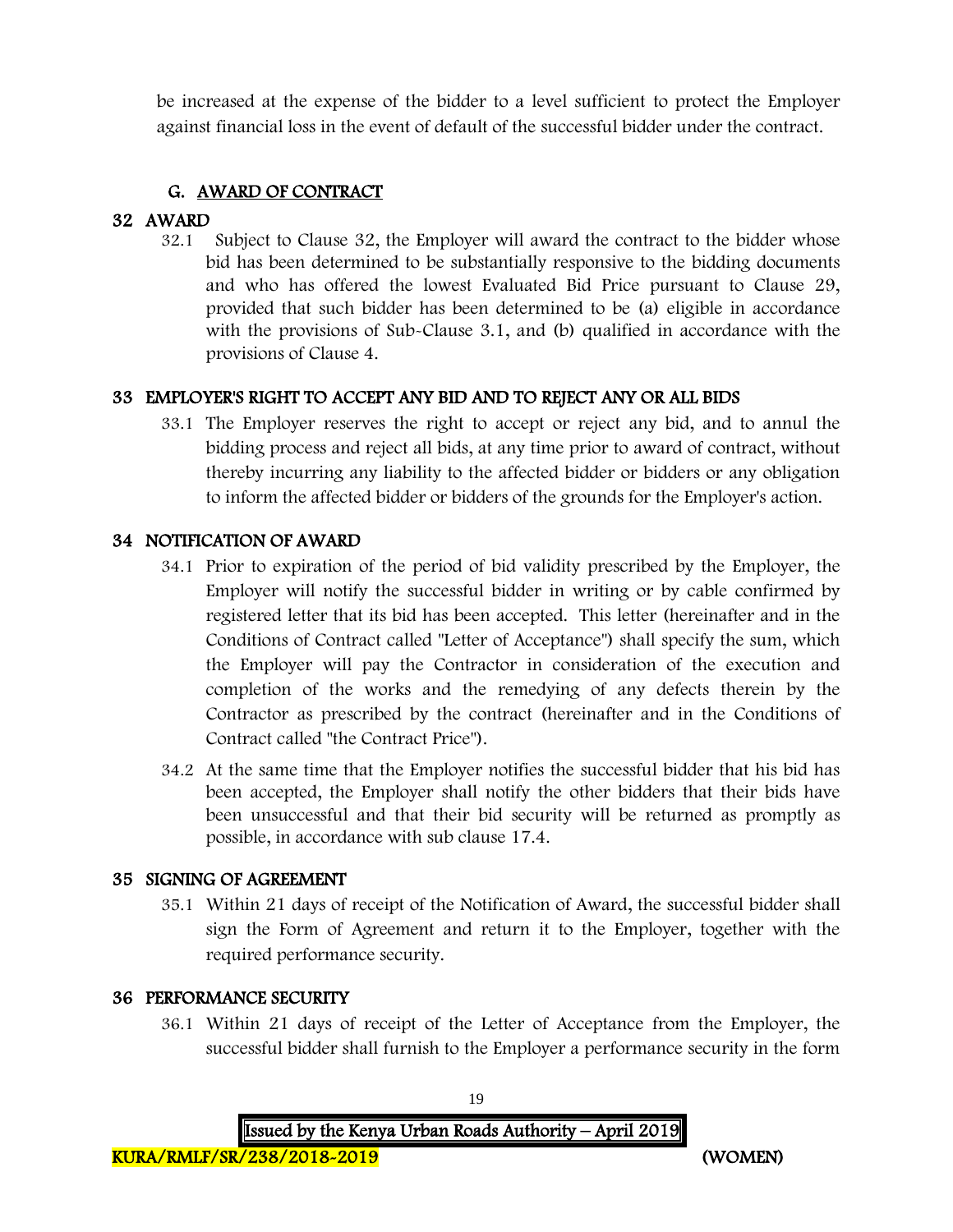stipulated in the Conditions of contract. The form of performance security provided in Section 9 of the bidding documents shall be used.

- 36.2 The successful bidder shall provide a performance security in the form of an Unconditional Bank Guarantee from a reputable bank located in Kenya.
- 36.3 Failure by successful bidder to lodge the required performance Guarantee within 21 days of the receipt of the letter of Acceptance shall constitute sufficient grounds for annulment of the award and forfeiture of the bid surety; in which event the Employer may make the award to another bidder or call for new bids.

#### 37 CONTRACT EFFECTIVENESS

37.1 The Contract will be effective only upon signature of the Agreement between the Contractor and the Employer.

## <span id="page-20-0"></span>QUALIFICATION CRITERIA

This Section contains all the factors, methods and criteria that the Employer shall use to evaluate applications. The information to be provided in relation to each factor and the definitions of the corresponding terms are included in the respective Application Forms.

#### **Contents**

| 7. Schedule of the Major Items of Plant/Equipment Available for Proposed Contract 20 |  |
|--------------------------------------------------------------------------------------|--|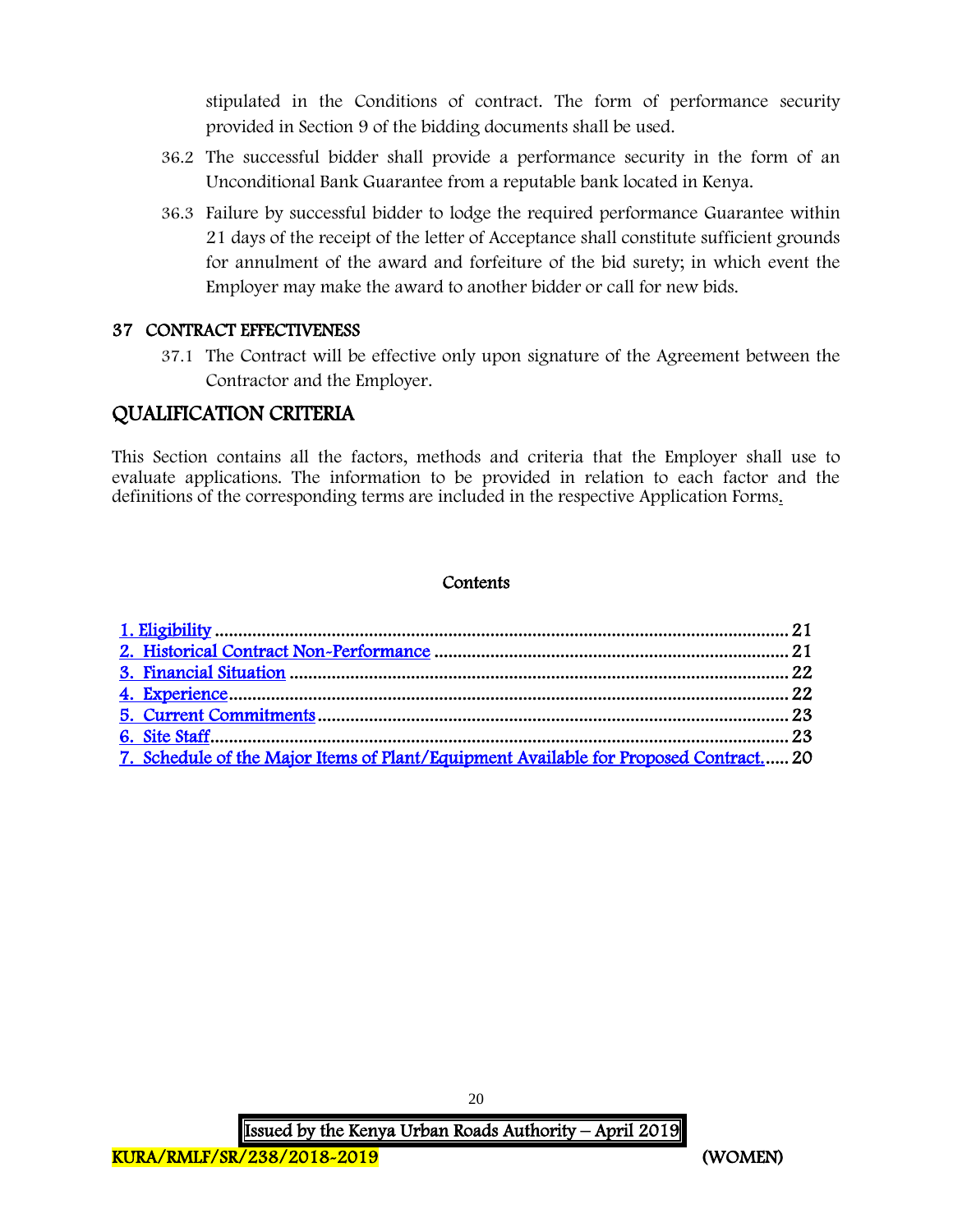<span id="page-21-1"></span><span id="page-21-0"></span>

| No.            | Subject                                    | Requirement                                                                                                                                                                                                                                                                                                                                                                                                                                                                                                                                                           | Bidder                | Submission<br>Requirements |  |
|----------------|--------------------------------------------|-----------------------------------------------------------------------------------------------------------------------------------------------------------------------------------------------------------------------------------------------------------------------------------------------------------------------------------------------------------------------------------------------------------------------------------------------------------------------------------------------------------------------------------------------------------------------|-----------------------|----------------------------|--|
| 1. Eligibility |                                            |                                                                                                                                                                                                                                                                                                                                                                                                                                                                                                                                                                       |                       |                            |  |
| 1.1            | Eligibility                                | Nationality in accordance with<br>Sub-Clause 4.1.                                                                                                                                                                                                                                                                                                                                                                                                                                                                                                                     | Must meet requirement | Section 2, Schedule 1      |  |
| 1.2            | Conflict of Interest                       | No conflicts of interest in Sub-<br>Clause 4.2.                                                                                                                                                                                                                                                                                                                                                                                                                                                                                                                       | Must meet requirement | Section 2, Schedule 1      |  |
| 1.3            | Debarment                                  | Not having been declared<br>ineligible by the Employer, as<br>described in Sub-Clause 4.3.                                                                                                                                                                                                                                                                                                                                                                                                                                                                            | Must meet requirement | Section 2, Schedule 11     |  |
| 1.4            | Incorporation &<br>Registration            | Pursuant to sub-clause 4.1 the<br>following shall be provided;<br>- Copy of Certificate of<br>incorporation certified by a<br>Commissioner of Oaths or<br>issuing authority to show that<br>the applicant is a registered<br>company and legally authorised<br>to do business in Kenya<br>- Proof of registration with the<br>National Construction Authority<br>(NCA) in the categories<br>indicated in the tender notice.<br>-Proof of registration with a<br>Certified copy of a valid<br>certificate from National or<br>County Treasury for relevant<br>category | Must meet requirement | Section 2, Schedule 1      |  |
|                | 2. Historical Contract Non-Performance     |                                                                                                                                                                                                                                                                                                                                                                                                                                                                                                                                                                       |                       |                            |  |
| 2.1            | History of Non-<br>Performing<br>Contracts | Non-performance of a contract<br>did not occur within the last<br>five (5) years prior to the<br>deadline for application<br>submission based on all<br>information on fully settled<br>disputes or litigation. A fully<br>settled dispute or litigation is<br>one that has been resolved in<br>accordance with the Dispute<br>Resolution Mechanism under<br>the respective contract, and<br>where all appeal instances<br>available to the applicant have<br>been exhausted.                                                                                         | Must meet requirement | Section 2, Schedule 5      |  |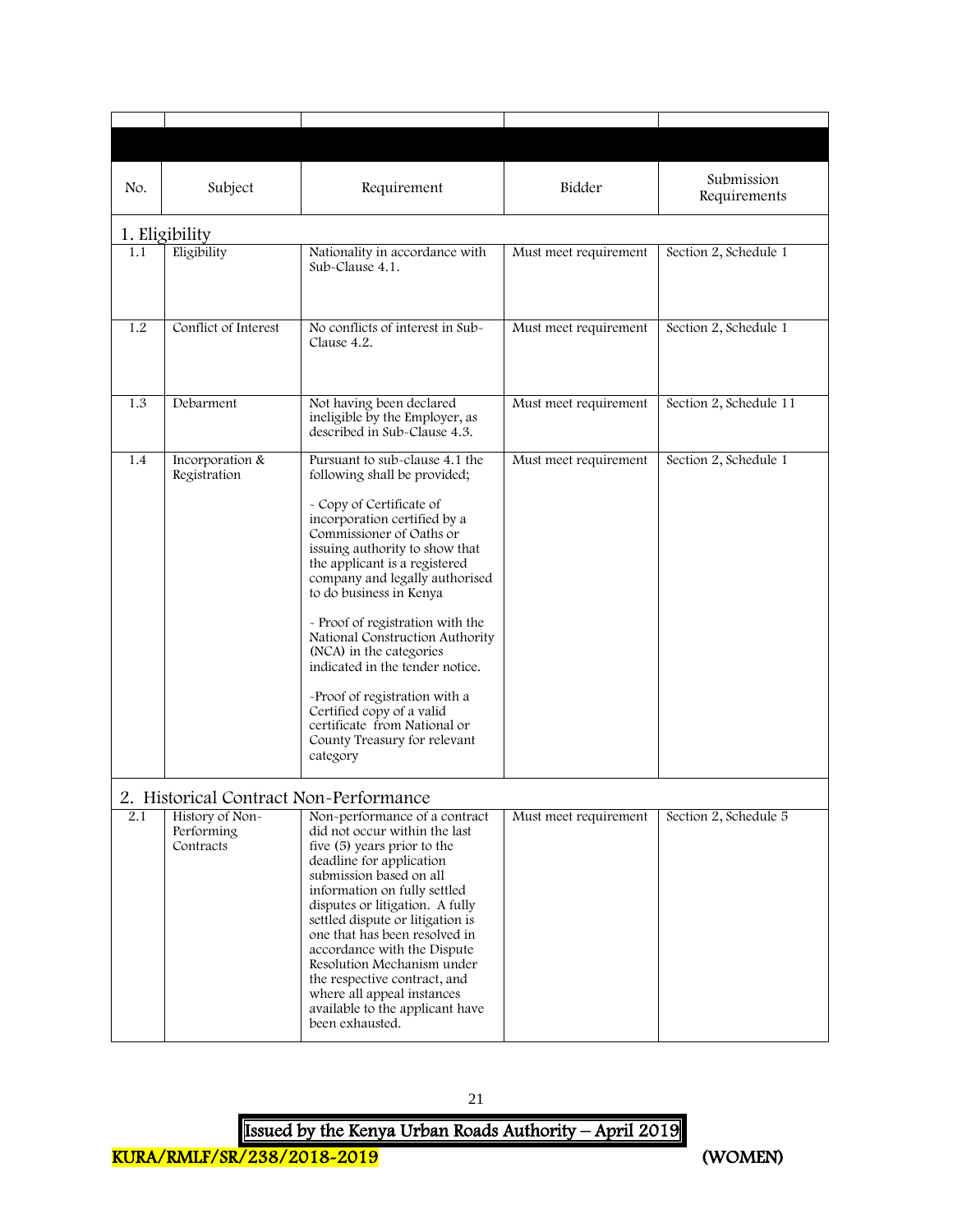<span id="page-22-1"></span><span id="page-22-0"></span>

| No.    | Subject                                    | Requirement                                                                                                                                                                                                                                                                                                                                                                                                                            | Bidder                                                                                                                              | Submission<br>Requirements                                                                                                                                                                                                                                                                                                                                                                                                                                                              |
|--------|--------------------------------------------|----------------------------------------------------------------------------------------------------------------------------------------------------------------------------------------------------------------------------------------------------------------------------------------------------------------------------------------------------------------------------------------------------------------------------------------|-------------------------------------------------------------------------------------------------------------------------------------|-----------------------------------------------------------------------------------------------------------------------------------------------------------------------------------------------------------------------------------------------------------------------------------------------------------------------------------------------------------------------------------------------------------------------------------------------------------------------------------------|
| 2.2    | Pending Litigation                         | All pending litigation shall in<br>total not represent more than<br>fifty percent (50%)] of the<br>Applicant's net worth and shall<br>be treated as resolved against<br>the Applicant.                                                                                                                                                                                                                                                 | Must meet requirement                                                                                                               | Section 2, Schedule 10                                                                                                                                                                                                                                                                                                                                                                                                                                                                  |
|        | 3. Financial Situation                     |                                                                                                                                                                                                                                                                                                                                                                                                                                        |                                                                                                                                     |                                                                                                                                                                                                                                                                                                                                                                                                                                                                                         |
| 3.1    | Financial<br>Performance                   | (a) Submission of audited<br>balance sheets or other financial<br>statements acceptable to the<br>Employer, for the last two [2]<br>years and authenticated bank<br>statement for the last six (6)<br>months to demonstrate:<br>(b) the current soundness of the<br>applicants financial position<br>and its prospective long term<br>profitability, and<br>(c) capacity to have a cash flow<br>equivalent to 20% of the tender<br>sum | Must submit as<br>required and bidders<br>who meet the<br>requirement are<br>marked YES, those<br>that do not meet are<br>marked NO | Attach evidence on<br>the requirement of<br>Section 2, Schedule 8<br>a) All pages must be<br>initialized and<br>stamped by both a<br>practicing Auditor<br>registered with<br>ICPAK and one of the<br>Directors. Auditor's<br>practicing<br>membership number<br>from ICPAC must be<br>indicated. Non-<br>adherence to this to<br>part a, b and c leads<br>to disqualification.<br>(b) All pages in the<br>bank statement must<br>be initialized and<br>stamped by the<br>issuing bank. |
| 3.2    | Average Annual<br>Construction<br>Turnover | (d) Average annual<br>construction turnover of KShs.5<br>Million [Five Million],<br>calculated as total certified<br>payments received for contracts<br>in progress or completed,<br>within the last two $[(2)]$ years                                                                                                                                                                                                                 | Must submit as<br>required and bidders<br>who meet the<br>requirement are<br>marked YES, those<br>that do not meet are<br>marked NO | Section 2, Schedule 8                                                                                                                                                                                                                                                                                                                                                                                                                                                                   |
|        | 4. Experience                              |                                                                                                                                                                                                                                                                                                                                                                                                                                        |                                                                                                                                     |                                                                                                                                                                                                                                                                                                                                                                                                                                                                                         |
| 4.1(a) | General<br>Construction<br>Experience      | Experience under construction<br>contracts in the role as a main<br>contractor or subcontractor for<br>at least the last two [2] years<br>prior to the applications<br>submission deadline                                                                                                                                                                                                                                             | Must submit as<br>required and bidders<br>who meet the<br>requirement are<br>marked YES, those<br>that do not meet are<br>marked NO | Section 2, Schedule 6A                                                                                                                                                                                                                                                                                                                                                                                                                                                                  |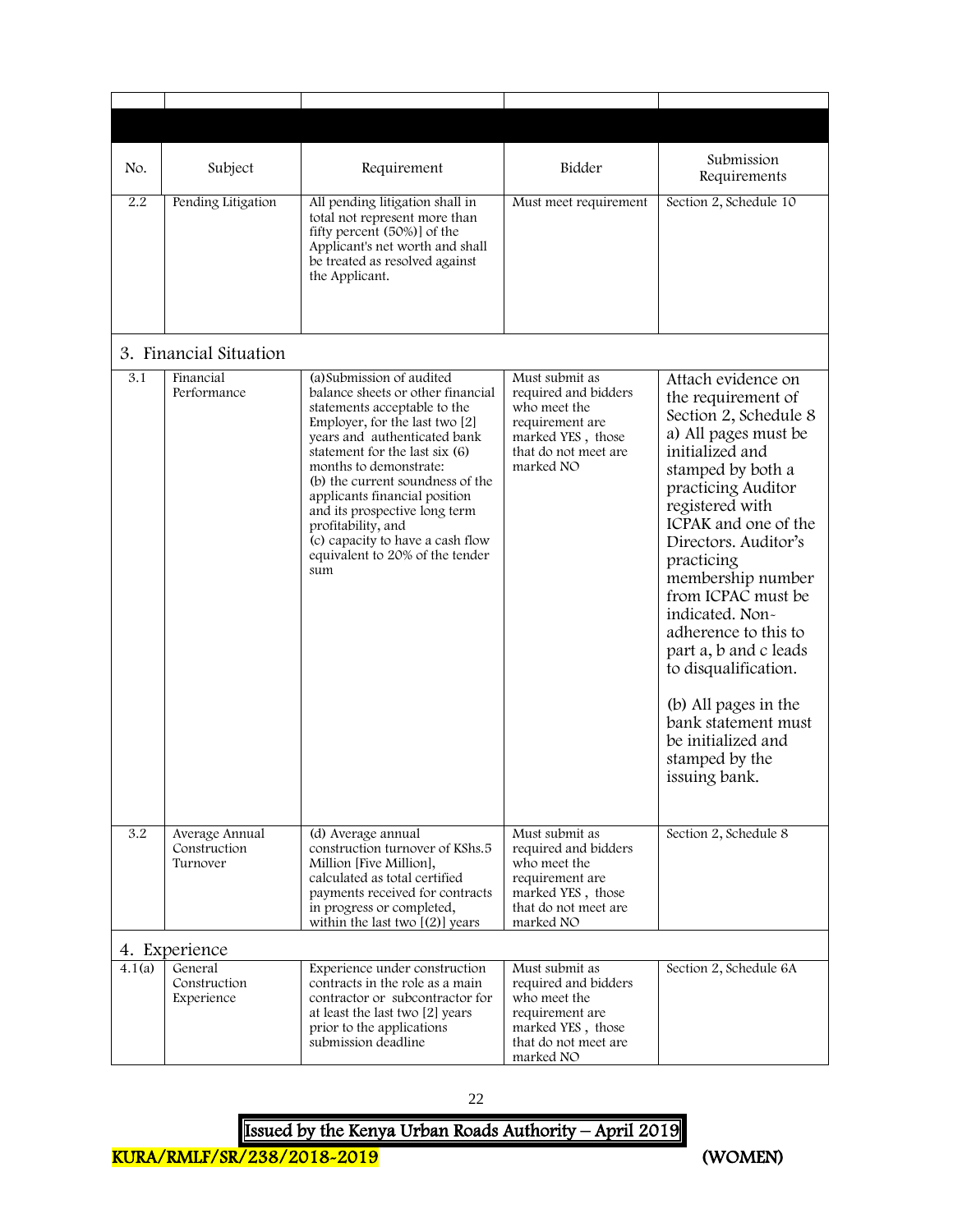<span id="page-23-1"></span><span id="page-23-0"></span>

| No.    | Subject                                | Requirement                                                                                                                                                                                                                                                                                                                                                                                                                                                                           | Bidder                                                                                                                              | Submission<br>Requirements                                                                                                                             |
|--------|----------------------------------------|---------------------------------------------------------------------------------------------------------------------------------------------------------------------------------------------------------------------------------------------------------------------------------------------------------------------------------------------------------------------------------------------------------------------------------------------------------------------------------------|-------------------------------------------------------------------------------------------------------------------------------------|--------------------------------------------------------------------------------------------------------------------------------------------------------|
| 4.2(b) | Specific<br>Construction<br>Experience | Participation as a roads<br>contractor, management<br>contractor or subcontractor, in<br>at least two (2) each with a<br>value of at least<br>KShs. 5 Million (five million),<br>successfully and substantially<br>completed. One (1) of the<br>contracts should be in a City<br>and that are similar to the<br>proposed works. The similarity<br>shall be based on the physical<br>size, complexity,<br>methods/technology or other<br>characteristics as described in<br>Section 2. | Must submit as<br>required and bidders<br>who meet the<br>requirement are<br>marked YES, those<br>that do not meet are<br>marked NO | Section 2, Schedule6A<br>Submit Award letters and<br>substantial or completion<br>certificates which must be<br>certified by the issuing<br>authority. |
|        | 5. Current Commitments                 |                                                                                                                                                                                                                                                                                                                                                                                                                                                                                       |                                                                                                                                     |                                                                                                                                                        |
| 5.1    | On-going contracts                     | The total value of outstanding<br>works on the on-going<br>contracts should not exceed the<br>average annual turnover for the<br>last two years.                                                                                                                                                                                                                                                                                                                                      | Must submit as<br>required and bidders<br>who meet the<br>requirement are<br>marked YES, those<br>that do not meet are<br>marked NO | Section 2, Schedule 6B                                                                                                                                 |
|        | 6. Site Staff                          |                                                                                                                                                                                                                                                                                                                                                                                                                                                                                       |                                                                                                                                     |                                                                                                                                                        |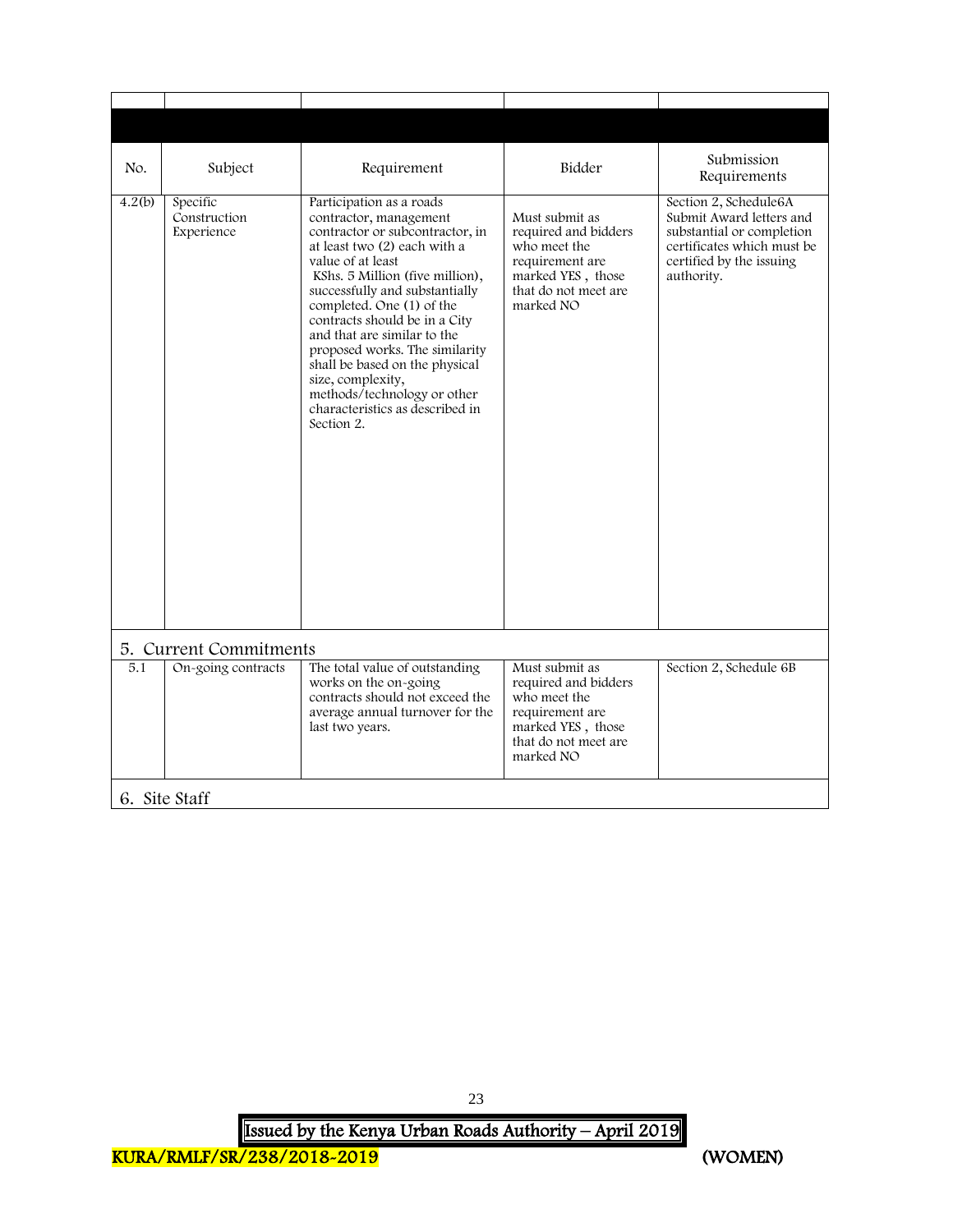| No. | Subject                                | Requirement                                                                                                                                                                                                                                                                                                                               | Bidder                                                                                                                              | Submission<br>Requirements                                                                                                              |
|-----|----------------------------------------|-------------------------------------------------------------------------------------------------------------------------------------------------------------------------------------------------------------------------------------------------------------------------------------------------------------------------------------------|-------------------------------------------------------------------------------------------------------------------------------------|-----------------------------------------------------------------------------------------------------------------------------------------|
|     | HQ Staff                               | The site staff shall posses<br>minimum levels of<br>qualifications set below;<br>Qualification $=$<br>Diploma in Civil<br>Engineering/Building<br>construction                                                                                                                                                                            | Must submit current<br>CVs and academic<br>Certificates as required                                                                 | Section 2, Schedule 5                                                                                                                   |
|     | Site Agent                             | Qualification = Dip. Civil<br>Engineering<br>General Experience $=$ 5 yrs<br>Specific Experience $=$ 3 Yrs                                                                                                                                                                                                                                | and bidders who meet<br>the requirement are<br>marked YES, those<br>that do not meet are<br>marked NO                               |                                                                                                                                         |
|     | Foreman                                | Qualification = $Dip$ . Civil<br>Engineering<br>General Experience = 5 yrs<br>Specific Experience $=$ 3 Yrs                                                                                                                                                                                                                               |                                                                                                                                     |                                                                                                                                         |
|     | Site Surveyor                          | Qualification = Diploma in<br>Survey<br>General Experience = $3$ yrs<br>Specific Experience $= 2$ Yrs                                                                                                                                                                                                                                     |                                                                                                                                     |                                                                                                                                         |
| 5.  | PLANT AND EQUIPMENT                    |                                                                                                                                                                                                                                                                                                                                           |                                                                                                                                     |                                                                                                                                         |
|     | See description<br>below in Schedule 7 |                                                                                                                                                                                                                                                                                                                                           |                                                                                                                                     | Bidder MUST provide<br>evidence of ownership<br>whether owned or leased.<br>all leases agreements<br>should be valid from<br>April.2018 |
| 6.  | Work Methodology                       | Submission of a brief work<br>methodology in accordance with<br>sub-clause 5.3<br>The tenderer shall provide the<br>following;<br>1. Signed work programme chart<br>and cash flow estimate<br>2. Proposals on work scheduling<br>including the response time<br>3. Detailed method statement on<br>how to carry out the intended<br>works | Must submit as<br>required and bidders<br>who meet the<br>requirement are<br>marked YES, those<br>that do not meet are<br>marked NO | Section 2                                                                                                                               |
| 7.  | Business permit and<br>office location | Should have a physical address<br>and Current business Permit                                                                                                                                                                                                                                                                             | Must submit as<br>required and bidders<br>who meet the<br>requirement are<br>marked YES, those<br>that do not meet are<br>marked NO | Section 2, Schedule 1                                                                                                                   |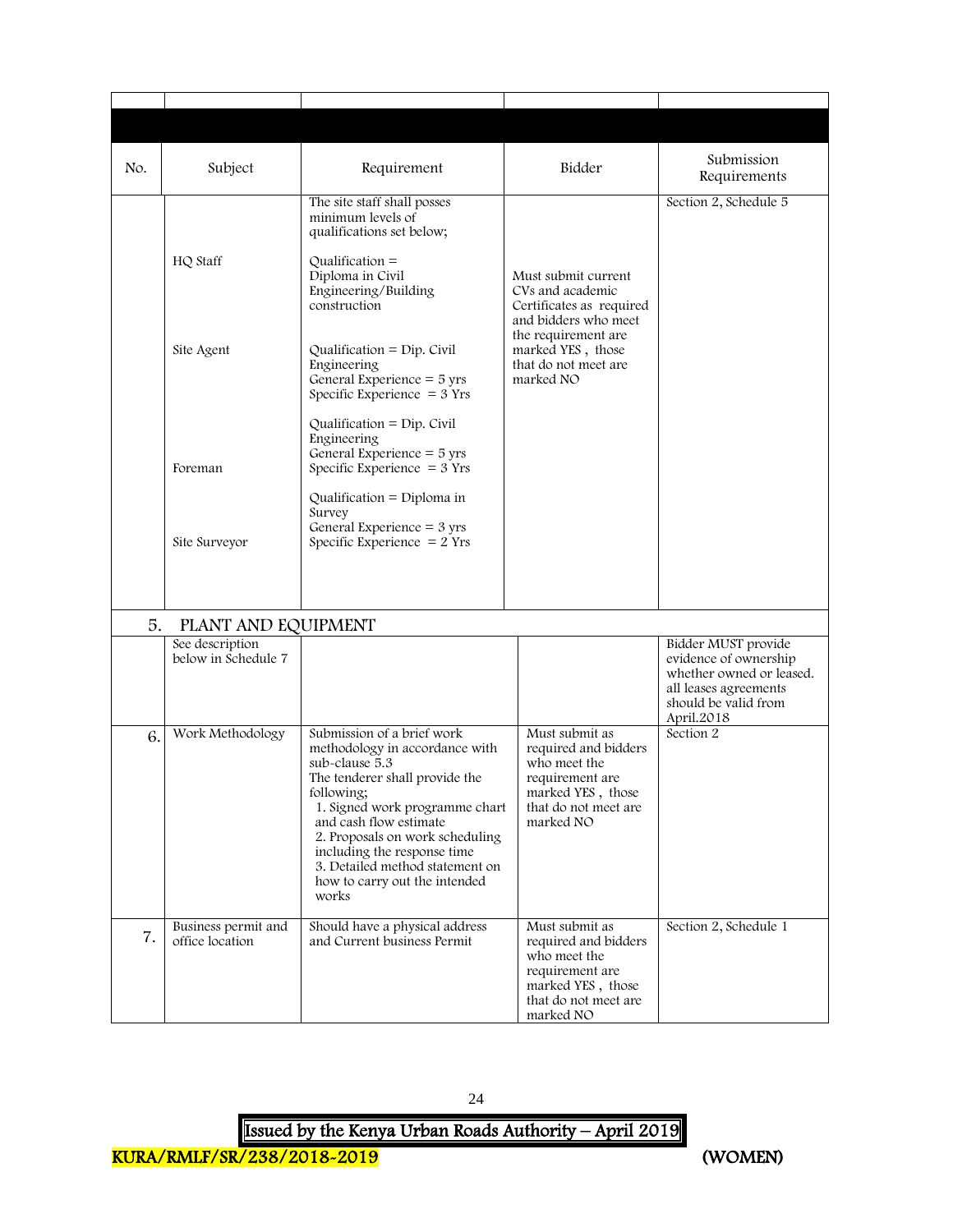| No. | Subject            | Requirement                                                                     | Bidder                                                                                                                              | Submission<br>Requirements |
|-----|--------------------|---------------------------------------------------------------------------------|-------------------------------------------------------------------------------------------------------------------------------------|----------------------------|
| 8.  | Litigation History | The applicant to provide a valid<br>Sworn affidavit for the specific<br>tender. | Must submit as<br>required and bidders<br>who meet the<br>requirement are<br>marked YES, those<br>that do not meet are<br>marked NO | Section 2, Schedule 10     |

## 7. Schedule of the Major Items of Plant/Equipment Available for Proposed Contract.

The Bidder must indicate the core plant and equipment considered by the company to be necessary for undertaking the project together with proof of ownership or lease of the same. The lease must be current i.e. dated from April, 2019. Leases which are out dated will not be accepted. (\* Mandatory minimum number of equipment required by the Employer for the execution of the project that the bidder must make available for the Contract).

| Item<br>No.      | <b>Equipment Details</b>                                                                                                         | *Minimum<br>Number<br>Required<br>for the<br>Contract<br>Execution | Compliance<br>Requirement | No of<br>Equipment<br>Owned by<br>the Bidder | No. of<br>equipment<br>to be<br>hired/<br>purchased<br>by the<br><b>Bidder</b> | No. of<br>equipment<br>to be made<br>available for<br>the Contract<br>by the<br><b>Bidder</b> |
|------------------|----------------------------------------------------------------------------------------------------------------------------------|--------------------------------------------------------------------|---------------------------|----------------------------------------------|--------------------------------------------------------------------------------|-----------------------------------------------------------------------------------------------|
| A                | <b>General Plant</b><br>Asphalt Concrete patching<br>plant                                                                       | optional                                                           |                           |                                              |                                                                                |                                                                                               |
| B                | Milling Machine<br>Asphalt Milling Machine                                                                                       | optional                                                           |                           |                                              |                                                                                |                                                                                               |
| $\mathcal{C}$    | <b>Bituminous Plants</b><br>Bitumen Pressure distributor<br>Asphalt concrete paver                                               | optional<br>optional                                               |                           |                                              |                                                                                |                                                                                               |
| D<br>$\mathbf E$ | Compactors<br>Vibrating compaction plate<br>300 mm wide<br>Vibrating compaction plate<br>600 mm wide<br>Pot hole repair machines | optional<br>optional                                               |                           |                                              |                                                                                |                                                                                               |
|                  |                                                                                                                                  | 25                                                                 |                           |                                              |                                                                                |                                                                                               |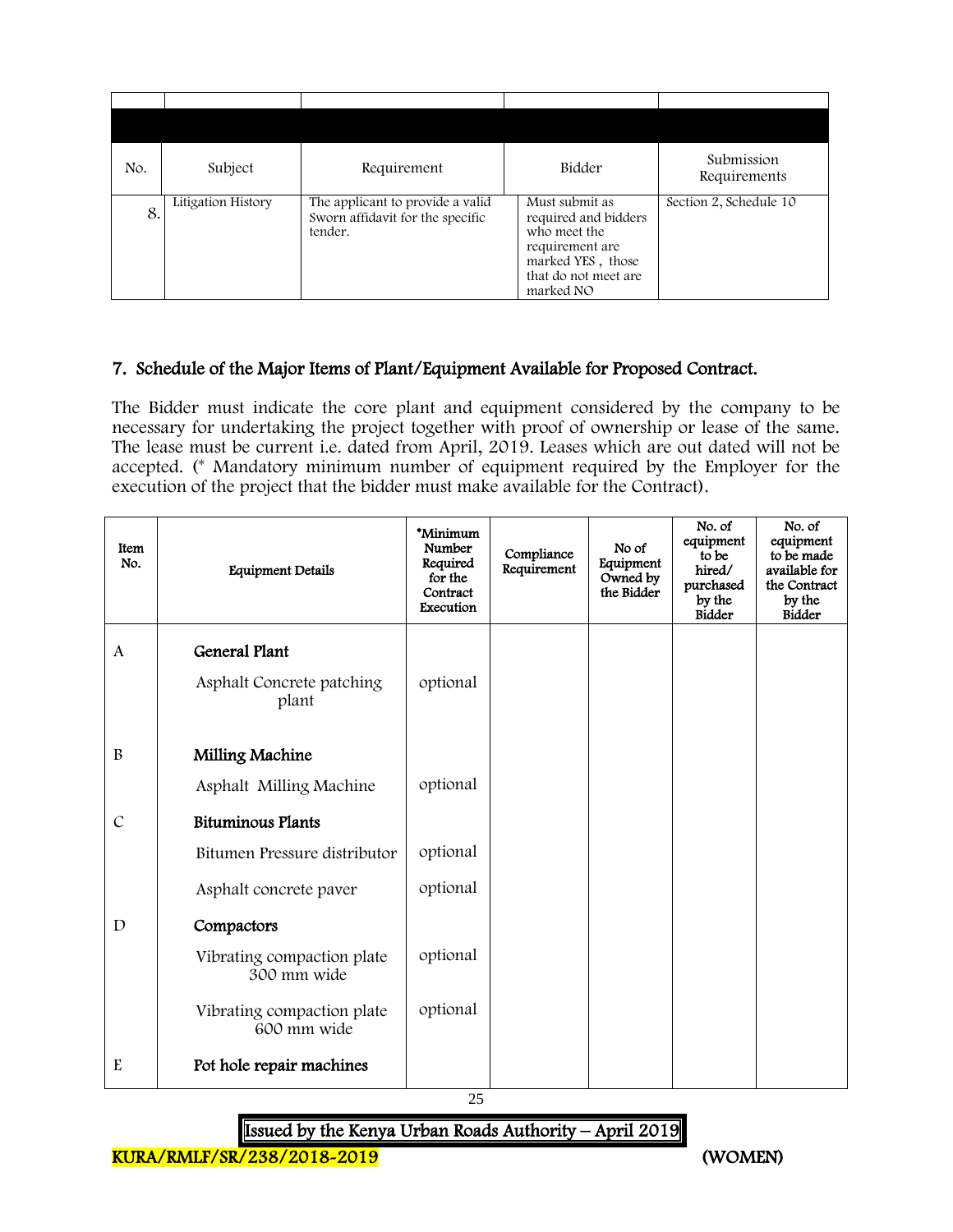| Item<br>No.               | <b>Equipment Details</b>                                | *Minimum<br>Number<br>Required<br>for the<br>Contract<br>Execution | Compliance<br>Requirement | No of<br>Equipment<br>Owned by<br>the Bidder | No. of<br>equipment<br>to be<br>hired/<br>purchased<br>by the<br><b>Bidder</b> | No. of<br>equipment<br>to be made<br>available for<br>the Contract<br>by the<br><b>Bidder</b> |
|---------------------------|---------------------------------------------------------|--------------------------------------------------------------------|---------------------------|----------------------------------------------|--------------------------------------------------------------------------------|-----------------------------------------------------------------------------------------------|
|                           | Colas Sprayer                                           | $\overline{0}$                                                     |                           |                                              |                                                                                |                                                                                               |
|                           | Pavement Cutter Machine                                 | $\circ$                                                            |                           |                                              |                                                                                |                                                                                               |
|                           | Paver Braker Machine                                    | $\mathcal{O}$                                                      |                           |                                              |                                                                                |                                                                                               |
|                           | Pedestrian Roller                                       | $\mathcal{O}$                                                      |                           |                                              |                                                                                |                                                                                               |
| $\boldsymbol{\mathrm{F}}$ | Concrete Equipment                                      |                                                                    |                           |                                              |                                                                                |                                                                                               |
|                           | Mobile concrete mixers                                  | $\mathbf{1}$                                                       | Yes/no                    |                                              |                                                                                |                                                                                               |
|                           | Concrete vibrators                                      | $\mathbf{1}$                                                       | Yes/no                    |                                              |                                                                                |                                                                                               |
| $\mathsf G$               | Transport (Tippers,<br>dumpers, water tankers)          |                                                                    |                           |                                              |                                                                                |                                                                                               |
|                           | $4X2$ tippers payload $7 - 12$<br>tonnes                |                                                                    |                           |                                              |                                                                                |                                                                                               |
|                           | 6X4 tippers payload $16 - 20$<br>tonnes                 |                                                                    |                           |                                              |                                                                                |                                                                                               |
|                           | 8X4 tippers payload $16 - 20$<br>tonnes                 |                                                                    |                           |                                              |                                                                                |                                                                                               |
|                           | Flat bed lorries                                        |                                                                    |                           |                                              |                                                                                |                                                                                               |
|                           | Subtotal for $G$ – tippers &<br>dumpers                 | $\mathfrak{B}$                                                     | Yes/no                    |                                              |                                                                                |                                                                                               |
|                           | Water tankers $(18,000 -$<br>20,000 litres<br>capacity) | optional                                                           |                           |                                              |                                                                                |                                                                                               |
| H                         | Earth - Moving Equipment                                |                                                                    |                           |                                              |                                                                                |                                                                                               |
|                           | Wheeled loaders                                         |                                                                    |                           |                                              |                                                                                |                                                                                               |
|                           | Motor graders (93 -<br>205kW)                           |                                                                    |                           |                                              |                                                                                |                                                                                               |
|                           | Trench excavator                                        |                                                                    |                           |                                              |                                                                                |                                                                                               |
|                           | Subtotal for $H$ – Earth<br>moving equipment            | $\mathbf{1}$                                                       | Yes/no                    |                                              |                                                                                |                                                                                               |
|                           |                                                         | 26                                                                 |                           |                                              |                                                                                |                                                                                               |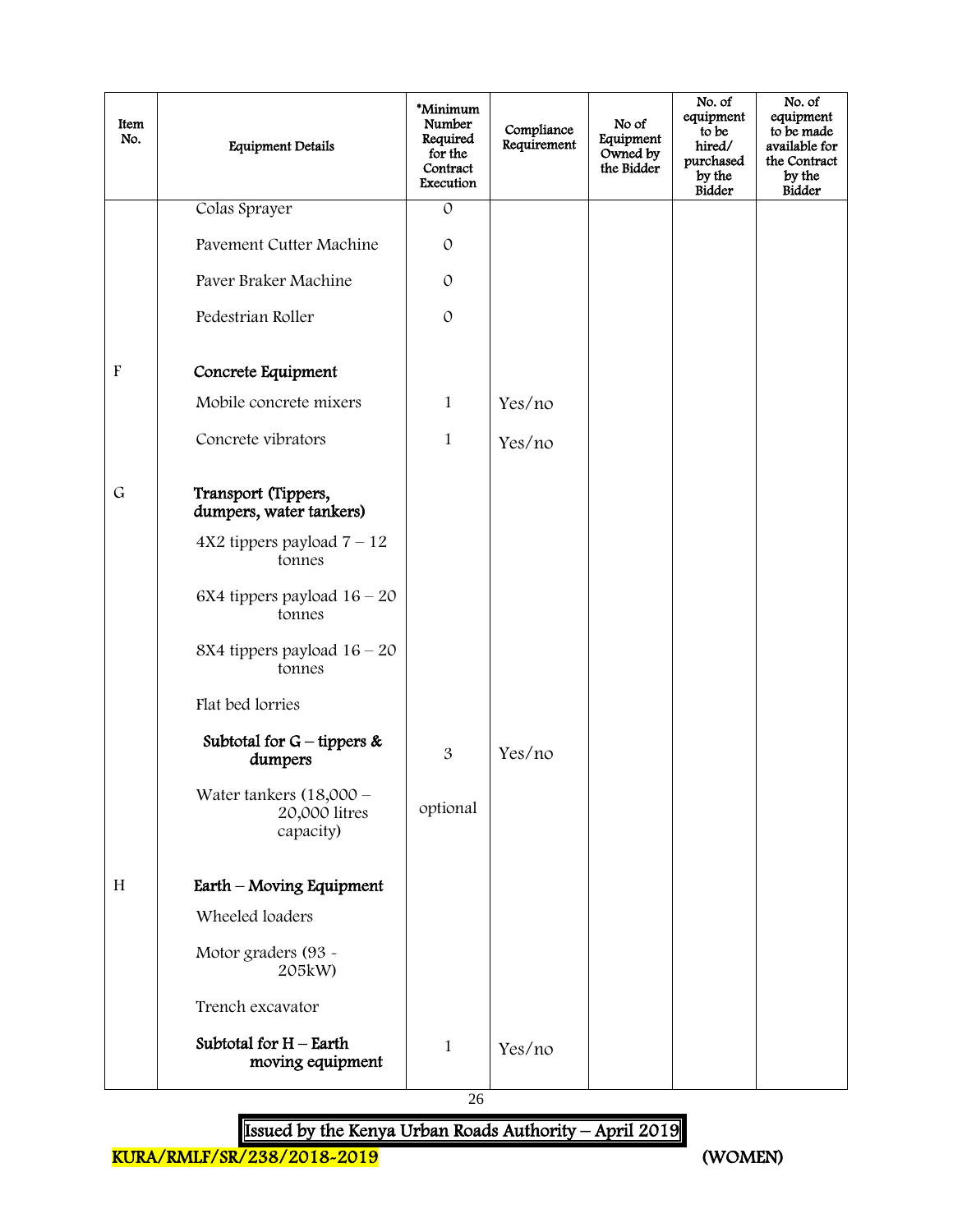| Item<br>No. | <b>Equipment Details</b>                                                                                    | *Minimum<br>Number<br>Required<br>for the<br>Contract<br>Execution | Compliance<br>Requirement | No of<br>Equipment<br>Owned by<br>the Bidder | No. of<br>equipment<br>to be<br>hired/<br>purchased<br>by the<br><b>Bidder</b> | No. of<br>equipment<br>to be made<br>available for<br>the Contract<br>by the<br>Bidder |
|-------------|-------------------------------------------------------------------------------------------------------------|--------------------------------------------------------------------|---------------------------|----------------------------------------------|--------------------------------------------------------------------------------|----------------------------------------------------------------------------------------|
|             |                                                                                                             |                                                                    |                           |                                              |                                                                                |                                                                                        |
|             |                                                                                                             |                                                                    |                           |                                              |                                                                                |                                                                                        |
| $\mathbf I$ | Excavators                                                                                                  |                                                                    |                           |                                              |                                                                                |                                                                                        |
|             | Hydraulic crawler mounted<br>$(7 - 10 \text{ tonnes}) - 0.25 - 0.4$<br>m <sup>3</sup> SAE bucket.           |                                                                    |                           |                                              |                                                                                |                                                                                        |
|             | Hydraulic crawler mounted<br>$(10 - 16 \text{ tonnes}) - 0.40 -$<br>0.60 m <sup>3</sup> SAE bucket.         |                                                                    |                           |                                              |                                                                                |                                                                                        |
|             | Hydraulic wheel mounted<br>$(7 - 10 \text{ tonnes}) - 0.25 - 0.4$<br>m <sup>3</sup> SAE bucket.             |                                                                    |                           |                                              |                                                                                |                                                                                        |
|             | Hydraulic wheel mounted<br>$(10 - 16 \text{ tonnes}) - 0.40 -$<br>0.6 m <sup>3</sup> SAE bucket.            |                                                                    |                           |                                              |                                                                                |                                                                                        |
|             | Hydraulic wheel mounted<br>backloader $(7 - 10 \text{ tonnes})$<br>$-0.25 - 0.4$ m <sup>3</sup> SAE bucket. |                                                                    |                           |                                              |                                                                                |                                                                                        |
|             | Subtotal for I (Excavators)                                                                                 | $\mathbf{1}$                                                       | Yes/no                    |                                              |                                                                                |                                                                                        |
| J           | Rollers                                                                                                     |                                                                    |                           |                                              |                                                                                |                                                                                        |
|             | Self-propelled single drum<br>vibrating (various types)                                                     | $\mathbf{1}$                                                       | Yes/no                    |                                              |                                                                                |                                                                                        |
|             | Pneumatic rubber tyre (1-2<br>tonnes/wheel)                                                                 | $\mathbf{1}$                                                       | Yes/no                    |                                              |                                                                                |                                                                                        |
|             | Double drum vibrating<br>pedestrian roller                                                                  | Optional                                                           |                           |                                              |                                                                                |                                                                                        |
|             |                                                                                                             |                                                                    |                           |                                              |                                                                                |                                                                                        |
|             |                                                                                                             |                                                                    |                           |                                              |                                                                                |                                                                                        |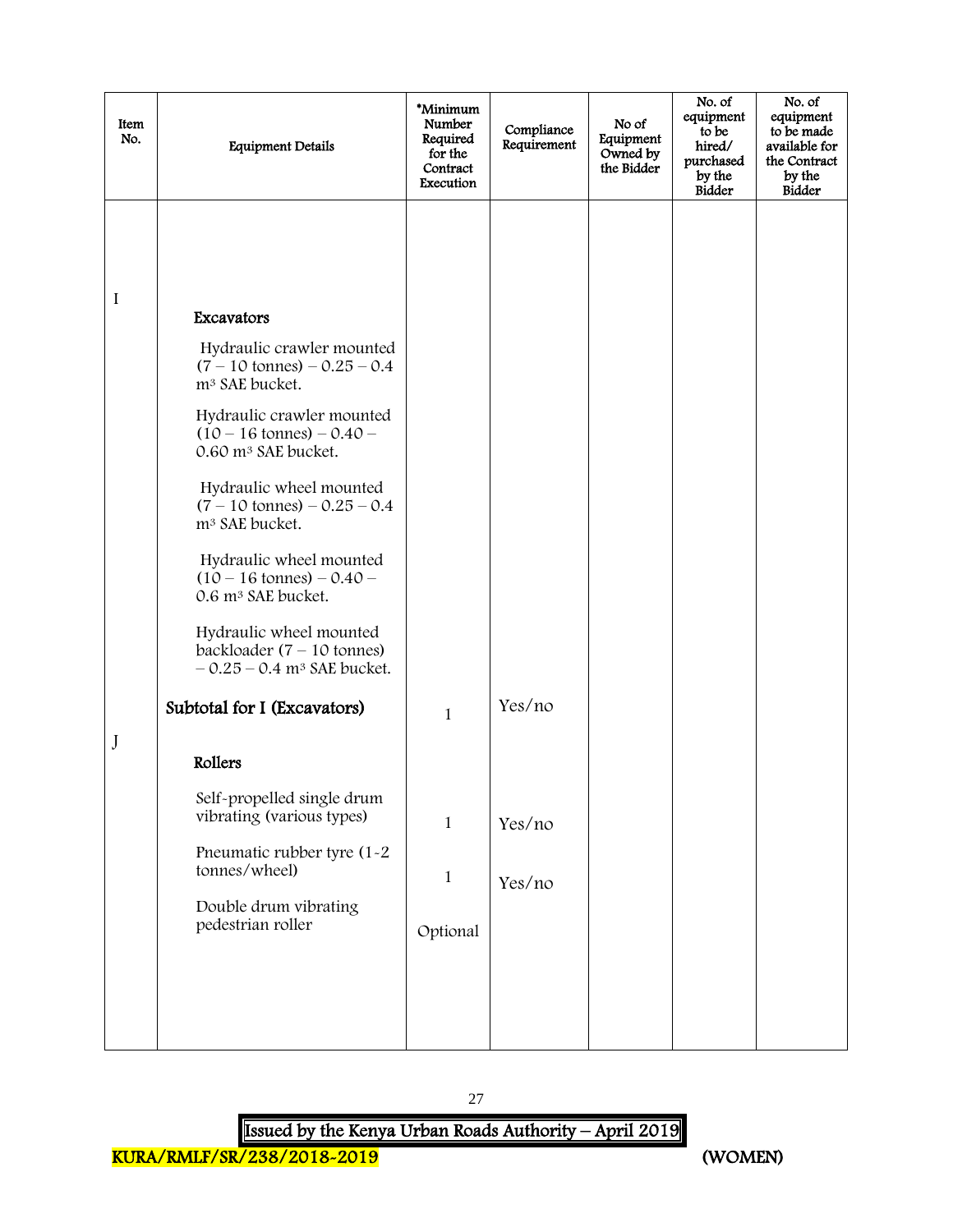<span id="page-28-0"></span> $\bar{\mathbf{v}}$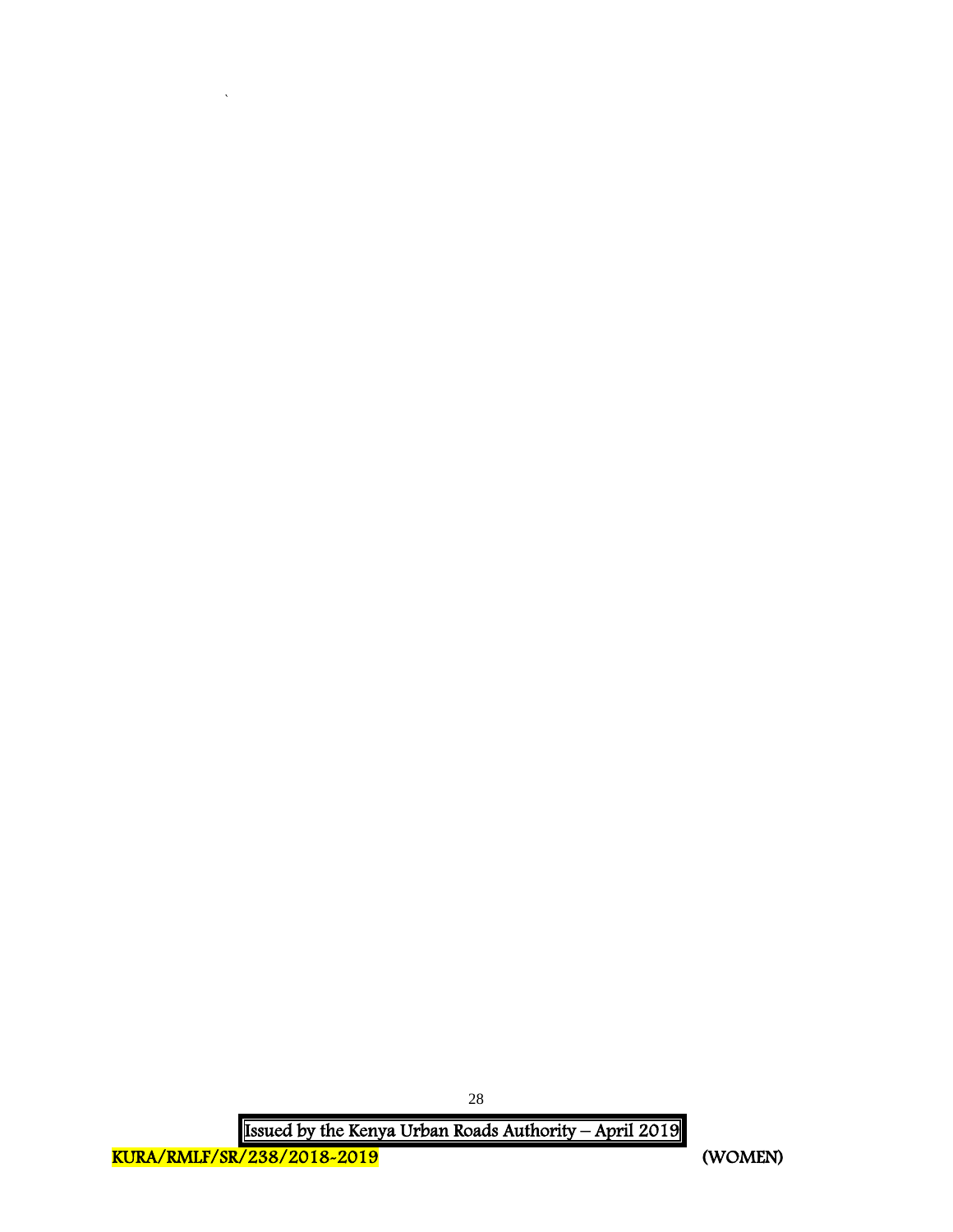# Appendix to Instruction to Tenderers

## Table 1: Pre- Qualification Checklist for Completeness and Responsiveness.

| S/No. | Completeness and<br>Responsiveness<br>Criteria                | References                                   | Requirement                                                                                                                            |
|-------|---------------------------------------------------------------|----------------------------------------------|----------------------------------------------------------------------------------------------------------------------------------------|
| 1.    | Form of Bid                                                   | Section II<br>Clause 20.2                    | - Amount must be indicated<br>- Properly stamped, filled and signed                                                                    |
| 2.    | Appendix to Form of<br>Bid                                    | Section II<br>Clause 20.2                    | Properly stamped, filled and signed<br>$\tilde{}$                                                                                      |
| 3.    | <b>Bid Security</b>                                           | Section II<br>Clause 17                      | - The bidder must fill the Bid Securing<br>Declaration Form                                                                            |
| 4.    | <b>Confidential Business</b><br>Questionnaire                 | Section IX;<br>Schedule 1                    | - Properly filled, stamped and signed<br>Provide all required information                                                              |
| 5.    | Form of Power of<br>Attorney                                  | Section IX;<br>Schedule 2<br>Clause $5.1(a)$ | Properly filled, stamped and signed                                                                                                    |
| 6.    | Tax Compliance<br>Certificate                                 | Tender notice                                | - Provide valid tax compliance certificate                                                                                             |
| 7.    | Registration with<br>National Construction<br>Authority (NCA) | Tender notice<br>Item 1.4 of QC              | Copy of valid certificate and practicing<br>license                                                                                    |
| 8.    | Certificate of<br>Incorporation                               | Tender notice<br>Item 1.4 of QC              | - Copy of certificate Certified by<br>Commissioner for Oaths                                                                           |
| 9.    | Certificate of<br>Registration in a<br>target group           | Tender notice                                | - Certified copy of a valid certificate from<br>National or County Treasury for<br>relevant category                                   |
| 10.   | Priced Bill of<br>Quantities                                  | Clause 14.1<br>Section IX                    | - Fill all rates, prices and amounts and<br>counter sign any alteration(s)<br>- Stamp and initial all pages of BOQ's                   |
| 11    | Eligibility                                                   | Section II;<br>Schedule 1<br>Clause 4.1      | - Legible copies of National ID or passport<br>for all directors<br>System generated Form CR12 (12<br>$\tilde{\phantom{a}}$<br>months) |
| 12.   | Conflict of interest                                          | Section II;<br>Schedule 1<br>Clause 4.2      | - to state explicitly                                                                                                                  |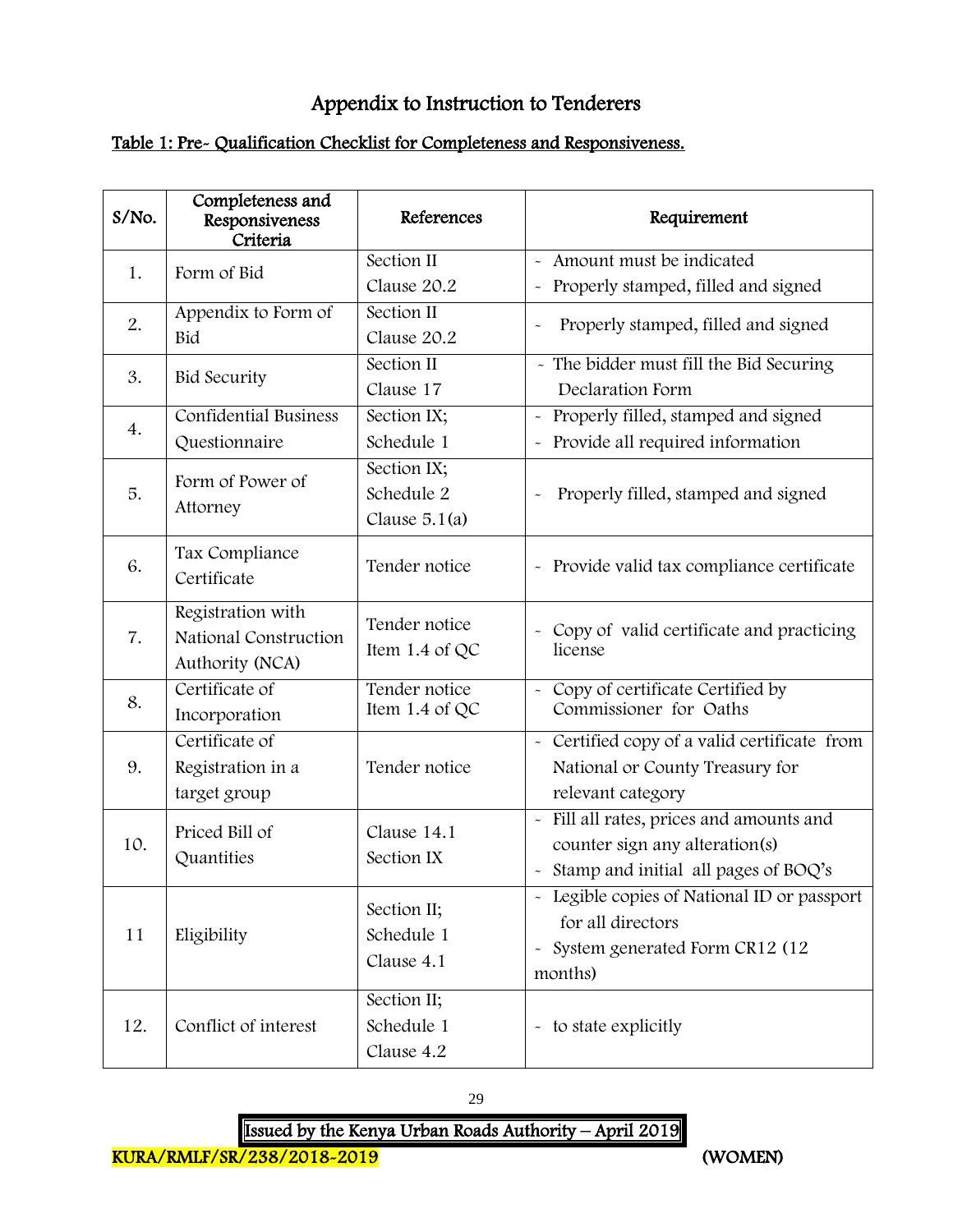| 13.            | Debarment                                                                  | Section II<br>Clause 30.4;<br>Schedule 11<br>Item 1.3 of QC | Properly filled, stamped and signed                                                                                                       |
|----------------|----------------------------------------------------------------------------|-------------------------------------------------------------|-------------------------------------------------------------------------------------------------------------------------------------------|
| 14.            | Pending Litigation                                                         | Item $2.2$ of QC                                            | Provide original sworn affidavit for the<br>specific tender                                                                               |
| 15.            | Litigation History                                                         | Section II Clause<br>31.8; Schedule 10                      | Properly filled, stamped and signed                                                                                                       |
| 16.            | History of Non<br>performance                                              | Schedule 6B<br>Item 2.1 of QC                               | - Fill information on non-completed<br>works                                                                                              |
| 17.            | Certificate of<br>Tenderers Visit to Site                                  | Section II;<br>Clause 8.3                                   | - Attend pre-bid meeting/visit<br>Certificate must be signed and stamped<br>$\widetilde{\phantom{m}}$<br>by the Employer's representative |
| 18.            | Schedule of Major<br>Items of Plant                                        | Section XI<br>Item 5 of QC;<br>Schedule 7                   | Properly filled, stamped and signed<br>$\ddot{\phantom{0}}$                                                                               |
| 19.            | Schedule of Key<br>Personnel                                               | Section XI<br>Item 6 of QC;<br>Schedule 5                   | Properly filled, stamped and signed                                                                                                       |
| 20.            | Roadwork Completed<br>Satisfactorily                                       | Section XI;<br>Item 4 of QC<br>Schedule 6A                  | Properly filled, stamped and signed                                                                                                       |
| 21.            | Schedule of Ongoing<br>Projects                                            | Section XI;<br>Item 5.1 of QC<br>Schedule 7                 | Properly filled, stamped and signed                                                                                                       |
| 22.            | Schedule of other<br>Supplementary<br>Information /<br>Financial Standings | Section XI;<br>Item $5.1$ of QC<br>Schedule 9               | Properly filled, stamped and signed                                                                                                       |
| 23             | Declaration form for<br>bankrupt or insolvent                              | Schedule 11                                                 | Properly filled, stamped and signed<br>$\ddot{\phantom{0}}$                                                                               |
| 24             | Anti-corruption form                                                       | Schedule 12                                                 | Properly filled, stamped and signed<br>$\tilde{}$                                                                                         |
| 25.            | Serialization                                                              | <b>Tender Notice</b>                                        | All pages in the tender documents<br>should be sequentially serialized                                                                    |
| 26.            | Copy of Bid Document                                                       | Clause 20.1<br>Clause 13.1/20.2                             | Replica of the original<br>$\tilde{}$<br>Bid document to be complete, properly<br>$\tilde{}$<br>Filled and signed.                        |
| <b>REMARKS</b> |                                                                            |                                                             |                                                                                                                                           |

Key: QC – Qualification Criteria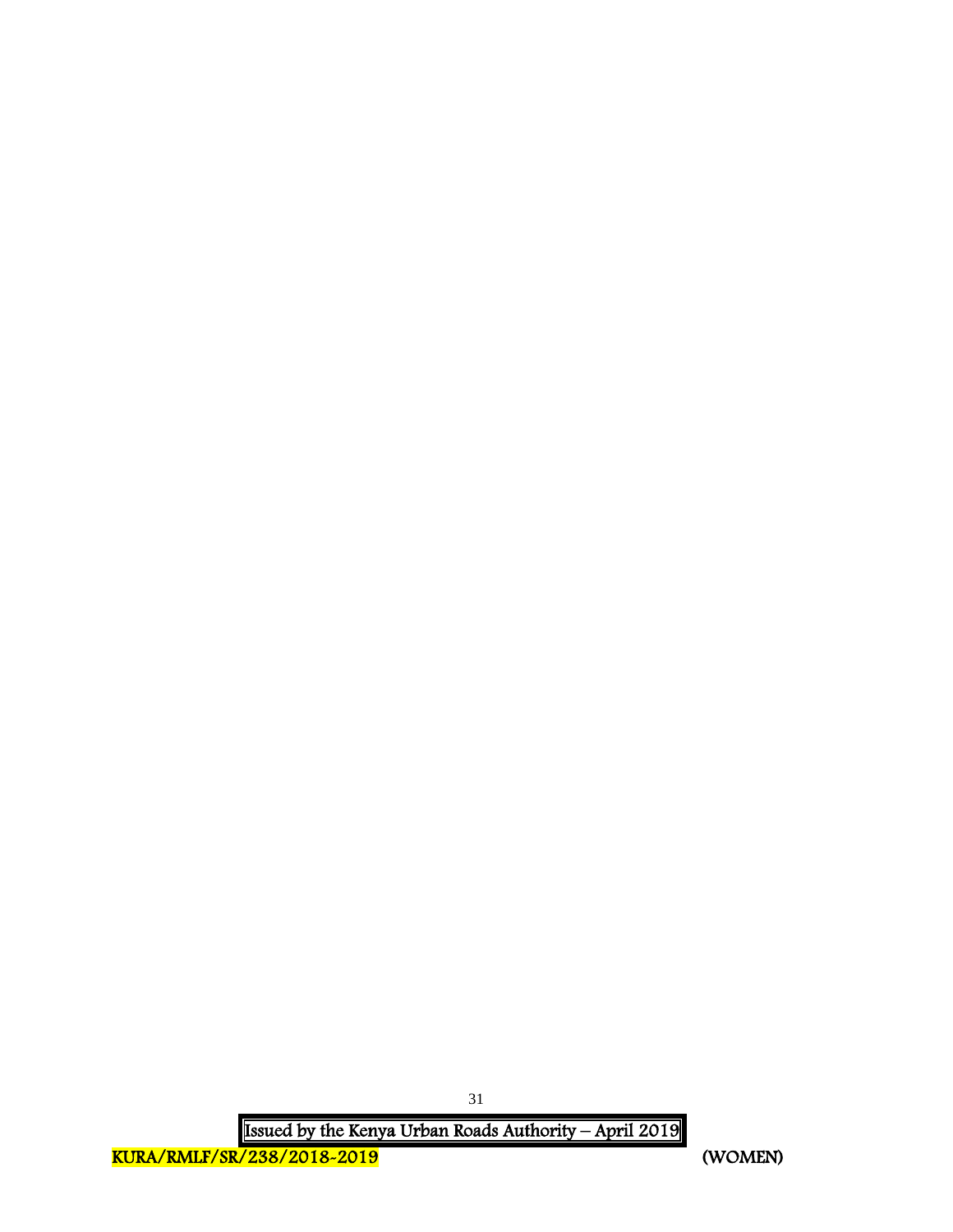#### Table 2: Post- qualification Score

| <b>ITEM</b>    |               | <b>DESCRIPTION</b>                   | <b>MEET</b><br><b>MUST</b><br><b>CRITERIA</b> |
|----------------|---------------|--------------------------------------|-----------------------------------------------|
| 1              |               | FINANCIAL CAPACITY                   |                                               |
|                | a             | <b>Audited Statements</b>            | YES/NO                                        |
|                | b             | Cash flow statement (forecasts)      | YES/NO                                        |
|                | $\mathcal{C}$ | Financial position/Ratios            | YES/NO                                        |
|                | d             | Turnover                             | YES/NO                                        |
| $\overline{2}$ |               | <b>EXPERIENCE</b>                    |                                               |
|                |               | General Experience                   | YES/NO                                        |
|                |               | Specific experience in related works | YES/NO                                        |
| 3              |               | <b>CURRENT COMMITMENTS</b>           |                                               |
|                |               | On-going works                       | YES/NO                                        |
| $\overline{4}$ |               | <b>KEY PERSONNEL</b>                 |                                               |
|                |               | HQ Staff                             | YES/NO                                        |
|                |               | Site Agent                           | YES/NO                                        |
|                |               | Surveyor                             | YES/NO                                        |
|                |               | Foreman                              | YES/NO                                        |
| 5              |               | PLANT AND EQUIPMENT                  |                                               |
|                |               | Equipment capabilities               | YES/NO                                        |
| 6              |               | WORK METHODOLOGY                     | YES/NO                                        |
| $\overline{7}$ |               | LITIGATION HISTORY                   | YES/NO                                        |
| 8              |               | Business permit and office location  | YES/NO                                        |
|                |               | <b>REMARKS</b>                       | YES/NO                                        |

• Bidders must achieve YES in all the measured parameters to qualify.

 The bidders who pass the technical criteria will be subjected to financial evaluation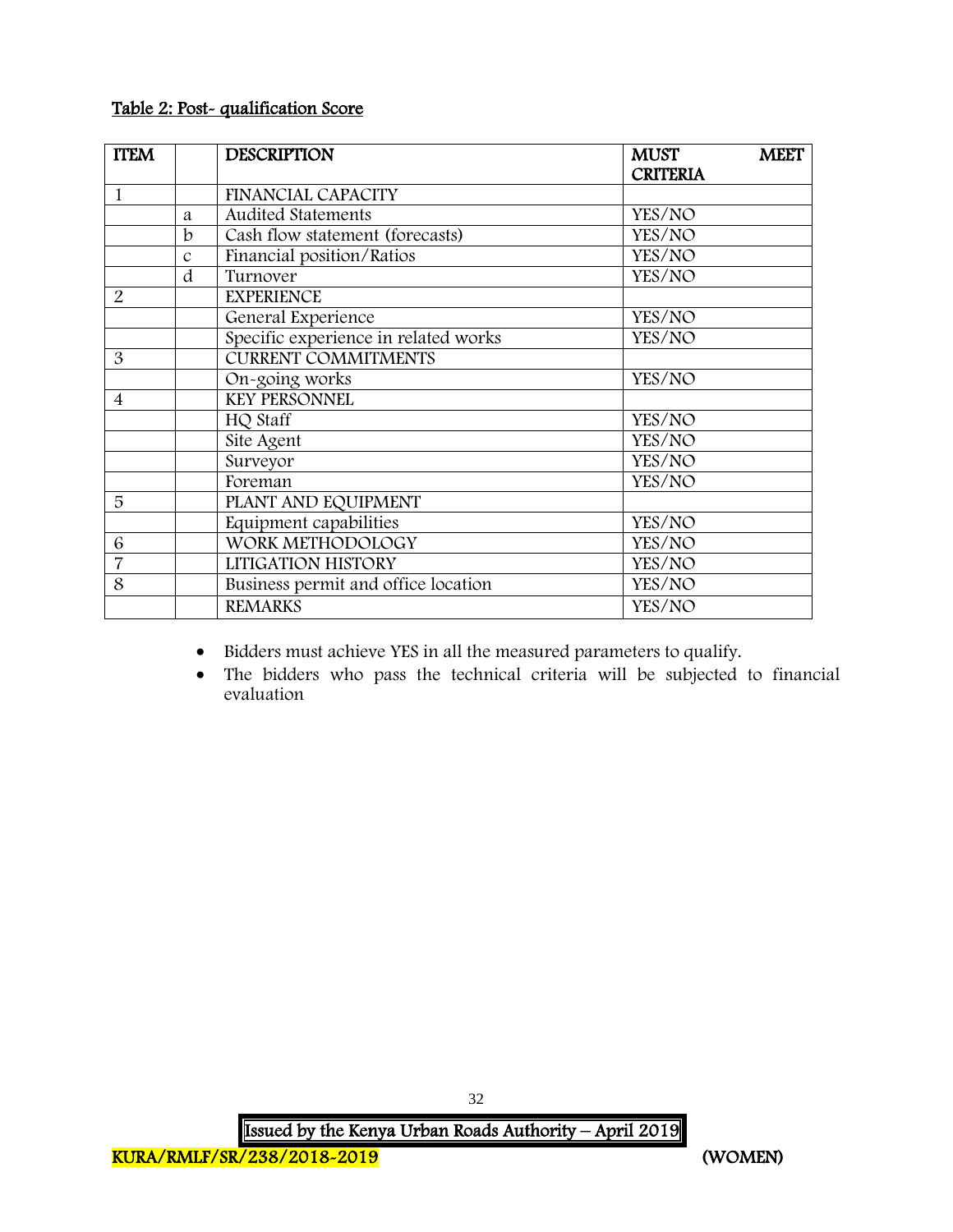### <span id="page-33-1"></span><span id="page-33-0"></span>SECTION IV: CONDITIONS OF CONTRACT

## PART I: GENERAL CONDITIONS OF CONTRACT

The Conditions Of Contract Part  $1$  – General Conditions shall be those forming Part 1 of the Conditions Of Contract for works of Civil engineering construction Fourth Edition 1987, reprinted in 1992 with further amendments, prepared by the Federation Internationale des Ingenieurs Conseils (FIDIC)

Copies of the FIDIC Conditions of Contract can be obtained from:

FIDIC Secretariat P.O.Box 86 1000 Lausanne 12 Switzerland<br>Fax: Fax: 41 21 653 5432 Telephone: 41 21 653 5003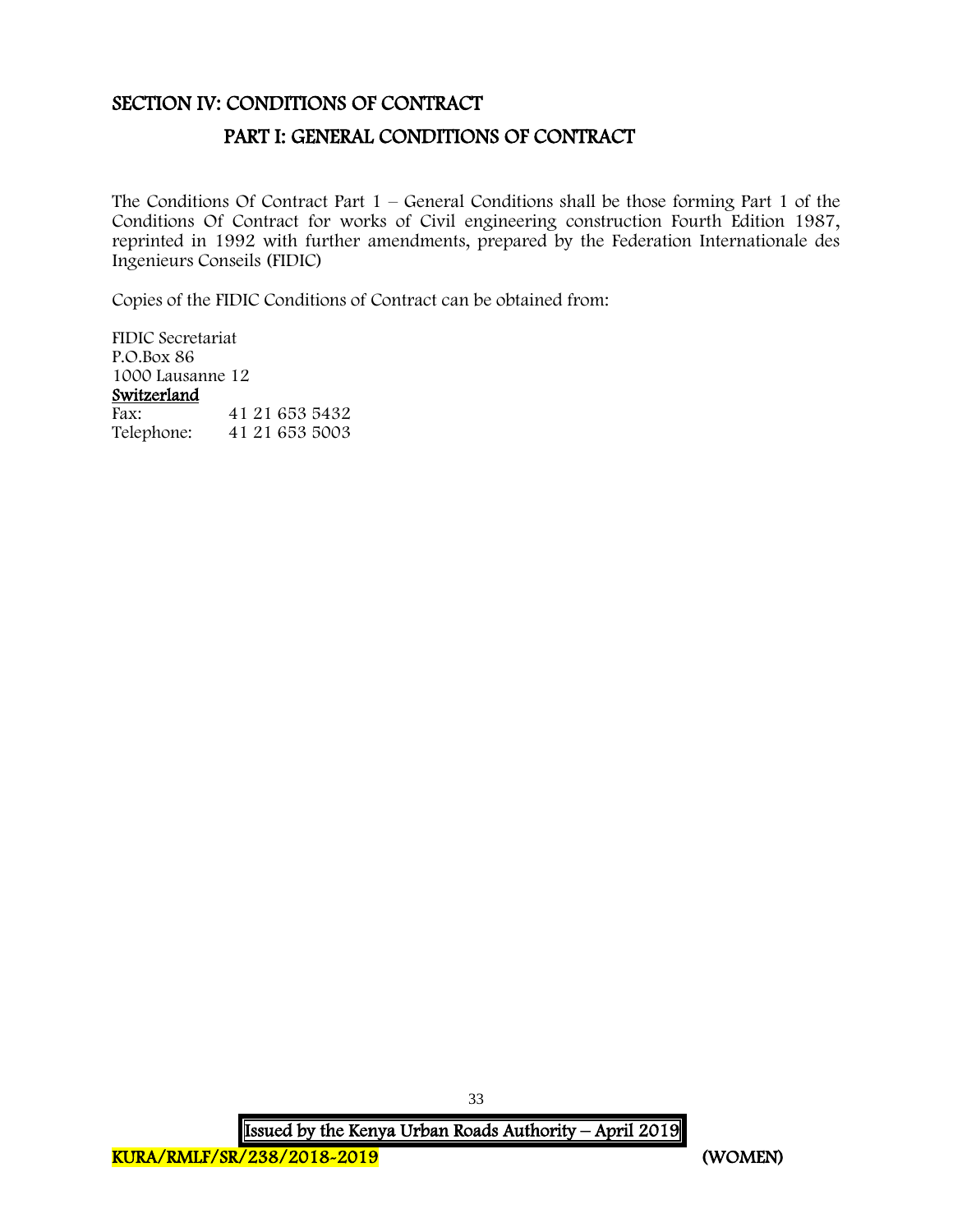## PART II: CONDITIONS OF PARTICULAR APPLICATION

<span id="page-34-0"></span>The following Conditions of Particular Application shall supplement the General Conditions of Contract. Whenever there is a conflict, the provisions herein shall prevail over those in the General Conditions of Contract. The Particular Condition is preceded by the corresponding clause number of the General Conditions to which it relates.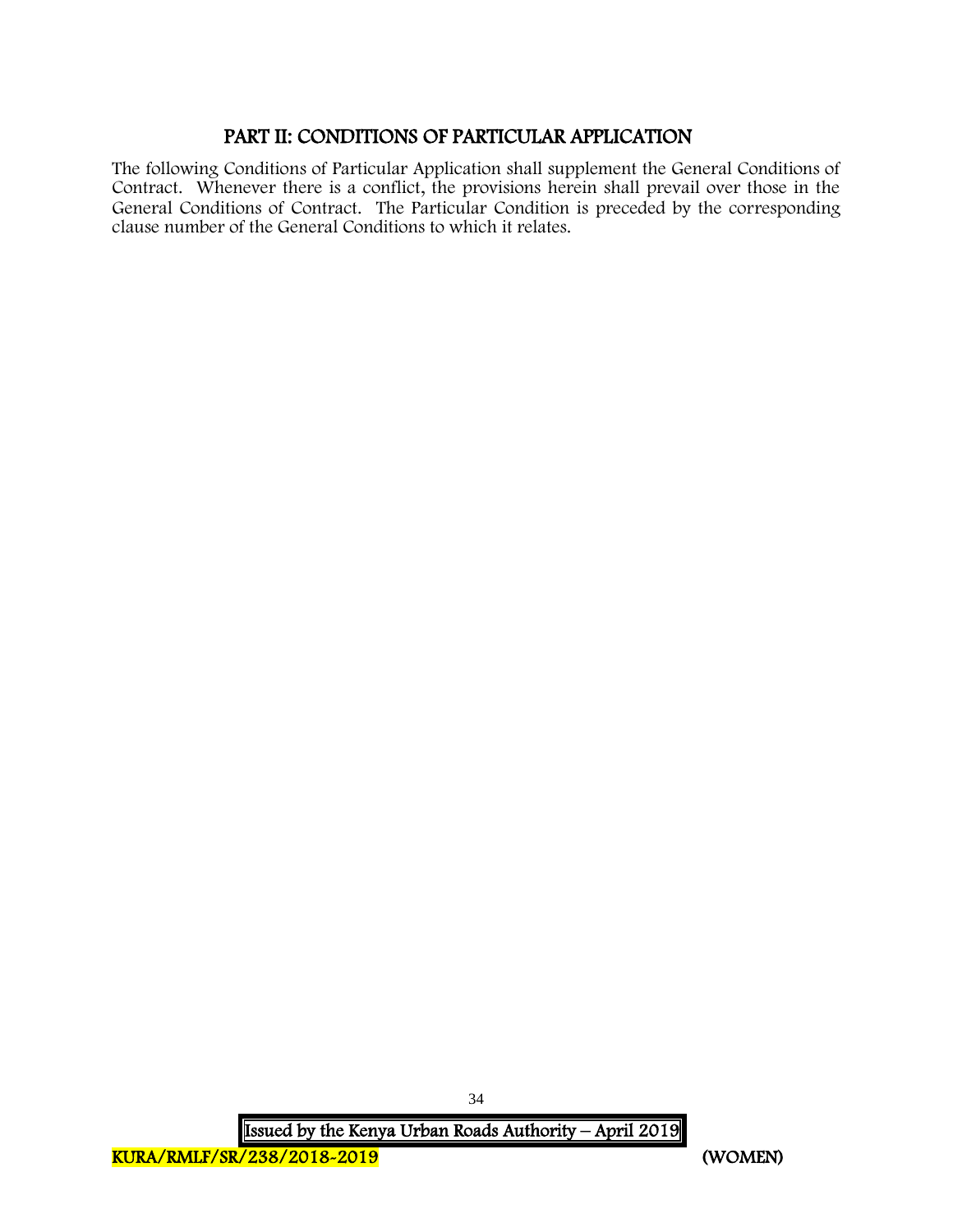#### **CONTENTS**

| SUBCLAUSE 8.2 - SITE OPERATIONS AND METHODS OF CONSTRUCTION  38        |  |
|------------------------------------------------------------------------|--|
|                                                                        |  |
|                                                                        |  |
|                                                                        |  |
|                                                                        |  |
|                                                                        |  |
|                                                                        |  |
|                                                                        |  |
|                                                                        |  |
| SUBCLAUSE 15.2~ LANGUAGE ABILITY AND QUALIFICATIONS OF CONTRACTOR'S    |  |
|                                                                        |  |
|                                                                        |  |
|                                                                        |  |
|                                                                        |  |
| SUBCLAUSE 19.1 - SAFETY, SECURITY AND PROTECTION OF THE ENVIRONMENT 41 |  |
|                                                                        |  |
| SUBCLAUSE 21.1 - INSURANCE OF WORKS AND CONTRACTOR 'S EQUIPMENT  42    |  |
|                                                                        |  |
|                                                                        |  |
|                                                                        |  |
|                                                                        |  |
|                                                                        |  |
|                                                                        |  |
|                                                                        |  |
|                                                                        |  |
| SUBCLAUSE 29.2 - REINSTATEMENT AND COMPENSATION FOR DAMAGES TO PERSONS |  |
|                                                                        |  |
|                                                                        |  |
|                                                                        |  |
|                                                                        |  |
|                                                                        |  |
|                                                                        |  |
|                                                                        |  |
|                                                                        |  |
|                                                                        |  |
| SUBCLAUSE 39.2 - DEFAULT OF CONTRACTOR IN COMPLIANCE 46                |  |
|                                                                        |  |
|                                                                        |  |
|                                                                        |  |
|                                                                        |  |
| 35                                                                     |  |
|                                                                        |  |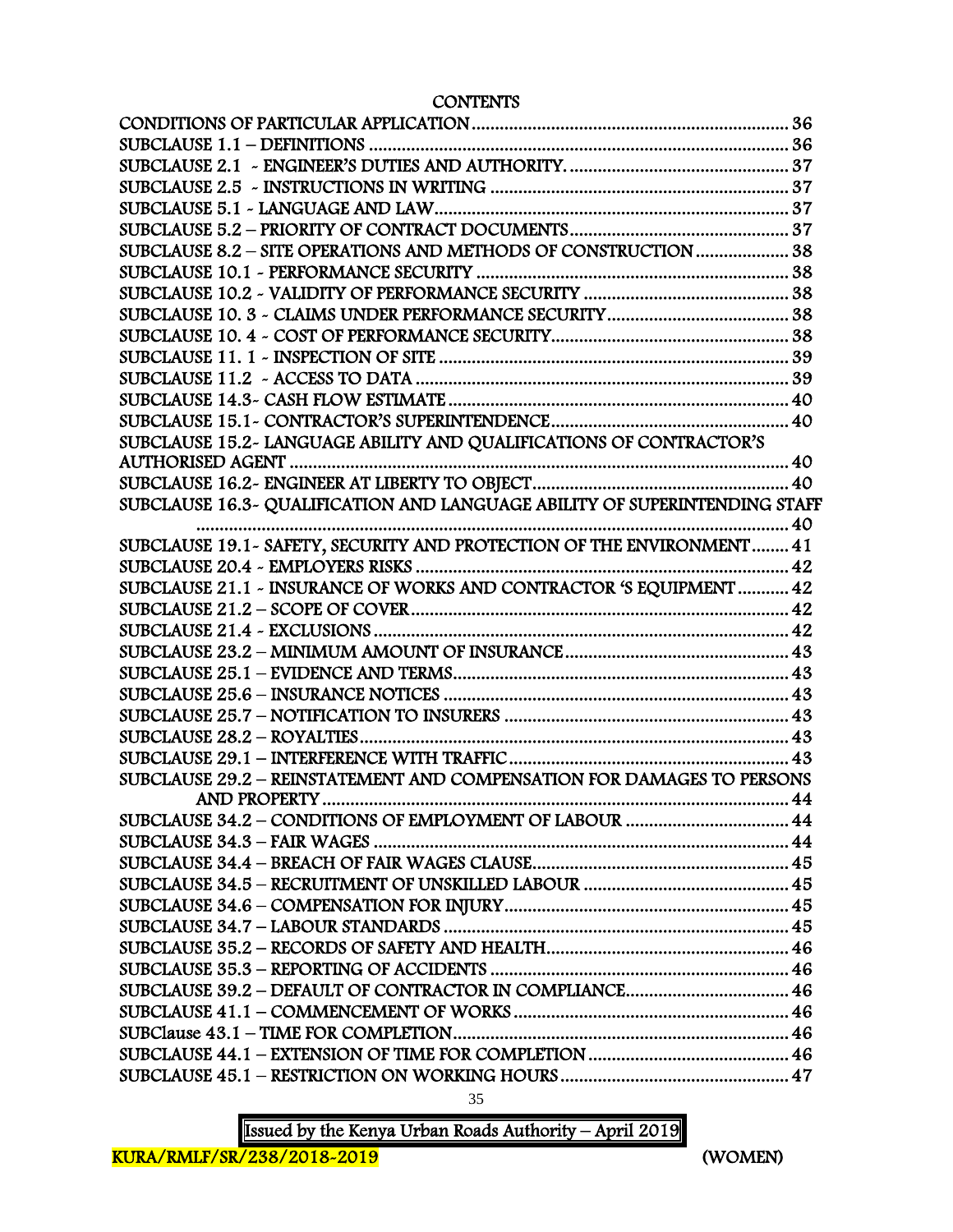| SUBCLAUSE 54.1 - CONTROCTOR'S EQUIPMENT, TEMPORARY WORKS AND MATERIALS |
|------------------------------------------------------------------------|
|                                                                        |
|                                                                        |
|                                                                        |
|                                                                        |
|                                                                        |
| SUBCLAUSE 60.3 - RETENTION MONEY AND PAYMENT OF RETENTION MONEY 49     |
|                                                                        |
|                                                                        |
|                                                                        |
|                                                                        |
|                                                                        |
|                                                                        |
|                                                                        |
|                                                                        |
|                                                                        |
|                                                                        |
|                                                                        |
|                                                                        |
|                                                                        |
|                                                                        |
|                                                                        |
|                                                                        |
|                                                                        |
|                                                                        |
|                                                                        |
|                                                                        |
|                                                                        |
|                                                                        |
|                                                                        |
|                                                                        |
|                                                                        |
|                                                                        |
|                                                                        |
|                                                                        |

CONDITIONS OF PARTICULAR APPLICATION

SUBCLAUSE 1.1 – DEFINITIONS

Amend this sub-clause as follows: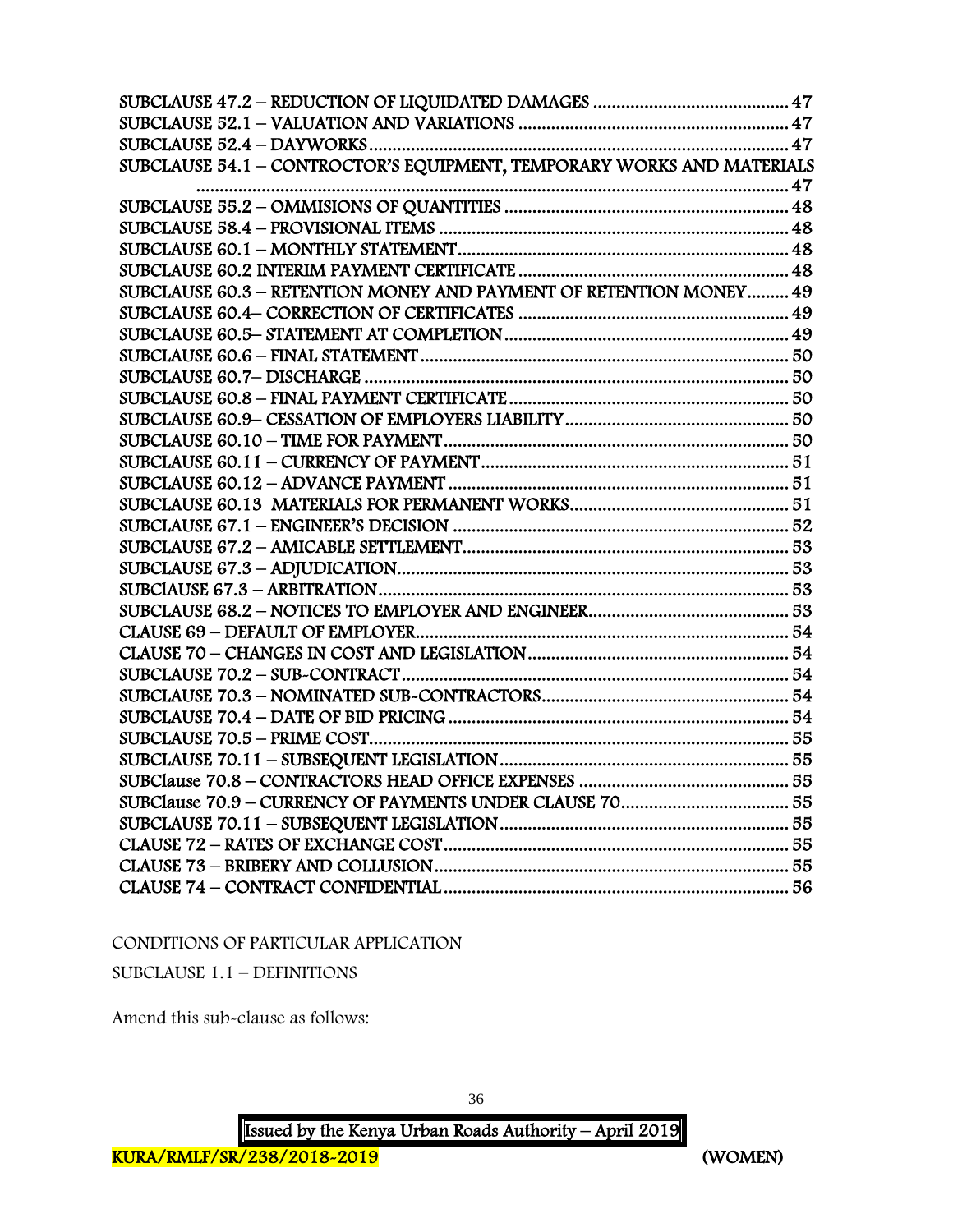- (a) (i) The "Employer" is the Kenya Urban Roads Authority, represented by the Director General - Kenya Urban Roads Authority.
- (ii) The "Engineer" is the Director-(RACM) Kenya Urban Roads Authority.

. (b) (i) Insert in line 2 after the Bills Of Quantities", the following, "the rates entered by the Contractor (whether or not such rate be employed in computation of the Contract Price),"

Amend subparagraph (b) (v) of Sub-Clause 1.1 by adding the following words at the end: The word "BID" is synonymous with "bid" and the word "Appendix to BID" with "Appendix to Bid" and the word "BID documents" with "bidding documents".

Add the following at the end of this sub-clause:

(h) "Materials" means materials and other things intended to form or forming part of the Permanent Works.

(i) "Quantified site instructions" means Site instructions from the Engineer or his representative to the Contractor instructing him to carry out quantified works drawn from the contract to be carried out within a specified period.

# SUBCLAUSE 2.1 - ENGINEER'S DUTIES AND AUTHORITY.

With reference to Sub-Clause 2.1 (b), the following shall also apply: The Engineer shall obtain the specific approval of the Employer before taking any of the following actions specified in Part 1:

(a) Consenting to the subletting of any part of the works under Clause 4;

(b) Certifying additional cost determined under Clause 12;

- (c) Determining an extension of time under Clause 44;
- (d) Issuing a variation under Clause 51;
- (e) Fixing rates or prices under Clause 52

# SUBCLAUSE 2.5 - INSTRUCTIONS IN WRITING

Add at the end of sub-clause 2.5 the following: "The site instructions shall be in the form of quantified site instructions and the contractor shall commence execution of the site instructions within three (3) days and complete within the completion period as stipulated in the instructions.

# SUBCLAUSE 5.1 - LANGUAGE AND LAW

The Contract document shall be drawn up in the ENGLISH LANGUAGE. Communication between the Contractor and the Engineer's Representative shall be in this given language.

The Laws applicable to this Contract shall be the Laws of the Republic of Kenya.

# SUBCLAUSE 5.2 – PRIORITY OF CONTRACT DOCUMENTS

Delete the documents listed 1-6 and substitute:

- (1) The Contract Agreement (if completed)
- (2) The Letter Of Acceptance;
- (3) The Bid and Appendix to Bid;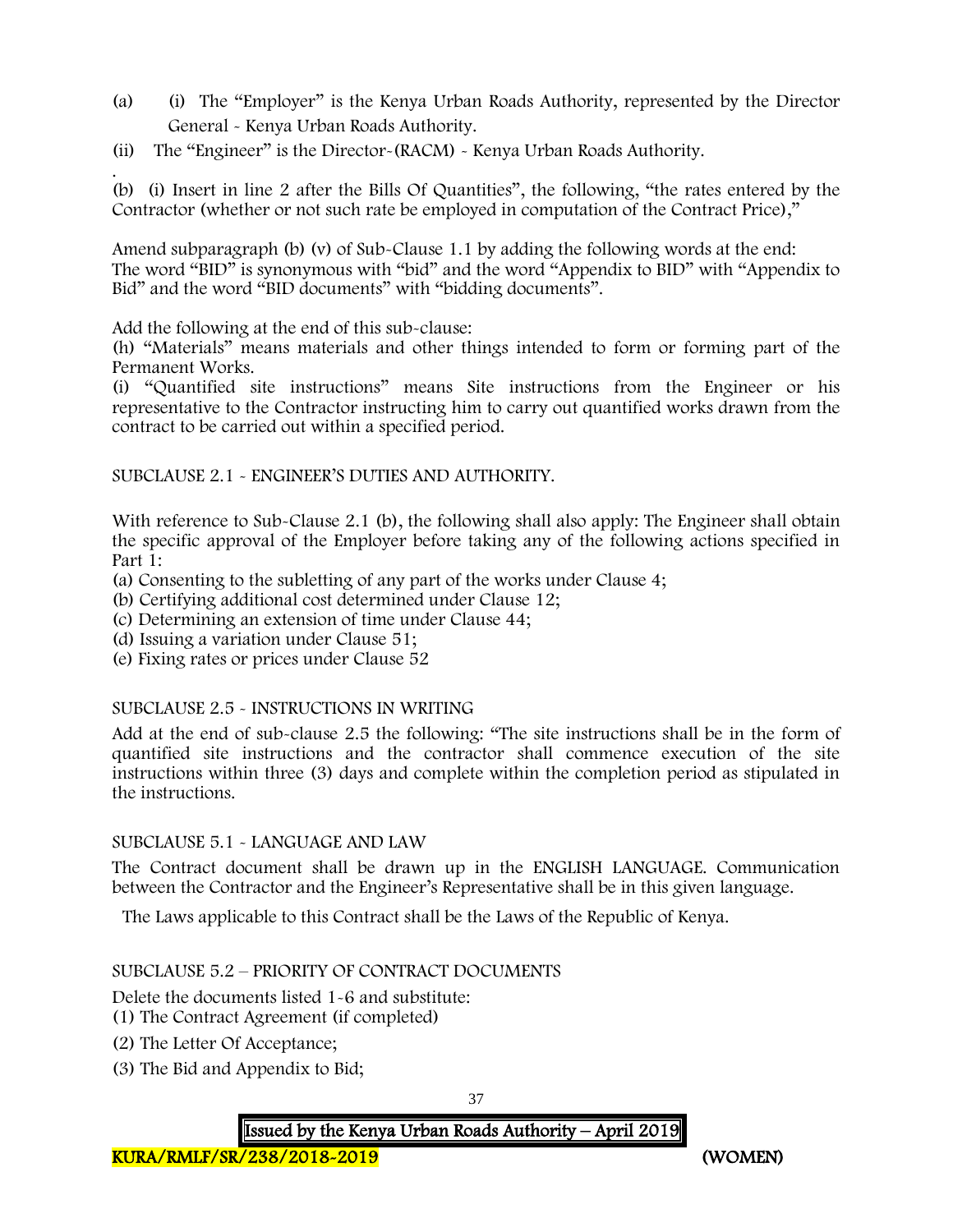- (4) The Conditions of Contract Part II;
- (5) The Conditions of Contract Part I;
- (6) The Special Specifications;
- (7) The Standard Specification for Road and Bridge Construction, 1986;
- (8) The Drawings;
- (9) The priced Bills of Quantities

(10) Other documents as listed in the Appendix to form of Bid

## SUBCLAUSE 8.2 – SITE OPERATIONS AND METHODS OF CONSTRUCTION

Add sub- clause 8.2(b) at the end as follows:

"The Contractor shall submit to the Engineer Works Methodology not later than 14 days from the date of award of the contract and general description of his proposed arrangements and methods for the execution of the Works. This shall include inter-alia temporary office, buildings, access roads, construction plant and its intended production output, working shift arrangements, labour strength, skilled and unskilled, and supervision arrangements, power supply arrangements, supply of materials including a materials utilisation programme, stone crushing, aggregate production and storage, cement handling, concrete mixing and handling, methods of excavation, dealing with water, testing methods and facilities."

#### SUBCLAUSE 10.1 - PERFORMANCE SECURITY

Replace the text of Sub-clause 10.1 with the following:

"The Contractor shall provide security for his proper performance of the Contract within 28 days after receipt of the Letter of Acceptance. The Performance Security shall be in the form of a bank guarantee as stipulated by the Employer in the Appendix to Bid. The Performance Security shall be issued by a bank incorporated in Kenya. The Contractor shall notify the Engineer when providing the Performance Security to the Employer.

"Without limitation to the provisions of the preceding paragraph, whenever the Engineer determines an addition to the Contract Price as a result of a change in cost, the Contractor, at the Engineers written request, shall promptly increase the value of the Performance Security by an equal percentage.

## SUBCLAUSE 10.2 - VALIDITY OF PERFORMANCE SECURITY

The Performance Security shall be valid until a date 28 days after the date of issue of the Defects Liability Certificate. The security shall be returned to the Contractor within 14 days of expiration.

SUBCLAUSE 10. 3 - CLAIMS UNDER PERFORMANCE SECURITY

Delete the entire sub-clause 10.3.

SUBCLAUSE 10. 4 - COST OF PERFORMANCE SECURITY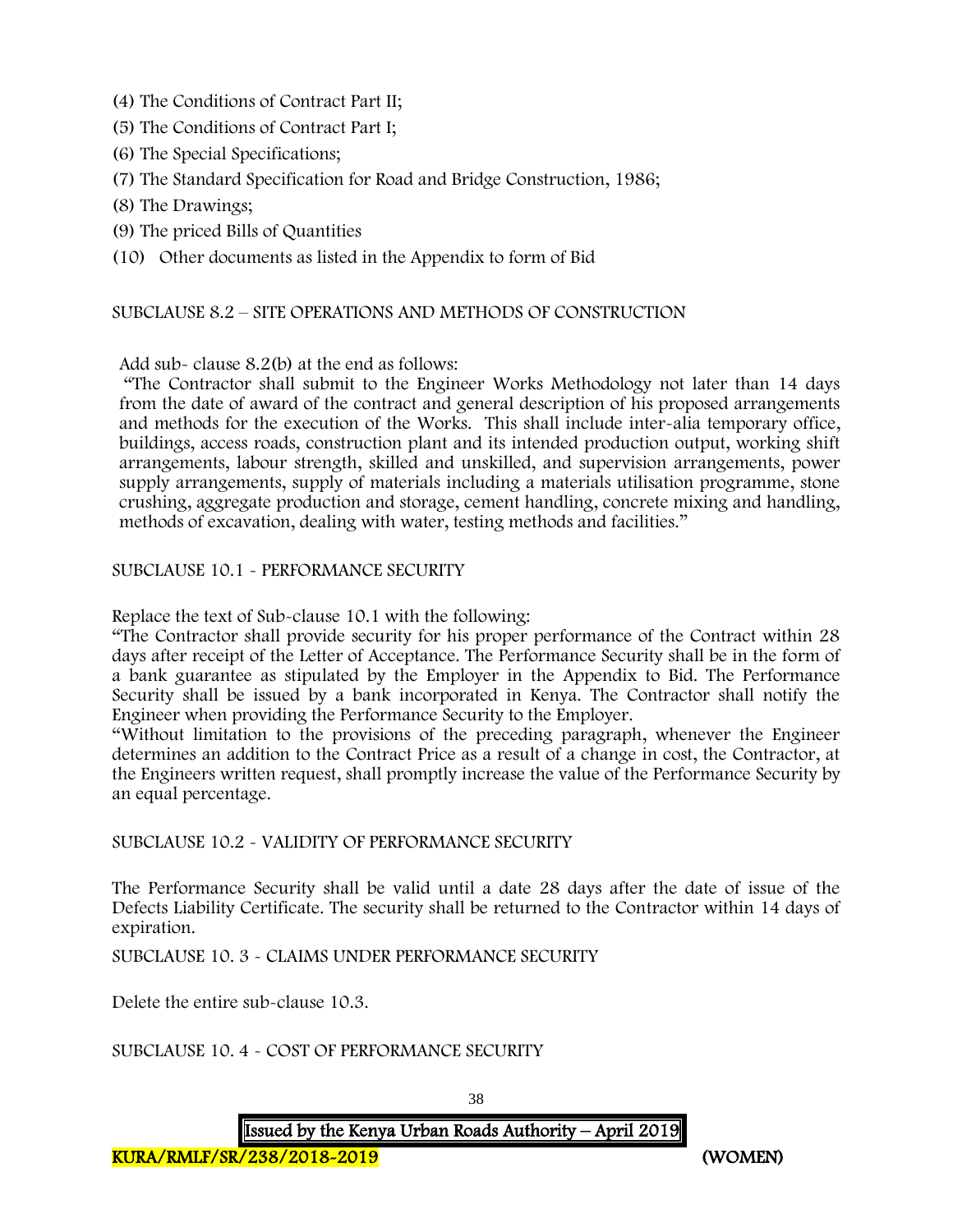The cost of complying with the requirements of this clause shall be borne by the Contractor.

## SUBCLAUSE 11. 1 - INSPECTION OF SITE

#### In line 17 after "affect his BID" add

"and the Contractor shall be deemed to have based his BID on all the aforementioned"

Delete the last paragraph completely and replace with the following:

"The Employer in no way guarantees completeness nor accuracy of the soil, materials, subsurface and hydrological information made available to the Contractor at the time of BIDing or at any other time during the period of the Contract, and the Contractor shall be responsible for ascertaining for himself all information as aforesaid for the execution of works and his BID shall be deemed to have been priced accordingly.

## SUBCLAUSE 11.2 - ACCESS TO DATA

Data made available by the Employer in accordance with Clause 11.1 shall be deemed to include data listed elsewhere in the Contract as open for inspection at the address stipulated in the Appendix to Bid.

#### SUBCLAUSE 14.1 PROGRAM TO BE SUBMITTED

The time within which the program shall be submitted shall be fourteen (14) days from the issuance of order to commence.

The programme shall be in the form of a Critical Path Method Network (CPM network) showing the order of procedure and description of the construction methods and arrangements by which he proposes to carry out the works. It should also be supplemented by a time – bar chart of the same programme.

The programme shall be coordinated with climatic, groundwater and other conditions to provide for the completion of the Works in the instruction and by the time specified. The programme shall be revised on demand by the Engineer or his representative.

During the execution of the works, the Contractor shall submit to the Engineer full and detailed particulars of any proposed amendments to the arrangements and methods submitted in accordance with the foregoing. If details of the Contractor's proposals for Temporary Works are required by the Engineer for his own information the Contractor shall submit such details within seven days of being requested to do so.

The various operations pertaining to the works shall be carried out in such a progressive sequence as will achieve a continuous and consecutive output of fully completed road works inclusive of all bridge works and culverts within the time limits specified in the Contract and the instructions. Generally the Contractor shall carry out works within the sections stated in the instructions.

The Contractor shall allow in his programme for the following 10 public holidays per calendar year in Kenya.

Issued by the Kenya Urban Roads Authority – April 2019

39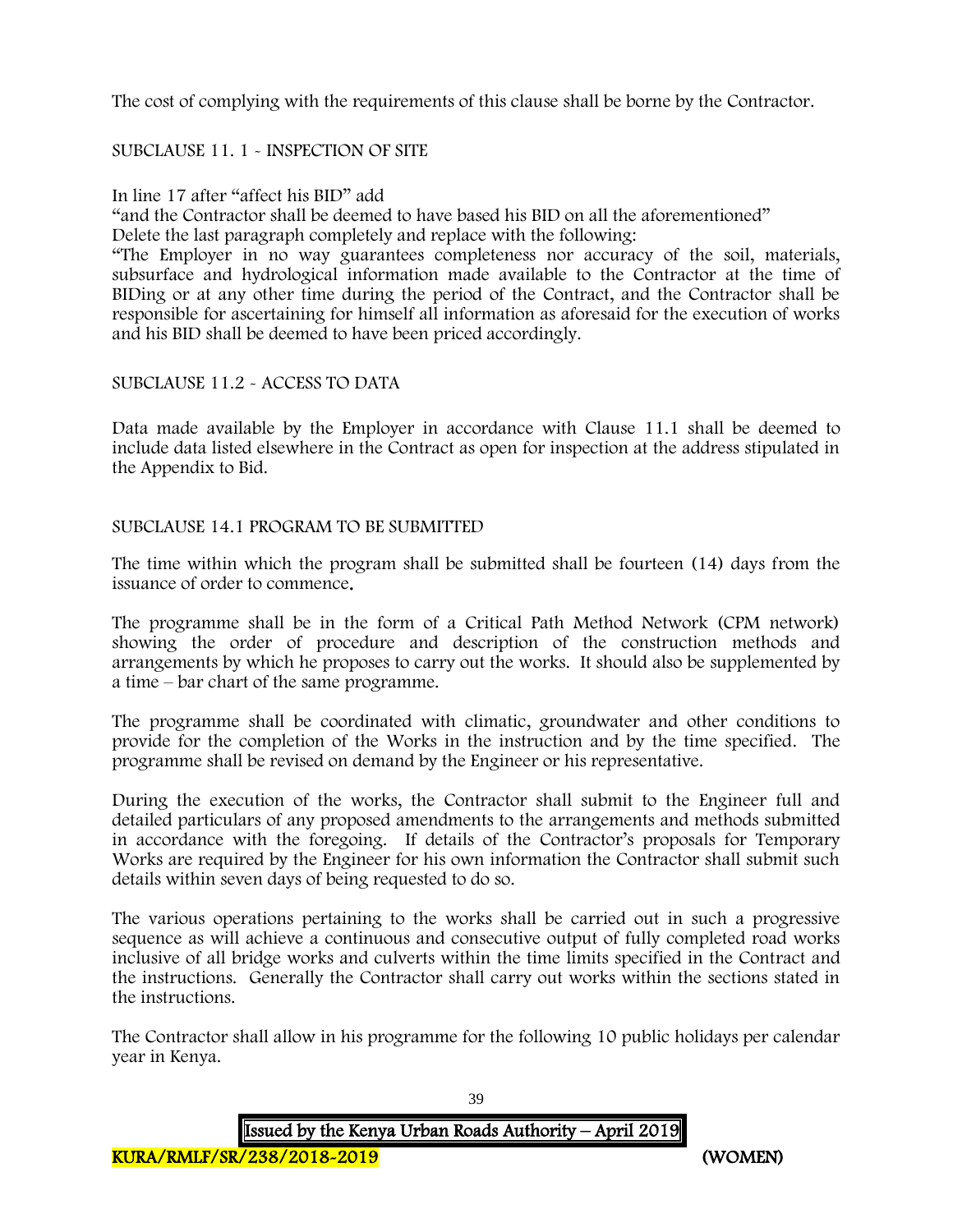- New Years Day (1<sup>st</sup> January)
- Good Friday
- Easter Monday
- Labour day  $(1^{st}$  May)
- Madaraka Day (1st June)
- Idd Ul Fitr
- Mashujaa Day (20th October)
- $\bullet$  Jamhuri day (12<sup>th</sup> December)
- Christmas Day (25<sup>th</sup> December)
- Boxing day (26<sup>th</sup> December)

The Contractor should also allow per calendar year for a further 2 unspecified public holidays which may be announced by the Government of Kenya with no prior notification.

Add the following at the end of this sub-clause: -

The Employer shall have the right to withhold payment at any time if the contractor fails to submit the programme or revised programme due to his negligence, failure or omission.

# SUBCLAUSE 14.3- CASH FLOW ESTIMATE

The cash flow estimates shall be submitted together with the works programme.

## SUBCLAUSE 15.1- CONTRACTOR'S SUPERINTENDENCE

Add the following at the end of the first paragraph of sub-clause 15.1:

"The Contractor shall, within seven (7) days of receipt of the Engineer's order to commence the works inform the Engineer in writing the name of the Contractor's Representative and the anticipated date of his/her arrival on site."

Add the following Sub-clause 15.2

SUBCLAUSE 15.2- LANGUAGE ABILITY AND QUALIFICATIONS OF CONTRACTOR'S AUTHORISED AGENT

The Contractor's Agent or Representative on the site shall have as a minimum an ordinary diploma in civil Engineering or building construction or have equivalent status approved by the Engineer and shall be able to read and write English fluently.

The Contractor's Agent or Representative shall have at least 3 years related experience.

SUBCLAUSE 16.2- ENGINEER AT LIBERTY TO OBJECT

At the end of this Clause add

"by a competent substitute approved by the Engineer and at the Contractors own expense." Add the following Sub-Clauses 16.3 and 16.4:

SUBCLAUSE 16.3- QUALIFICATION AND LANGUAGE ABILITY OF SUPERINTENDING STAFF

40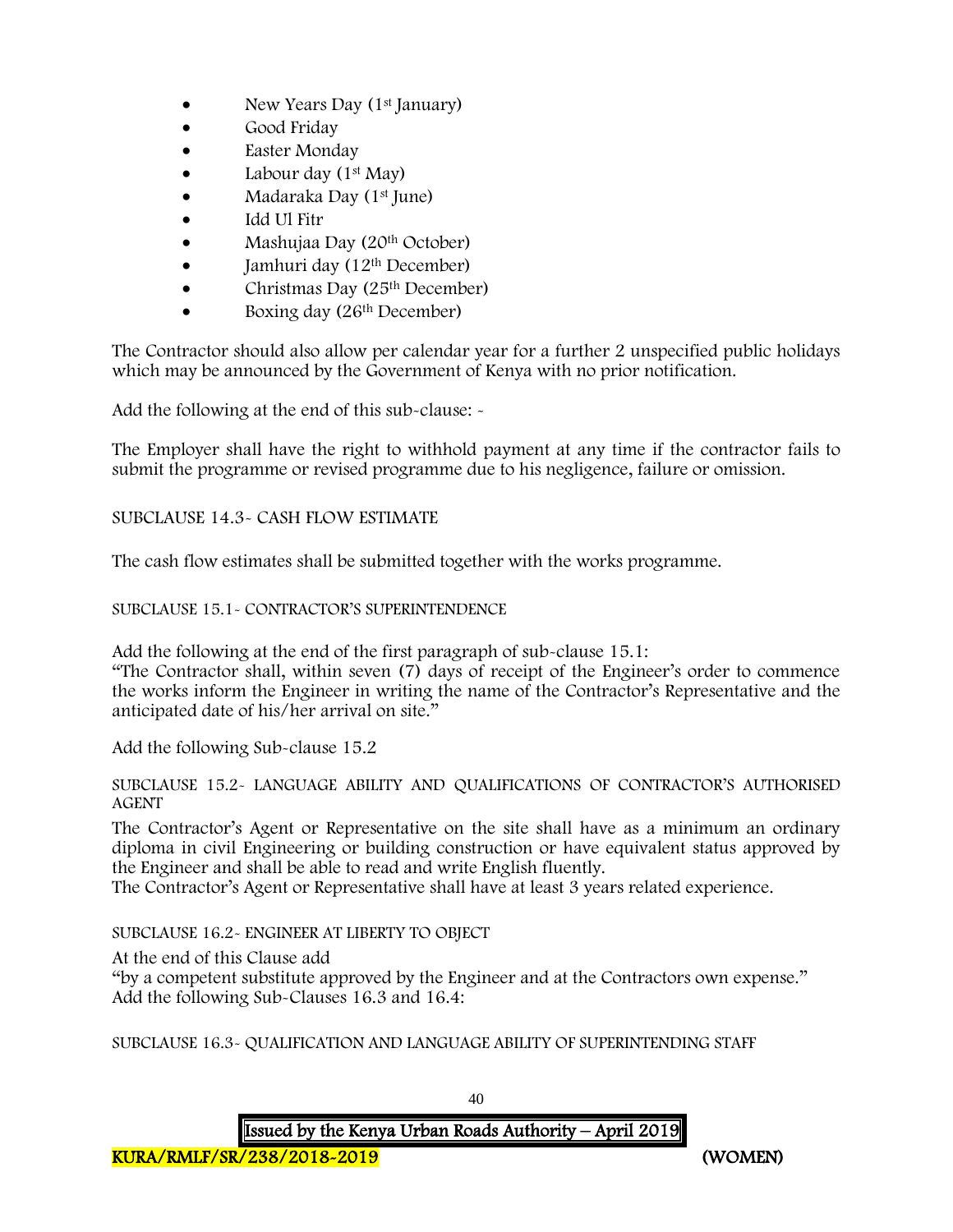The Contractor's superintending staff shall meet the following minimum qualifications:

Should have a working knowledge of English or Kiswahili. Should any of the superintending staff not be able to meet this condition, the Contractor shall propose to the Engineer arrangements for provision of a sufficient number of interpreters of approved qualifications. The Engineer, at his discretion, may amend, approve or reject such arrangements or reject deployment of superintending staff not meeting the language requirements. The Engineer may at any time during the duration of the Contract amend any approved arrangements made for interpreters, which shall be implemented at the Contractors expense.

The key staff listed below must have academic qualifications from government-recognised institutions or equivalent institutions of the levels set out in Section 5, Part 6.

- Site Agent
- Site Engineer
- Site Surveyor
- Foremen

The key staff listed below must have minimum experience set out in Section 5, Part 6:

- Site Agent
- Site Engineer
- Site Surveyor
- Foremen

Qualifications as above shall be subject to verification and approval on site by the Engineer or his representative on site before commencement of the said works.

SUBCLAUSE 19.1- SAFETY, SECURITY AND PROTECTION OF THE ENVIRONMENT

Add Sub-Clause-paragraph (d) of Sub-Clause 19 as follows:

Notwithstanding the Contractor's obligation under Sub-Clause-paragraph (a), (b) and 9(c) of Sub-Clause 19.1 of the Conditions Of Contract, the Contractor shall observe the following measures with a view to reducing or elimination adverse environmental effects by the site works:

- (i) All quarries and borrow pits shall be filled and landscaped to their original state after extraction of construction material
- (ii) Soil erosion due to surface runoff or water from culverts or other drainage structures should be avoided by putting in place proper erosion control measures that shall include, but are not limited to grassing and planting if trees
- (iii) Long traffic diversion roads shall be avoided so as to minimize the effect of dust on the surrounding environment. In any case all diversions shall be kept damp and dust free
- (iv) Spillage of oils, fuels and lubricants shall be avoided and if spilt, shall be collected and disposed off in such a way as not to adversely affect the environment
- (v) Rock blasting near settlement areas shall be properly coordinated with the relevant officers of the Government so as to minimize noise pollution and community interference.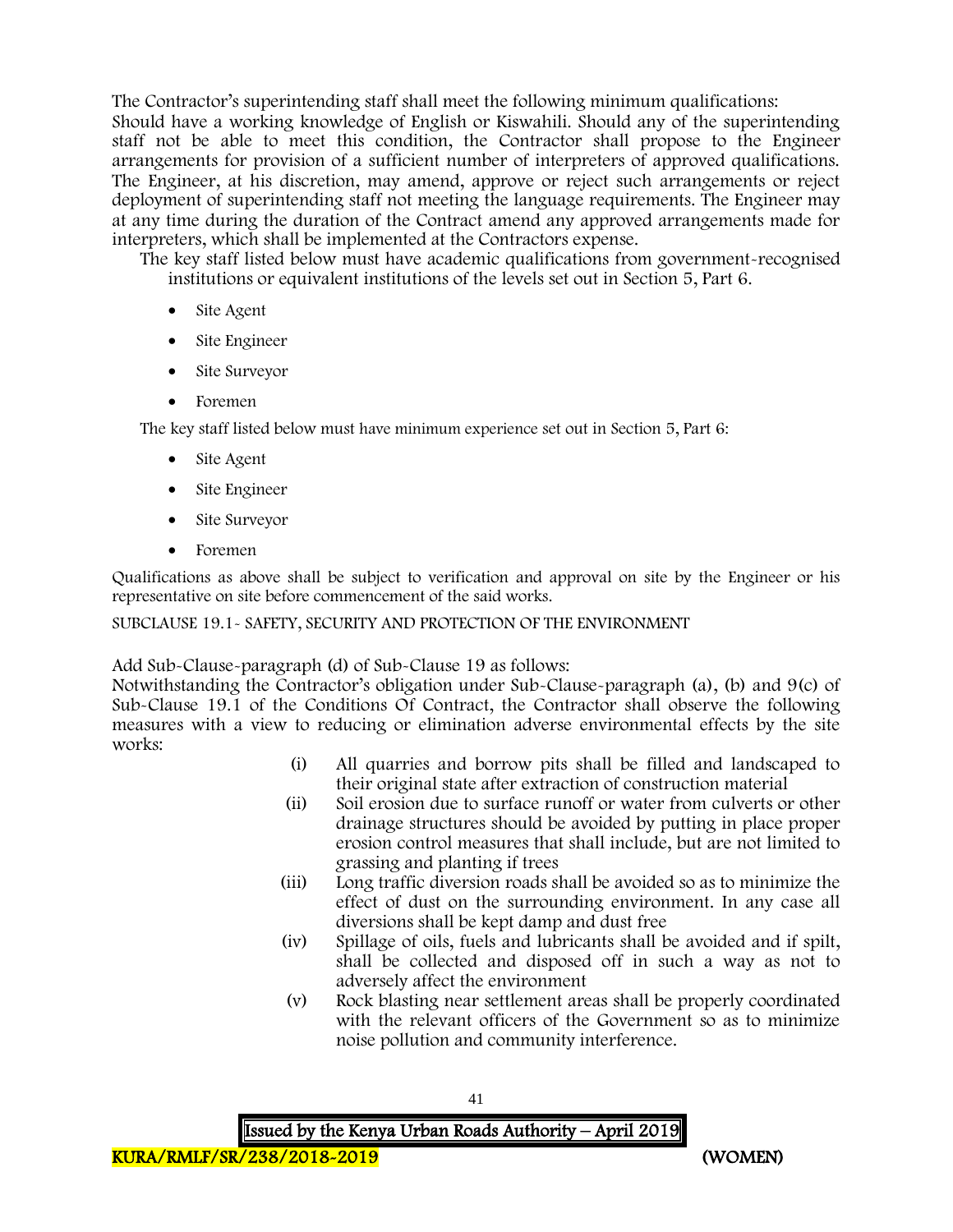SUBCLAUSE 20.4 - EMPLOYERS RISKS

Delete Sub-Clause (h) and substitute with;

- (h) any operation of the forces of nature (insofar as it occurs on site) which an experienced contractor:
	- (i) could not have reasonably foreseen, or
	- (ii) could reasonably have foreseen, but against which he could not reasonably have taken at least one of the following measures:
		- (A) prevent loss or damage to physical property from occurring by taking appropriate measures or
		- (B) insure against such loss or damage

SUBCLAUSE 21.1 - INSURANCE OF WORKS AND CONTRACTOR 'S EQUIPMENT

Add the following words at the end of Sub-paragraph (a) and immediately before the last word of Sub-paragraph (b) of Sub-Clause 21.1:

"It being understood that such insurance shall provide for compensation to be payable in the types and proportions of currencies required to rectify the loss or damage incurred"

Delete the first sentence of this Clause and replace with he following:

"prior to commencement of the Works the Contractor shall, without limiting his or the Employer's obligations and responsibilities under Clause 20, insure to the satisfaction of the Employer:"

SUBCLAUSE 21.2 – SCOPE OF COVER

Amend sub-paragraph (a) of Sub-Clause 21.2 as follows:

Delete words "from the start of work at the site" and substitute the words "from the first working day after the Commencement Date"

Add the following as Sub-Clause (c) under Sub-Clause-Clause 21.2

(c ) It shall be the responsibility of the Contractor to notify the insurance company of any change in the nature and extent of the Works and to ensure the adequacy of the insurance coverage at all times during the period of the Contract.

SUBCLAUSE 21.4 - EXCLUSIONS

Amend Sub-Clause 21.4 to read as follows:

"There shall be no obligation for the insurances in Sub-Clause 21.1 to include loss or damage caused by the risks listed under Sub-Clause 20.4 sub-paragraph (a) (i) to(iv) of the Conditions of Particular Application."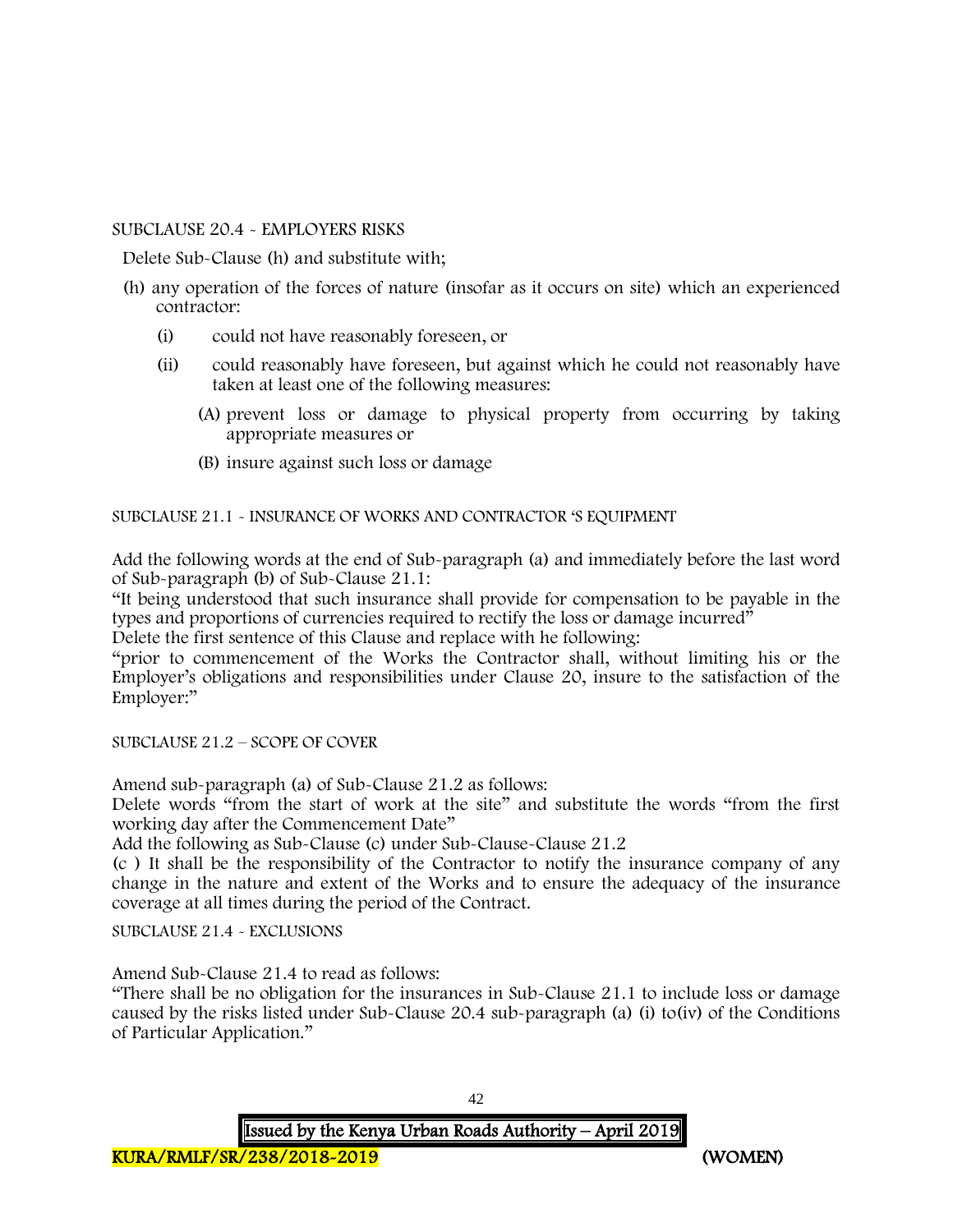#### SUBCLAUSE 23.2 – MINIMUM AMOUNT OF INSURANCE

Add the following at the end of this Clause: "... with no limits to the number of occurrences".

SUBCLAUSE 25.1 – EVIDENCE AND TERMS

Amend Sub-Claus OF INSURANCE 25.1 as follows: Insert the words "as soon as practicable after the respective insurances have been taken out but in any case" before the words "prior to the start of work at the site" Add the following Sub-Clauses 25.6, 25.7

SUBCLAUSE 25.6 – INSURANCE NOTICES

Each policy of insurance effected by the Contractor for purposes of the Contract shall include a provision to the effect that the Insurer shall have a duty to give notice in writing to the Contractor and Employer of the date when a premium becomes payable. This shall not be more than thirty (30) days before that date and the policy shall remain in force until thirty (30) days after the giving of such notice.

#### SUBCLAUSE 25.7 – NOTIFICATION TO INSURERS

It shall be the responsibility of the Contractor to notify insurers under any of the insurance referred to in the preceding clauses 21, 23 and 24 on any matter or event, which by the terms of such insurance are required to be so notified. The Contractor shall indemnify and keep indemnified the Employer against all losses, claims, demands, proceedings, costs, charges and expenses whatsoever arising out of or in consequence of any default by the Contractor in complying with the requirements of this Sub-Clause whether as a result of avoidance of such insurance or otherwise.

SUBCLAUSE 28.2 – ROYALTIES

Add at the end of this Sub-Clause the following sentence:

"The Contractor shall also be liable for all payments or compensation if any that are levied in connection with the dumping of part or all of any such material."

## SUBCLAUSE 29.1 – INTERFERENCE WITH TRAFFIC

Supplement Sub-Clause 29.1 by adding the following sentence at the end:

"The Contractor will be permitted to use existing public roads for access to the site. The Contractor shall pay vehicle license tax and road maintenance duty in accordance with relevant regulations and shall obtain any necessary permits or licenses from relevant authorities for transporting his equipment."

Add the following subclause 29.2: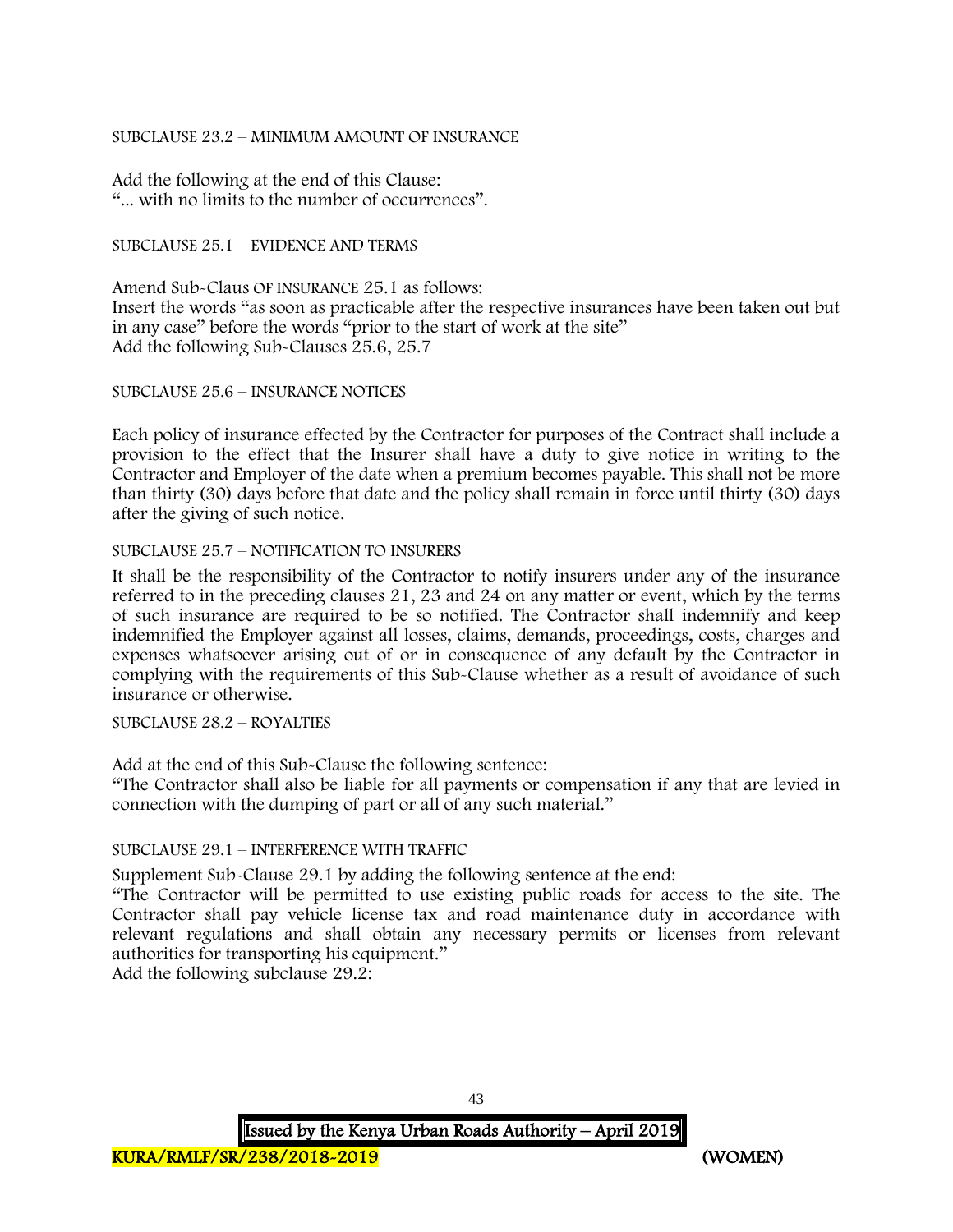#### SUBCLAUSE 29.2 – REINSTATEMENT AND COMPENSATION FOR DAMAGES TO PERSONS AND **PROPERTY**

The Contractor shall reinstate all properties whether public or private which are damaged in consequence of the construction and, maintenance of the works to a condition as specified and at least equal to that prevailing before his first entry on them.

If in the opinion of the Engineer the Contractor shall have failed to take reasonable and prompt action to discharge his obligations in the matter of reinstatement, the Engineer will inform the Contractor in writing of his opinion, in which circumstances the Employer reserves the right to employ others to do the necessary work of reinstatement and to deduct the cost thereof from any money due or which shall become due to the Contractor.

The Contractor shall refer to the Employer without delay all claims which may be considered to fall within the provisions of Clause 22.1.

Add the following Sub-Clause 34.2 to 34.8

#### SUBCLAUSE 34.2 – CONDITIONS OF EMPLOYMENT OF LABOUR

The Contractor shall be responsible for making all arrangements for and shall bear all costs relating to recruitment, obtaining of all necessary visas, permits or other official permission for movements of staff and labour.

#### SUBCLAUSE 34.3 – FAIR WAGES

The Contractor shall, in respect of all persons employed anywhere by him in the execution of the Contract, and further in respect of all persons employed by him otherwise than in the execution of the Contract in every factory, Workshop or place occupied or used by him for the execution of the Contract, observe and fulfil the following conditions:

- (a) The Contractor shall pay rates of wages, observe hours of labour and provide conditions of labour, housing, amenities and facilities not less favourable than those required by the latest Regulation of Wages (Building and Construction Industry) Order as of the time of bid submission, and subsequent amendments thereto, or in any wage scales, hours of work or conditions agreed by the Ministry of Labour or other Government Department in consultation with the appropriate wage fixing authority and generally recognized by other employees in the district whose general circumstances in the trade or industry in which the Contractor is engaged are similar.
- (b) In the absence of any rates of wages, hours or conditions of labour so established the Contractor shall pay rates of wages and observe hours and conditions of labour which are not less favourable than the general level of wages, hours and conditions observed by other Employers whose general circumstances in the trade or industry in which the Contractor is engaged are similar.
- (c) Where the absence of established rates of wages, hours and conditions of labour or the dissimilarity of the general circumstances in the trade of industry in which the Contractor is engaged prevent the Contractor from observing rates of wages, hours and conditions of labour ascertained under sub-paragraph (a) and (b) above the Contractor in fixing the rates of wages, hours and conditions of labour of his employees shall be guided by the advice of the Labour Department.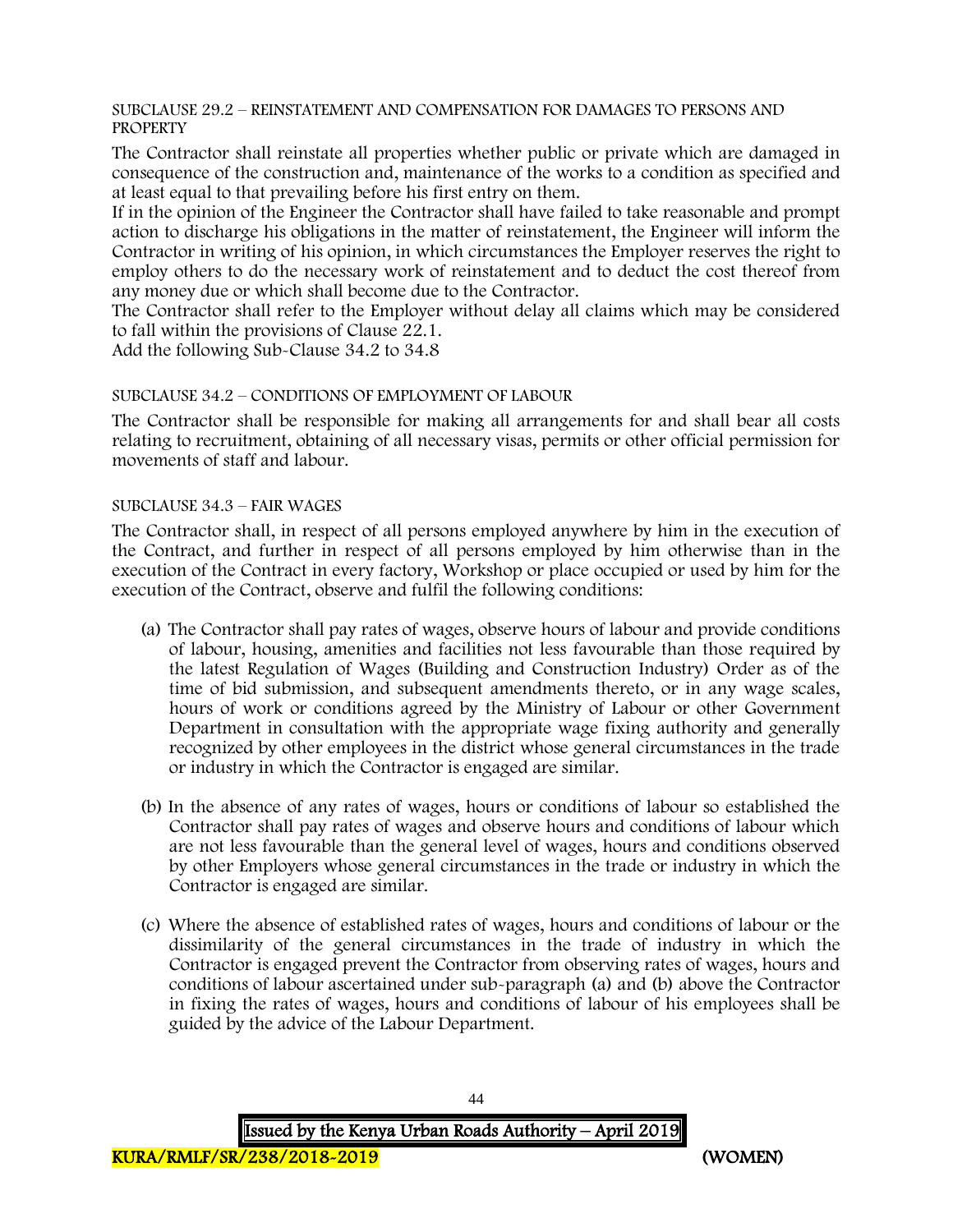- (d) The Contractor shall recognize the freedom of his employees to be members of trade unions.
- (e) The Contractor shall maintain records in English of the time worked by, and the wages paid to, his employees. The Contractor shall furnish to the Engineer or Employer, if called upon to do so, such particulars of the rates, wages and conditions of labour as the Employer or Engineer may direct.
- (f) The Contractor shall at all times during the continuance of the contract display, for the information of his employees in every factory, workshop or place occupied or used by him for the execution of the Contract, a copy of this clause together with a notice setting out the general rates of wages, hours and conditions of labour of his employees.
- (g) The Contractor shall be responsible for the observance of this clause by sub-Contractors employed in the execution of the works.

#### SUBCLAUSE 34.4 – BREACH OF FAIR WAGES CLAUSE

Any Contractor or Sub-Contractor who is found to be in breach of Fair Wages Clause shall cease to be approved as a Contractor or Sub-Contractor for such period as the Permanent Secretary for the Ministry of Roads may determine.

Should a claim be made to the Employer alleging the Contractor's default in payment of Fair Wages of any workman employed on the Contract and if proof thereof satisfactory to the Employer is furnished by the Labour Authority, the Employer may, failing payment by the Contractor, pay the claims out of any monies due or which may become due to the Contractor under the Contract.

#### SUBCLAUSE 34.5 – RECRUITMENT OF UNSKILLED LABOUR

Any additional unskilled labour which is required by the Contractor for the works and which is not in his employment at the time of the acceptance of the BID shall be recruited by the Contractor from the Labour Exchange or Exchange or Exchanges nearest to the site or sites of the work.

#### SUBCLAUSE 34.6 – COMPENSATION FOR INJURY

The Contractor shall in accordance with the Workmen's Compensation Act of the Laws of Kenya and any other regulations in force from time to time pay compensation for loss or damage suffered in consequence of any accident or injury or disease resulting from his work to any workman or other person in the employment of the Contractor or any Subcontractor.

#### SUBCLAUSE 34.7 – LABOUR STANDARDS

(a) the Contractor shall comply with the existing local labour laws, regulations and labour standards

Issued by the Kenya Urban Roads Authority – April 2019

45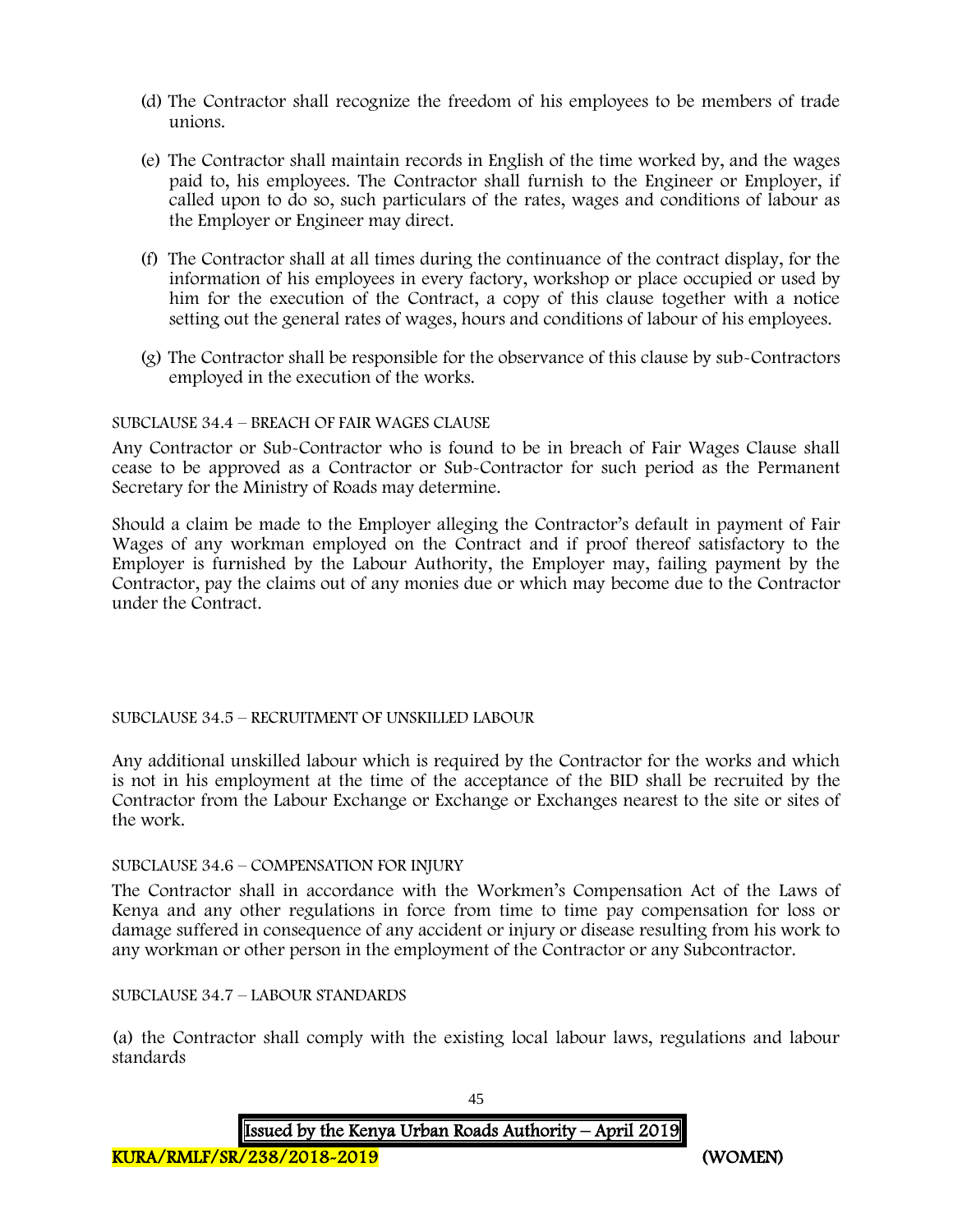(b) the Contractor shall formulate and enforce an adequate safety program with respect to all work under his contract, whether performed by the Contractor or subcontractor. The Contractor has assurance from the Employer of cooperation where the implementation of these safety measures requires joint cooperation.

(c) Upon written request of the Employer the Contractor shall remove or replace any of his employees employed under this Contract.

Add the following Sub-Clause 35.2 and 35.3.

SUBCLAUSE 35.2 – RECORDS OF SAFETY AND HEALTH

The Contractor shall maintain such records and make such reports concerning safety, health and welfare of persons and damage to property as the Engineer may from time to time prescribe.

SUBCLAUSE 35.3 – REPORTING OF ACCIDENTS

The Contractor shall report to the Engineer details of any accident as soon as possible after its occurrence. In the case of any fatality or serious accident, the Contractor shall, in addition, notify the Engineer immediately by the quickest available means. The Contractor shall also notify the relevant authority whenever the Laws of Kenya require such a report.

SUBCLAUSE 39.2 – DEFAULT OF CONTRACTOR IN COMPLIANCE

Add at the end of Sub-Clause 39.2 the following: "Where the contractor has no pending payments with the employer and the retention funds are less than the value of works to be carried out by the employer, the employer shall apply funds as per clause 10.3". The contract shall then stand determined clause 63 not withstanding.

SUBCLAUSE 41.1 – COMMENCEMENT OF WORKS

Amend Sub-Clause 41.1 as follows:

Delete the words "as soon as is reasonably possible" in the first sentence and replace with "within the period stated in the Appendix to Bid".

For the purposes of this clause the quantified site instructions shall be treated as the works and delay in commencement in the instructed works shall constitute breach of contract that will lead to institution of remedies under clause 63 of these conditions.

SUBCLAUSE 43.1 – TIME FOR COMPLETION

Amend Sub-Clause 43.1 as follows:

Delete the words "within the time" to "such extended time" and substitute "by the date or dates stated or implied in Clause 14 of these Conditions of Particular Application.

SUBCLAUSE 44.1 – EXTENSION OF TIME FOR COMPLETION

Add at the end of Sub-Clause 44.1 the following:

46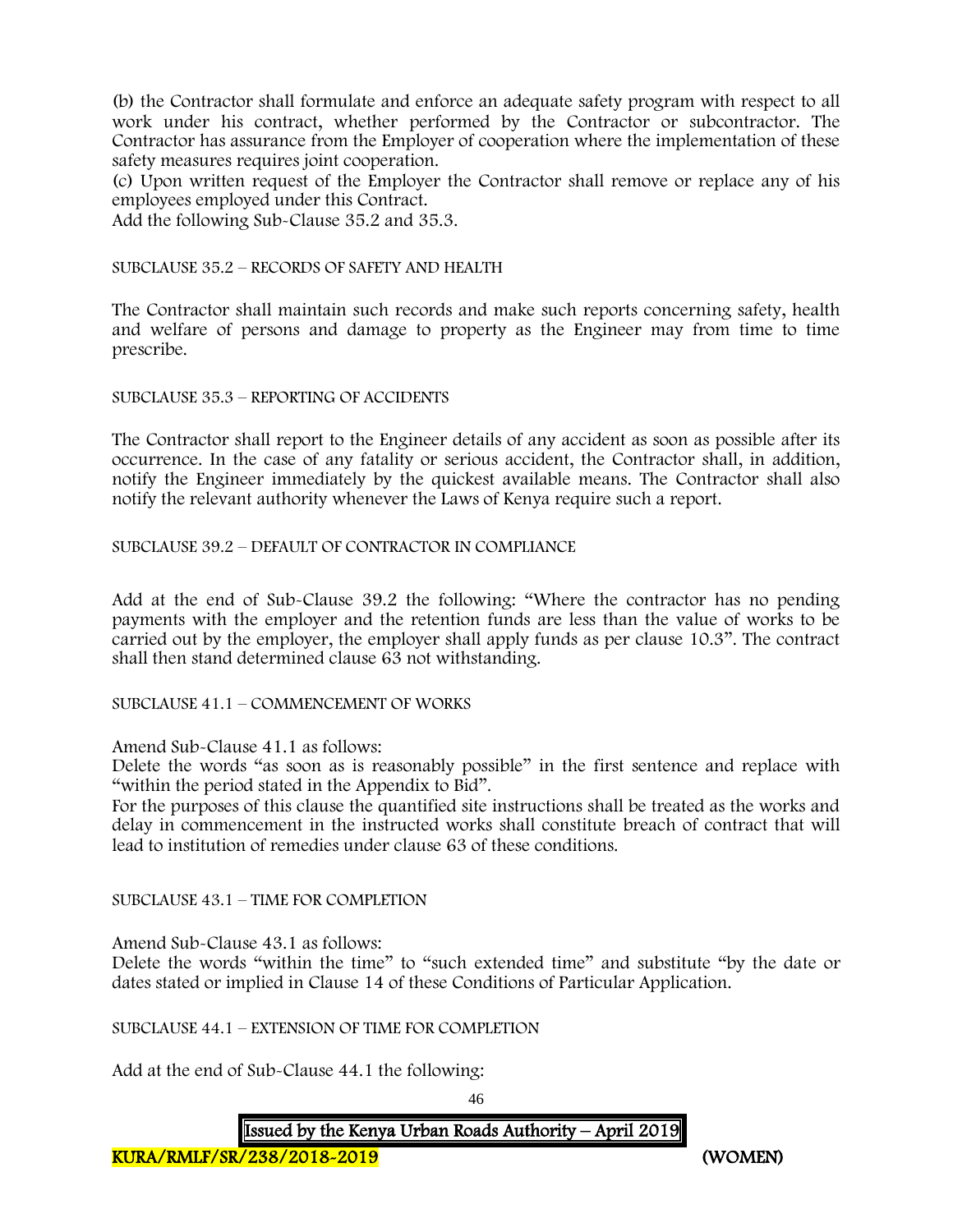"Neither rains falling within the rainy seasons as occurs in Kenya nor floods caused by such rains shall be deemed exceptional weather conditions such as may fairly entitle the Contractor to an extension of time for the completion of the work."

#### SUBCLAUSE 45.1 – RESTRICTION ON WORKING HOURS

Add at the end of Sub-Clause 45.1 the following:

"If the Contractor requests permission to work by night as well as by day, then if the Engineer shall grant such permission the Contractor shall not be entitled to any additional payments for so doing. All such work at night shall be carried out without unreasonable noise or other disturbance and the Contractor shall indemnify the Employer from and against any liability for damages on account of noise or other disturbance created while or in carrying out night work and from and against all claims, demands, proceedings, costs, charges and expenses whatsoever in regard or in relation to such liability.

"In addition the Contractor will be required to provide, for any work carried out at night or recognized days of rest, adequate lighting and other facilities so that the work is carried out safely and properly.

"In the event of the Engineer granting permission to the Contractor to work double or rotary shifts or on Sundays, the Contractor shall be required to meet any additional costs to the Employer in the administration and supervision of the Contract arising from the granting of this permission."

SUBCLAUSE 47.2 – REDUCTION OF LIQUIDATED DAMAGES

Add the following paragraphs at the end of this Sub-Clause:

"There shall be no reduction in the amount of liquidated damages in the event that a part or a section of the Works within the Contract is certified as completed before the whole of the Works comprising that Contract.

The Employer shall pay no bonus for early completion of the Works to the Contractor.

SUBCLAUSE 52.1 – VALUATION AND VARIATIONS

Add new Clause 52.2(c )

No change in the unit rates or prices quoted shall be considered for items included in the schedule of Dayworks rates, or Provisional Sums and items, or for any item in the BOQ.

SUBCLAUSE 52.4 – DAYWORKS

Add the following at the end of Sub-Clause 52.4:

The work so ordered shall immediately become part of the works under the contract. The Contractor shall, as soon as practicable after receiving the Dayworks order from the Engineer undertake the necessary steps for due execution such work. Prior to commencement of any work to be done on a Dayworks basis, the Contractor shall give an advance notice to the Engineer stating the exact time of such commencement.

# SUBCLAUSE 54.1 – CONTROCTOR'S EQUIPMENT, TEMPORARY WORKS AND MATERIALS : Exclusive use for the works

Amend Sub-Clause 54.1 as follows: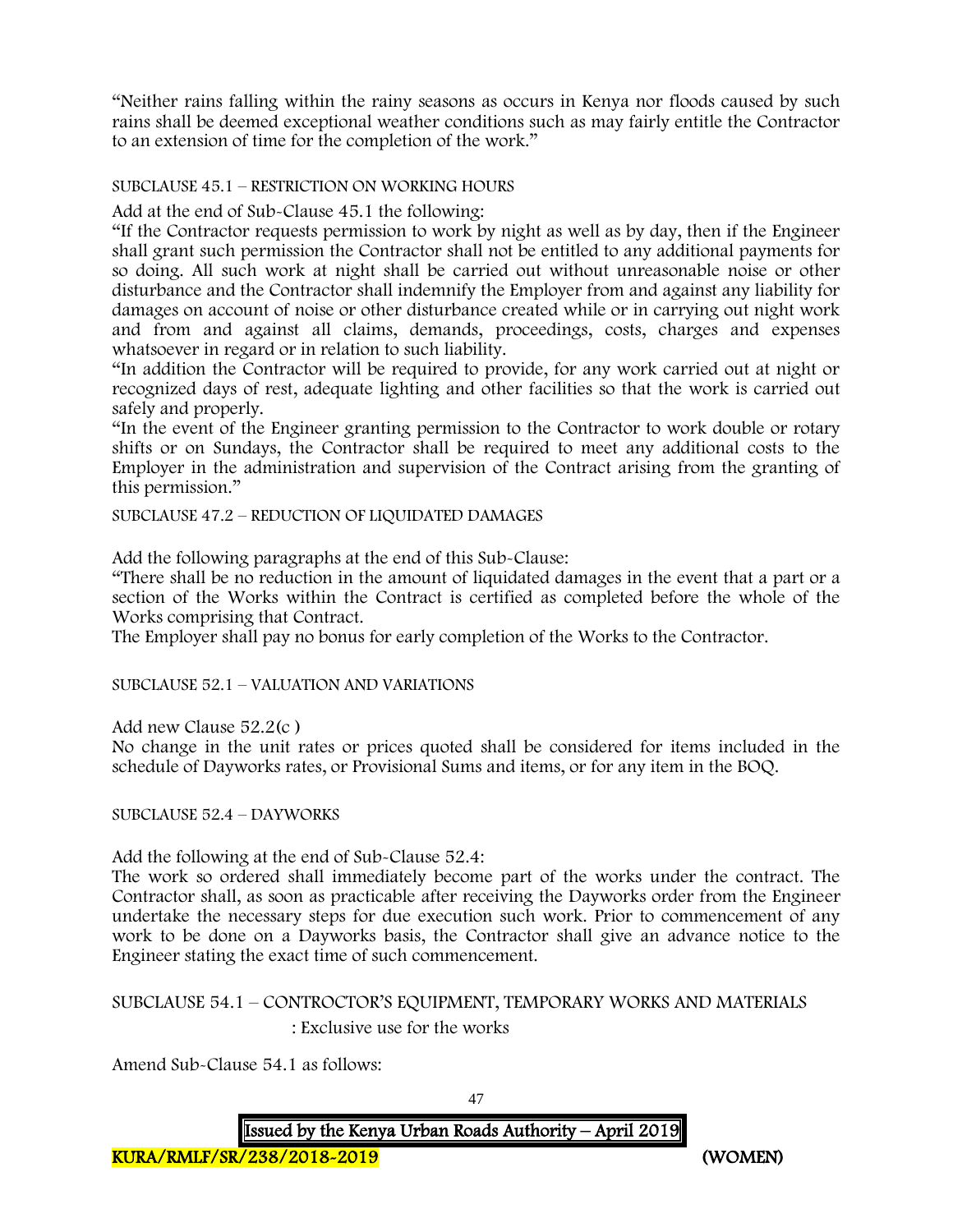Line 5: add "written" between "the" and "consent". Delete Sub-Clauses 54.2 and 54.5.

#### SUBCLAUSE 55.2 – OMMISIONS OF QUANTITIES

Items of Works described in the Bills of Quantities for which no rate or price has been entered in the Contract shall be considered as included in other rates and prices in the Contract and will not be paid for separately by the Employer.

Add the following Sub-Clause 58:

Add the words "or Engineer's representative" where the word "Engineer" appears in clause 58.

SUBCLAUSE 58.4 – PROVISIONAL ITEMS

Provisional items shall be read as Provisional Sums and shall be operated as such in accordance with Sub-Clauses 58.1 to 58.3.

Clause 60 of the General Conditions is deleted and substituted with the following:-

#### SUBCLAUSE 60.1 – MONTHLY STATEMENT

The Contractor shall submit a statement to the Engineer at the end of each month, in a tabulated form approved by the Engineer, showing the amounts to which the Contractor considers himself to be entitled. The statement shall include the following items, as applicable;

- the value of the Permanent Work executed up to the end of previous month
- such amount as the Engineer may consider fair and reasonable for any Temporary Works for which separate amounts are provided in the Bill of Quantities
- any amount to be withheld under retention provisions of Sub-clause 60.3
- any other sum to which the Contractor may be entitled under the Contract

If the Engineer disagrees with or cannot verify any part of the statement, the Contractor shall submit such further information as the Engineer may reasonably require and shall make such changes and corrections in the statement as may be directed by the Engineer. In cases where there is difference in opinion as to the value of any item, the Engineer's view shall prevail.

## SUBCLAUSE 60.2 INTERIM PAYMENT CERTIFICATE

The Contractor shall forward to the Engineer an Interim Payment Certificate based on the statement as corrected above and, should it be necessary in the Engineers opinion, shall promptly make any further amendments and corrections to the Interim Payment Certificate.

The Engineer shall not unreasonably withhold certifying an Interim Payment Certificate and in case of likely delay in establishing the value of an item, such item may be set aside and the remainder certified for payment.

Within 14 days after receipt of the Interim Payment Certificate and subject to the Contractor having made such further amendments and corrections as the Engineer may require, the Engineer will forward to the Employer the certified Interim Payment Certificate.

Provided that the Engineer shall not be bound to certify any payment under this Clause if the net amount thereof, after all retentions and deductions, would be less than the minimum



48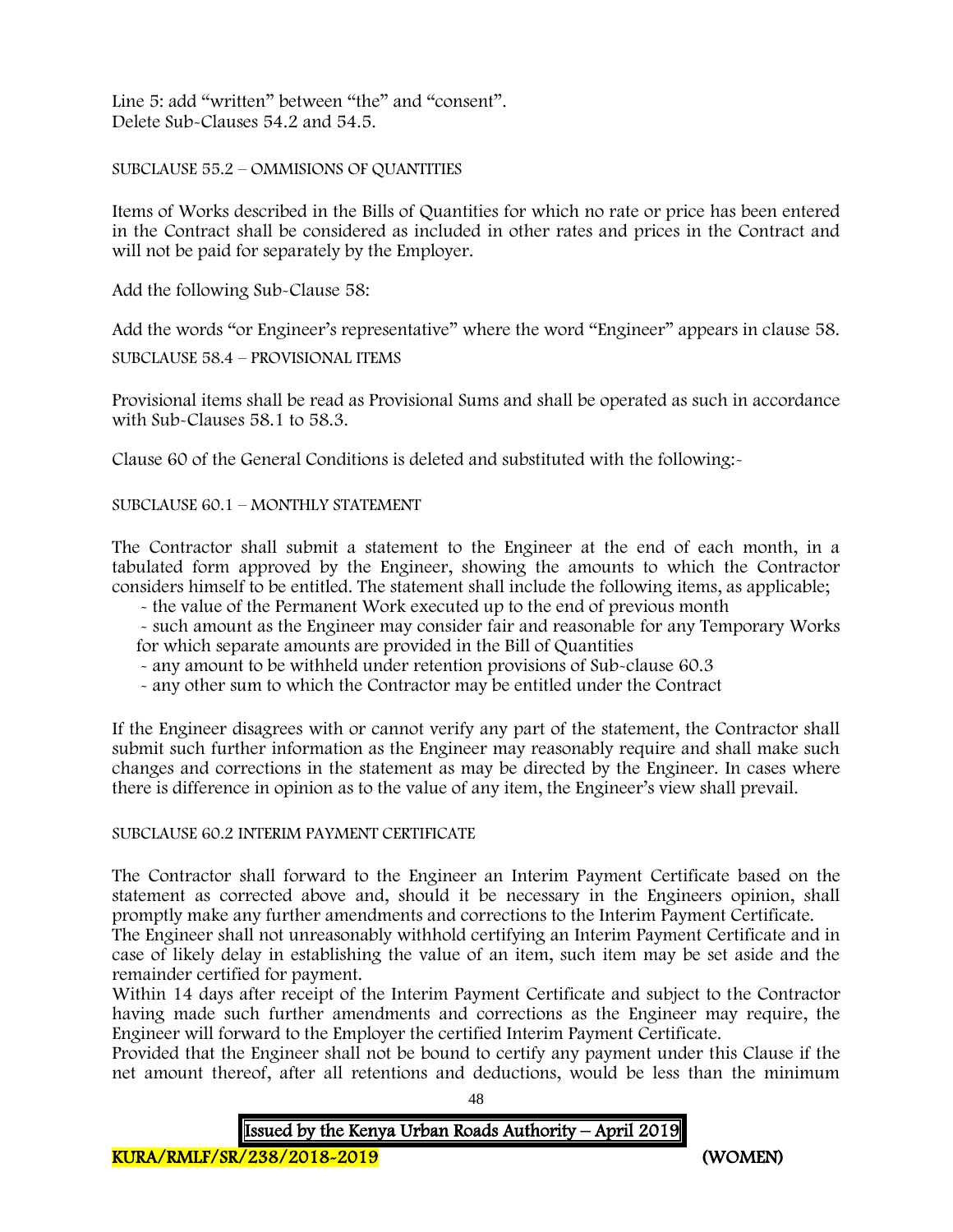amount of Interim Payment Certificate's stated in the Appendix to Form of Bid. However in such a case, the uncertified amount will be added to the next interim payment, and the cumulative unpaid certified amount will be compared to the minimum amount of interim payment.

SUBCLAUSE 60.3 – RETENTION MONEY AND PAYMENT OF RETENTION MONEY

A retention amounting to the percentage stipulated in the Appendix to Bid shall be made by the Engineer in the first and following Interim Payment Certificates until the amount retained shall reach the "Limit of Retention Money" named in the Appendix to Form of BID.

Upon the issue of the Taking-Over Certificate, with respect to the whole of the works one half of the retention money shall become due and shall be paid to the Contractor when the Engineer shall certify in writing that the last section of the whole works has been substantially completed.

Upon expiration of the Defects Liability Period for the works, the other half of the Retention Money shall be certified by the Engineer for payment to the Contractor.

Provided that in the event of different Defects Liability Periods being applicable to different Sections of the Permanent Works pursuant to Clause 48, the expression "expiration of the Defects Liability Period "shall, for the purpose of this sub-clause, be deemed to mean the expiration of the latest of such periods.

Provided also that if at such time, there remain to be executed by the Contractor any work instructed, pursuant to Clause 49 and 50, in respect of the works, the Engineer shall be entitled to withhold certification until completion of any such work or so much of the balance of the Retention money as shall in the opinion of the Engineer, represents the cost of the remaining work to be executed.

SUBCLAUSE 60.4– CORRECTION OF CERTIFICATES

The Engineer may in any Interim Payment Certificate make any correction or modification to any previous Interim Payment Certificate signed by him and shall have authority, if any work is not being carried out to his satisfaction to omit or reduce the value of such work in any Interim Payment Certificate.

## SUBCLAUSE 60.5– STATEMENT AT COMPLETION

Not later than 84 days after the issue of the Taking-Over Certificate in respect of the whole of the works, the Contractor shall submit to the Engineer a statement at completion showing in detail, in a form approved by the Engineer;

The final value of all work done in accordance with the Contract up to the date stated in such Taking-Over Certificate.

Any further sums which the Contractor considers to be due; and

An estimate of amounts that the Contractor considers will become due to him under the Contract.

Estimate amounts shall be shown separately in the Statement at Completion. The Contractor shall amend and correct the Statement as directed by the Engineer and submit a Certificate at Completion to be processed as in Sub-Clause 60.2.

49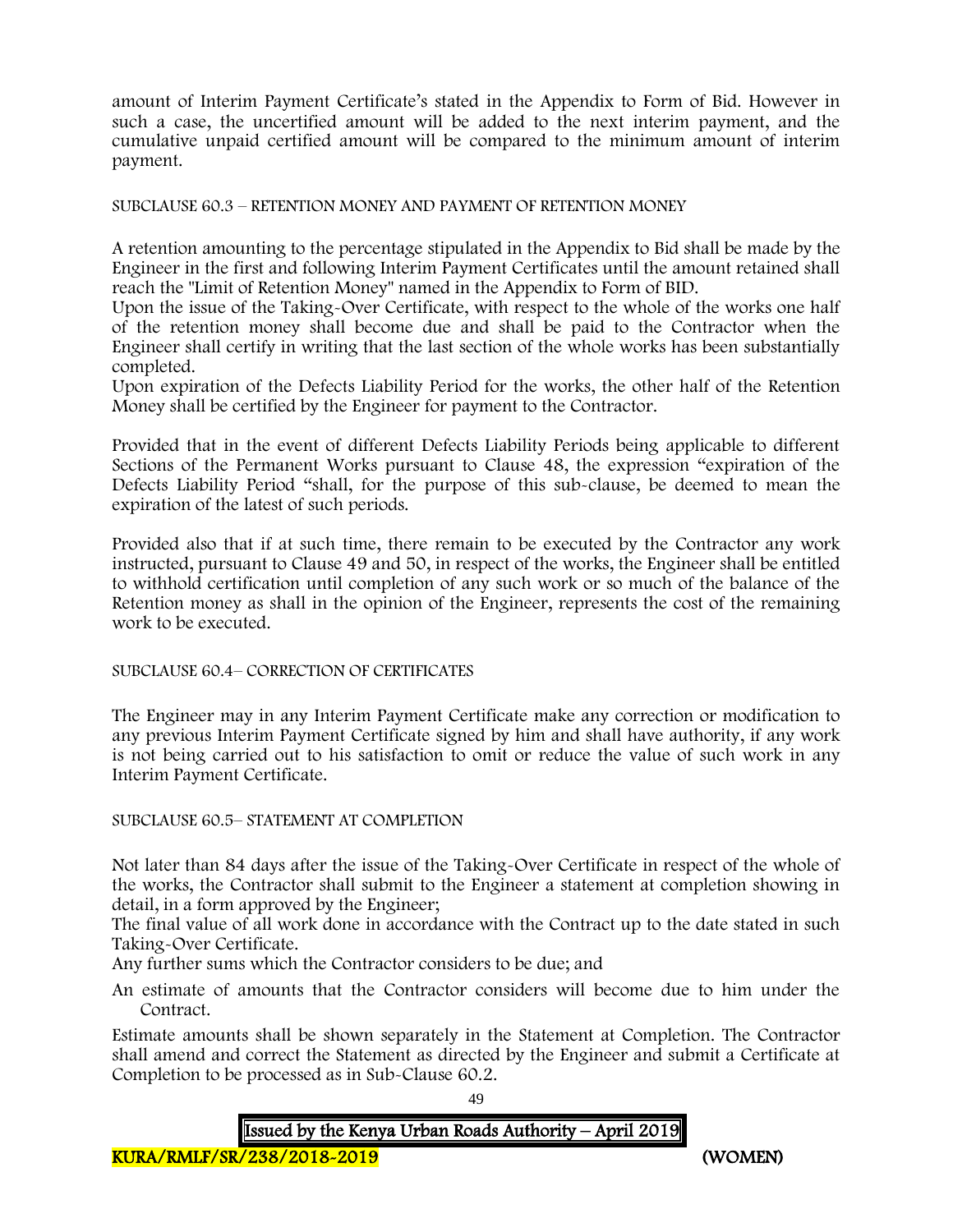#### SUBCLAUSE 60.6 – FINAL STATEMENT

Not later than 56 days after the issue of the Defects Liability Certificate pursuant to Sub-Clause 62.1, the Contractor shall submit to the Engineer for consideration a draft final statement with supporting documents showing in detail, in the form approved by the Engineer; The final value of all work done in accordance with the Contract; Any further sums which the Contractor considers to be due to him.

If the Engineer disagrees with or cannot verify any part of the draft final statement, the Contractor shall submit such further information as the Engineer may reasonable require and shall make such changes in the draft as may be required.

#### SUBCLAUSE 60.7– DISCHARGE

Upon submission of the Final Statement, the Contractor shall give to the Employer, with a copy to the Engineer, a written discharge confirming that the total of the Final statement represents full and final settlement of all monies due to the Contractor arising out of or in respect of the Contract. Provided that such discharge shall become effective only after payment under the Final Payment Certificate issued pursuant to Sub-Clause 60.8 has been made and the Performance Security referred to in Sub-Clause 10.1 has been returned to the Contractor.

SUBCLAUSE 60.8 – FINAL PAYMENT CERTIFICATE

Upon acceptance of the Final Statement as given in Sub-Clause 60.6, the Engineer shall prepare a Final Payment Certificate which shall be delivered to the Contractor's authorized agent or representative for his signature. The Final Payment Certificate shall state:

The final value of all work done in accordance with the Contract;

After giving credit to the Employer for all amounts previously paid by the Employer, the balance, if any, due from the Employer to the Contractor or the Contractor to the Employer.

Final Certificate shall be issued for any sum due to the Contractor even if such is less than the sum named in the Appendix to the Form of BID.

#### SUBCLAUSE 60.9– CESSATION OF EMPLOYERS LIABILITY

unless the Contractor notifies the Engineer of his objection to the Final Certificate within fourteen days of delivery thereof he shall be deemed to have agreed that he accepts the total Contract Price as set out in the Final Certificate as full settlement for all Work Done under the Contract including any variations and omissions thereof but excluding any variations and claims previously made in writing.

SUBCLAUSE 60.10 – TIME FOR PAYMENT

The amount due to the Contractor under any Interim Payment Certificate or Final Payment Certificate issued pursuant to this Clause or to any other term of the Contract, shall, subject to Clause 47, be paid by the Employer to the Contractor as follows: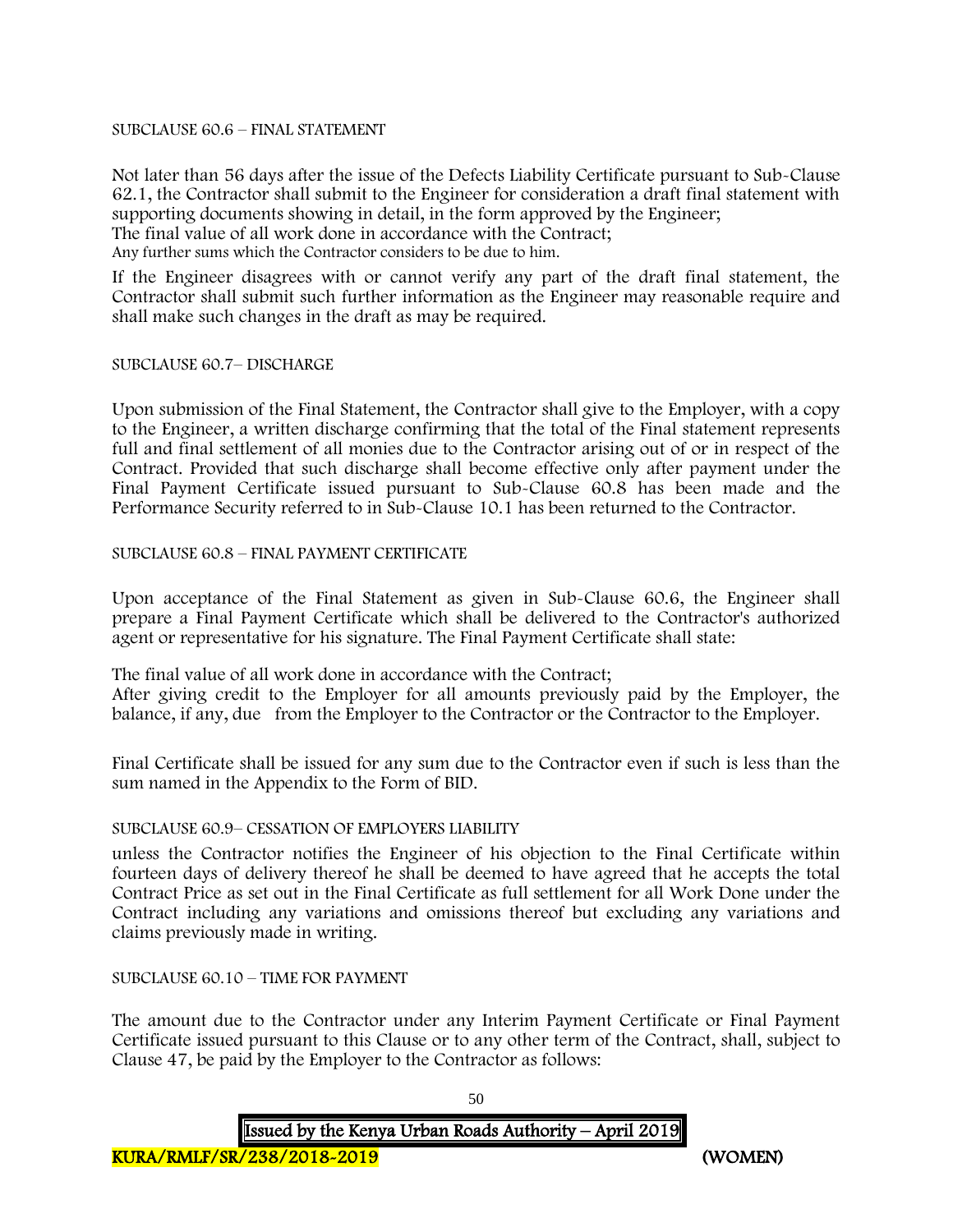- (i) In the case of Interim Payment Certificate, within the time stated in the Appendix to Form of Bid, after the Engineer has signed the Interim Payment Certificate.
- (i) In the case of the Final Payment Certificate pursuant to Sub clause 60.8, within the time stated in the Appendix to Form Of Bid, after the Engineer has signed the Final Payment Certificate.
- (ii) In the event of the failure of the Employer to make payment within the times stated, the Employer shall make payment to the Contractor of simple interest at a rate equal to two percentage points above the average Base Lending Rate of three leading banks namely Kenya Commercial Bank, Standard Chartered Bank and Barclays Bank for the time being or as shall be the case from the time to time obtained from the Central Bank of Kenya. The provisions of this Sub clause are without prejudice to the Contractor's entitlements under Clause 69 or otherwise.

#### SUBCLAUSE 60.11 – CURRENCY OF PAYMENT

The Contract Price shall be designated in Kenyan Currency.

All work performed by the Contractor under the Contract shall be valued in Kenya Shillings using the rates and prices entered in the Bills of Quantities together with such other increases to the Contract Price, except for variation of price payments in accordance with Clause 70.1.

#### SUBCLAUSE 60.12 – ADVANCE PAYMENT

Advance payment shall not be offered in this Contract.

## SUBCLAUSE 60.13 MATERIALS FOR PERMANENT WORKS

With respect to materials brought by the Contractor to the site for incorporation into the permanent works, the Contractor shall,

-Receive a credit in the month in which these materials are brought to site,

-Be charged a debit in the month in which these materials are incorporated in the permanent works.

Both such credit and debit to be determined by the Engineer in accordance with the following provisions.

No credit shall be given unless the following conditions shall have been met to the Engineers satisfaction

- The materials are in accordance with the specifications for the works;
- The materials have been delivered to site and are properly stored and protected against loss, damage or deterioration;
- The Contractors record of the requirements, orders receipts and use of materials are kept in a form approved by the Engineer, and such records are available for inspection by the Engineer;
- The Contractor has submitted a statement of his cost of acquiring and delivering the materials and plant to the Site, together with such documents as may be required for the purpose of evidencing such cost;
- The materials are to be used within a reasonable time.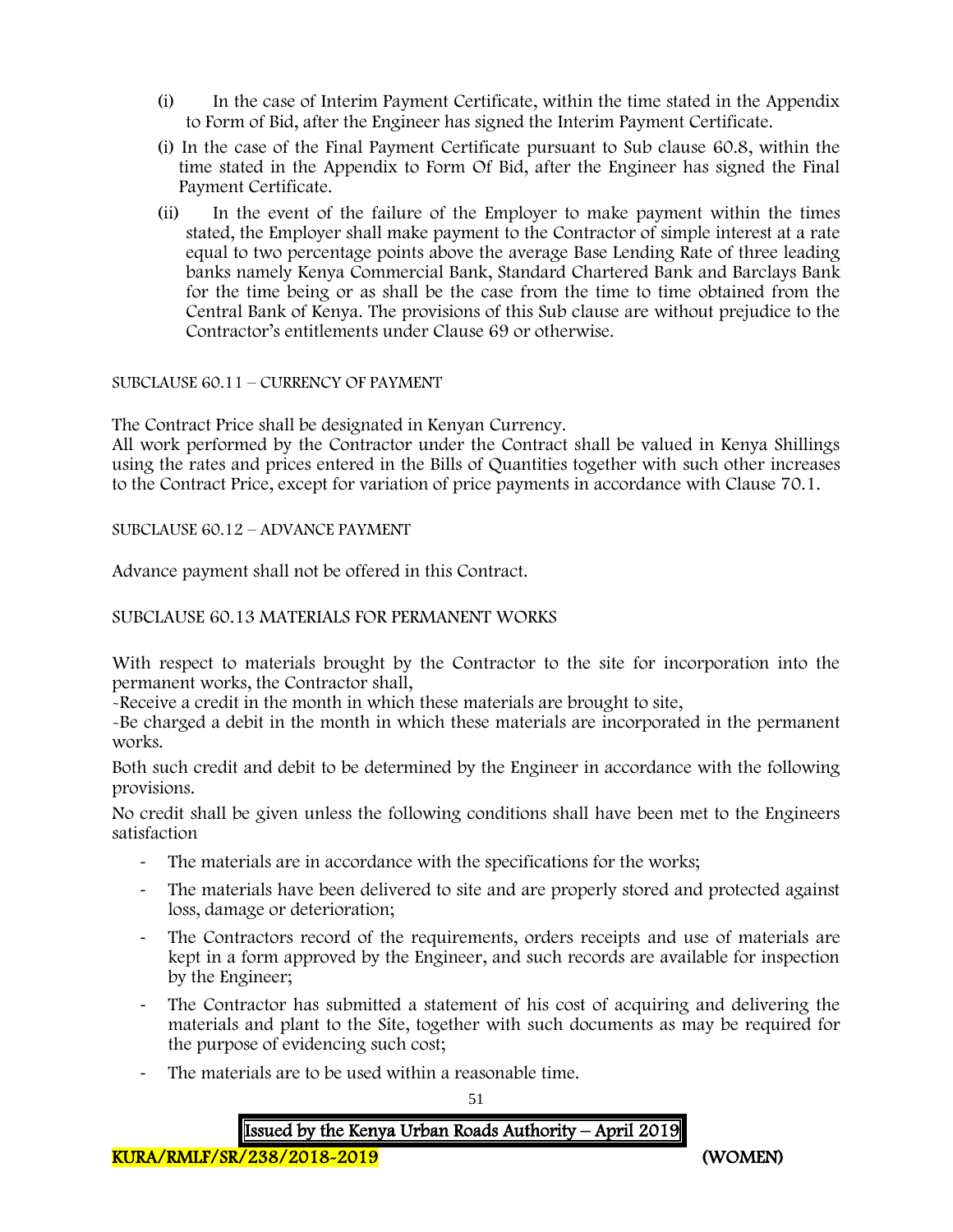- The amount to be credited to the Contractor shall not be more than 75% of the Contractor's reasonable cost of the materials delivered to site, as determined by the Engineer after review of the documents listed in subparagraphs (a) (iv) above;
- The amount to be debited to the Contractor for any materials incorporated into the works shall be equivalent to the credit previously granted to the Contractor for such materials pursuant to Clause (b) above as determined by the Engineer.

## SUBCLAUSE 63.1 – DEFAULT OF THE CONTRACTOR

#### SUBCLAUSE 67.1 – ENGINEER'S DECISION

Delete the entire Sub clause 67.1 and add the following;

"If a dispute of any kind whatsoever arises between the Employer and the Contractor in any connection with, or arising out of, the Contract or the execution of the works, whether during the execution of the works or after their completion and whether before or after repudiation or other termination of the Contract including any dispute as to any opinion, instruction, determination, certificate or valuation of the Engineer, the matter in dispute shall, in the first place, be referred in writing to the Engineer, with a copy to the other party. Such reference shall state it is made pursuant to this clause. No later than 28 (twenty eight) day after the day on which he received such reference the Engineer shall give notice of his decision to the Employer and the Contractor. Such decision shall state it is made pursuant to this clause.

Unless the Contract has already been repudiated or terminated, the Contractor shall, in every case, continue to proceed with the works with all due diligence and the Contractor and the Employer shall give effect forthwith to every such decision of the Engineer unless and until the same shall be revised, as hereinafter provided, in an Amicable Settlement, Adjudicator's or Arbitrator's award.

If either the Employer or the Contractor be dissatisfied with the any decision of the Engineer, or if the Engineer fails to give notice of his decision on or before the 28th (twenty eighth) after the day on which he received the reference, then either the Employer or the Contractor may, on or before the 28th (twenty eighth) day after the day the day on which he received notice of such decision, or on or before the 28th (twenty eighth) day after the day the day on which the said period of 28 days expired, as the case may be, give notice to the other party, with a copy for information to the Engineer, of his intention to commence Adjudication, as hereinafter provided, as to the matter in dispute. Such notice shall establish the entitlement of the party giving the same to commence Adjudication, as hereinafter provided, as to such dispute; no adjudication in respect thereof may be commenced unless such notice is given.

If the Engineer has given notice of his decision as to a matter in dispute to the Employer and the Contractor and no notice of intention to commence adjudication as to such dispute has been given by either the Employer or the Contractor on or before the twenty eighth day after the day on which the parties received notice as to such decision from the Engineer, the said decision shall become final and binding upon the Employer and the Contractor. "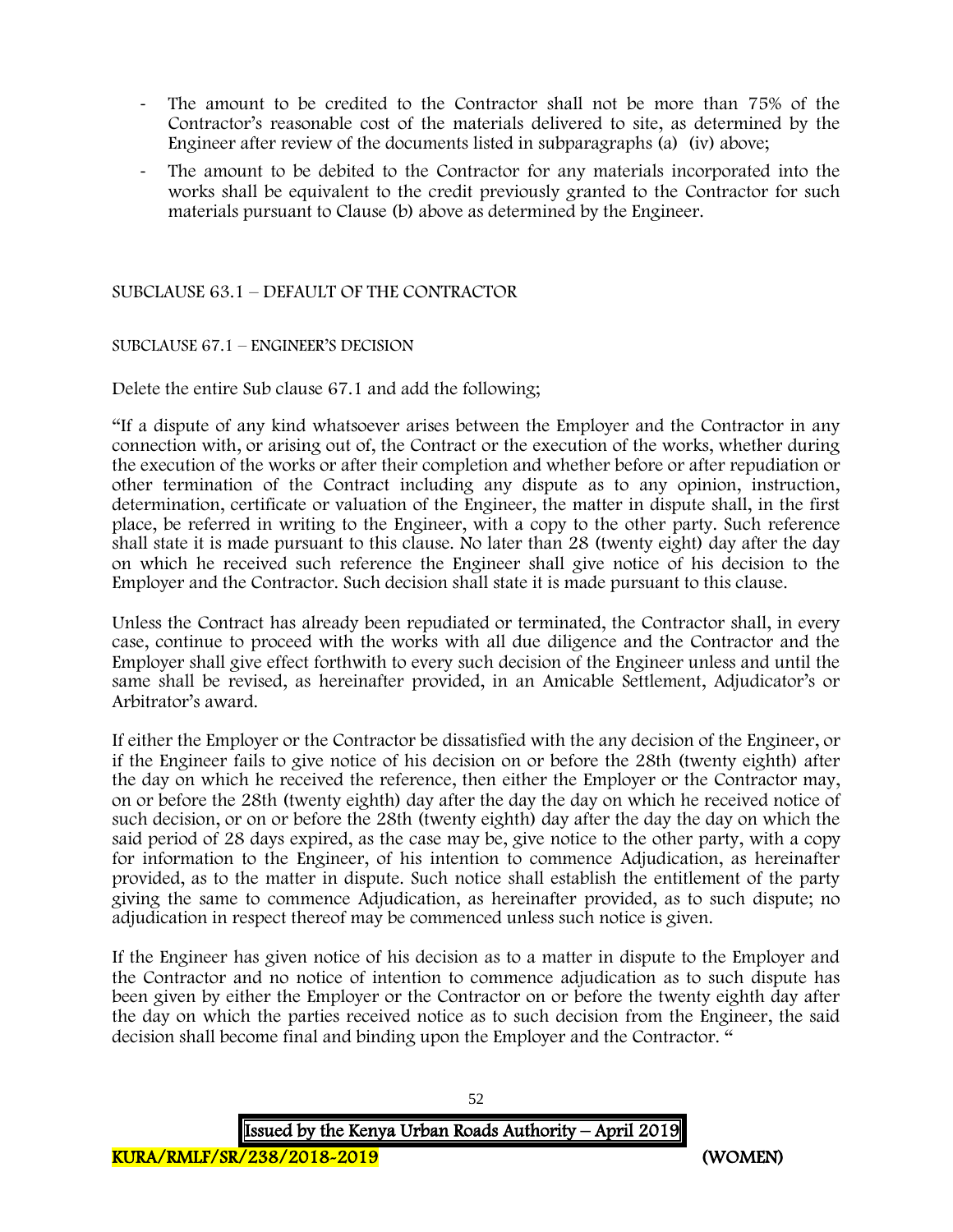#### SUBCLAUSE 67.2 – AMICABLE SETTLEMENT

Delete the entire subclause 67.2 and add the following;

"Where notice to of intention to commence adjudication as to a dispute has been in accordance with subclause 67.1, the parties shall attempt to settle such dispute in amicably before the commencement of Adjudication; provided that, unless the parties otherwise agree, Adjudication may be commenced on or after the 14th (fourteenth) day after the day on which notice of intention to commence adjudication of such dispute was given, even if an attempt at amicable settlement thereto has been made."

SUBCLAUSE 67.3 – ADJUDICATION

Delete the entire subclause 67.3 and add the following;

"The Adjudicator shall be appointed by the Chartered Institute of Arbitrators (Kenya) unless the appointment is agreed by the parties within 7 (seven) days of the notice to adjudication.

The adjudication process shall be conducted according to the Laws of Kenya and the Rules of the Chartered Institute of Arbitrators (Kenya)."

SUBCLAUSE 67.3 – ARBITRATION

Delete the entire sub clause 67.3 and add the following;

"Any dispute in respect of which:

The decision, if any, of the Adjudicator has not become final and binding pursuant to sub clause 67.1, and Amicable settlement has not been reached within the period stated in sub clause 67.2,

shall be finally settled, under the Laws of Kenya and the Arbitration Rules of the Chartered Institute of Arbitrators (Kenya Branch) by one or more arbitrators appointed by the Chartered Institute of Arbitrators (Kenya Branch).

Neither party shall be limited in the in the proceedings before such arbitrator/s to the evidence or arguments put before the Adjudicator for the purpose of obtaining his said decision pursuant to sub clause 67.1.

Arbitration may be commenced prior to or after completion of the works, provided that the obligations of the Employer, the Engineer and the Contractor shall not be altered by reason of the arbitration being conducted during the progress of the works.

SUBCLAUSE 68.2 – NOTICES TO EMPLOYER AND ENGINEER

Delete in Sub-Clause 68.2 the words "nominated for that purpose in Part II of these conditions".

a. The Employer's address is: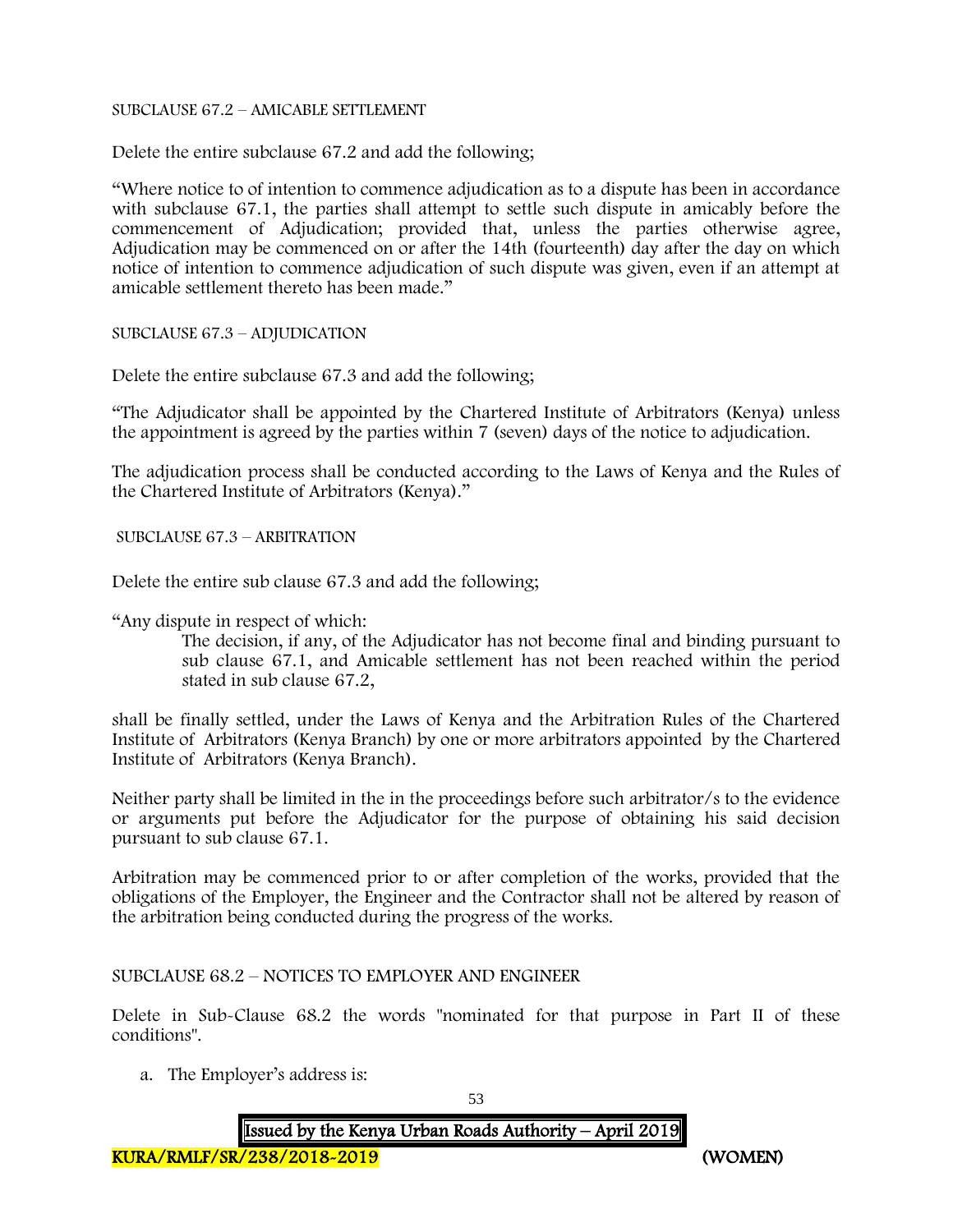The Director General, Kenya Urban Roads Authority (KURA), P.O. Box 41727 - 00100 NAIROBI

b. The Engineer's address is: Director Road Asset and Corridor Management (RACM), Kenya Urban Roads Authority (KURA), P.O. Box 41727 - 00100 NAIROBI

SUBCLAUSE 68.4 – All letters and notices from the Contractor to the Employer and/Engineer must be signed by the Managing Director or the person given written power of Attorney.

CLAUSE 69 – DEFAULT OF EMPLOYER

Delete Sub-Clause 69.1 (c)

In Sub-Clause 69.4 add at the end of first paragraph the following "the period of such suspension shall be as agreed upon by both parties and in any case not more than six (6) months".

In Subclause 69.4 of General Conditions of Contract Part I, insert at the end -----"The amounts of such costs which shall be added to the Contract Price shall exclude any cost due to idle time for equipment, plant and labour."

CLAUSE 70 – CHANGES IN COST AND LEGISLATION

There shall be no claims of payments for Variation of Prices (VOP) or changes in cost for legislation.

SUBCLAUSE 70.2 – SUB-CONTRACT

(a) If the Contractor shall decide subject to Clause 4 thereof to sub-let any portion of the work he shall incorporate in the sub-contract provisions to the like effect as those contained in subclause (1) of this Clause;

(b) If the price payable under a sub-contract as aforesaid is increased above or decreased below the price in such sub-contract by reason of the operation of the incorporated provisions of sub- clause (1) of this clause then the net amount of such increase or decrease shall as the case may be, be paid to or allowed by the Contractor under this contract.

SUBCLAUSE 70.3 – NOMINATED SUB-CONTRACTORS

This clause shall not apply in respect of work executed by any nominated sub-Contractor (fluctuation in relation to nominated sub-Contractors shall be dealt with under provisions in relation thereto which may be included in the appropriate sub-contract or contract of sale).

SUBCLAUSE 70.4 – DATE OF BID PRICING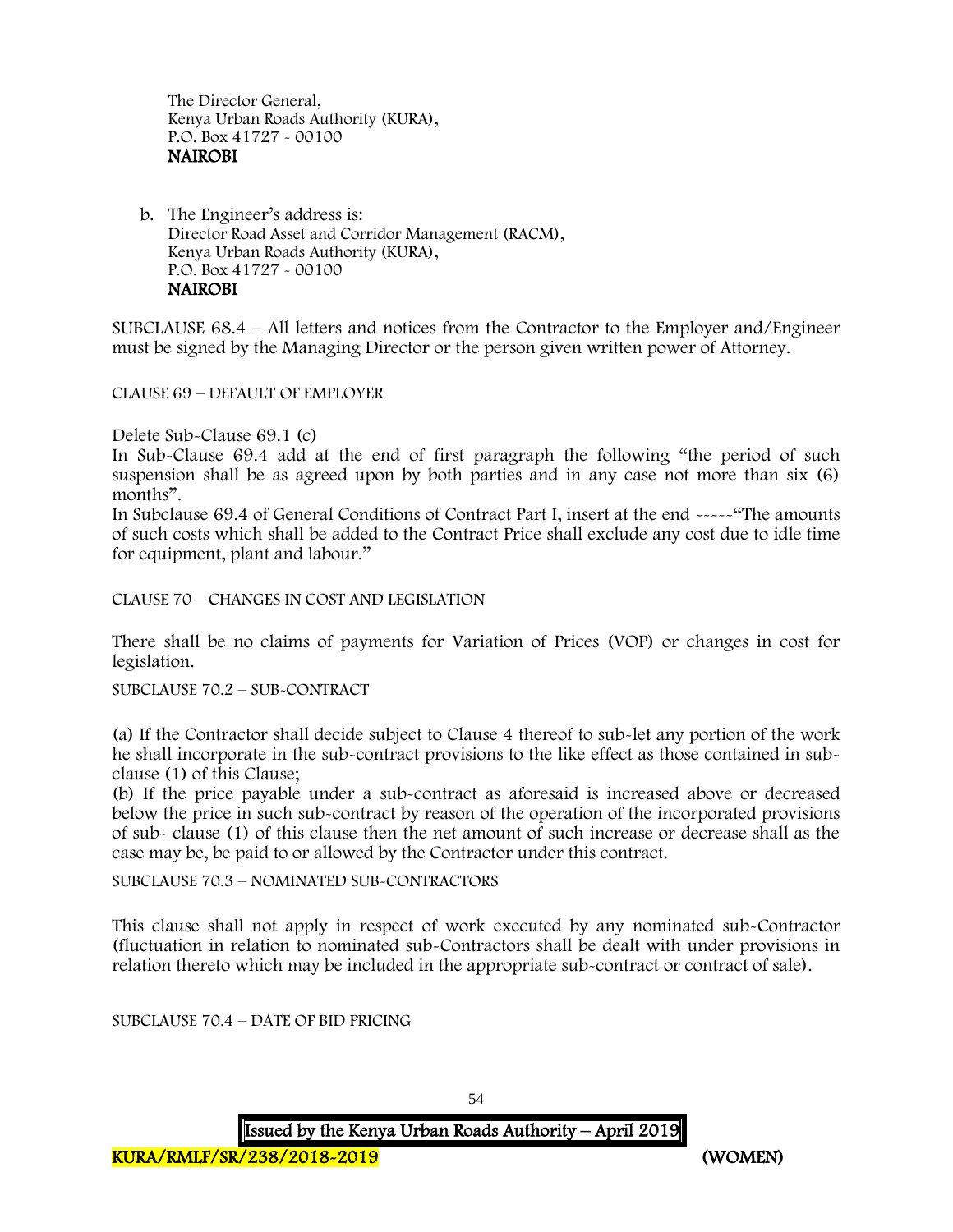The expression "the date of BID pricing" as used in this Clause means the date 30 days prior to the final date for submission of BIDs as determined by the Employer in the BID documents

SUBCLAUSE 70.5 – PRIME COST

For imported materials, the supplier's/ manufacturer's Prime costs shall be C.I.F. cost at point of entry by the same means of transport as determined by the Contractor's Basic Rate. For locally produced materials, the supplier's or manufacturer's prime costs shall be at their nearest depot or the nearest railway station relevant to the works. For materials that are subject to Government Price Control, payments for price variations will be determined from the difference between the control price in force at a date 30 days prior to the final date for submission of BIDs and the price in force on the date of purchase.

SUBCLAUSE 70.11 – SUBSEQUENT LEGISLATION

No payment shall be paid for changes in the prices of the materials and labour.

SUBCLAUSE 70.8 – CONTRACTORS HEAD OFFICE EXPENSES

No payments will be made for price variation related to expenses incurred by the Contractor in his Head Office in Kenya, or overseas.

SUBCLAUSE 70.9 – CURRENCY OF PAYMENTS UNDER CLAUSE 70

All payments made pursuant to Clause 70 shall be in Kenya Shillings.

SUBCLAUSE 70.11 – SUBSEQUENT LEGISLATION

Renumber sub-clause 70(2) of part I as sub-clause 70.11 and add the following:

"Notwithstanding the foregoing, such additional or reduced cost shall not be separately paid or credited as aforesaid if the same shall already have been taken into account in accordance with the provisions of sub-clause 70.1 through 70.10 of this clause.

CLAUSE 72 – RATES OF EXCHANGE COST

Delete clause 72 in its entirety and substitute the following: The currency of BID and payment is Kenya Shillings and rates of exchange requirements are not applicable.

CLAUSE 73 – BRIBERY AND COLLUSION

Add new Clause 73.1:

"The Contractor shall not:

(a) Offer or give or agree to give to any person in the service of the Government of Kenya any gift or consideration or any kind as an inducement or reward for doing or forbearing to do or for having done or forborne to do any act in relation to the obtaining or execution of this or

55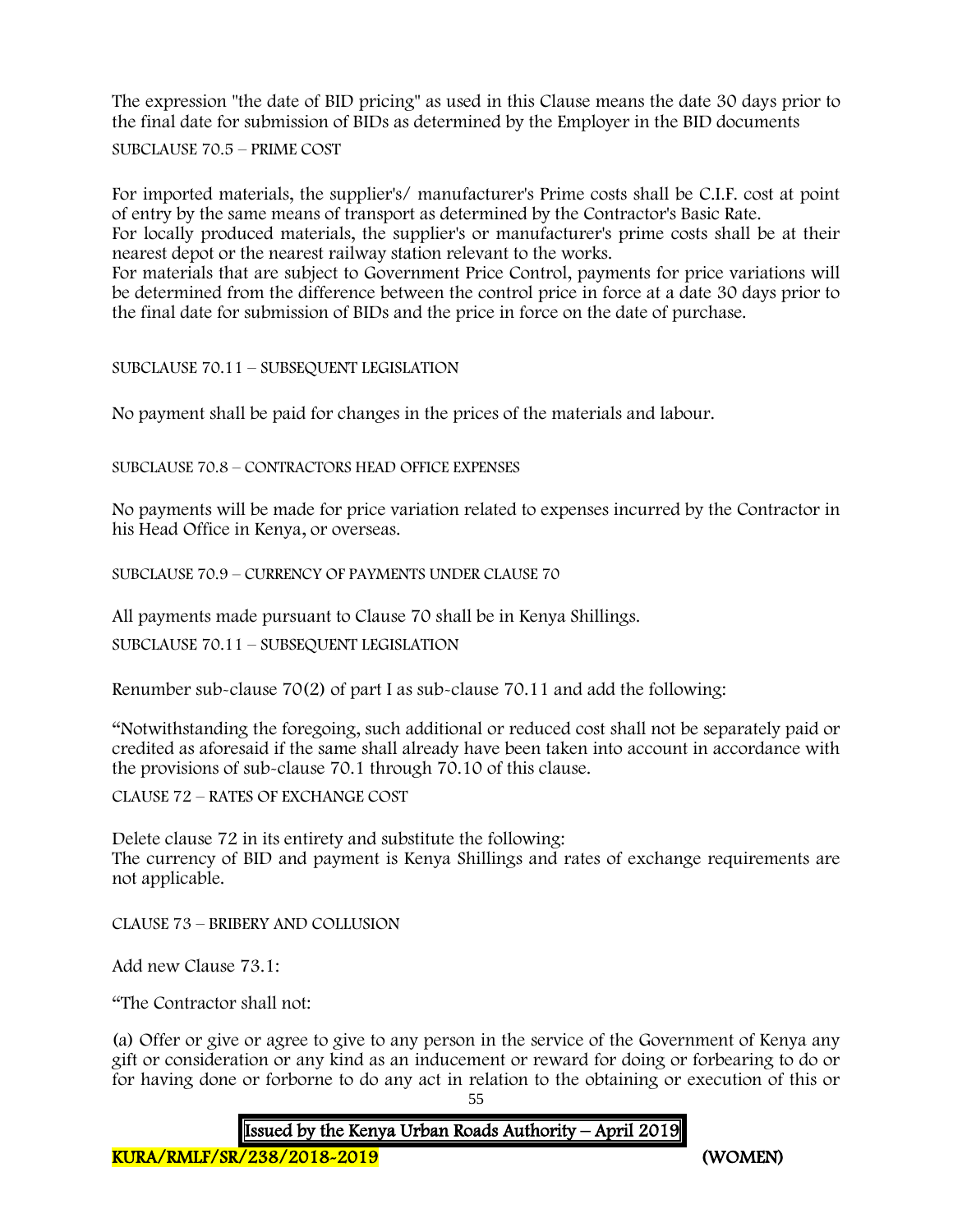any other contract to which the Government of Kenya is a party or for showing or forbearing to show favour or disfavour to any person in relation to this or any other contract for the Government of Kenya.

(b) Enter into this or any other contract with the Government of Kenya in connection with which commission has been paid or agreed to be paid by or on his behalf or to his knowledge, unless before the contract is made particulars of any such commission and of the terms and conditions of any agreement for the payment thereof have been disclosed in writing to the Employer.

Any breach of this condition by the Contractor or by anyone employed by him or acting on his behalf (whether with or without the knowledge of the Contractor) or the commission of any offence by the Contractor or by anyone employed by him or acting on his behalf in relation to this or any other contract to which the Government of Kenya is a party shall entitle the Employer to determine the Contract (See Condition 63 hereof) and/ or to recover from the Contractor the amount or value of any such gift, consideration or commission.

Any dispute or difference of opinion arising in respect of either the interpretation, effect or application of this condition or of the amount recoverable hereunder by the Employer from the Contractor shall be decided by the Employer, whose decision shall be final and conclusive.

#### CLAUSE 74 – CONTRACT CONFIDENTIAL

Add new Clause 74.1:

The Contractor shall treat the details of this Contract as Private and Confidential and shall not publish or disclose the same or any particulars thereof in any trade or technical paper or elsewhere (save in so far as may be necessary for the purpose thereof) without the previous consent in writing of the Government. If any dispute arises as to the necessity of any publication or disclosures for the purposes of this Contract the same shall be referred to the decision of the Engineer mentioned in the said Conditions of Contract whose award shall be final.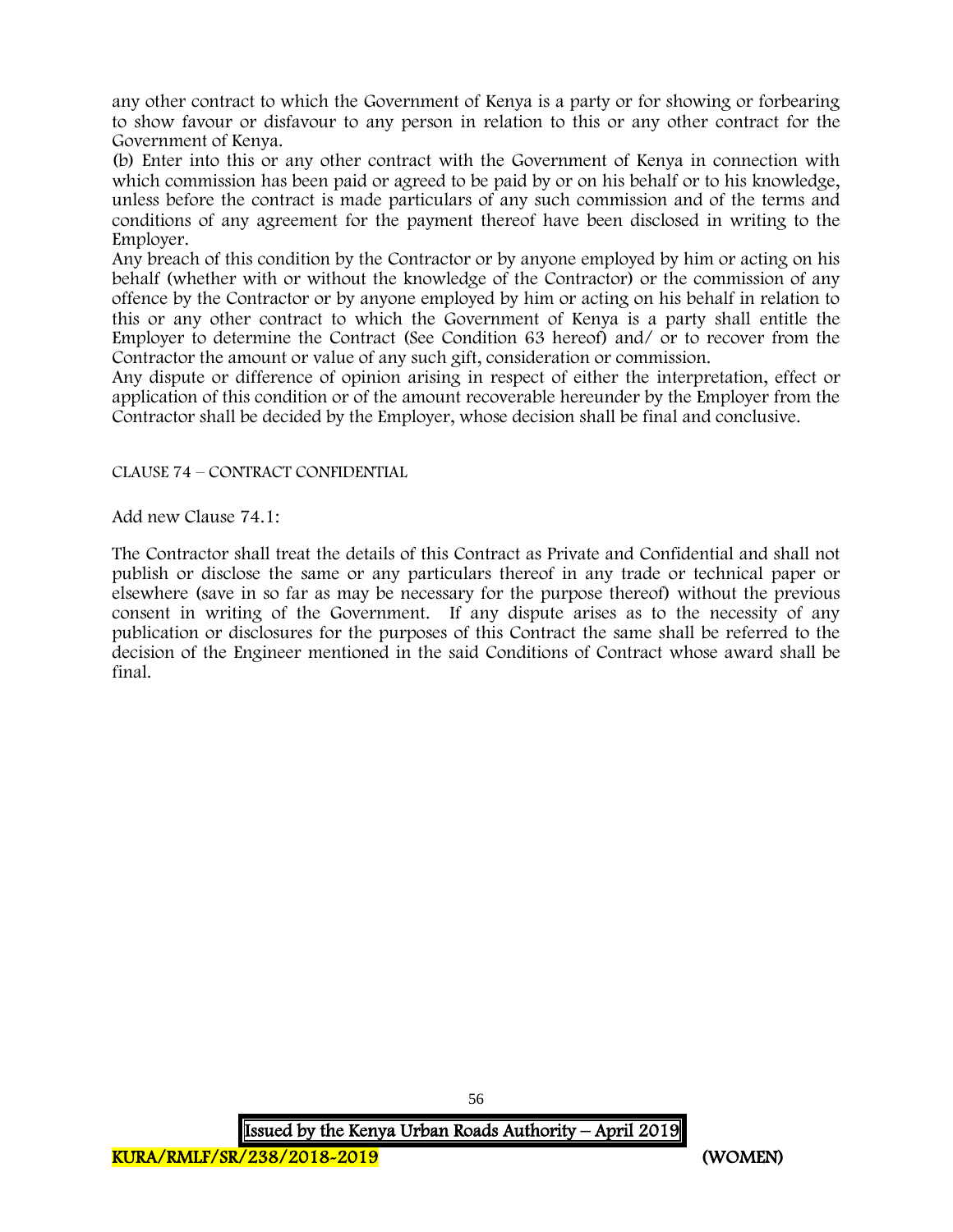# SECTION V: SPECIAL SPECIFICATIONS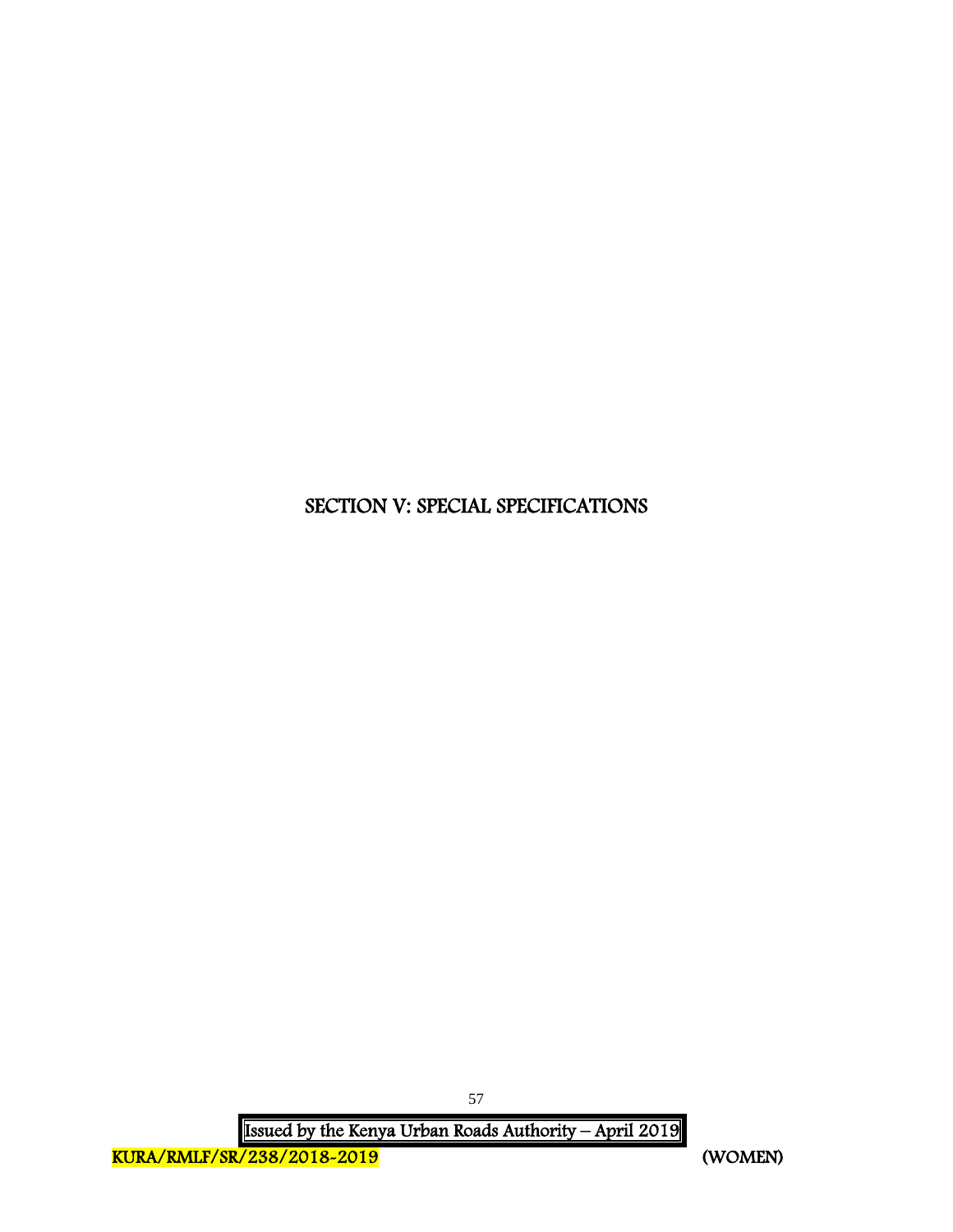# SPECIAL SPECIFICATIONS

## SECTION 1 – GENERAL

## 101 SPECIAL SPECIFICATIONS

Special specification is supplementary to the Standard Specifications and the two must be read in conjunction. In any case where there appears to be conflict between the two then the Special Specifications will take precedence.

#### 102 LOCATION OF CONTRACT.

The works are in South Rift Region within Kericho Municipality.

The roads contained in Lot 15W are as detailed below:

| $S/no$ Road |                                    | Length KMs |
|-------------|------------------------------------|------------|
|             | John Kerich-Road 2000-KHBC<br>Road | 1.90       |
|             | Total                              | 1.90       |

The length of the roads is approximately 1.9 kms

## 103 EXTENT OF CONTRACT

The works to be executed under the Contract comprise mainly of but not limited to the following:-

## 1. Road Works

- Clearance of road reserve
- Cut to spoil/fill
- Gravelling or filling with approved materials
- Repair of failed areas and Pothole patching
- Base repairs
- AC overlay on carriageway
- Improvement of shoulders

## 2. Drainage Works

- Excavation/cleaning of drains and culverts
- Drain lining
- Installation/repair of culverts, gulley pots and IBDs
- Culvert cleaning
- 3. Maintenance of passage of traffic through and around the works.
- 4. Installation of road furniture and road marking.
- 5. Relocation of services.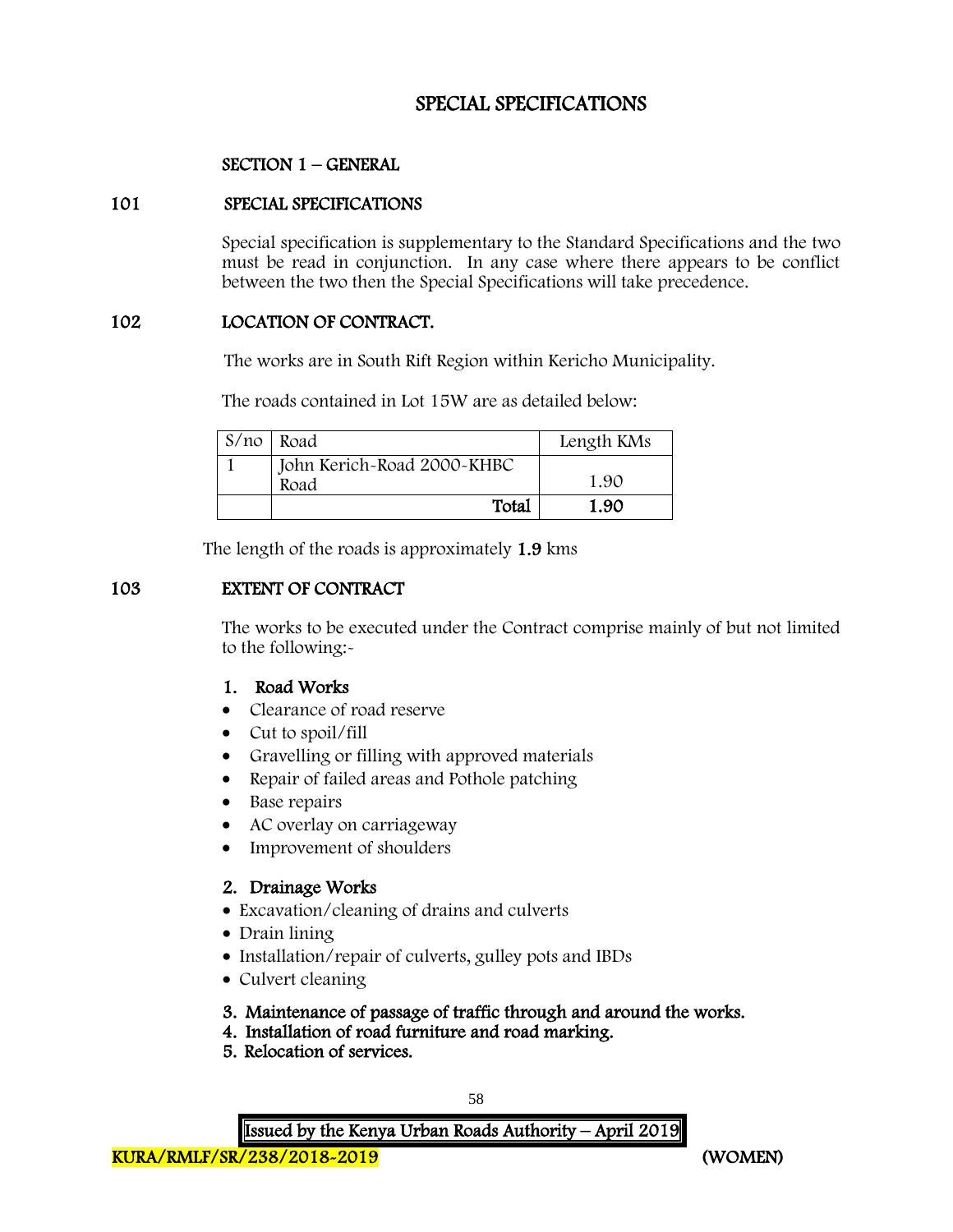## 6. Maintenance of works during Contract Period – Defect Liability Period shall be 3 months.

Any other activity not listed above in either category but deemed to be necessary by the Engineer, shall be subject to the Engineer's formal instructions within the mode of payment stipulated either by day works or on a measured basis.

#### 105 ORDER OF EXECUTION OF WORKS

In addition to Clause 105 of the Standard Specification the Contractor shall carry out the Works such that a continuous and consecutive output of fully completed work is achieved.

#### 107 TAKING OVER CERTIFICATE

The minimum length of the road for which a certificate will be issued under clause 48 of the conditions of Contract shall be the whole length of each section of the road substantially completed.

#### 109 NOTICE OF OPERATIONS

Add the following sub- Clause.

Notification Terms

It shall be the Contractor's responsibility to notify the Engineer when any item of works scheduled are completed and ready for approval, and the contractor shall give sufficient notice to allow control tests to be performed.

Explosive and Blasting

- (a) The requirements of the Laws of Kenya governing explosives and other requirements and regulations of Government of Kenya and other authorities shall be complied with.
- (b) No explosives of any kind shall be used without prior written consent of the Engineer.

The Contractor shall be solely responsible for the provision, handling, storage and transporting of all explosives, ancillary materials and all other items of related kind whatsoever required for blasting.

# 117 HEALTH, SAFETY AND ACCIDENTS

Add the following:

In addition to providing, equipping and maintaining adequate first aid stations throughout the works in accordance with the laws of Kenya, the contractor shall provide and maintain on site during the duration of the Contract, a fully equipped dispensary. This shall be with a qualified Clinical Officer / Nurse who shall offer the necessary medical advice on HIV and related diseases to the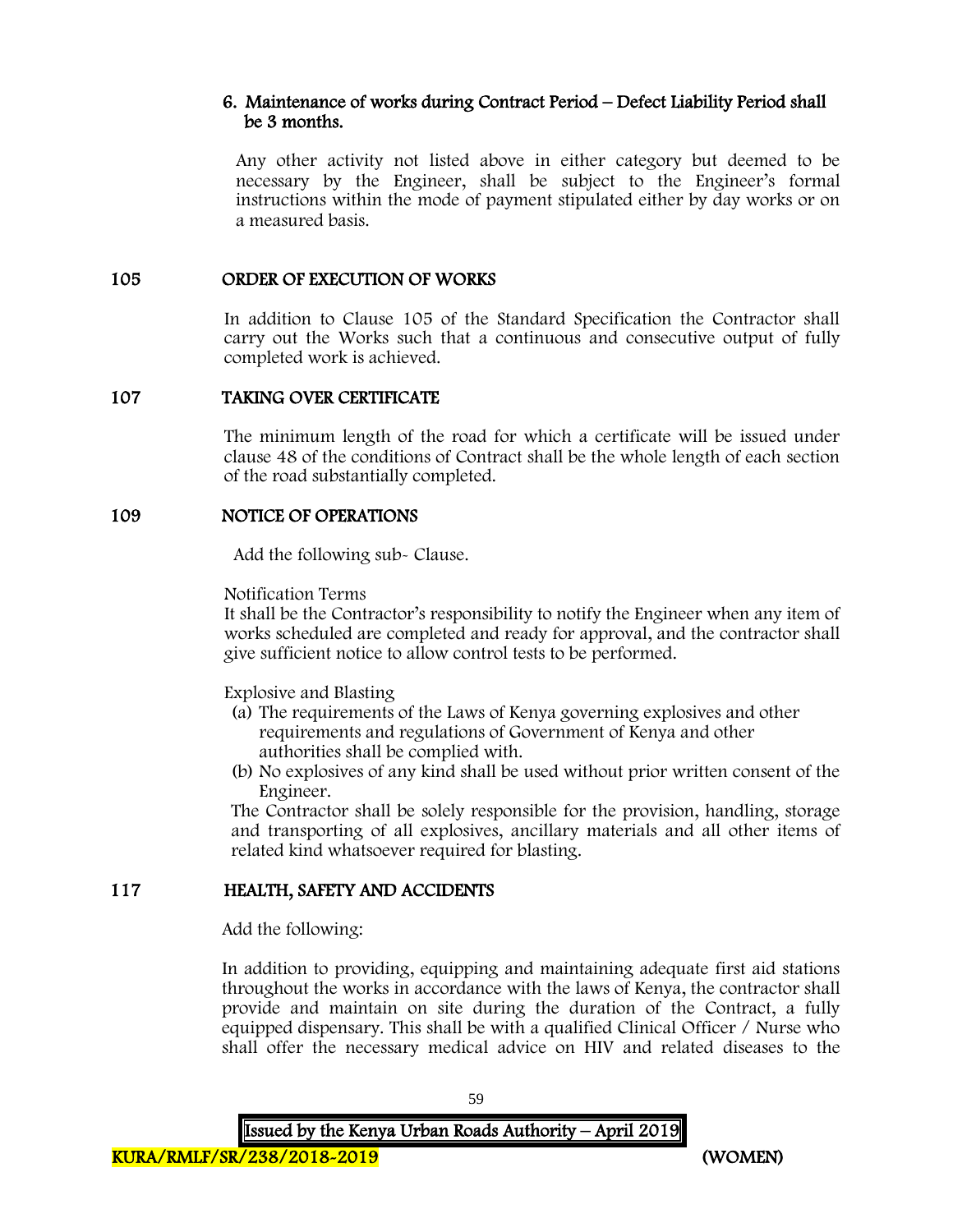Engineer's and Contractor's Site staff. The Contractor shall allow for this in the rates and be responsible for all site welfare arrangements at his own cost.

## 120 PROTECTION OF EXISTING WORKS AND SERVICES

The Contractor shall acquaint himself with the position of all existing services such as sewers, water drains, cables for electricity and telephone, lighting and telephone poles, water mains, etc., before commencing any excavation or other work likely to affect the existing services.

The cost of all plant, equipment and materials, labour, technical and professional staff, transport and the like necessary for determining the locations of existing services, including the making good of any damage caused to such services all to the satisfaction of the Engineer, shall be deemed to be included in the tender rates. No other payment shall be made for the costs of such operations, nor for the making good of damage caused thereby to the existing services.

The Contractor shall be held responsible for injury to existing structures, works or services and shall indemnify and keep indemnified the Employer against any claims in this respect (including consequential damages).

## 121 DIVERSION OF SERVICES

- (a) The Contractor shall acquaint himself with the location of all existing services such as telephone lines, electricity cables, water pipes, sewers etc., before execution of any works that may affect the services. The cost of determining the location of the existing services together with making good or repairing of any damage caused all to the satisfaction of the Engineer shall be included in the BID rates.
- (b) Subject to the agreement with the Engineer, the Contractor shall be responsible for removal of alteration and relocation of existing services.
- (c) The Contractor shall indemnify the Employer against claims originating from damage to existing services or works.

## 123 LIAISON WITH GOVERNMENT AND POLICE OFFICIALS

The Contractor shall keep in close touch with the Police and the other Government officials of the area regarding their requirements in the control of traffic or other matters, and shall provide all assistance or facilities, which may be required by such officials in the execution of their duties.

#### 124 LAND FOR ALL CAMPS SITES AND FOR THE CONTRACTOR'S OWN PURPOSES, INCLUDING TEMPORARY WORKS.

Notwithstanding Clause 124 of the Standard Specification all requirements of land for temporary works and construction purposes shall be to the approval of the Engineer but the Contractor will make all necessary arrangements with the property owners concerned and pay all charges arising therefrom. On or before

60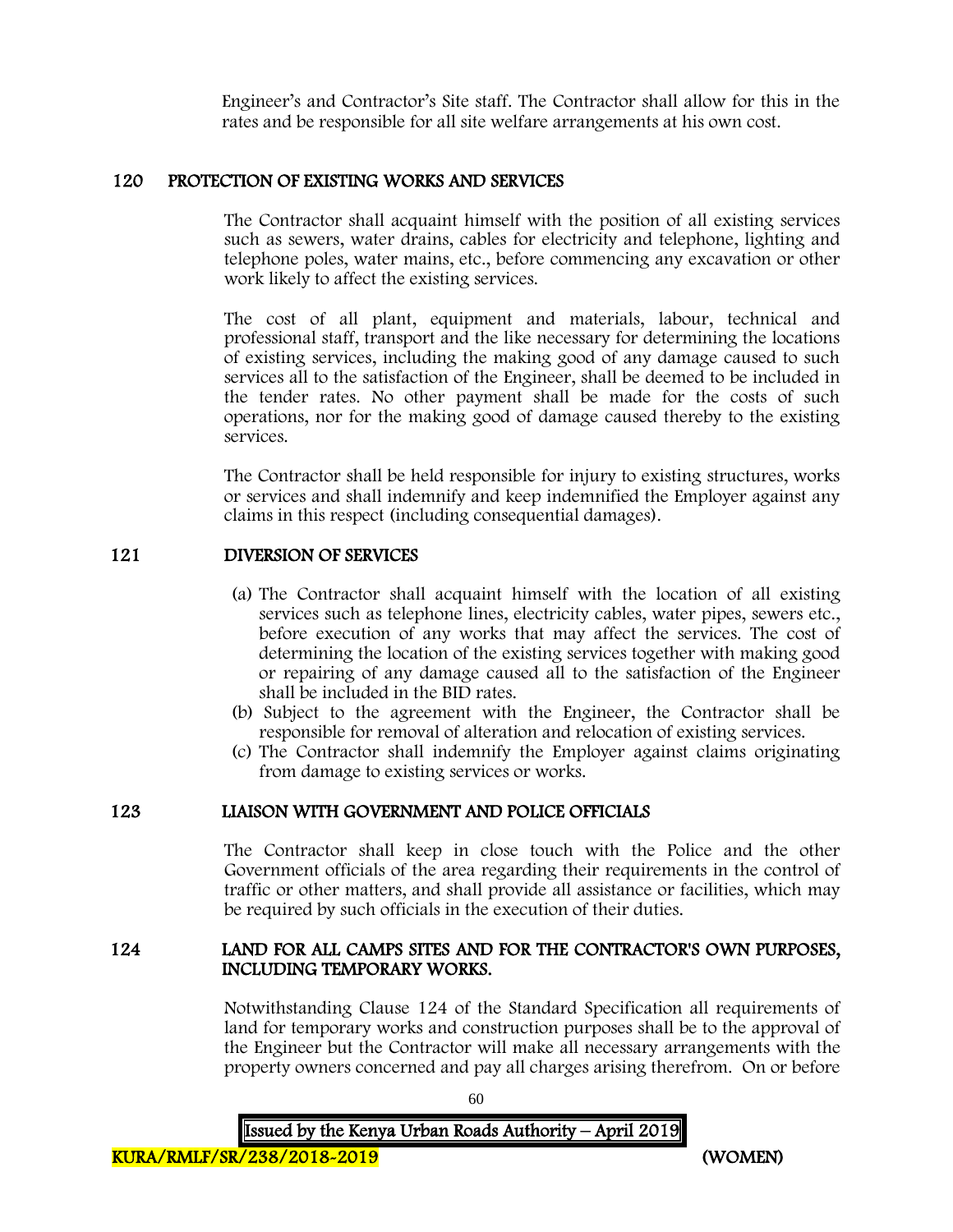completion of the Contract, the Contractor shall remove all temporary works and shall restore all such land to the condition in which it was immediately prior to the occupation thereof as far as is reasonable and practicable. No separate payment will be made to the Contractor on account of these items and the Contractor must make due allowance for them in his rates.

Notwithstanding Clause 120 of the Standard Specifications, the Contractor shall be required to appoint competent surveyors who will liaise with the Engineer on matters related to the demarcation of the existing road reserve, site measurements, removal and reinstatement of existing services.

## 128 STORAGE OF MATERIALS

All materials shall be stored on Site in a manner approved by the Engineer and the Contractor shall carefully protect from the weather all work and materials which may be affected thereby.

#### 129 TEST CERTIFICATES

When instructed by the Engineer the Contractor shall submit certificates of test from the suppliers of materials and goods required in connection with the works as the Engineer may require.

Such certificates shall certify that the materials or goods concerned have been tested in accordance with the requirements of the specifications and shall give the results of all the tests carried out. The Contractor shall provide adequate means of identifying the materials and goods delivered to the site with the corresponding certificates.

## 131 SIGNBOARDS

The Contractor shall provide and erect two (2) publicity signs on the site as directed. The Engineer shall, as shown in the Drawings, direct the minimum dimensions and thickness of the steel framework and sheet. The framework and sheet shall be prepared and painted black, while the ring at the top of the supporting frames shall be painted white. The wordings and KURA's logo shall be printed on backlit sticker paper resistant to the effects of weather using reflectorised paint or material approved by the Engineer. The sticker shall be placed on both sides of the board. The colours, fonts and heights of the letters shall be as indicated on the typical drawings and as directed by the Engineer.

## 132 OFFICE FOR THE RESIDENT ENGINEER, SURVEY EQUIPMENT AND FURNITURE

## 132.1 ENGINEER'S REPRESENTATIVE OFFICE

The contractor, when instructed, shall for the duration of the Contract, furnish and equip Resident engineer's office located at the KURA's Regional offices. The room to be occupied by the Engineer's Representative and its front office shall be provided with a floor carpet to be approved by the Engineer. The windows shall be fitted with curtains and blinders.

61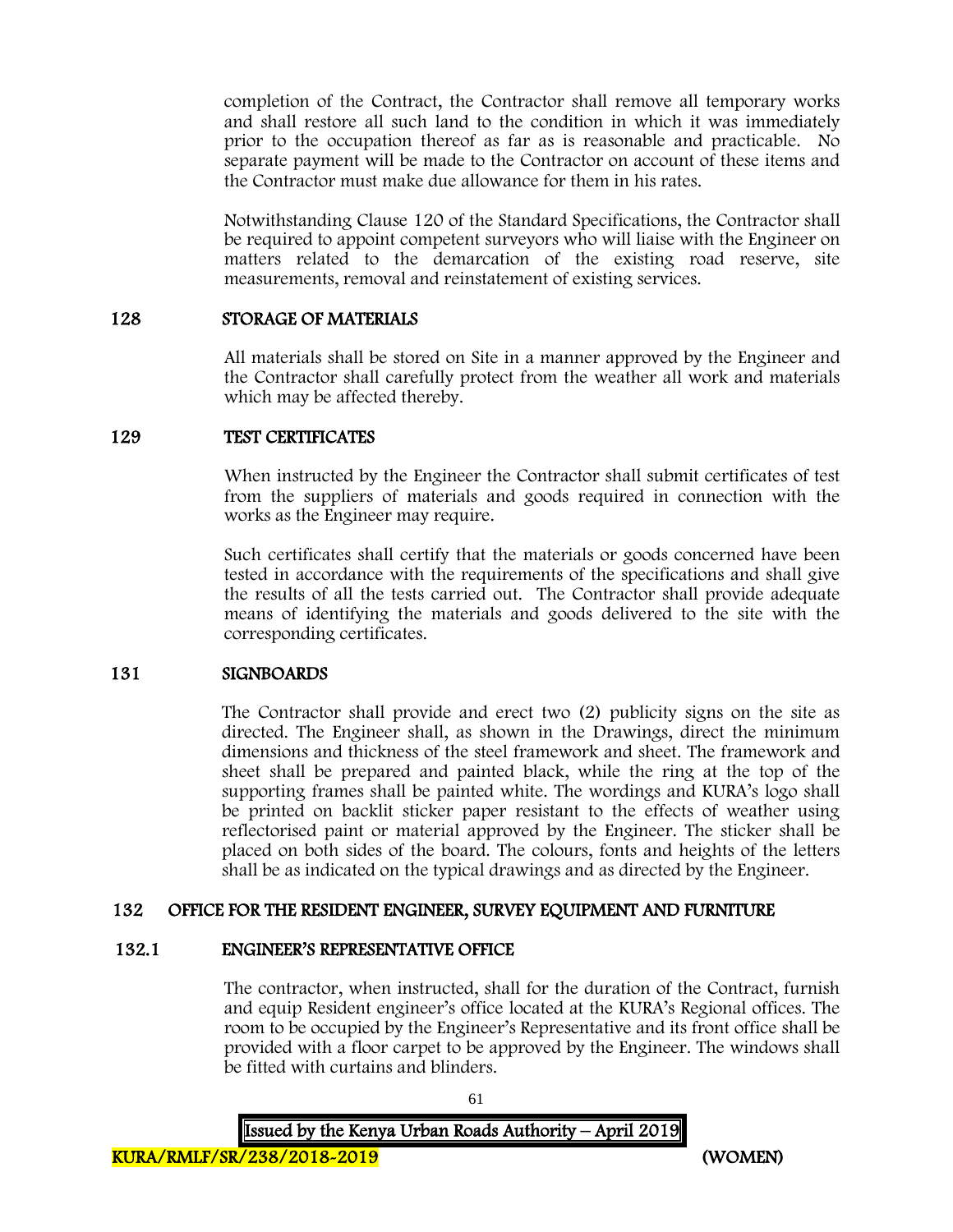A telephone shall also be provided for the Resident Engineer's office for his exclusive use. All the charges and fees related to the installation and maintenance of the telephone shall be deemed to have been included in the rates for providing and maintaining the Office. The Contractor will be reimbursed, separately, the cost of operating the telephone under appropriate bill item in the BoQ.

The offices shall be provided with day and night watchmen and security lights, the cost of which shall be deemed to have been included in the rates for the offices.

The Contractor may be instructed by the Engineer under clause 58 of the General Conditions of Contract to make payments of general receipted accounts for such items as stationery, stores, furniture and equipment, claims and allowances for supervision personnel and any miscellaneous claims or the Engineer may direct the Contractor to purchase or pay for the above. The Contractor will, on provision of receipts, be paid under appropriate bill items in the BoQ.

## The survey equipment to be provided would include:

| 1. Engineer's automatic level Wild NAK 2 or similar                                                           | 2N <sub>O</sub>                                                                                                                                                                                                                                                                    |
|---------------------------------------------------------------------------------------------------------------|------------------------------------------------------------------------------------------------------------------------------------------------------------------------------------------------------------------------------------------------------------------------------------|
| 2. Total station reading 1" with tripod and setting on                                                        |                                                                                                                                                                                                                                                                                    |
| pole with datalogger and survey software to match<br>Total Station Datalogger. Include data transfer program, |                                                                                                                                                                                                                                                                                    |
|                                                                                                               |                                                                                                                                                                                                                                                                                    |
|                                                                                                               | 1N <sub>o</sub>                                                                                                                                                                                                                                                                    |
|                                                                                                               | 4No                                                                                                                                                                                                                                                                                |
|                                                                                                               | 2N <sub>O</sub>                                                                                                                                                                                                                                                                    |
|                                                                                                               | 2No.                                                                                                                                                                                                                                                                               |
| 6. 3m. aluminium straight edge                                                                                | 2N <sub>O</sub>                                                                                                                                                                                                                                                                    |
| 7. 1m. stainless steel straight edge                                                                          | 1N <sub>o</sub>                                                                                                                                                                                                                                                                    |
| 8. 100m. steel band tape                                                                                      | 2No.                                                                                                                                                                                                                                                                               |
| 9. Draughtsman's stool                                                                                        | 3No.                                                                                                                                                                                                                                                                               |
| 10. Complete set of highway curves                                                                            | 1N <sub>o</sub>                                                                                                                                                                                                                                                                    |
|                                                                                                               | 4No                                                                                                                                                                                                                                                                                |
| 12. Survey umbrella                                                                                           | 2No.                                                                                                                                                                                                                                                                               |
| 13. Roll of tracing paper                                                                                     | 10No                                                                                                                                                                                                                                                                               |
| 14. Protractor 360                                                                                            | 2N <sub>O</sub>                                                                                                                                                                                                                                                                    |
| 15. Graph paper A3 size                                                                                       | 100No                                                                                                                                                                                                                                                                              |
| 16. Drawing table                                                                                             | 2No.                                                                                                                                                                                                                                                                               |
| 17. Erasing shield                                                                                            | 4No.                                                                                                                                                                                                                                                                               |
| 18. 3m. ranging rods                                                                                          | 9N <sub>o</sub>                                                                                                                                                                                                                                                                    |
| 19. Marker pens                                                                                               | 30No.                                                                                                                                                                                                                                                                              |
|                                                                                                               | and plotting modes, setting out calculations<br>and Cogo facilities<br>3. Levelling staff 5m. with levelling bubble Wild GNLE<br>or similar<br>4. 50m. steel band measuring tape<br>5. 30 m. linen measuring tape<br>11. Programmable scientific calculators FX 880P or equivalent |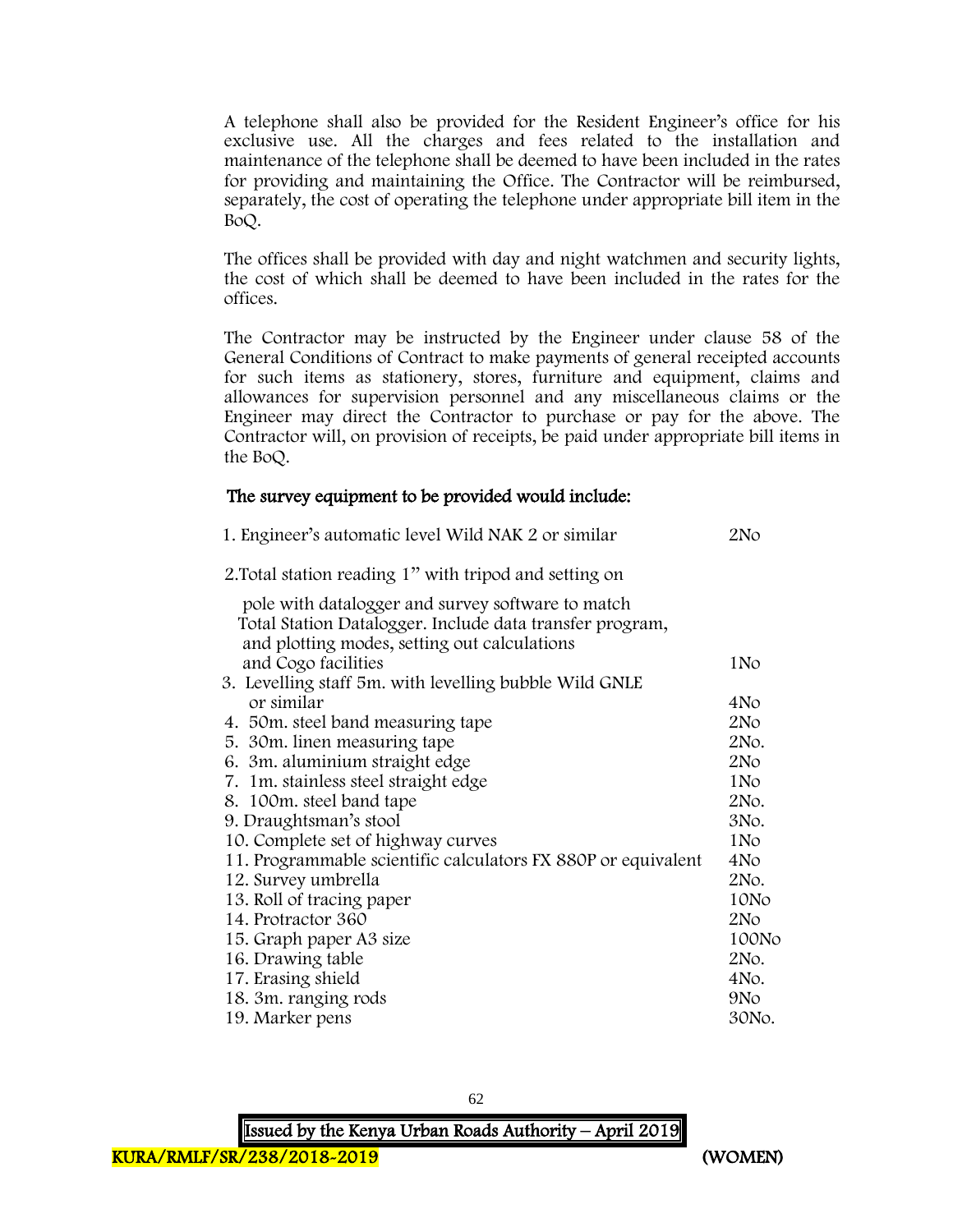The contractor may be directed to pay for stationery, equipment or reagents that are foresaid and also pay for servicing and repair of the laboratory equipment being used on the project.

The Contractor shall provide, install and maintain in a good state of repair, such survey and other equipment as listed for the duration of the contract.

Such equipment shall be of approved manufacture, and shall be made available to the Engineer for the Engineer's exclusive use throughout the Contract, not later than three (3) weeks after the Engineer's order to supply. All equipment shall be ready to use and complete to perform the tests. The equipment shall revert to the Employer on completion of the Contract.

Any delays to the Contractor or the Contractor's activities caused by the Engineer being unable to perform survey work, field or laboratory tests due to the contractor's failure to supply and/or maintain the said equipment shall be deemed to have been caused entirely by the Contractors own actions, and any consequences of such delays shall be interpreted as such.

The payment to comply with this requirement is provided in the Bill of Quantities and ownership of all equipment paid for as instructed above shall revert to the Employer after the completion of the Works.

Failure by the Contractor to provide or maintain the equipment shall make him responsible to bear all costs that may be incurred as a result of the Engineer's staff using alternative means of communication, including delays in supervision and approval of Works by the Engineer.

# 132.3 COMMUNICATION FOR THE ENGINEEER

## (a) Mobile phones

The Contractor shall provide, connect and maintain mobile phones for the exclusive use by the Engineer for the duration of the contract. The Contractor shall include for the cost of providing the mobile units complete with charger unit, "hands free" headset for each unit, connection to the network and all service charges applicable all as directed by the Engineer. The Contractor shall provide air-time with each mobile phone which shall be paid for under prime cost sum allowed for in the bills of quantities. The mobile telephones shall be WAP enabled with e-mail capabilities and integrated camera of a minimum of 3.0 mega pixels. Payment for these mobiles and associated costs is included in the Bill of Quantities, and ownership of mobile phones will revert to the Employer after completion of the Works.

## (b) Internet and e-mail services

Where directed, the contractor shall provide 24 hours terrestrial or wireless internet connectivity with minimum throughput speed of 128kilobytes per second for the exclusive use by the Engineer, including all accessories and Terminal Equipment and pay for all associated installation, maintenance and usage charges throughout the duration of the contract.

The contractor shall allow for the provision and maintenance of internet connectivity and associated costs as per Appendix to item 1.17 of the Bills of Quantities.

Issued by the Kenya Urban Roads Authority – April 2019

63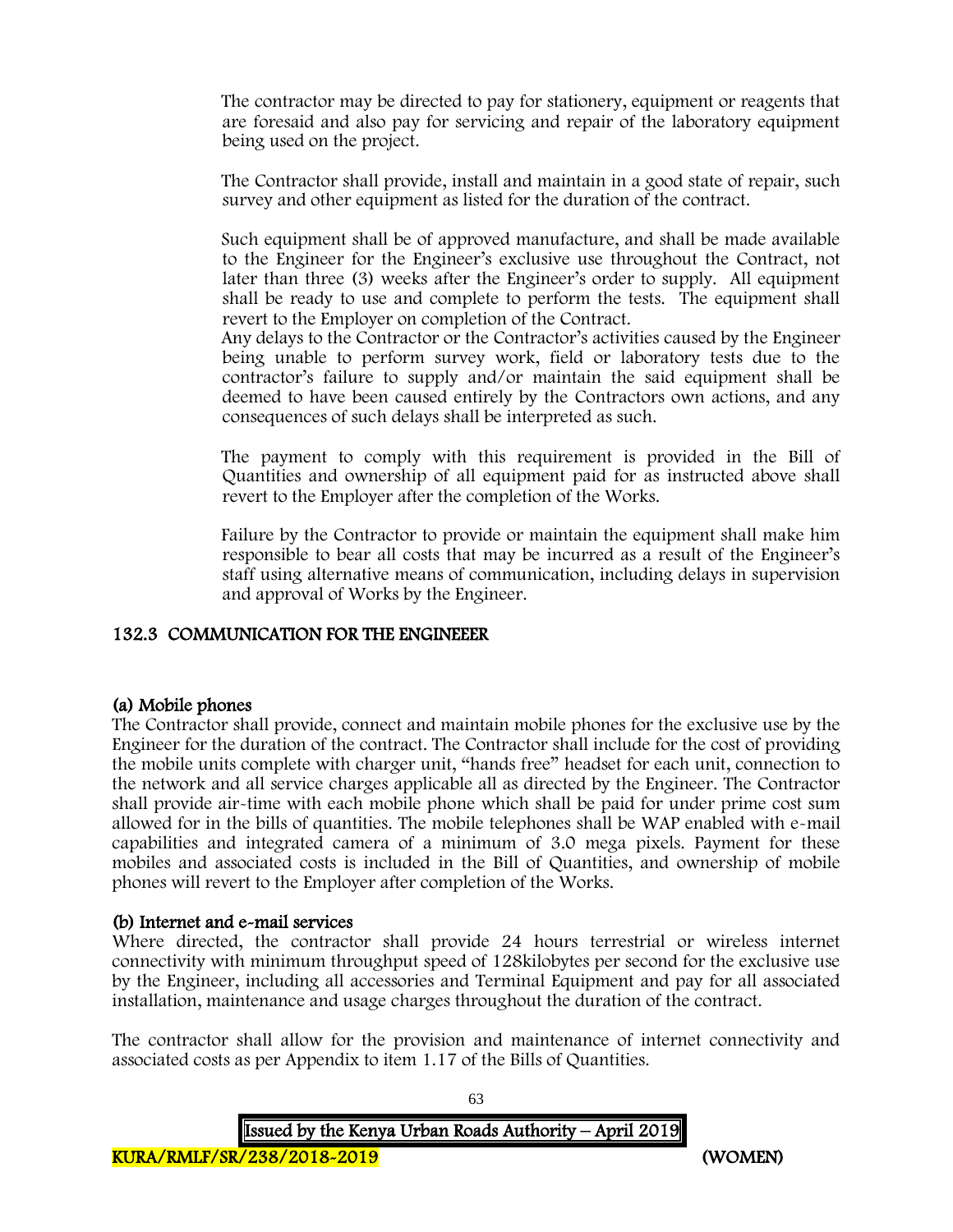# 137 ATTENDANCE UPON THE ENGINEER AND HIS STAFF

In addition to the staff stated in Clause 135, the following staff will be provided for the supervision of work: 1No. Artisans, 2No. Labourers, 1No. Office assistants, 2No. Lab attendants. Additional attendant staff, as required by the Engineer, shall be paid for under Item 01-80-030 of the Bill of Quantities.

## 138 VEHICLES AND DRIVERS FOR THE ENGINEER AND HIS STAFF AND METHOD OF PAYMENT

In addition to provisions of the Clause 138 of the Standard Specification, the Contractor shall when instructed, provide and maintain in good working condition for the exclusive use of the Engineer and his staff throughout the Contract, the following types and numbers of brand new vehicles or as specified. The Engineer shall approve the type of vehicles and confirm the number of each type to be provided. The Contractor shall insure the vehicles comprehensively for any licensed drivers and shall provide competent drivers during normal working hours and whenever required by the Engineer. The cost of provision of the vehicle shall be inclusive of the first 4,000 kilometers travelled in any month.

. Should any vehicle supplied not be in roadworthy condition, the Contractor shall provide an acceptable equivalent replacement vehicle until such a time as the original vehicle is repaired to the satisfaction of the Engineer and returned for use.

# (a) Type 1 Vehicles (Double Cabin 4WD Pick up)

Type 1 Vehicles should be four Wheel Drive (4WD), with power assisted steering, Double wishbone independent suspension at front axle and rigid axle with leaf springs at rear, diesel propelled engine maximum 2,500 cc. The starting mileage of the vehicles shall not exceed 60,000km odometer reading. The vehicles should be fitted with other accessories below:

- (a) Spare tyre and wheel jack;
- (b) FM radio and CD player;
- (c) Power Windows;
- (d) Full Air-conditioning;
- (e) Immobilizer and antitheft security system;
- (e) Driver and passenger SRS Airbags;
- (f) Canvas cover over the carrying deck at the back.

At the end of the contract, all type 1 vehicles shall revert to the Contractor.

# (c) Type 2 Vehicles (station wagon/saloon)

Specifications for Type 2 Vehicles shall be station wagon/saloon vehicles; petrol propelled engine maximum 1,800 cc. The starting mileage of the vehicles shall not exceed 60,000km odometer reading. shall in addition be fitted with a fibre glass body or similar and two columns of sitting benches on the carting deck at the back.

The Contractor shall insure comprehensively the vehicles for any licensed drivers and shall provide competent drivers during normal working hours and whenever required by the Engineer.

At the end of the contract, all type 2 vehicles shall revert to the Contractor.

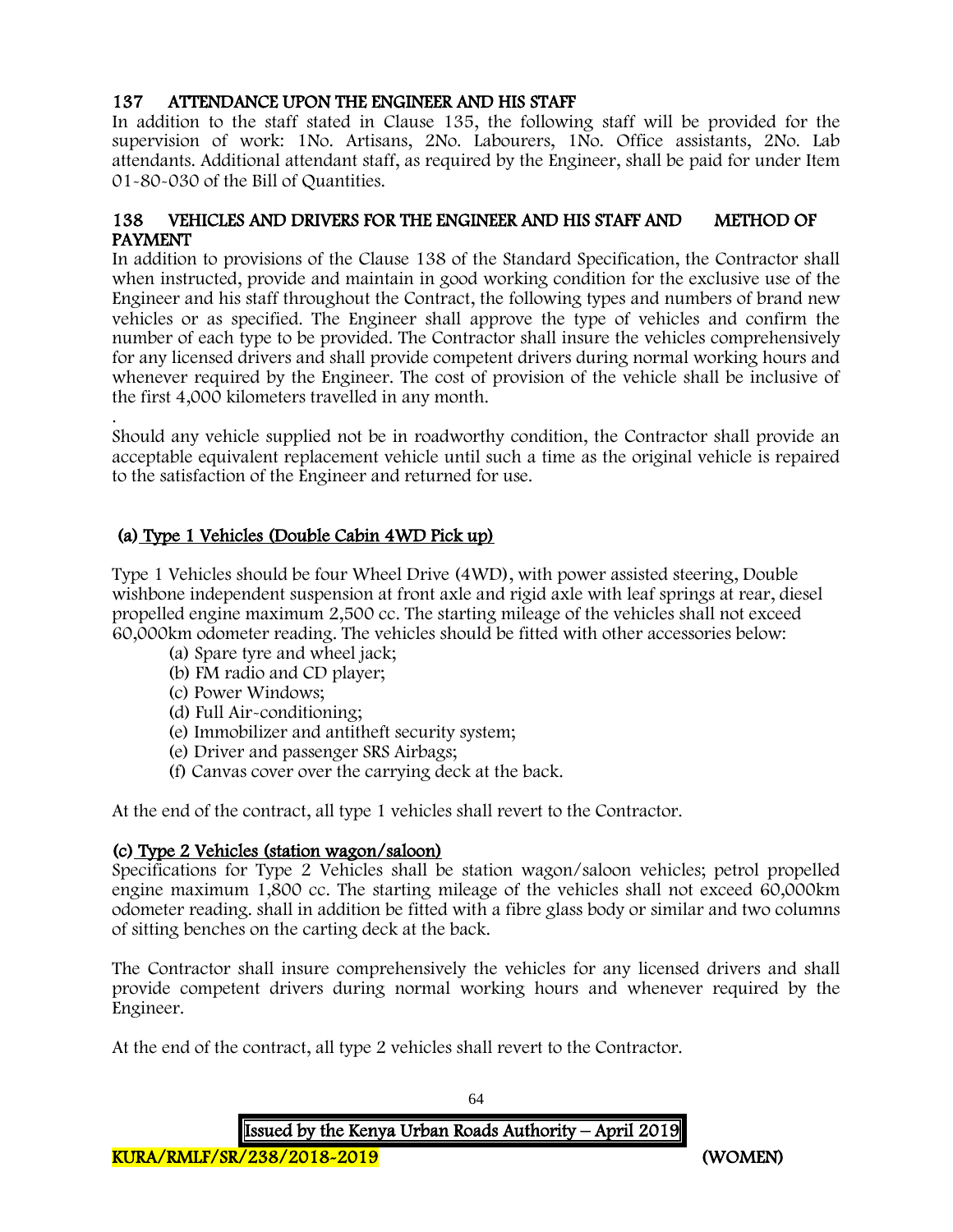Payment of vehicle shall be per vehicle month in item 01-80-017/18 of the BOQ.

# 139 MISCELLANEOUS ACCOUNTS

The Contractor maybe instructed by the Engineer to make payments of general miscellaneous accounts for such items as stationary, stores and equipment and miscellaneous supervision personnel and claims or the Engineer may direct the Contractor to purchase or pay for the above. The Contractor will be paid on a prime cost basis plus a percentage for overheads and profits under appropriate items in the Bills of Quantities.

# 142 ENVIRONMENTAL PROTECTION

The Contractor shall comply with the Statutory Regulations in force in Kenya regarding environmental protection and waste disposal, and shall liaise with the National Environmental Management Agency (NEMA).

The Contractor shall ensure so far as is reasonably practicable and to the satisfaction of the Engineer; that the impact of the construction on the environment shall be kept to a minimum and that appropriate measures are taken to mitigate any adverse effects during the construction.

- (a) The Contractor shall exercise care to preserve the natural landscape and shall conduct his construction operations so as to prevent any unnecessary destruction, scarring, or defacing of the natural surroundings in the vicinity of the work. Except where clearing is required for permanent works, all trees, native shrubbery, and vegetation shall be preserved and shall be protected from damage by the Contractor's construction operations and equipment. All unnecessary destruction, scarring, damage or defacing resulting from the Contractor's operations shall be repaired, replanted, reseeded or otherwise corrected as directed by the Engineer, and at the Contractor's expense.
- (b) The Contractor shall ensure that measures are in place to control soil erosion and water pollution, by use of berms, dykes, silt fences, brush barriers, dams, sediment basins, filter mats, netting, gravel, mulches, grasses, slope drains, contour banks, and other erosion control devices and methods. Temporary erosion control provisions shall be coordinated with permanent erosion control features to assure economical, effective and continuous measures throughout the period of the works. The Contractor's attention is drawn to the requirements of Clause 502, in that works need to be progressively finished so that permanent vegetation can establish quickly to mitigate soil erosion and erosion of drains.
- (c) The Contractor shall provide all the labour, equipment, materials, and means required and shall carry out proper and efficient measures wherever and as often as necessary to minimise the dust nuisance.
- (d) The Contractor shall comply with all applicable Kenyan laws, orders and regulations concerning the prevention, control and abatement of excessive noise. Blasting, use of jackhammers, pile driving, rock crushing, or any other activities producing highintensity impact noise may be performed at night only upon approval of the Engineer.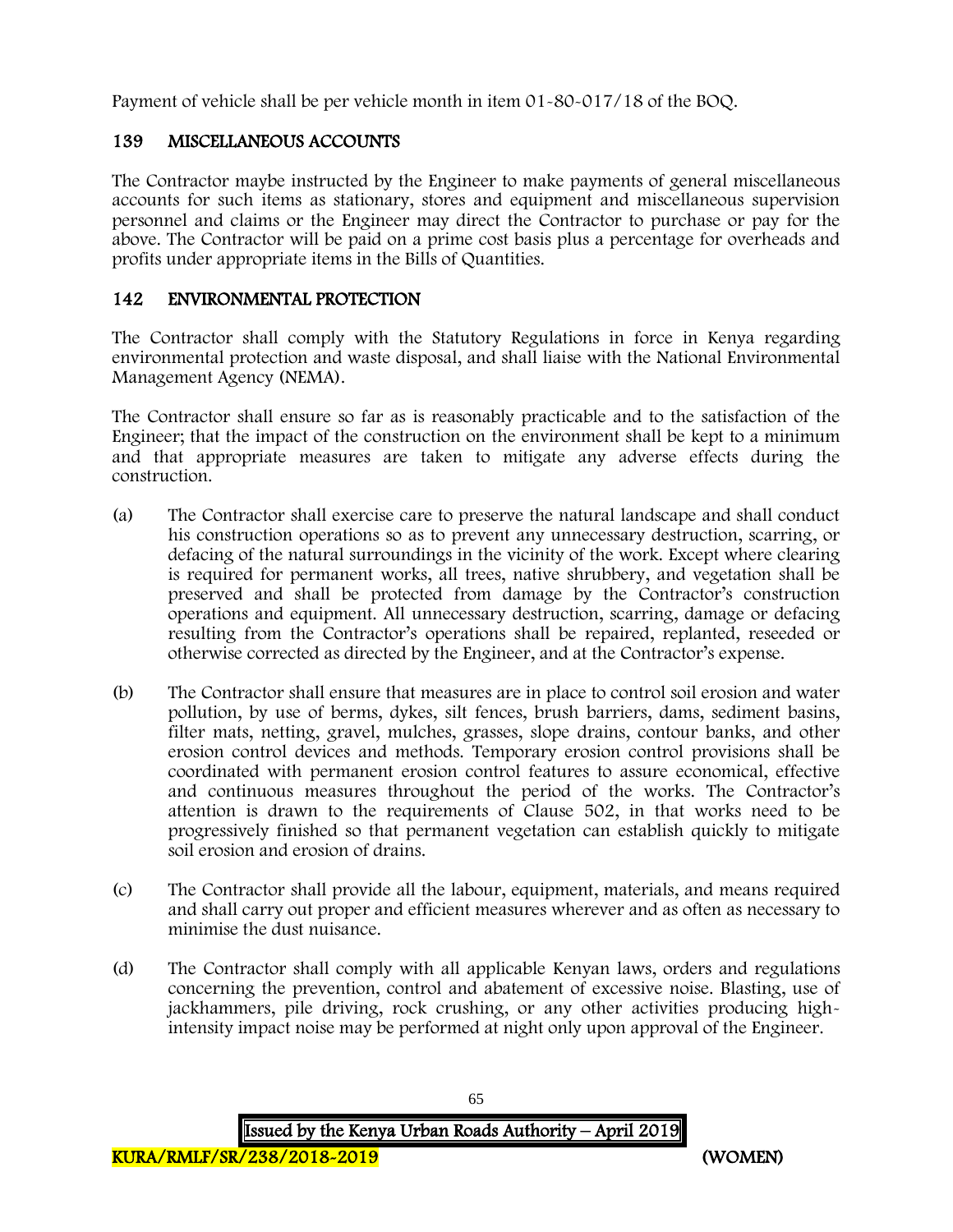- (e) Immediately after extraction of materials, all borrows pits shall be backfilled to the satisfaction of the Engineer. In particular borrow pits near the project road shall be backfilled in such a way that no water collects in them.
- (f) Spilling of bitumen fuels Oils and other pollutants shall be cleared up.
- (g) The Contractor's attention is drawn to the requirements of the Standard Specification in regard to the environment and in particular to the following clauses:

| Clause 115: Construction Generally                                  |
|---------------------------------------------------------------------|
| Clause 116: Protection from Water                                   |
| Clause 136: Removal of Camps                                        |
| Clause 605: Safety and Public Health Requirements Clause            |
| Clause 607: Site Clearance and Removal of Topsoil and<br>Overburden |

(h) No additional payment will be made to the Contractor to cover costs arising from the requirements for this Clause and the Contractor must include these costs in the rates inserted into the Bills of Quantities.

## 143 STAFF TRAINING

The Contractor shall allow for training of engineers, technicians and other support staff as may be instructed by the Engineer.

The payment of the allowances of such staff shall be made as instructed by the Engineer under the relevant provisions in the Bills of Quantities.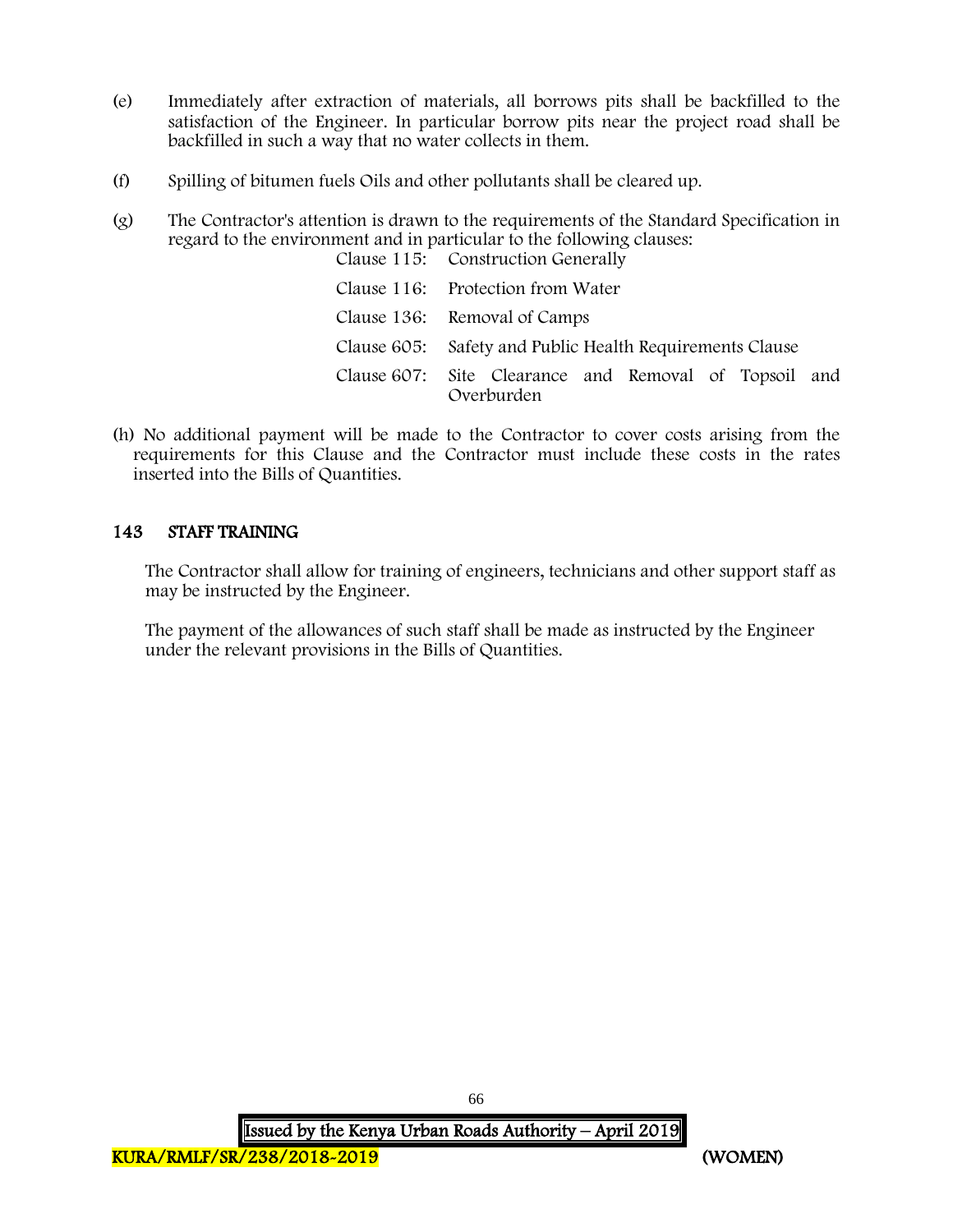## SECTION 2 - MATERIALS AND TESTING OF MATERIALS

All materials testing shall be in accordance with Section 2 of the Standard Specifications.

## SECTION 3 - SETTING OUT & TOLERANCES

#### 301 SETTING OUT

a) In addition to the provisions of clause 3.01(a) if the traverse points to be used for the setting out are close to the existing carriageway and interfere with construction works then the Contractor will have to relocate them to a location where they will not be disturbed. The coordinates and heights of all traverse points so located shall be listed and provided to the Engineer for checking and/or approval. Contractor shall also monument the new centreline every 200m along straight and all salient points along curves by a pin in the concrete beacon before commencement of any works.

The road reserve boundary posts shall have 12mm diameter steel pins embedded in concrete, 200mm long with 25mm exposed to the air, sticking out form its top surface. This pin shall be co-ordinated and heighted and result of the same shall be provided to the Engineer for approval. Cost of these works shall be included in the rates as no separate item has been provided.

Commencement of the works shall not be permitted until this basic survey data has been provided and approved by the Engineer for at least 2 Kms of the road.

#### b) Detailed Setting Out

Reference pegs shall be 50mm by 50mm in section 600mm long driven 400mm firmly into ground and painted white above the ground. The offset from centre line shall be indicated by small nail 20mm to 25mm long with its head driven flush with the top of the peg.

Chainages, offset and reference elevation shall be clearly indicated to the sides of the peg to the satisfaction of the Engineer.

After cutting of benches and prior to commencement of earthworks or subgrade works, Contractor shall take cross-sections again and submit the copy of the same to Engineer for agreement. These cross-sections shall then be used as basis of measurement for all subsequent layers, unless otherwise stated.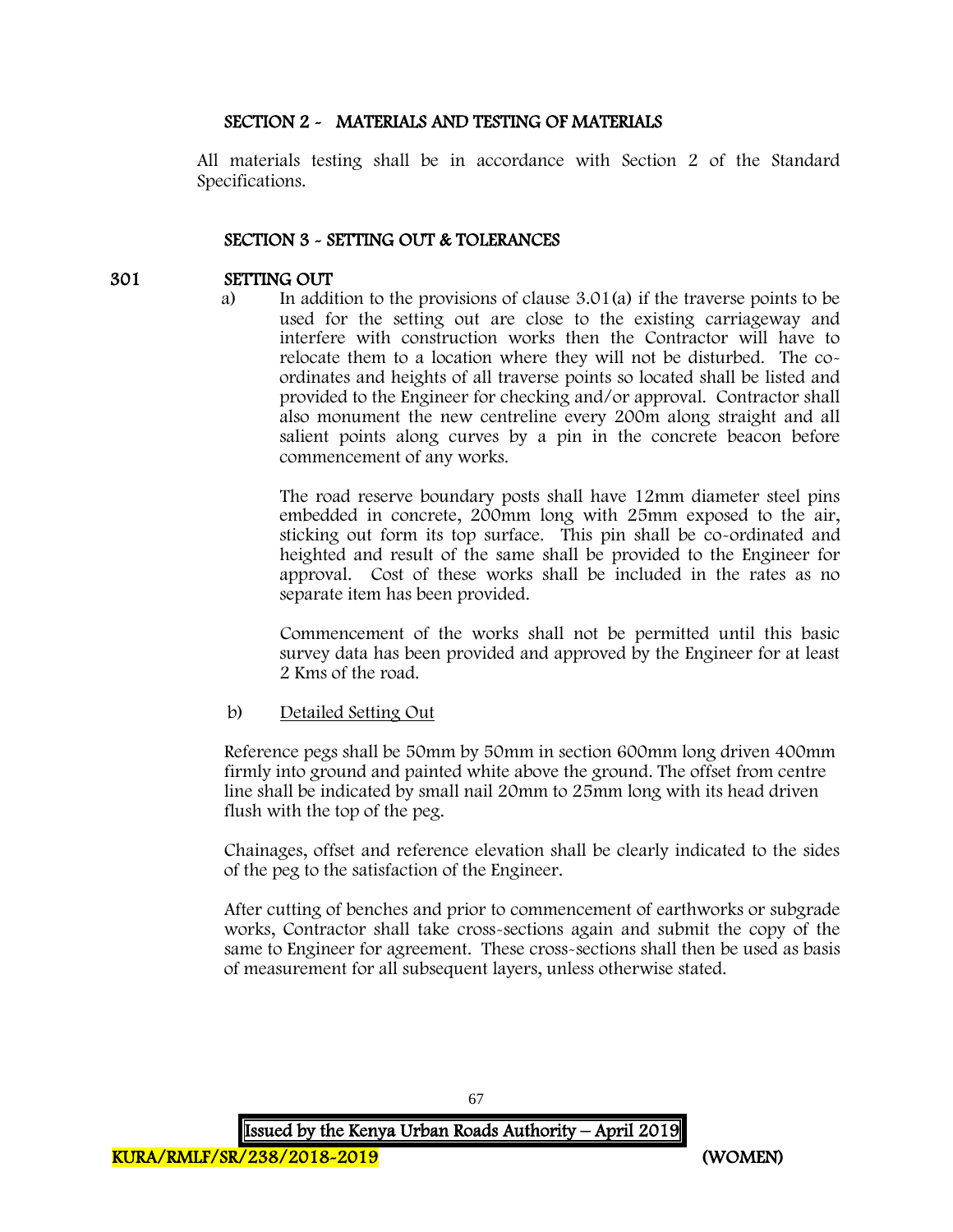## SECTION 4- SITE CLEARANCE AND TOP SOIL STRIPPING

#### 401 SITE CLEARANCE

Site Clearance shall be carried out as directed by the Engineer.

#### 402 REMOVAL OF TOPSOIL

Topsoil shall include up to 200mm depth of any unsuitable material encountered in existing or newly constructed drains, drainage channels, and accesses.

#### 403 REMOVAL OF STRUCTURES, FENCES AND OBSTRUCTIONS

When instructed by the Engineer, the Contractor shall demolish or remove any structure and payment for this shall be made on day works basis.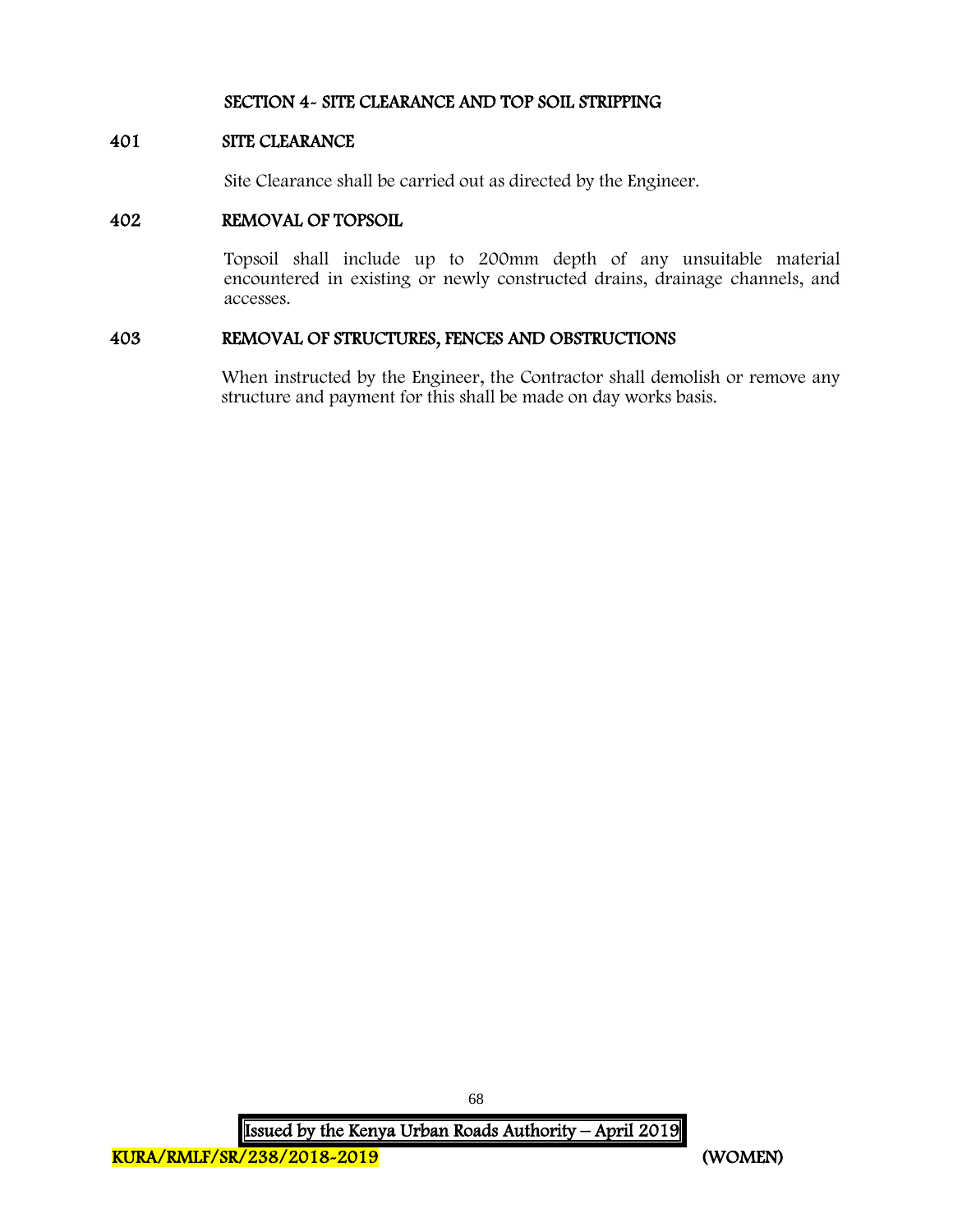#### SECTION 5 - EARTHWORKS

#### 504 PREPARATION PRIOR TO FORMING EMBANKMENT

Where benching is required for existing pavement to accommodate earthworks subgrade or subbase for widening the road, the rate for compaction of existing ground shall be deemed to cover this activity.

Excavation in the pavement of the existing road shall be kept dry. In the event of water penetrating the underlying layer, construction of the subsequent layers shall be postponed until the underlying layers are dry enough to accommodate the construction plant without deforming or otherwise showing distress.

Step construction shall be carried out per layer at the joint where excavating both vertically and perpendicular to the direction of the travel. The step shall be 500mm perpendicular to the direction of the travel and 150mm vertical unless otherwise instructed by the Engineer.

Special care shall be taken when compacting the new material at the joint ensuring that specified density is achieved.

#### 505 CONSTRUCTION OF EMBANKMENTS

Only material approved by the Engineer shall be used for fill in embankments. Material with high swelling characteristics or high organic matter content and any other undesirable material shall not be used, unless specifically directed by the Engineer. Unsuitable material shall include:

- (i) All material containing more than 5% by weight or organic as topsoil, material from swamps, mud, logs, stumps and other perishable material)
- (ii) All material with a swell of more than 3% (such as black cotton soil)
- (iii) All clay of plasticity index exceeding 50.
- (iv) All material having moisture content greater than 105% of optimum moisture content (Standard Compaction)

Subgrade: Shall mean upper 300mm of earthworks either insitu or in fill and subgrade shall be provided for as part of earthworks operation and payment shall be made as "fill". The material for subgrade shall have a CBR of not less than 8% measured after a 4 day soak in a laboratory mix compacted to a dry density of 100% MDD (AASHTO T99) and a swell of less than 1%.

Subgrade repair: Where directed by the Engineer, any localized failure in the subgrade shall be repaired by filling in selected soft, hard or natural of minimum CBR 30% and compacted in accordance with clauses in the specifications applying to normal subgrade.

69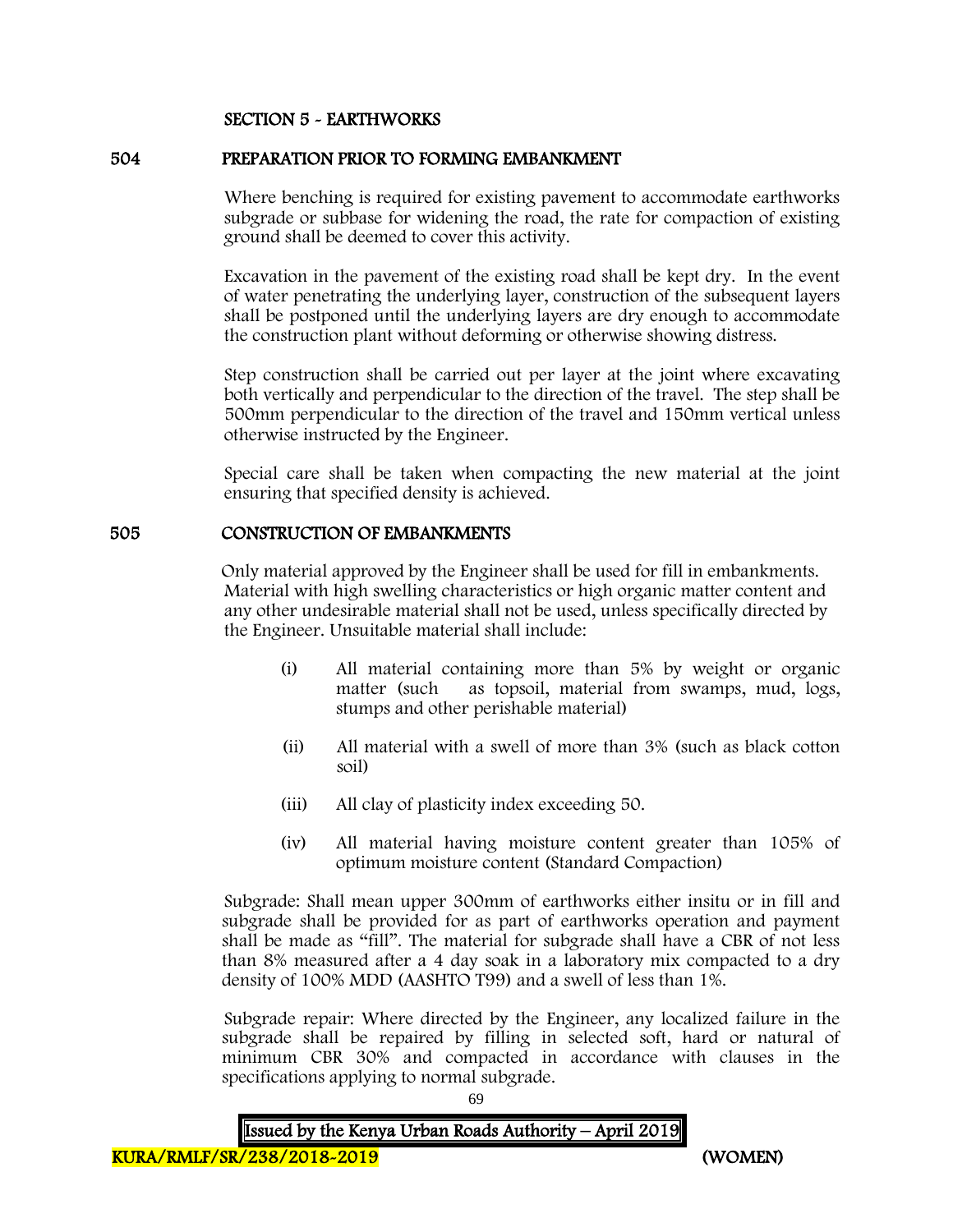Embankment repair: Where directed by the Engineer, any localized filling in soft, hard or natural; selected material requirements shall be executed in accordance with Clause 505.

#### 508 COMPACTION OF EARTHWORKS

At pipe culverts, all fill above ground level around the culverts shall be compacted to density of 100% MDD (AASHTO T.99) up to the level of the top of the pipes or top of the surround(s), if any and for a width equal to the internal diameter of the pipe on either side of the pipe(s) or surround(s) as applicable.

At locations adjacent to structures, all fill above ground level upto the underside of the subgrade shall be compacted to density of 105% MDD (AASHTO T.99). In case of fill around box culverts this should be carried out for the full width of the fill and for a length bounded by the vertical plane passing through the ends of the wingwalls.

Notwithstanding the provision of clause 503 of the standard Specification, Compaction of subgrade material (i.e. material immediately below formation) in cut areas shall not be carried out by the contractor in areas where the formation is formed in hard material, unless specific instructions to the contrary are issued by the Engineer.

Where improved sub-grade material shall be required, this shall be compacted and finished to the same standards and tolerances as those required for normal subgrade and clauses in the specifications applying to normal subgrade shall also apply.

## 511 BORROW PITS

The first part of the Standard Specification is amended as follows:

Fill material which is required in addition to that provided by excavation shall be obtained from borrow pits to be located and provided by the Contractor but to the approval of the Engineer contrary to what has been stated.

#### 517 MEASUREMENT AND PAYMENT

Notwithstanding the provisions of clause 517 of the standard specifications, the rate for compaction of fill in soft material shall allow for the requirements of clause 508 of the special specification and no extra payment shall be made for compaction around pipe culverts (100% MDD AASHTO T.99).

## SECTION 6 - QUARRIES, BORROW PITS, STOCKPILES AND SPOIL AREAS

601 GENERAL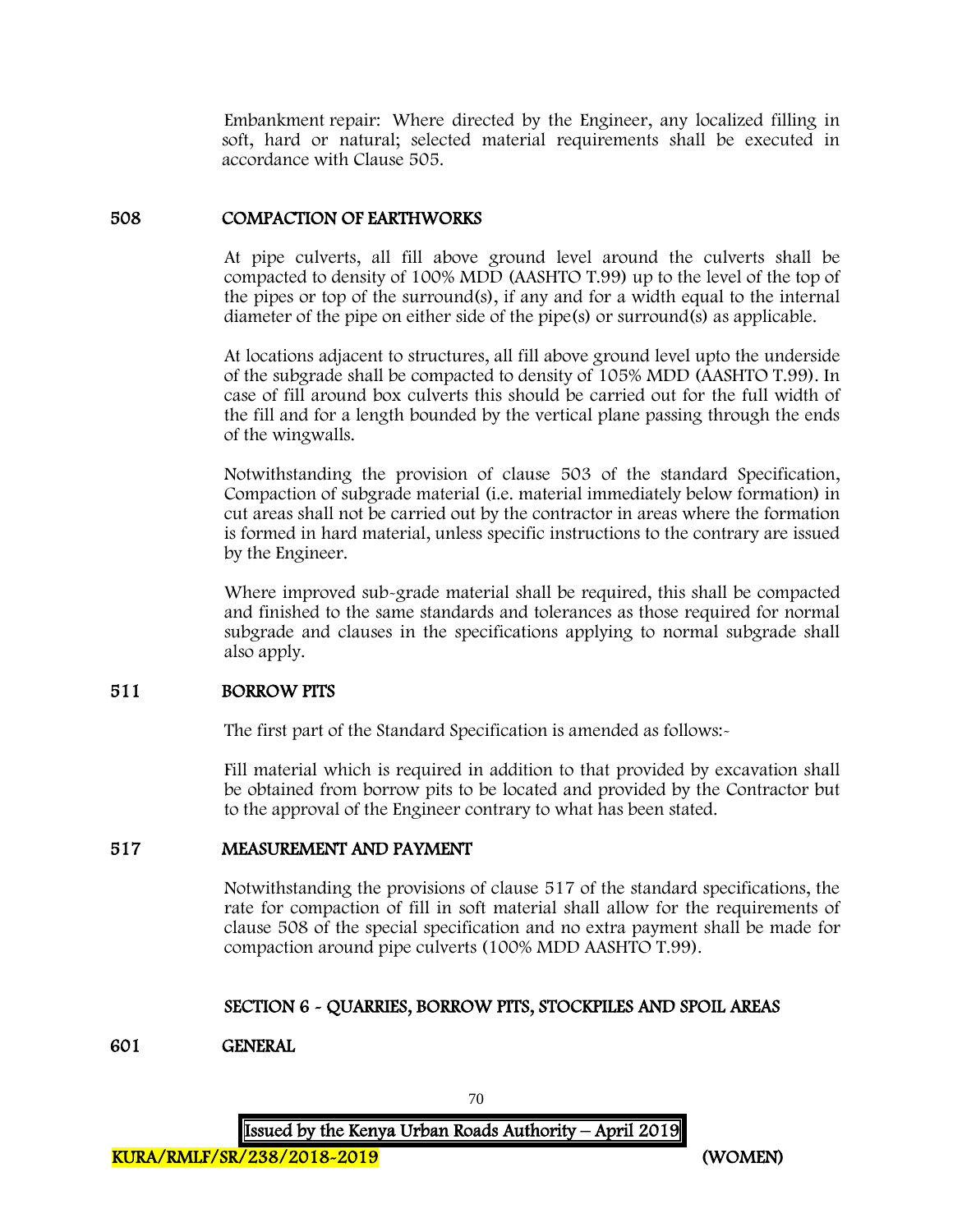Notwithstanding any indications to the contrary in the Standard specification the Engineer will not make available to the Contractor any land for quarries, borrow pits, stockpiles and spoil areas, except for those areas in road reserves specifically approved by him.

The contractor will be entirely responsible for locating suitable sources of materials complying with the Standard and Special Specifications, and for the procurement, Wining, haulage to site of these materials and all costs involved therein. Similarly the contractor will be responsible for the provision and costs involved in providing suitable areas for stockpiling materials and spoil dumps. Should there be suitable sites for spoil dumps or stockpiles within the road reserve forming the site of the works the Contractor may utilise these subject to the approval of the Engineer.

No additional payment will be made to the Contractor to cover costs arising from the requirements for this Clause and the Contractor must include these costs in the rates inserted into the Bills of Quantities.

#### 602 MATERIAL SITES

The information on possible material sites is given for the general guidance of bidders. Bidders are however advised to conduct their own investigation as the information contained therein is neither guaranteed nor warranted

## 603 PROVISION OF LAND

Notwithstanding any indications to the contrary in the Standard specification the Engineer will not make available to the Contractor any land for quarries, borrow pits, stockpiles and spoil areas, except for those areas in road reserves specifically approved by him.

The contractor will be entirely responsible for locating suitable sources of materials complying with the Standard and Special Specifications, and for the procurement, Wining, haulage to site of these materials and all costs involved therein. Similarly the contractor will be responsible for the provision and costs involved in providing suitable areas for stockpiling materials and spoil dumps. Should there be suitable sites for spoil dumps or stockpiles within the road reserve forming the site of the works the Contractor may utilise these subject to the approval of the Engineer.

No additional payment will be made to the Contractor to cover costs arising from the requirements for this Clause and the Contractor must include these costs in the rates inserted into the Bills of Quantities.

#### 605 SAFETY AND PUBLIC HEALTH REQUIREMENTS

In addition to clause 605, the contractor shall allow for professionals to conduct lectures to the workers regarding the spread of HIV/Aids.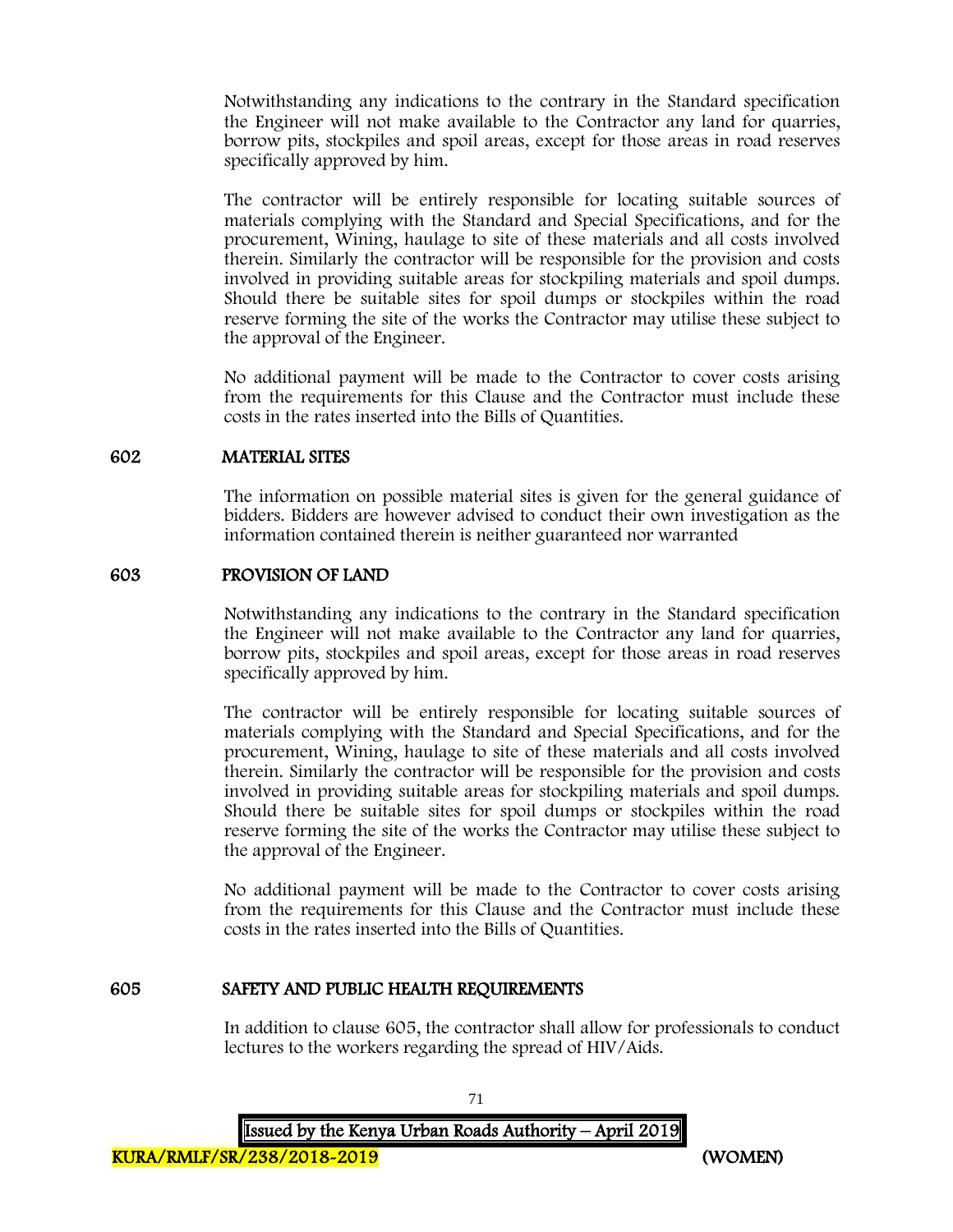# SECTION 7 - EXCAVATION AND FILLING FOR STRUCTURES

# 703 EXCAVATION OF FOUNDATIONS FOR STRUCTURES

Unless otherwise instructed by the Engineer, all excavated surfaces in material other than hard material, on which foundations for structures shall be placed, shall be compacted to 100% MDD (AASHTO T.99) immediately before structures are constructed.

Paragraph 4, last line: - Replace "95%" with "100%".

## 707 BACKFILLING FOR STRUCTURES

Unless otherwise instructed by the Engineer, all backfilling material shall be compacted to a minimum of 100% MDD (AASHTO T.99).

## 709 EXCAVATIONS FOR RIVER TRAINING AND NEW WATER COURSES

Payments for river training and establishment of new watercourses shall only be made where such work constitute permanent works. Works done for road deviation or other temporary works shall not qualify for payment.

## 710 STONE PITCHING

Stone pitching to drains, inlets and outlets of culverts to embankments and around structure shall consist of sound unweathered rock approved by the Engineer.

The stone as dressed shall be roughly cubical in shape with minimum dimensions of 150 x 150mm for normal thickness of stone pitching.

The surface to receive the pitching shall be compacted and trimmed to slope and the stone laid, interlocked and rammed into the material to give an even finished surface.

In areas where stone pitching has been damaged, the Contractor shall identify such areas and notify the Engineer for his agreement of the extent of the Works required and his approval and instructions to proceed with the Works. Stone Pitching Repair and Reconstruction shall be carried out in accordance with Clause 710 of the Standard Specifications.

The Works shall involve removal of the damaged stone pitching and reconstruction of the said areas in accordance with Clause 710 of the Standard Specifications by use of the sound salvaged material together with any necessary additional material where all such materials shall comply with Section 7 of the Standard Specifications.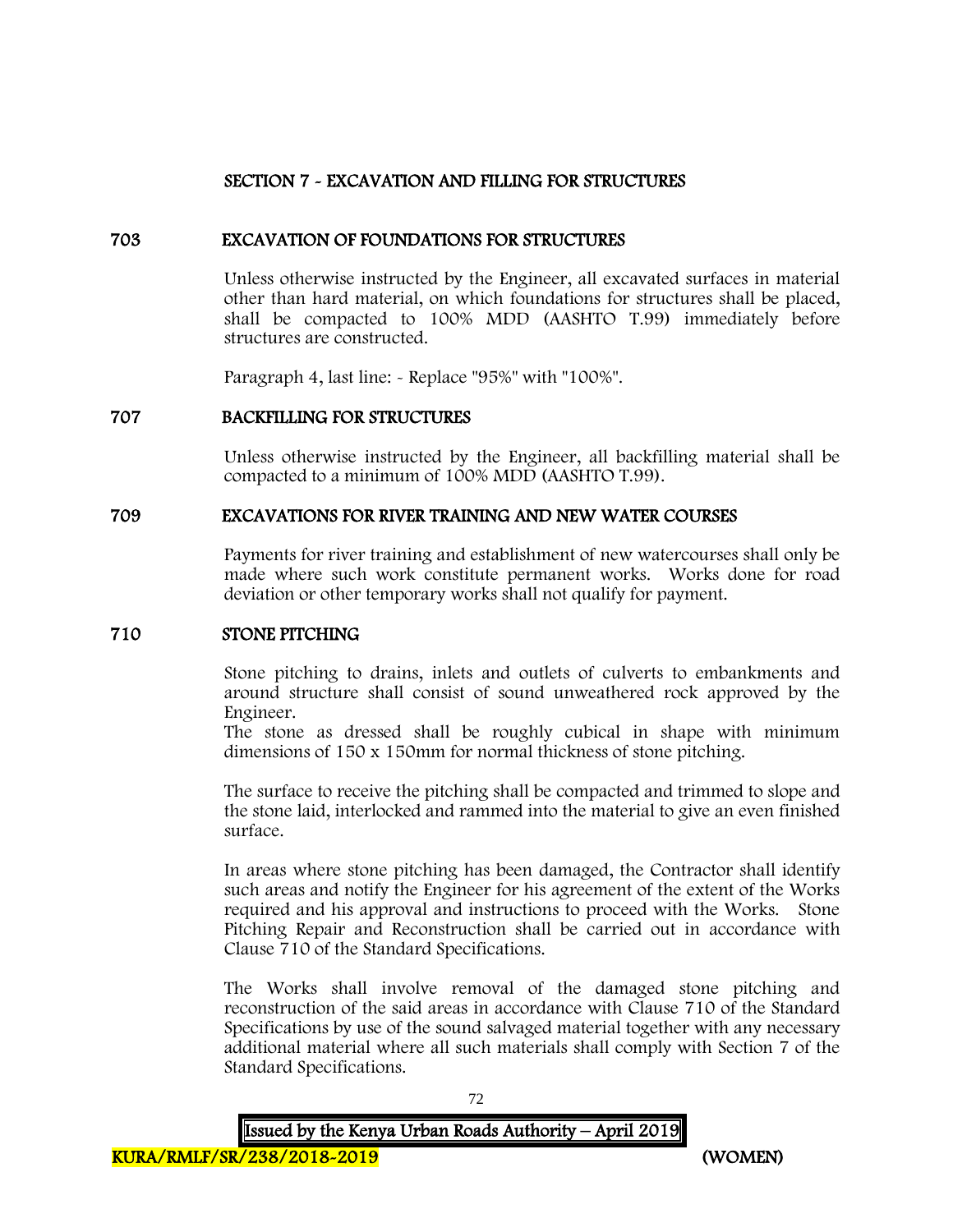Contrary to clause 713 of the standard specifications, the rates inserted for stone pitching shall allow for grouting.

# 711 GABIONS

Where instructed by the Engineer the Contractor will install gabions as protection works to washout areas or bridge Piers and or Abutments. Gabions shall be constructed in accordance with Clause 711 of the Standard Specification.

I n cases where existing gabions have been damaged, the Contractor shall identify them and notify the Engineer for his agreement of the extent of the Work required and his approval and instructions to proceed with the Works.

The Works shall involve removal of the damaged gabions / rocks, excavation to the correct levels and grades as directed by the Engineer, and in accordance with Clause 711 of the Standard Specifications and reconstruction with new gabions and other necessary materials as necessary. The damaged gabions shall be recovered and transported to the nearest KURA'S Yard or M.O. R &P.W Department depot.

# 712 RIP-RAP PROTECTION WORK

Quarry waste or similar approved material shall be used to backfill scoured and eroded side, outfall and cut-off drain. The material shall be compacted to form a flat or curved surface preparatory to stone [pitching of drainage channels, existing and new scour checks as directed by the Engineer.

The surface to receive the pitching shall be compacted and trimmed to slope and the stone hand laid, interlocked and rammed into the material to give an even finished surface. The interstices of the Pitching shall be rammed with insitu material. The insitu material immediately behind the pitching shall be compacted to minimum density of 100% MDD compaction (AASHTO T.99)

## 714 BACKFILL BELOW STRUCTRURES

Where instructed this shall be carried out in compliance with the requirements of Clause 507 and 804 of the Standard Specification.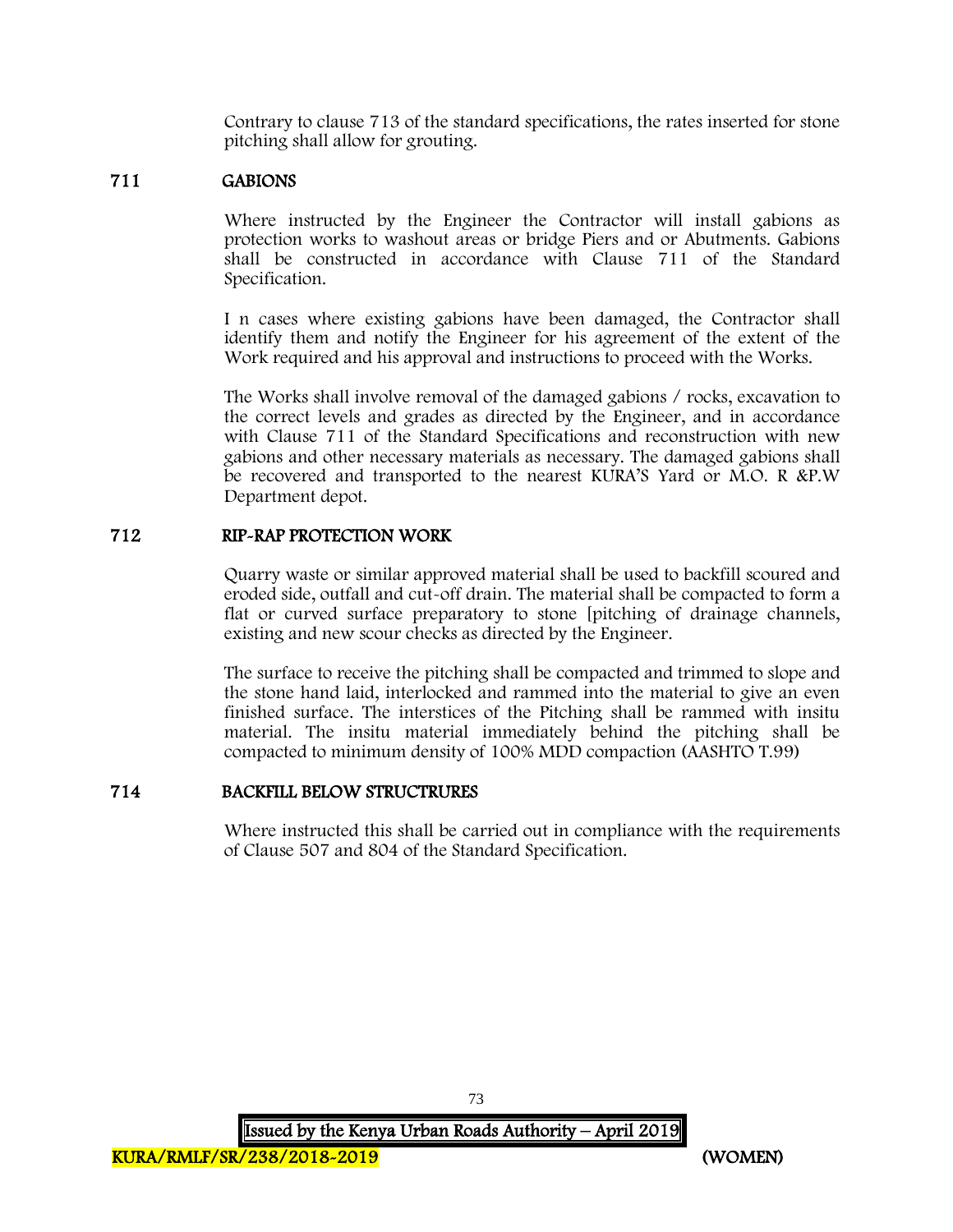## SECTION 8 - CULVERTS AND DRAINAGE WORKS

### 801 SCOPE OF SECTION

The operations specified in this section apply to the installation of drainage works and reinstatement and improvement of the same.

In addition, this Section covers: -

- Extending of existing 450mm, 600mm and 900mm diameter pipes to be compatible with the increased road width or access.
- Desilting and cleaning of existing pipes and outfall drains to make them free flowing.

#### 804 EXCAVATION FOR CULVERTS AND DRAINAGE WORKS

In the Standard Specifications, make the following amendments: -

- (a) In paragraph 6, line 3, and in paragraph 7, line 5 and in paragraph 11, line 6, delete "95%" and insert "100%".
- (b) Removal of Existing Pipe Culverts

Where instructed by the Engineer, the Contractor shall excavate and remove all existing blocked or collapsed culvert pipes of 450mm, 600mm and 900mm diameter including concrete surround, bedding, inlet and outlet structure.

The void left after removal of culvert pipes shall be widened as necessary to accommodate new concrete bedding, pipe and haunching.

The payment of this work shall be per linear metre of pipes removed, and the volume in m<sup>3</sup> of inlet/outlet structure removed. The void left by removal of these pipes shall be carefully preserved in order to accommodate replacement of 450mm, 600mm or 900mm diameter pipe culverts as shall be directed by the Engineer.

- (c) Removal of Other Existing Drainage Structures When instructed by the Engineer, the Contractor shall demolish or remove any other structure and payment for this shall be made on day work basis.
- (d) Excavation for Culverts and Drainage Works The Contractor shall carry out all excavations for new culverts and drainage works to the lines, levels, inclinations, and dimensions shown on the drawings or as instructed by the Engineer.

805 EXCAVATION IN HARD MATERIAL

74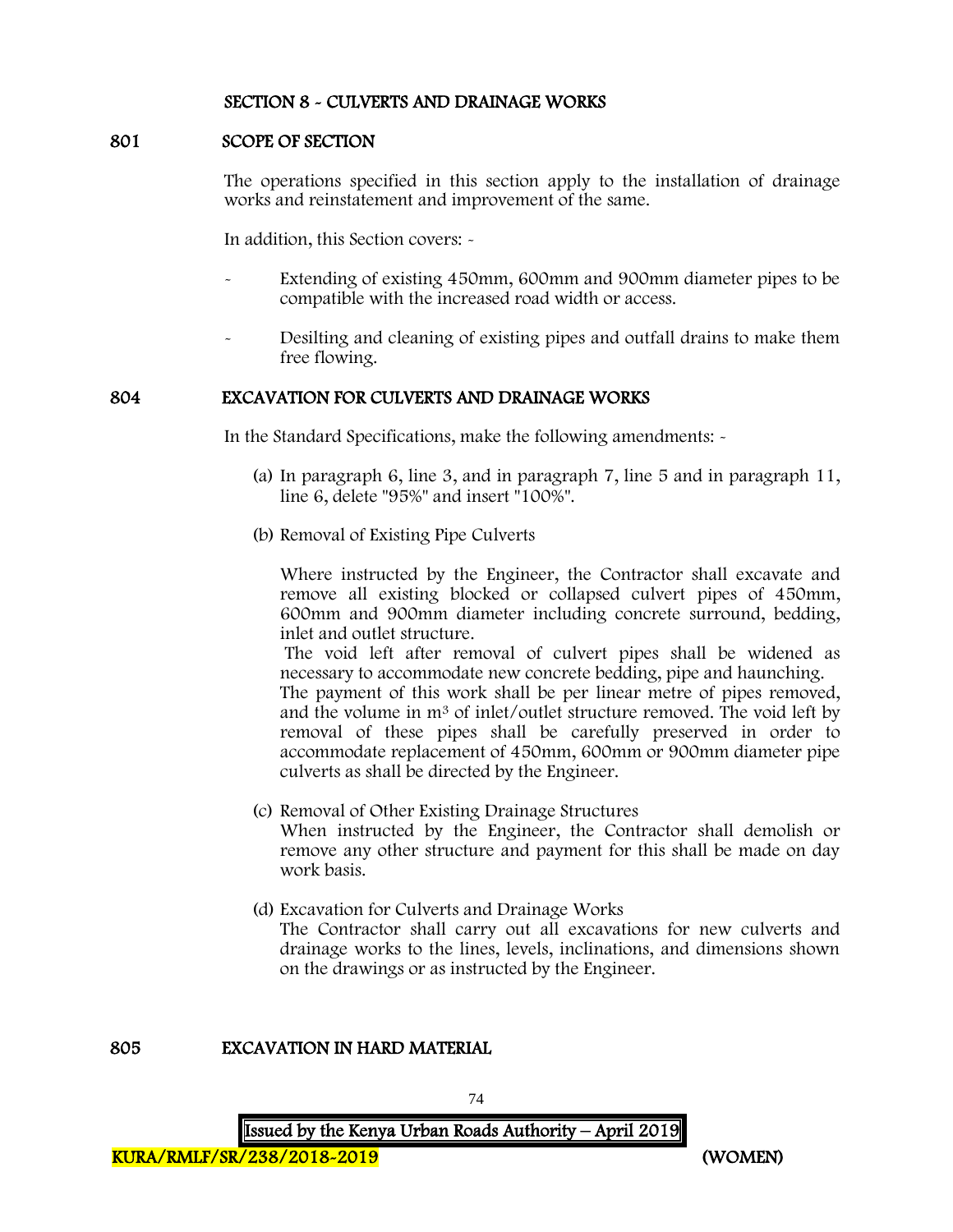In the Standard Specifications, Sub-clauses 805(a) and 805 (b) delete "95%" and insert "100%".

In sub-clause 809(a), paragraph 1, line 1, substitute "95%" with "100%".

In sub-clause 809(c), paragraph 2, line 4, between the words "compacted" and "and shaped" insert the words "to 100% MDD (AASHTO T.99)".

Hard material is material that can be excavated only after blasting with explosives or barring and wedging or the use of a mechanical breaker fitted with a rock point in good condition and operated correctly. Boulders of more than 0.2m<sup>3</sup> occurring in soft material shall be classified as hard material.

### 809 BEDDING AND LAYING OF PIPE CULVERTS

Concrete pipes shall be laid on a 150mm thick concrete bed of class 15/20 and the pipes shall be bedded on a 1:3 cement: sand mortar at least 50mm thick, 150mm wide and extending the full length of the barrel.

The rates inserted shall allow for compaction of the bottom of excavation to 100% MDD (AASHTO T.99).

## 810 JOINTING CONCRETE PIPES

The concrete pipes for the culverts shall have ogee joints and will be jointed by 1:2 cement: sand mortar and provided with fillets on the outside as described in clause 810 of the Standard Specification.

## 812 BACKFILLING OVER PIPE CULVERTS

In the Standard Specifications, clause 812

a) Wherever the expression "dry density of 95% MDD (AASHTO T. 99)" occurs delete and replace with "dry density of 100% MDD (AASHTO T.99)".

The rates entered for laying of pipe culverts shall allow for backfilling to pipe culverts and compacting to 100% MDD (AASHTO T.99) and these works shall not be measured and paid for separately.

### 814 SUBSOIL DRAINS

In the event of excavation for repairs exposing local seepage, springs or unacceptably high water table, the Engineer may instruct the provision of counter fort or French drains.

These drains shall consist of a trench excavated to the alignment, width, depth and gradient instructed by the Engineer, and backfilled with approved compacted clean hard crushed rock material as specified in clause 815 of the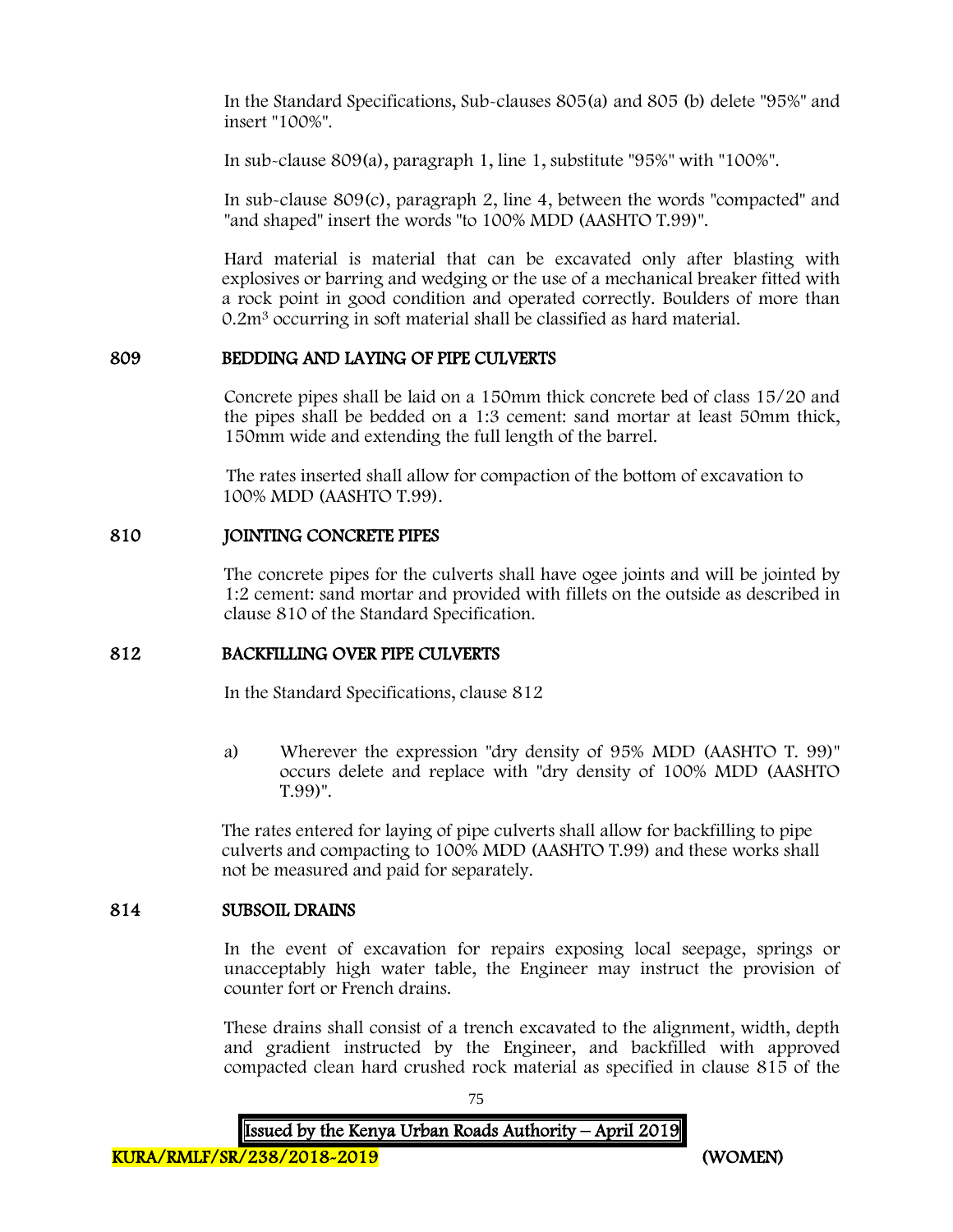standard specification. Where these drains lie within the carriageway the carriageway shall be reinstated with compacted stabilised gravel and surfaced with hot asphalt or a surface dressing as instructed by the Engineer.

## 815 INVERT BLOCK DRAINS AND HALF ROUND CHANNELS

Invert Block Drains and Half Round Channels shall be constructed as shown in the drawings provided in accordance with the Standard Specifications where directed by the Engineer.

## 817 REPAIRS TO DRAINS

## 817.1 Cleaning and Repair of Existing Drains

In areas of existing side drains, mitre or outfall drains where such are blocked, the Engineer shall instruct the Contractor to clean and clear the drains to free flowing condition.

The work shall consist of:

- (a) Stripping and removal of any extraneous material to spoil including vegetation and roots in the drains to the satisfaction of the engineer.
- (b) Spreading of any spoil to the satisfaction of the Engineer.

Shaping the drains to free flowing condition as directed by the Engineer. Removing any broken side slabs for inverted block drains and replacing with a new removing any broken inverted block drains and replacing with a new one well jointed.

Measurement and Payment for cleaning drains shall be by linear metre of drain cleaned measured as the product of plan area and vertical depth of extraneous material instructed to be removed. No extra payment will be made for removal of vegetation and roots.

## 817.2 Channels

The Engineer may instruct that the Contractor provides open channels in place of existing subdrains where the latter may be damaged or in any other place. The rates entered by the Contractor in the bills of quantities must include for removal and disposal of any subdrain material, excavation to line and level, backfilling and compaction as directed by the engineer. The channels shall be constructed of precast class 20/20 concrete of minimum 80mm thickness and lengths or widths not exceeding 1000mm. Joints shall be at least 15mm wide filled with 1:2 cement sand mortar.

## 817.3 Rubble fills for protection work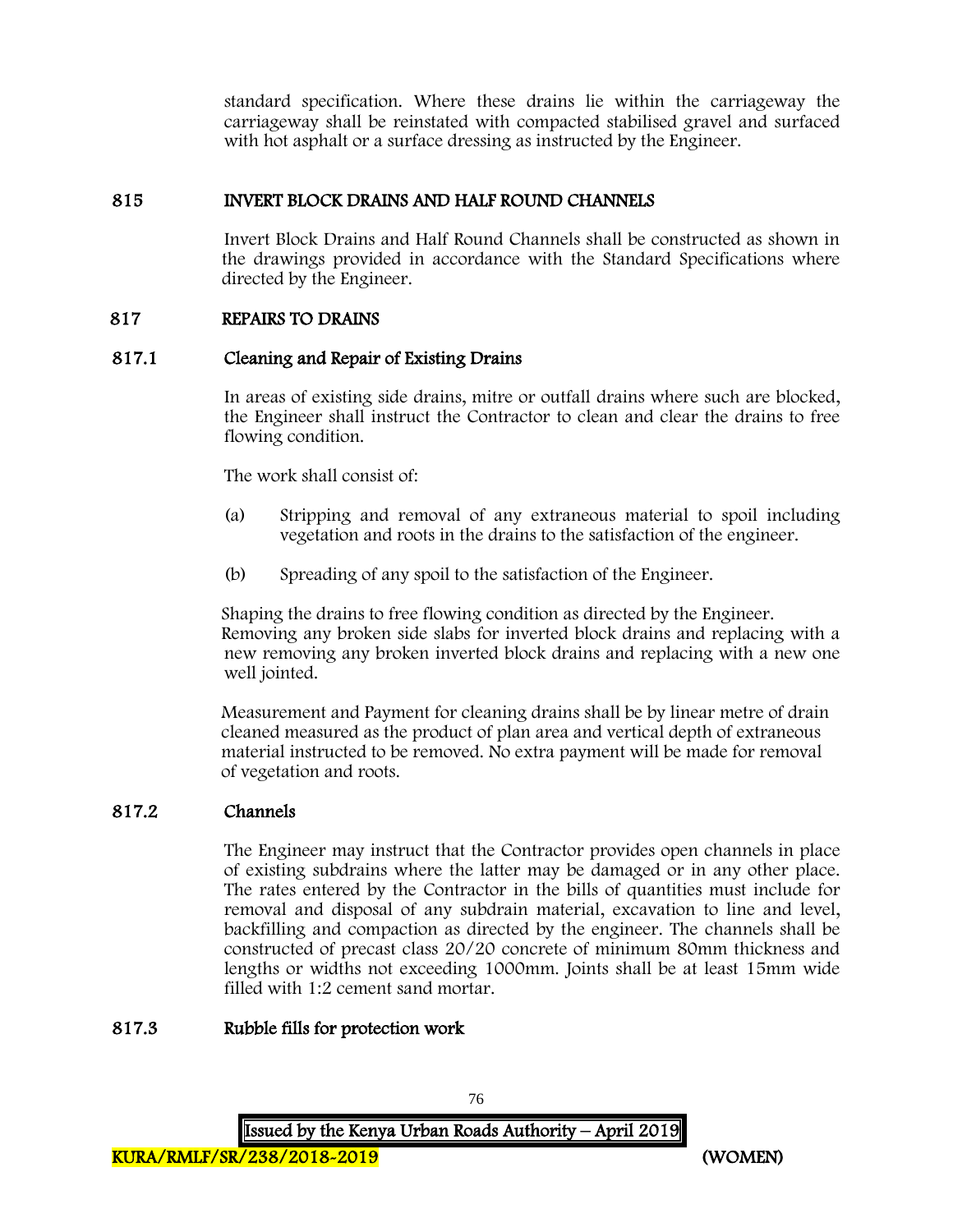Quarry waste or similar approved material shall be used to back fill scoured and eroded side, outfall and cut-off drains. The material shall be compacted to form a flat or curved surface preparatory to stone pitching of drainage channels, existing and new scour checks as directed by the Engineer.

### 817.4 Stone Pitching

Stone pitching shall be constructed in accordance with clause 710 of the standard Specification.

### 817.5 Gabions

Gabions shall be constructed in accordance with clause 711 of the standard Specification.

### 817.6 Spoil Material

The Contractor shall be responsible for removal from site of all materials excavated in the course of undertaking works in this section of the specifications, unless suitable for re-use, and deposit of the material in a spoil dump to be approved by the Engineer.

## 818 SCOUR CHECKS

Scour checks are to be constructed in mass concrete in accordance with clause 818 of the standard Specifications and the drawings as shall be provided.

## 819 CLEANING AND MAINTENANCE

## 819.1 Desilting of Pipe Culverts

Where instructed, Contractor shall desilt the existing pipe culverts by removing all the material from the pipe to make them clean and free flowing.

Measurement and payment shall be by the linear metres of pipes de-silted, regardless of diameter size.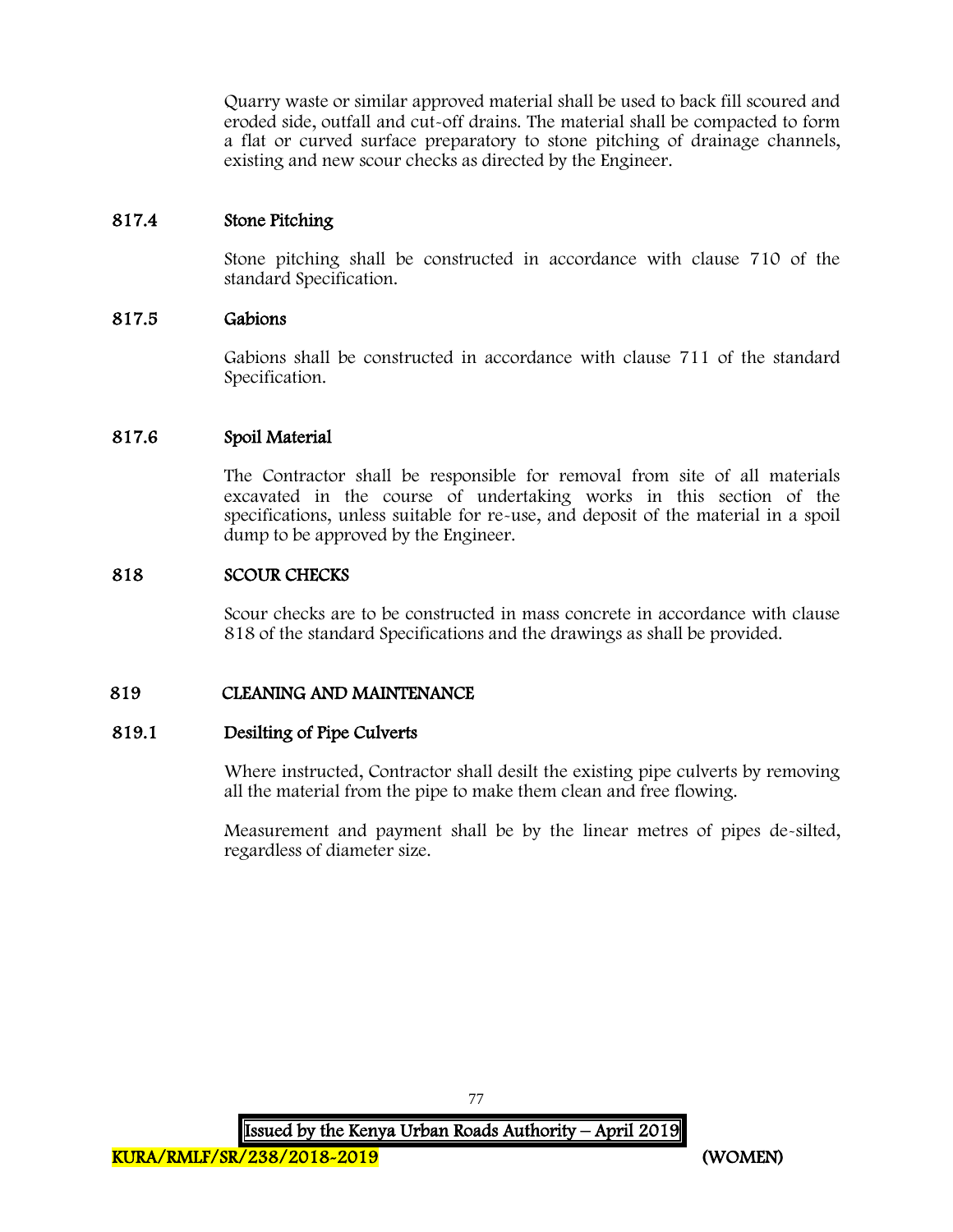### SECTION 9 - PASSAGE OF TRAFFIC

### 901 SCOPE OF THE SECTION

The Contractor shall so arrange his work to ensure the safe passage of the Traffic at all times and if necessary construct and maintain an adequate diversion for traffic complete with all the necessary road traffic signs.

The contractor shall provide to the satisfaction of the Engineer adequate warning signs, temporary restriction signs, advance warning signs, barriers, temporary bumps and any other device and personnel equipped with two way radios to ensure the safe passage of traffic through the works.

When carrying out the Works the Contractor shall have full regard for the safety of all road users.

The Contractor shall also provide sign posts and maintain to the satisfaction of the Engineer all deviations necessary to complete the works. The contractor should allow for the costs of complying with the requirements of this clause in his rates.

The contractor will be deemed to have inspected the site and satisfied himself as to the adequacy of his bid for these works and no additional payments will be made to the contractor for any expenditure on traffic control or the provision of deviations. The employer shall not be liable for inadequate prior investigations of this nature by the contractor.

### 903 MAINTENANCE OF EXISTING ROADS

The Contractor shall when instructed, maintain the existing project road ahead of works using compacted asphalt concrete type I in accordance with the provisions in clause 1601B – 1607B of the Special Specifications or gravel material depending on the nature of the wearing course surface.

## 904 CONSTRUCTION OF DEVIATIONS

### (a) General

In addition to requirement of this clause, the Contractor shall when instructed construct and complete deviations to the satisfaction of the Engineer before commencing any permanent work on the existing road. Also during these works the contractor is supposed to provide a detour of adequate pipe culverts for pedestrian and traffic crossing where there is bridge works.

Subject to the approval by the Employer, the Contractor may maintain and use existing roads for deviation. Payment for this, made in accordance with clause 912 (a) (i), shall be by the Kilometre used depending on the type of road used, whether bituminous or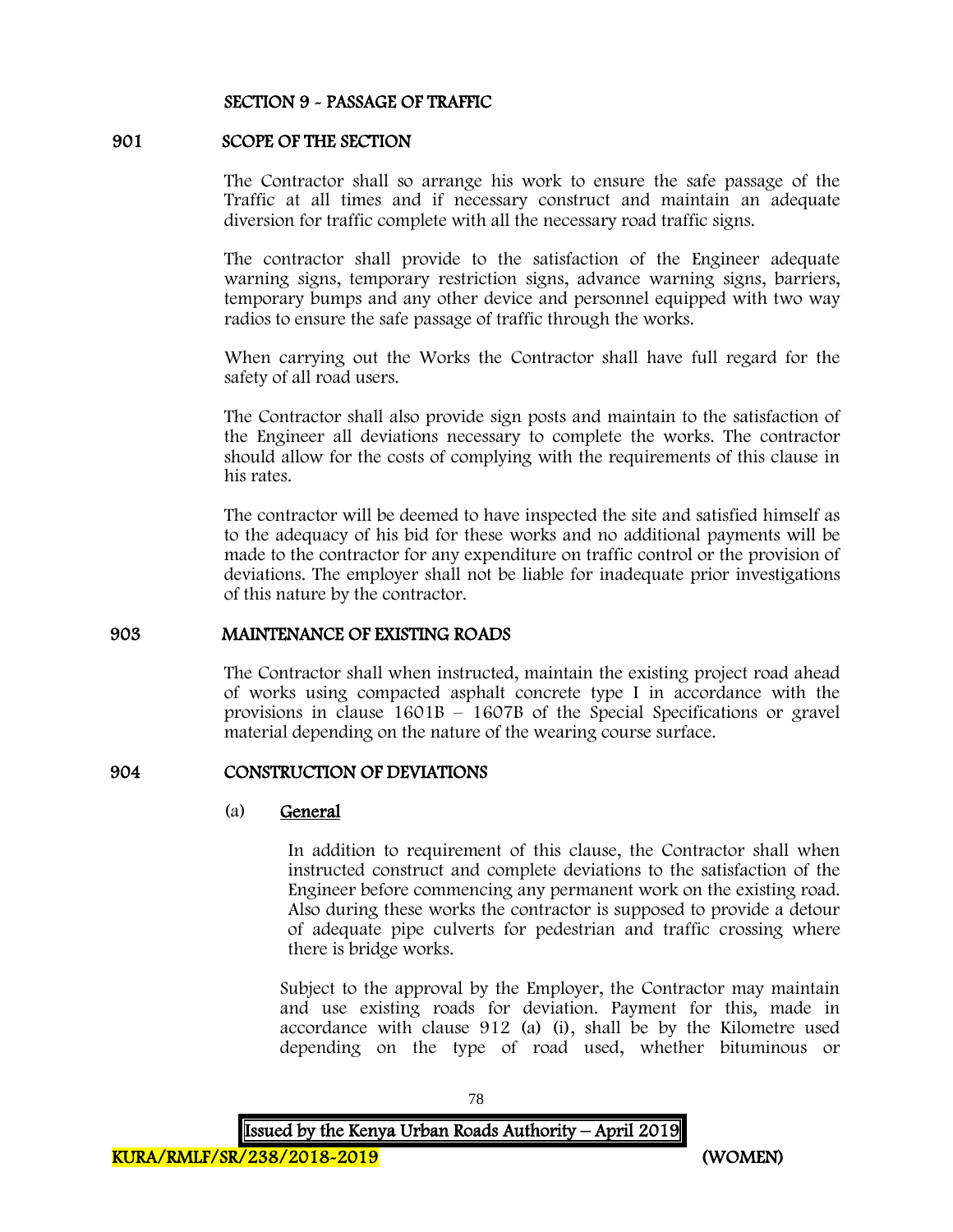earth/gravel. The rates shall include for the provision of materials and the works involved.

## b) Geometry

The carriageway width of the deviations shall not be less than 6m wide and suitable for 2-way lorry traffic unless otherwise specified.

## c) Construction

Unless otherwise instructed gravel wearing course for the deviation shall be 150mm compacted thickness complying with section 10 of the Standard Specification. The Contractor shall allow in his rate for removal of any unsuitable material before placing of gravel wearing course, as this will not be paid for separately.

In addition to provision of this clause, Contractor is required to sprinkle water at least 4 times a day at the rate of  $1$  to  $1.4$  litres/ $M<sup>2</sup>$  in regular interval to minimise the effects of dust. Latest sprinkling time shall be one hour before the sunset.

Where existing neighbouring roads are used as deviation, Contractor shall carry out repairs and maintenance in parent materials used for the existing base and surfacing of the road being used.

## 906 PASSAGE OF TRAFFIC THROUGH THE WORKS

The Contractor shall arrange for passage of traffic through the works during construction whenever it is not practicable to make deviations.

Any damage caused by passing traffic through the works shall be made good at the contractor's own cost.

## 907 SIGNS, BARRIERS AND LIGHTS

Contractor shall provide signs, barriers and lights as shown in the drawing in Book of Drawings at the locations where the traffic is being carried off the existing road to the deviation and back again to existing road. The Contractor shall provide ramps and carry out any other measures as instructed by the Engineer to safely carry traffic from the road to deviation.

Contrary to what has been specified in this clause the road signs provided shall be fully reflectorised and in conformity with clause 9.1 of the "Manual for Traffic Signs in Kenya Part II".

## 909 ASSISTANCE TO PUBLIC

In addition to provision of clause 909, Contractor shall maintain close liaison with the relevant authorities to clear any broken down or accident vehicles from the deviations and the main road, in order to maintain smooth and safe flow of the traffic. Further, the Contractor shall provide a traffic management plan to be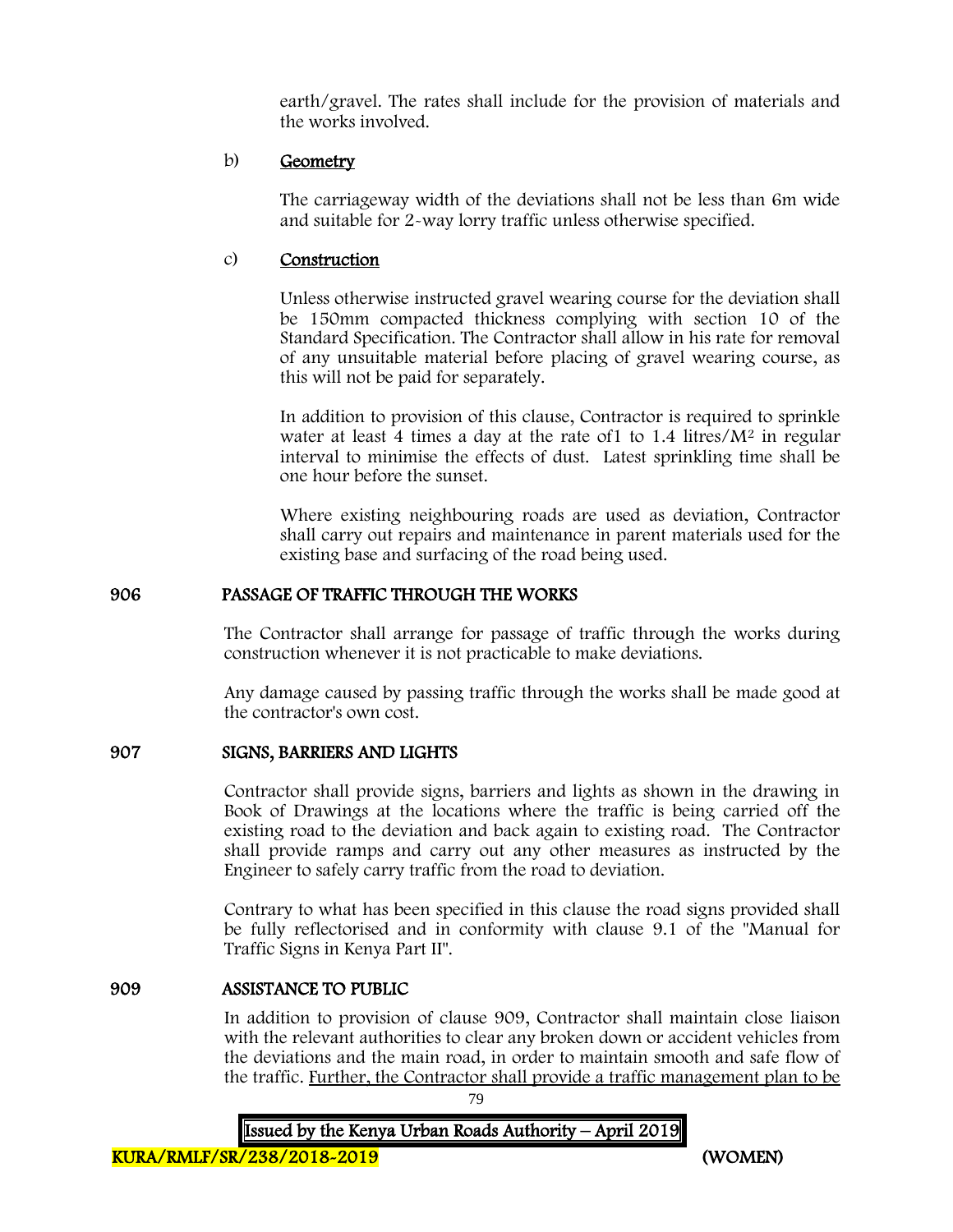approved by the Engineer before the commencement of any construction works and execute the same, to the satisfaction of the Engineer, during the entire period of project implementation. A draft traffic management plan shall be submitted with Bid.

### 912 MEASUREMENT AND PAYMENT

### Construct Deviation

### Road Deviation

The Contractor shall be paid only 50% of the rate for this when he completes deviation road to the satisfaction of the Engineer. The balance shall be paid in equal monthly instalments over the contract period, as he satisfactorily maintains the deviation (as per clause 904 and 905 above) when it is in operation.

Where existing neighbouring road has been used as deviation, payment shall be by the kilometre rate and shall include the cost of repairs and maintenance of the road carried out in parent base and subbase materials.

### Deviation using Pipe Culverts

The Contractor shall be paid only 50% of the rate for this when he completes deviation to the satisfaction of the Engineer. The balance shall be paid in equal monthly instalments over the contract period, as he satisfactorily maintains the deviation when it is in operation. The Contractor shall be paid full amount when the bridge under construction will be in use.

## Maintain existing road

Asphalt Concrete or gravel for maintaining the existing road shall be measured by the cubic metre placed and compacted upon the road

### Passage of traffic through the works

Payment shall be made on Lump Sum basis.

### Assistance to Public

The Contractor will be deemed to have included cost of this item in other items and no separate payment shall be made.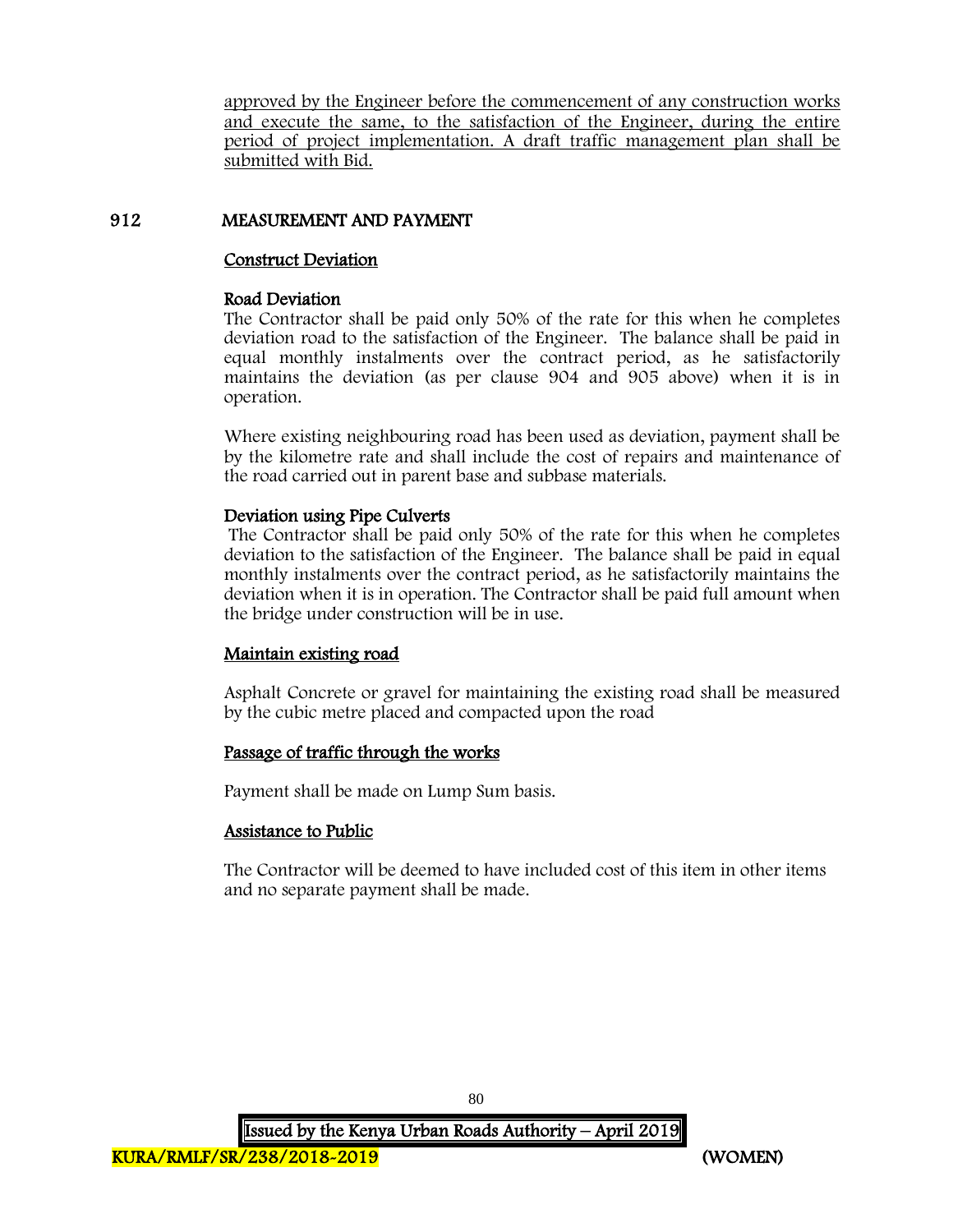## SECTION 10 – GRADING AND GRAVELLING

### 1001 GENERAL

Grading covers the works involved in the reinstatement of the road carriageway to the camber by removing the high points and filling up gullies, corrugations and wheel ruts to restore smooth running surface. Gravelling consists of excavation, loading, hauling, spreading, watering and compaction of gravel or softstone wearing course material on the formation of the road carriageway.

### Ditch and Shoulder grading

The activity consists of cutting of a  $V$  – ditch and reinstating or reforming of the shoulders of road using either Towed or Motor grader.

### Carriageway grading

# (i) Light grading

This consists of trimming of the carriageway to control roughness and corrugations using either a towed grader or a motorized grader.

# (ii) Heavy grading

This consists of scarifying the existing carriageway surface, cutting high spots and moving materials to fill potholes, corrugations and wheel ruts and reshaping of the surface to the specified camber, using either a towed grader or a motorized grader. All loose rocks, roots, grasses shall be removed and disposed well clear off the drains.

Heavy grading will be considered if 70% of the road has potholes, corrugations and wheel ruts of over 200mm deep.

The material shall be bladed toward the center of the road starting from both edges until the specified camber is achieved.

## 1002 MATERIALS

Gravel shall include lateritic gravel, quartzitic gravel, calcareous gravel, decomposed rock, softstone/quarry waste material, clayey sand and crushed rock.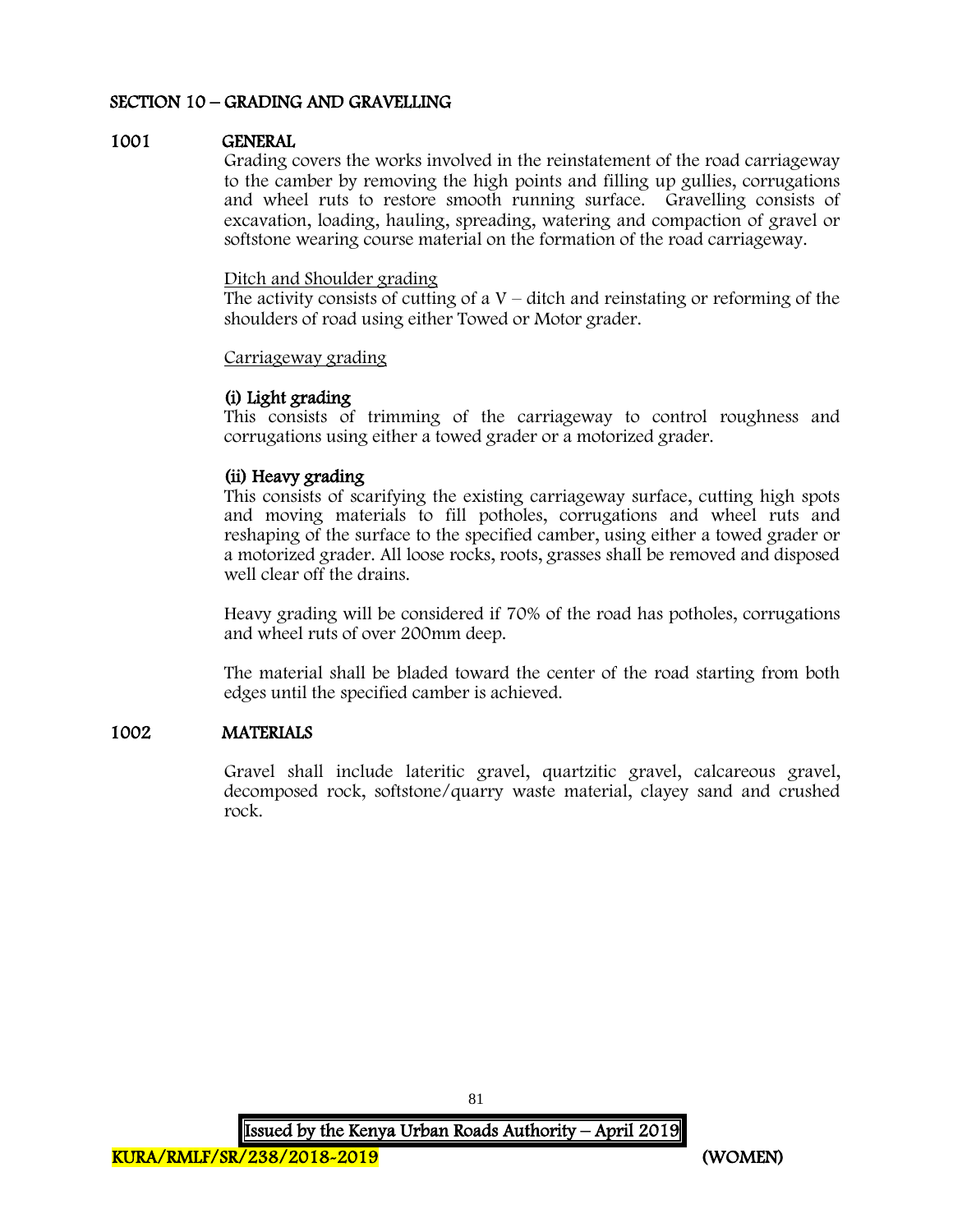# 1003 MATERIAL REQUIREMENTS

Gravel material shall conform to the requirements given below:

| <b>GRADING REQUIREMENTS</b>      |             |     |
|----------------------------------|-------------|-----|
| <b>AFTER COMPACTION</b>          |             |     |
| Sieve                            | % by weight |     |
| (mm)                             | passing     |     |
| 40                               | 100         |     |
| 28                               | $95 - 100$  |     |
| 20                               | $85 - 100$  |     |
| 14                               | $65 - 100$  |     |
| 10                               | $55 - 100$  |     |
| 5                                | $35 - 92$   |     |
| $\overline{2}$                   | $23 - 77$   |     |
| 1                                | $18 - 62$   |     |
| 0.425                            | $14 - 50$   |     |
| 0.075                            | $10 - 40$   |     |
| PLASTICITY INDEX REQUIREMENTS PI |             |     |
| Zone                             | Min         | Max |
| WET                              | 5           | 15  |
| DRY                              | 10          | 25  |

| BEARING STRENGTH REQUIREMENTS                   |            |                |  |  |
|-------------------------------------------------|------------|----------------|--|--|
| Traffic                                         | <b>CBR</b> | DCP Equivalent |  |  |
| Commercial                                      |            | mm/Blow        |  |  |
| VPD                                             |            |                |  |  |
| Greater than                                    | $2\Omega$  | 11             |  |  |
| 15                                              |            |                |  |  |
| Less than 15                                    | 15         | 14             |  |  |
| CBR at 95% at MDD, Modified AASHTO and 4        |            |                |  |  |
| days soak                                       |            |                |  |  |
| Lower quality material (CBR 15) may be accepted |            |                |  |  |
| if no better material can be found              |            |                |  |  |

NB: Wet Zone – mean annual rainfall greater than 500mm Dry Zone – mean annual rainfall less than 500mm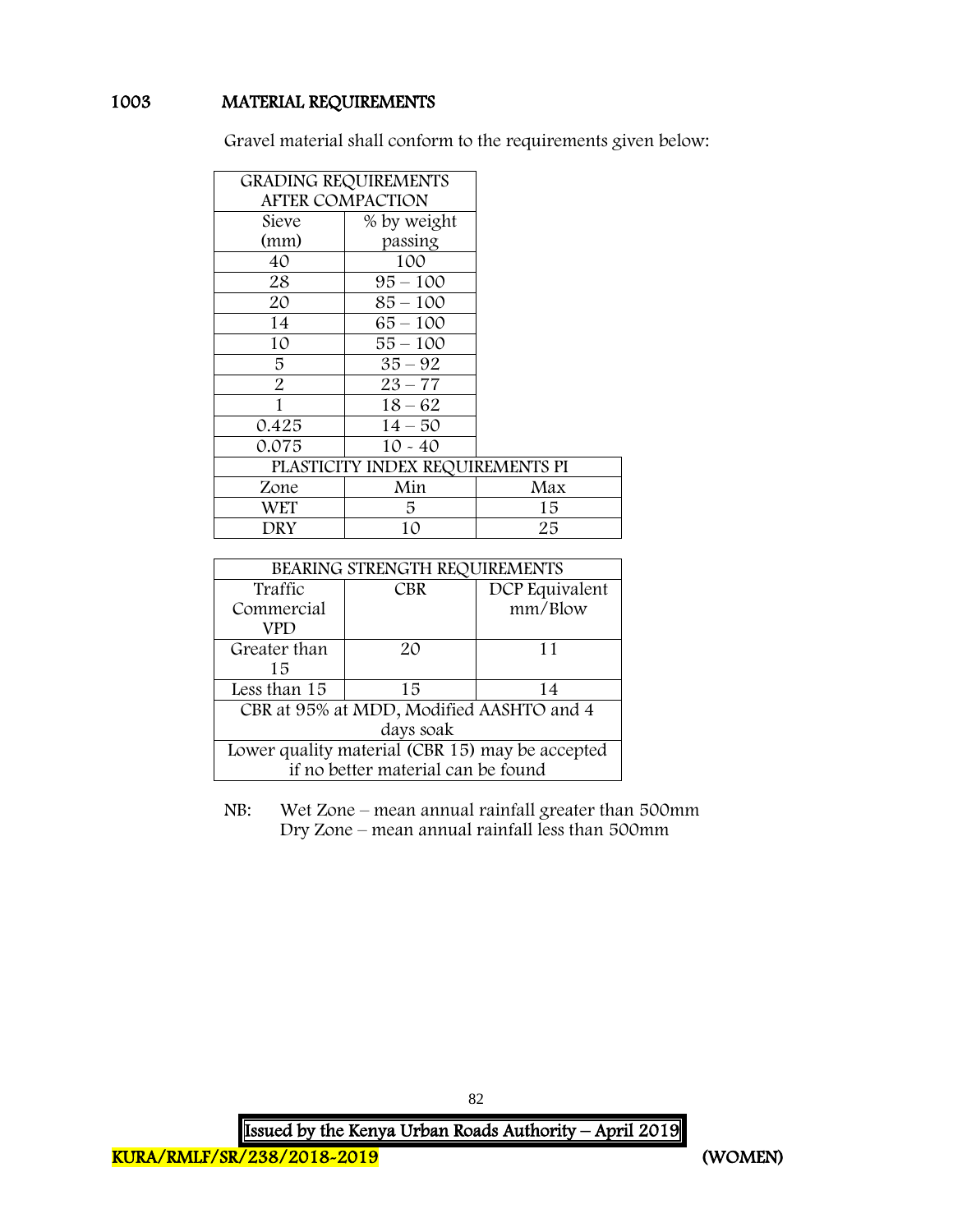# SECTION 11 – SHOULDERS TO PAVEMENT

## 1101 GENERAL

Shoulders shall be constructed in accordance with guidelines given in 1102 and as directed by the Engineer.

For sections where shoulders are extremely low and requires fill material before the shoulder is reconstructed, the construction of fill embankment shall be in accordance with Section 5 of this specification.

## 1102 MATERIAL FOR CONSTRUCTION OF SHOULDERS

The shoulders shall be 1.0m wide both sides and shall be formed of 150mm thick well compacted soft stone material and topsoiled with red coffee soil and planted with grass.

Low shoulder shall be reconstructed by cutting benches, filling and compacting approved fill material to form the formation to the shoulders.

Shoulder reconstruction shall be same in all sections including the slip roads.

## 1105 SURFACE TREATMENT OF SHOULDERS

The shoulders shall be planted with creeping type kikuyu grass.

# 1106 MEASUREMENT AND PAYMENT

Payment for shoulder construction shall be in accordance with the relevant clauses in sections 11, 12, 14, 15 and 23 of the relevant Specifications. Payment for fill material on shoulder shall be in accordance with Section 5 of this specification.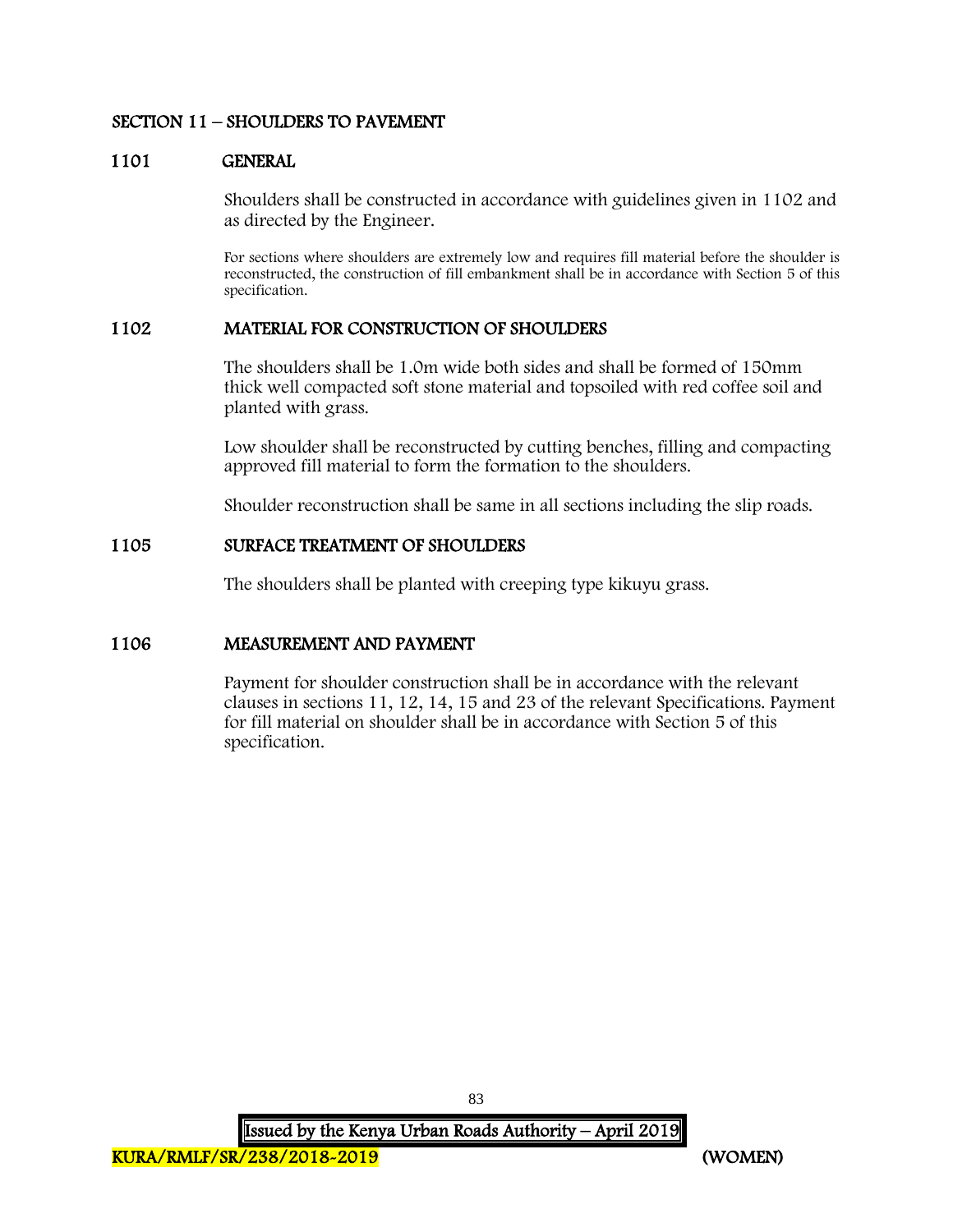### SECTION 12 - NATURAL MATERIAL SUBBASE AND BASE

### 1201 GENERAL

Where instructed by the Engineer, the Contractor shall undertake repairs, widening and reprocessing to the existing carriageway and shoulders in accordance with sections 12 and 14 of the Special Specifications.

### a) Areas to be scarified and reprocessed

The contractor will scarify, add new material and reprocess sections as determined by the Engineer.

## b) Pavement repairs

The Contractor will carry out repairs to base and subbase as directed by the Engineer and according to Specifications given in Sections 12 and 14 of the Standard Specifications.

## c) Pavement widening

The Contractor shall, as directed by the Engineer, bench and compact the subgrade to 100% MDD (AASHTO T99), provide lay and compact material for subbase and base as directed by the Engineer and in accordance with Sections 5 and 12 of the Standard Specifications.

### 1203 MATERIAL REQUIREMENTS

Natural materials for base and subbase shall conform to the specifications given in Section 12 of the Standard Specifications for Road and Bridge Construction for cement and lime improved base and subbase.

### 1209 MEASUREMENT AND PAYMENT

Natural material for subbase and base shall be measured by the cubic metre placed and compacted upon the road calculated as the product of the compacted sectional area laid and the length.

## 1210 HAND PACKED STONE

Hand packed stone base is a layer of hand laid stone of defined size and durable in nature, laid in a manner such that when proof rolled and compacted it forms a stable and dense matrix as a road base.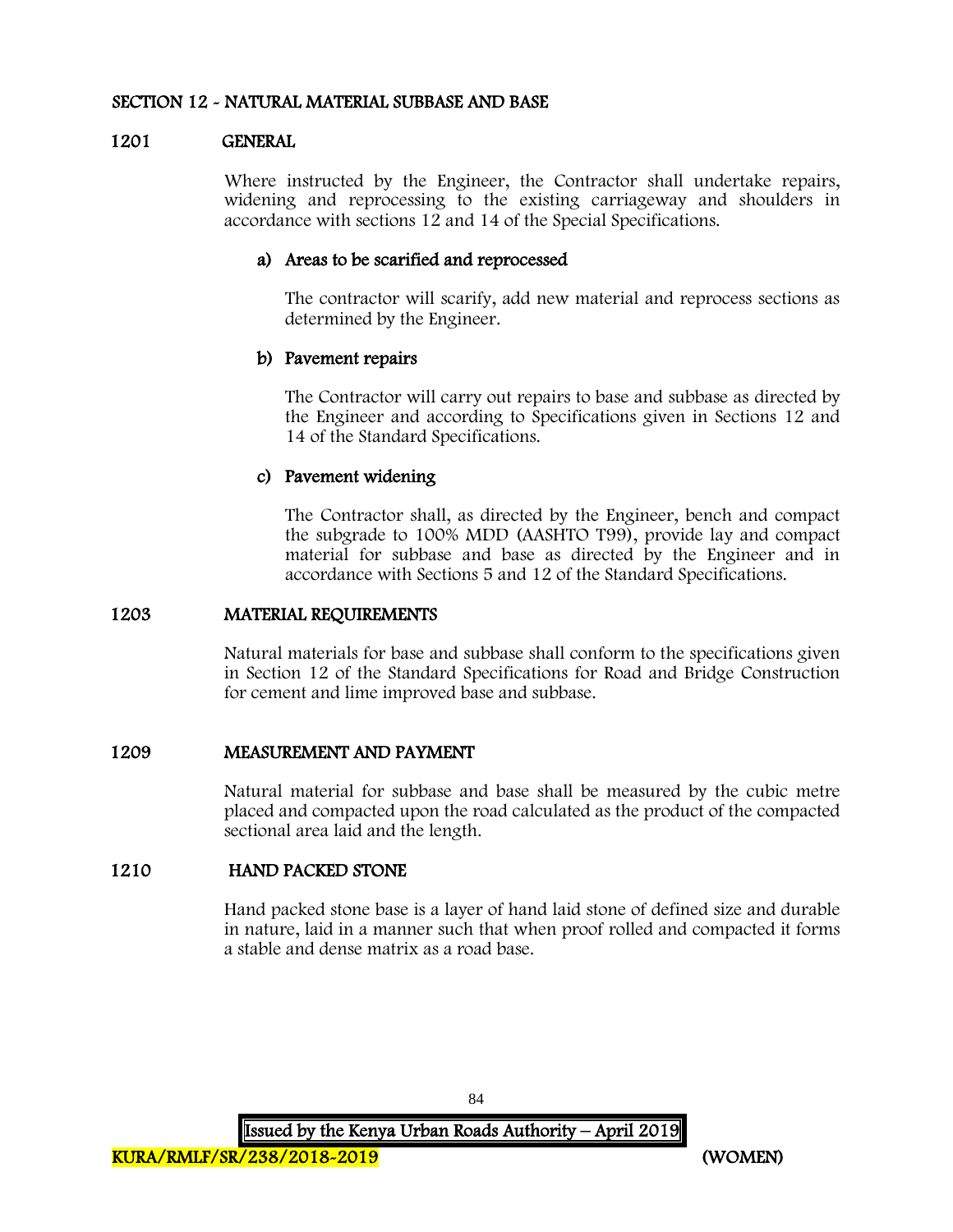# a) Material for Hand Packed Stone Base

This shall consist of durable stone with nominal base dimensions of 75 mm square and minimum height of 150 mm or when compacted to give a layer of 150 mm. The stone shall be class C with the following requirements:

| LAA 45 max |         |
|------------|---------|
| ACV        | 32 max  |
| <b>SSS</b> | 12 max  |
| FI         | 30 max  |
| CR.        | 60 min. |

It shall be free from foreign matter. The fines passing 0.425 mm sieve shall be NONPLASTIC

# b) Laying

The stone shall be laid by hand closely together. The stone shall be carefully bedded and tightly wedged with suitable spalls. The base of the stone shall alternate with the apex in all directions or as directed by the Engineer. The layer shall be proof rolled with a loaded scrapper or truck with a minimum axle load of 8 tonnes in the presence of the Engineer who shall approve of its stability before compaction.

# c) Compaction

This shall be by a steel wheeled roller of at least five tonnes per metre width of roll. It shall consist of four static runs or until there is no movement under the roller. There shall follow vibratory compaction until an average dry density of 85% minimum of specific gravity of stone has been achieved. No result shall be below 82% of specific gravity. The surface of the compacted layer shall then be levelled by quarry dust (0/6 mm). The dust shall have the following specifications:

| The stone shall be class C |  |
|----------------------------|--|
| $C$ and die a $\sim$       |  |

| Grading        |            |  |
|----------------|------------|--|
| Sieve Size     | % Passing  |  |
| 10             | 100        |  |
| 6.3            | $90 - 100$ |  |
| 4              | 75-95      |  |
| $\overline{2}$ | 50-70      |  |
|                | $33 - 50$  |  |
| 0.425          | 20-33      |  |
| 0.300          | 16-28      |  |
| 0.150          | $10 - 20$  |  |
| 0.075          | $6 - 12$   |  |

The dust shall be free from foreign matter and fines passing 0.425 mm sieve shall be NON-PLASTIC. The maximum layer shall be 40 mm or as directed by the Engineer

## d) Measurement and Payment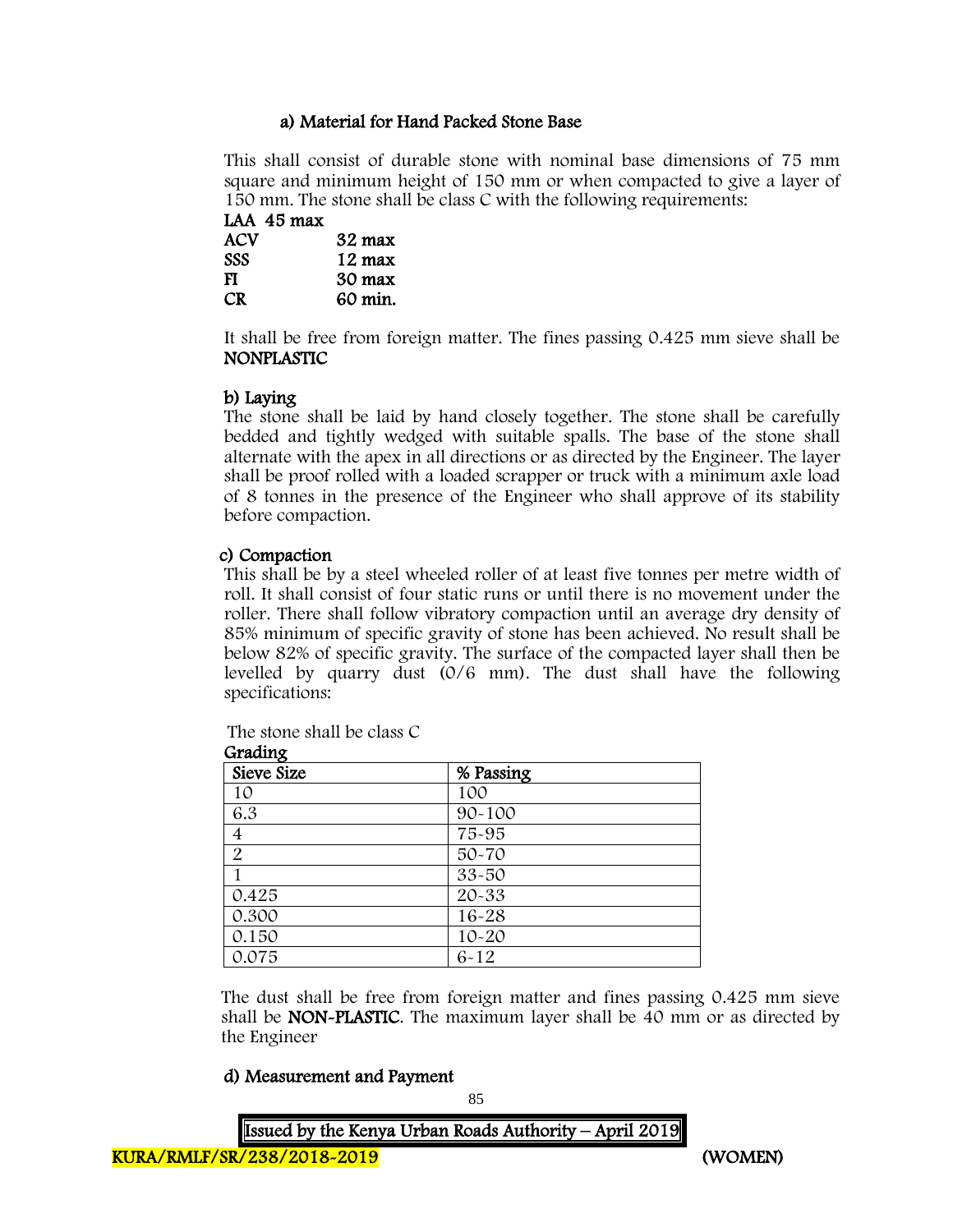Payment shall be by the cubic metre laid  $(m<sup>3</sup>)$ . Measurement of volume shall be determined as the product of length and compacted thickness laid. The rate quoted for this item should include the cost for laying the levelling quarry dust layer, as no extra payment shall be made for this layer.

# 1211 REPROCESSING EXISTING PAVEMENT LAYERS

## (b) General

The existing surfacing and the base shall be reprocessed with additional material and the composite mixture shall be compacted to form the subbase layer.

Before commencement of the work the Contractor shall propose plants and equipments he proposes to use for this activity.

The Contractor after approval of his proposal shall carry out test section in accordance with Section 3 of the Standard Specifications.

(c) The existing surfacing and base course shall be broken up to specified depth and reprocessed in place, where required. The underlying layers shall not be damaged, and material from one layer may normally not be mixed with that of another layer. Where unauthorized mixing occurs or where the material is contaminated in any way by the actions of the Contractor, and the contaminated material does not meet the specified requirements of for the particular layer, he shall remove such material and replace it with other approved material, all at his own expense.

- (d) Any mixture composition of the new layer must not contain more than 30% of the bituminous material by volume. The mixture must not contain pieces of bound bituminous material larger than 37.5mm, and any such material shall be removed at the Contractor's cost.
- (e) The requirements for imported material used in the respective pavement layers shall comply with the limitations, norms, sizes and strengths specified in the Standard Specifications clause 1203(b) and (d) and shall be worked as per Section 14 of the Standard Specification.
- (f) Material reworked in-situ or that obtained from existing pavement is not expected to comply with the material requirements but the reworking should achieve the specified requirements.
- (g) Where the thickness of any existing pavement layer requires to be supplemented within reprocessing and the thickness of the additional material after compaction will be less than 100mm, the existing layer shall be scarified to a depth that will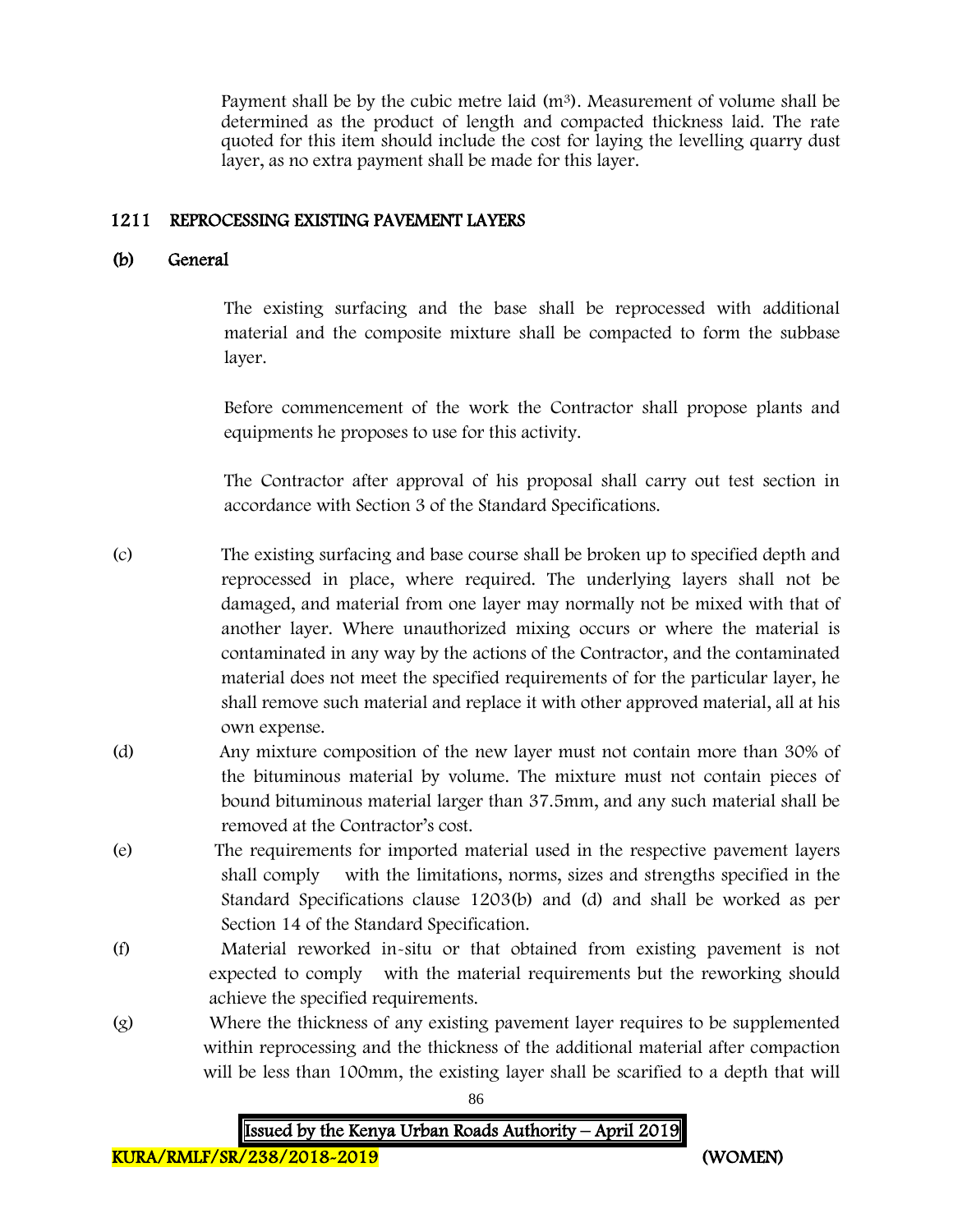give a layer thickness of at least 100mm after compacting the loosened existing and the additional material.

# Controlling the Reworked Depth

The Contractor shall submit a proven method to method to control the depth of excavation, or layer to be reworked, to the Engineer for approval. The Engineer may order a trial section to be reprocessed before any major length of the road is rehabilitated.

# Excavations

Excavations in the pavement shall be kept dry. In the event of water penetrating the underlying layers, construction of the consecutive layers shall be postponed until the underlying layers are dry enough to accommodate the construction plant without deforming or otherwise showing distress.

Step construction shall be carried out per layer at the joint when excavating, both longitudinally (if appropriate) and perpendicular to the direction of travel. The step width shall be 500mm perpendicular to the direction of travel, and 150mm long longitudinally, unless otherwise instructed by the Engineer.

Special care shall be taken when compacting the new material at the joint, ensuring that the specified density is achieved.

# Measurement and Payment

(a) Item: In-situ reprocessing of existing pavement layers as subbase compacted to specified density (95% MDD AASHTO T180) and thickness.

Unit: M<sup>3</sup>

The tendered rate shall include full compensation for breaking up the existing pavement layer to specified depth, breaking down and preparing the material and the spreading and mixing in of any additional material

(b) Item: The addition of extra gravel to subbase.

Unit: M<sup>3</sup>

The tendered rate shall include full compensation for procuring and addition of the material to the in-situ scarified layers and the transportation of the material over unlimited free-haul distance. The tendered rates will also include full compensation for prospecting for materials and any payments necessary to acquire the specified quality material.

(c) Excavation of existing bituminous pavement materials including unlimited free-haul.

Unit:  $M^3$ 

The tendered rates shall include full compensation for excavating the existing bituminous material from the pavement layers and for loading, transporting the material for unlimited free-haul, off-loading and disposing of the materials as specified.

# Issued by the Kenya Urban Roads Authority – April 2019

87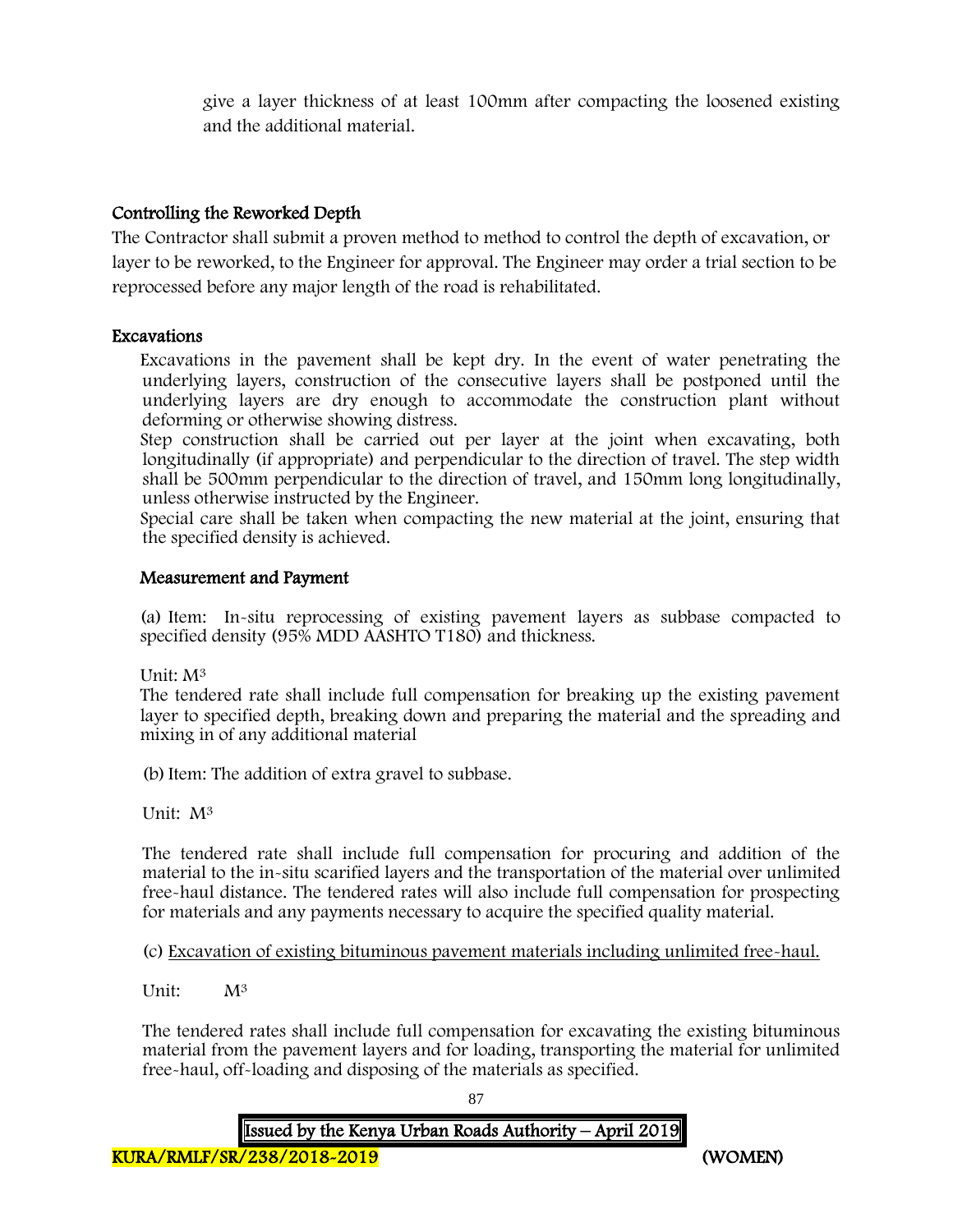## (d) Excavation of the existing pavement

Unit:  $M^3$ 

The tendered rate shall include full compensation for excavating the existing material from the pavement layers and for loading, transporting the material for unlimited free-haul distance, off-loading and disposing of the material as specified.

Payment will only be made for breaking up and excavating existing pavement layers to the specified depth if the material is to be removed to spoil.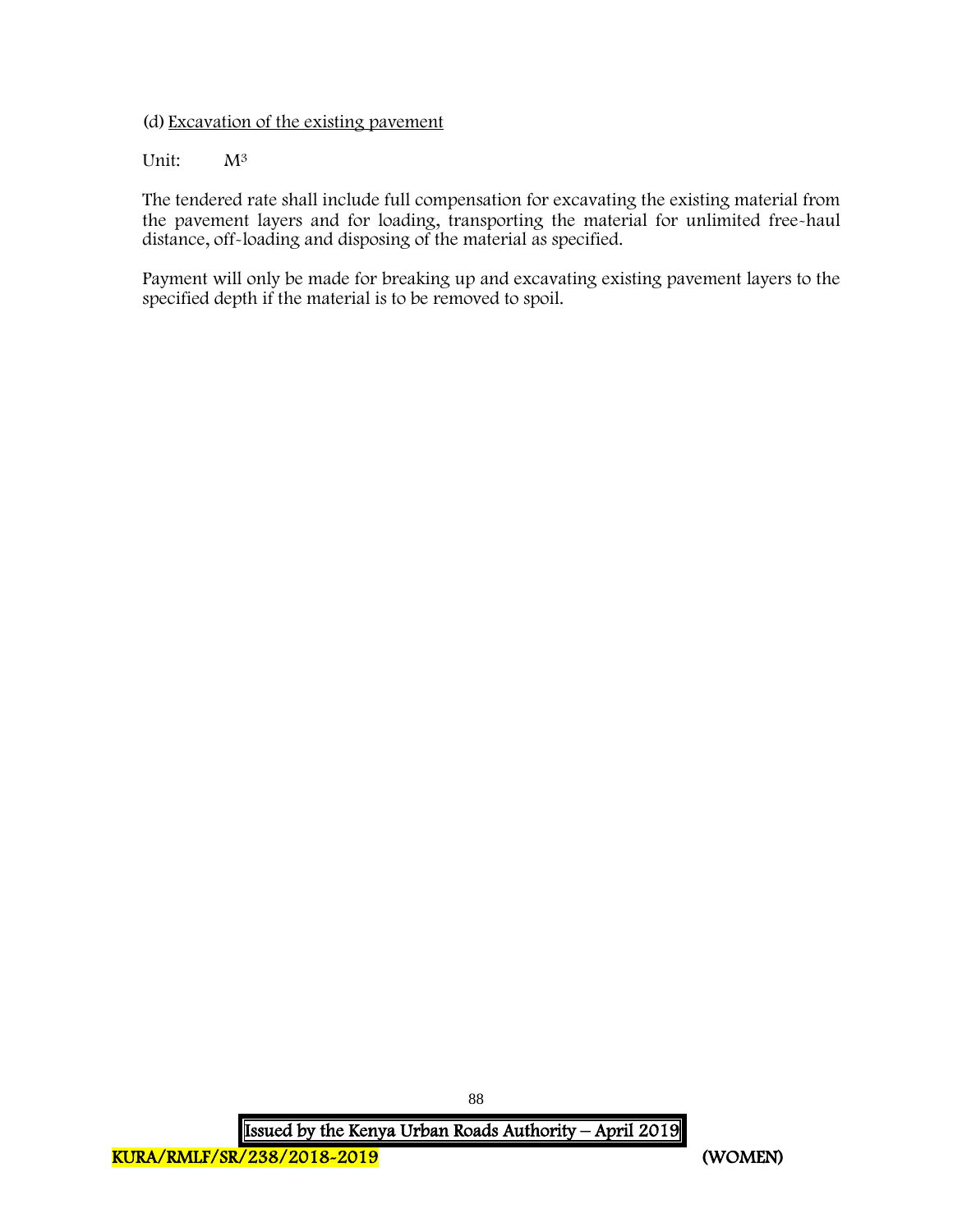# SECTION 15 - BITUMINOUS SURFACE TREATMENTS

## 1501B PREPARATION OF SURFACE

In addition to requirements of Clause 1503B of the Standard Specifications, the contractor shall prepare and Repair Cracks, Edges, Potholes and Other Failures as follows: -

# a) Cracks 3.0mm or less in width

The entire crack area shall be cleaned by brushing with a wire brush and then blowing with a compressed air jet and the crack sealed with 80/100 cutback bitumen using a pouring pot or pressure lance and hand squeegee. The surface shall then de dusted with sand or crushed dust.

# b) Cracks greater than 3.0mm in width

Before these cracks are filled a steel wire brush or router shall be used to clean them and then a compressed air jet shall be used to clean and remove any foreign or lose material in the crack until the entire crack area is clean.

When the crack and surrounding area have been thoroughly cleaned, dry sand shall be forced into the crack until it is sealed in the manner specified for cracks less than 3.0mm width.

# c) Potholes, edges and other repair areas

Where instructed, the Contractor shall prepare areas for the repair of potholes, road edges and other repair areas by excavating off unsuitable or failed material and debris, trimming off excavated edges, cleaning and compacting the resulting surfaces and applying MC 30 or MC 70 cut-back bitumen prime coat at a rate of 0.8-1.2 litres/m<sup>2</sup>, all as directed by the Engineer. Measurement and payment shall be made under the relevant item of Bill No 15. Where the surface repair on potholes and edges are to be carried out, Asphalt Concrete Type I (0/14gradation) shall be used. Bituminous material for repair of failures and other repair areas shall be paid for under the relevant item of Bill No 16

## PART B - PRIME COAT

# 1502B MATERIALS FOR PRIME COAT AND TACK COAT.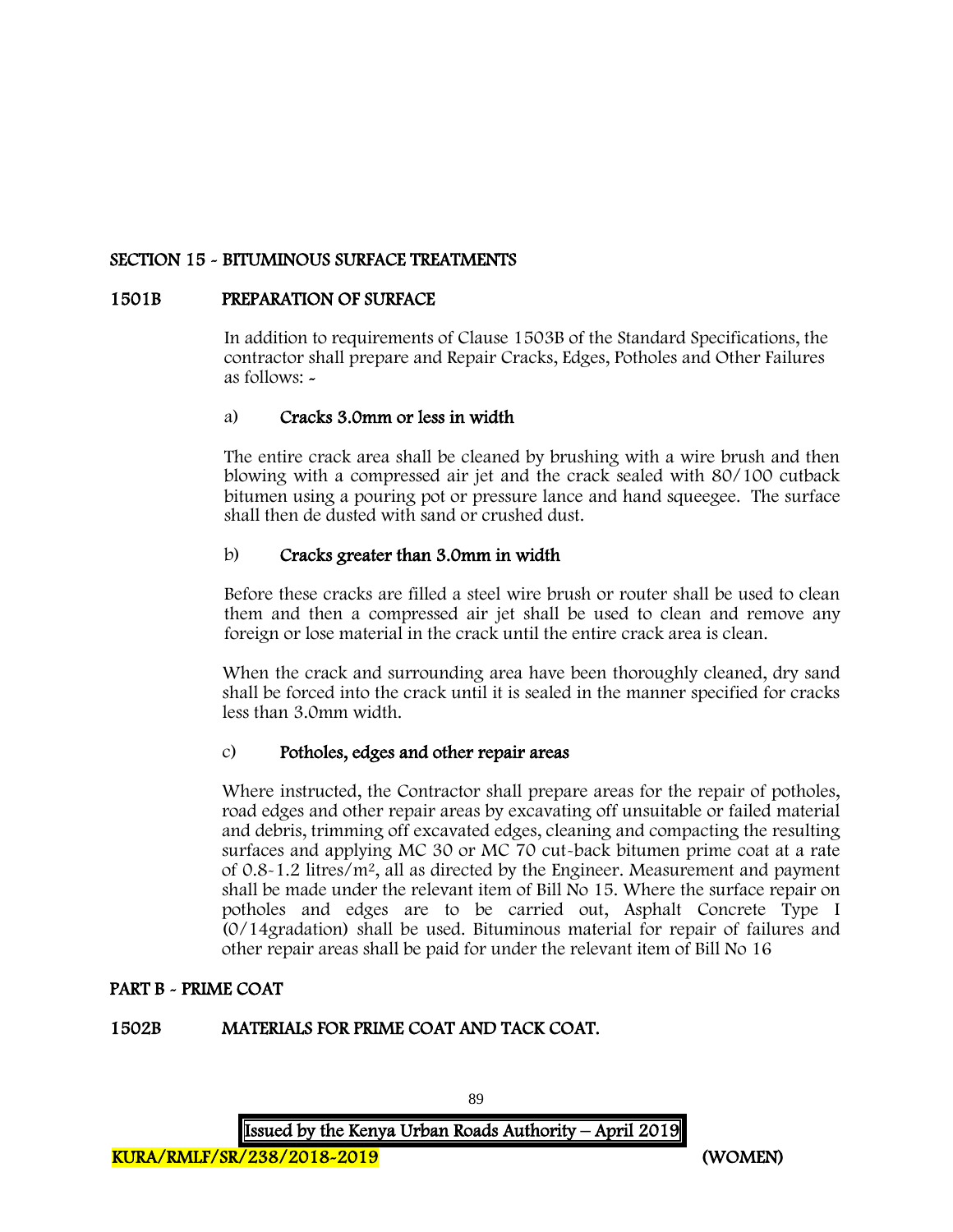For prime coat, the binder shall be a medium-curing cutback MC 70 unless otherwise directed by the Engineer.

The rate of spray of bituminous prime coat refers to the gross volume of the cutback bitumen, that is to say the volume of the bitumen plus dilatants.

Prime coat shall be applied to gravel areas that are to receive bituminous mixes as directed by the Engineer.

The tack coat shall consist of bitumen emulsion KI-60 unless otherwise directed by the Engineer.

The rates of spray of the binder shall be as instructed by the Engineer and shall generally be within the range 0.8-1.2 litres/square metre.

## 1511C MEASUREMENT AND PAYMENT

(a) Seal coat

Seal coats shall be measured by the litre, for each type of bituminous binder for each seal coat, calculated as the product of the area in square metres sprayed and the rate of application in litres/square metres, corrected to  $15.6 \degree$  C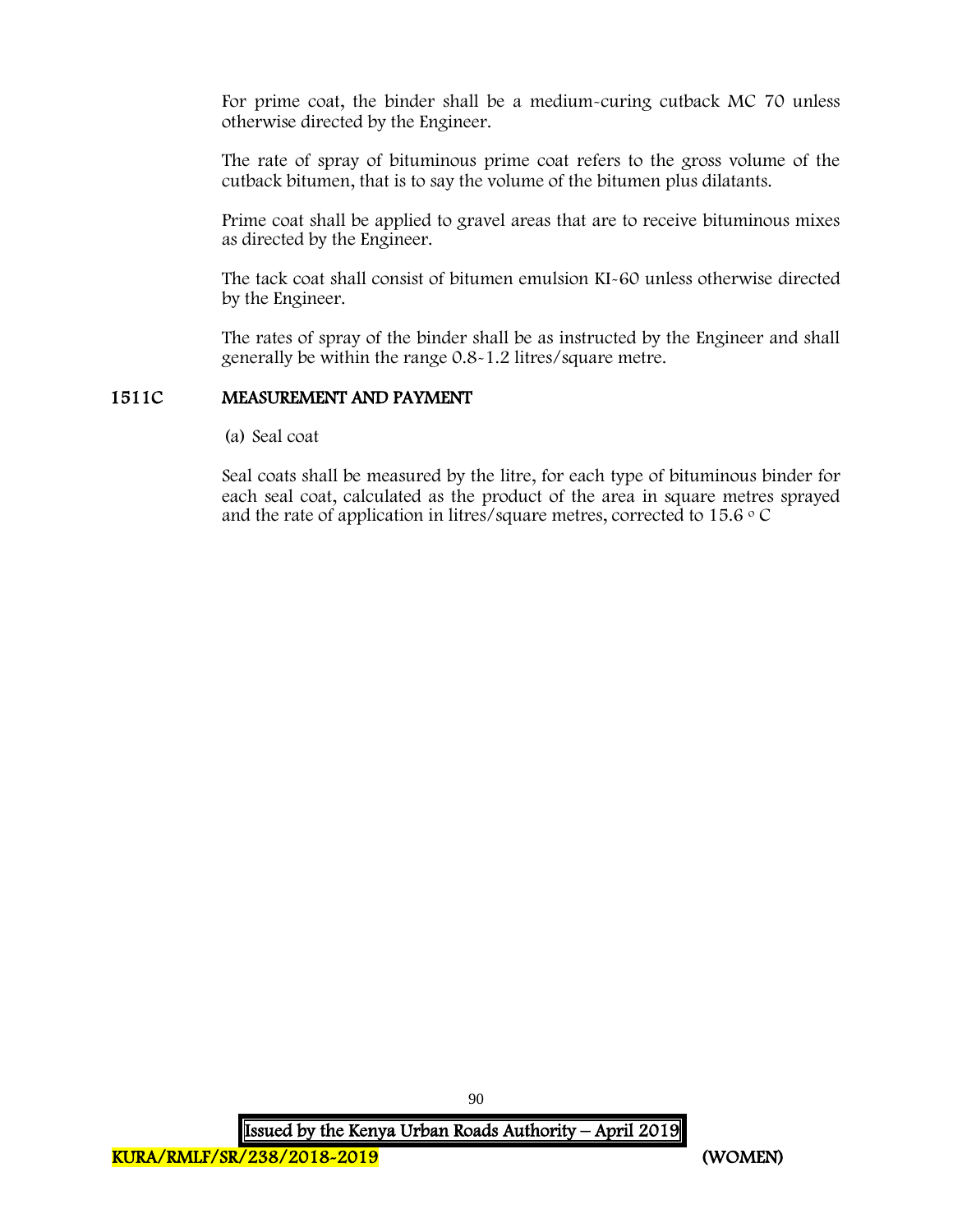# SECTION 16 - BITUMINOUS MIX BASES, BINDER COURSES AND WEARING COURSES

This section covers different types of bituminous mixes for base and surface (wearing and binder courses) and is divided into the following parts: -

Part A General

Part B Asphalt Concrete for carriageway

## PART A – GENERAL

## 1601A SCOPE OF PART A

Part A comprises all the general requirements for bituminous mixes, which apply to Part B as well.

## 1602A REQUIREMENTS FROM OTHER SECTIONS

The following sections of this Specification apply to Part B of this section and shall be read in conjunction therewith:-

| Section 2  | Materials and Testing of Materials                 |
|------------|----------------------------------------------------|
| Section 3  | Setting Out and Tolerances                         |
| Section 6  | Quarries, Borrow Pits, Stockpile and Spoil Areas   |
| Section 15 | Bituminous Surface Treatments and Surface Dressing |

# 1603A CONSTRUCTION PLANT

## (a) General

The Contractor shall submit to the Engineer in accordance with Section 1 of its Specification, full details of the construction plant he proposes to use and the procedures he proposes to adopt for carrying out the permanent Works.

The Engineer shall have access at all times to construction plant for the purposes of inspection. The Contractor shall carry out regular calibration checks in the presence of the Engineer and shall correct forthwith any faults that are found.

All construction plant used in the mixing, laying and compacting of bituminous mixes shall be of adequate rated capacity, in good working condition, and shall be acceptable to the Engineer. Obsolete or worn-out plant will not be allowed on the work.

## (b) Mixing Plant

Bituminous materials shall be mixed in a plant complying with ASTM Designation D995 and shall be located on the Site unless otherwise agreed by the Engineer. It shall be equipped with at least three bins for the storage of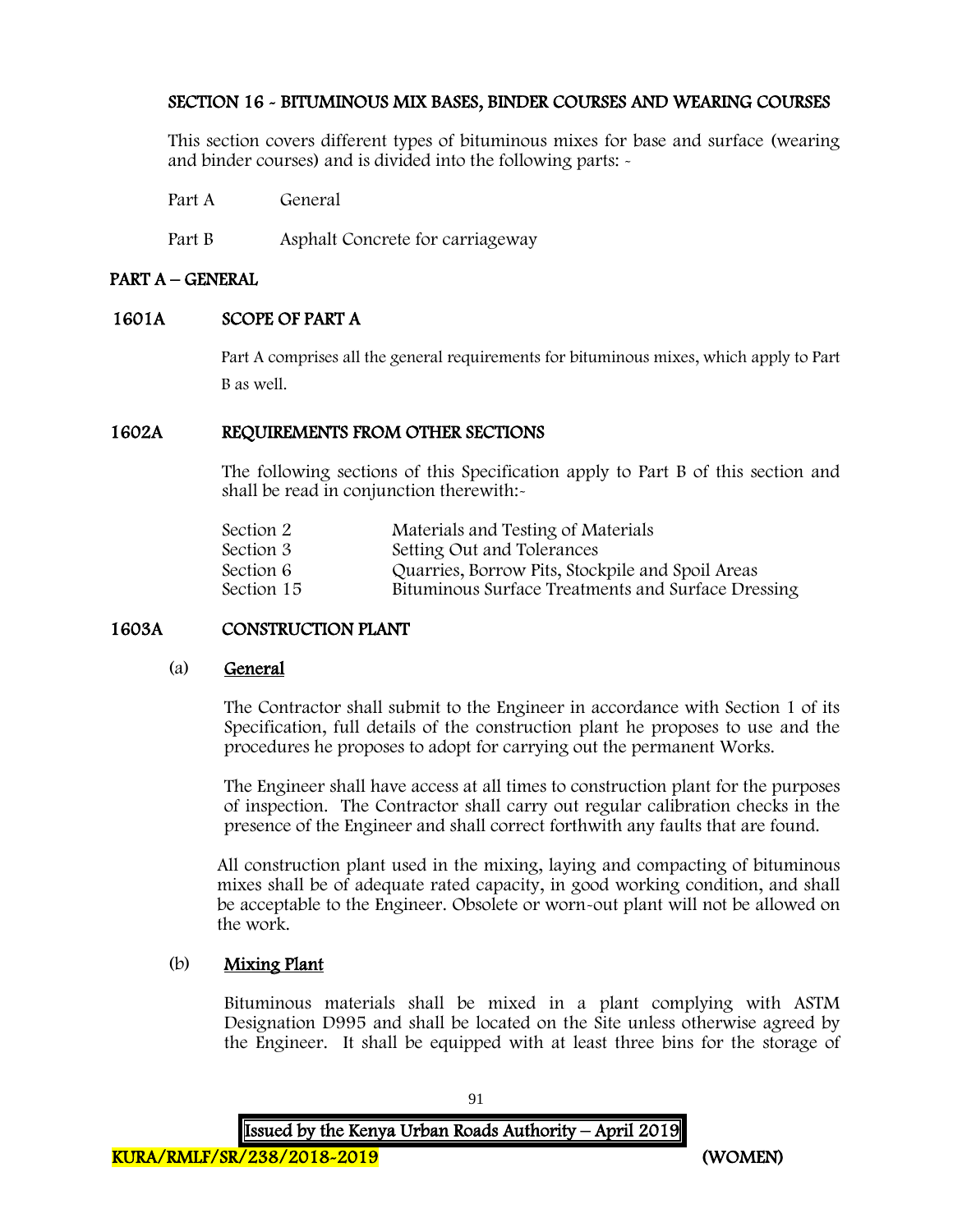heated aggregates and a separate bin for filler. All bins shall be covered to prevent the ingress of moisture.

The plant may be either the batch-mix type or the continuous-mix type and shall be capable of regulating the composition of the mixture to within the tolerances specified in Clause 1614A of this Specification.

The bitumen tank shall be capable of maintaining its contents at the specified temperature within a tolerance of  $5^{\circ}$ C and a fixed thermometer easily read from outside the tank. Any bitumen that has been heated above  $180^{\circ}$ C or has suffered carbonisation from prolonged heating shall be removed from the plant and disposed of.

## (c) Laying Plant

Bituminous materials shall be laid by a self-propelled spreader finisher equipped with a hopper, delivery augers and a heated adjustable vibrating screed. It shall be capable of laying bituminous materials with no segregation, dragging, burning or other defects and within the specified level and surface regularity tolerance. Delivery augers shall terminate not more than 200mm from the edge plates.

# (d) Compaction Plant

The Contractor shall provide sufficient rollers of adequate size and weight to achieve the specified compaction. Prior to commencing the laying of bituminous mixes in the permanent Works the Contractor shall carry out site trials in accordance with Section 2 of this Specification to demonstrate the adequacy of his plant and to determine the optimum method of use and sequence of operation of the rollers.

It is important to achieve as high a density as possible at the time of construction and it is expected that vibrating rollers will be required to produce the best results. However, it is essential that thorough pre-construction trials are carried out to ensure that:-

- (a) The roller is set up to have the optimum amplitude and frequency of vibration for the particular material being laid
- (b) That the roller does not cause breakdown of the aggregate particles.
- (b) That the optimum compaction temperatures are established which allow compaction without causing ripple effects or other distortions of the surfacing.

## 1604A PREPARATION OF SURFACE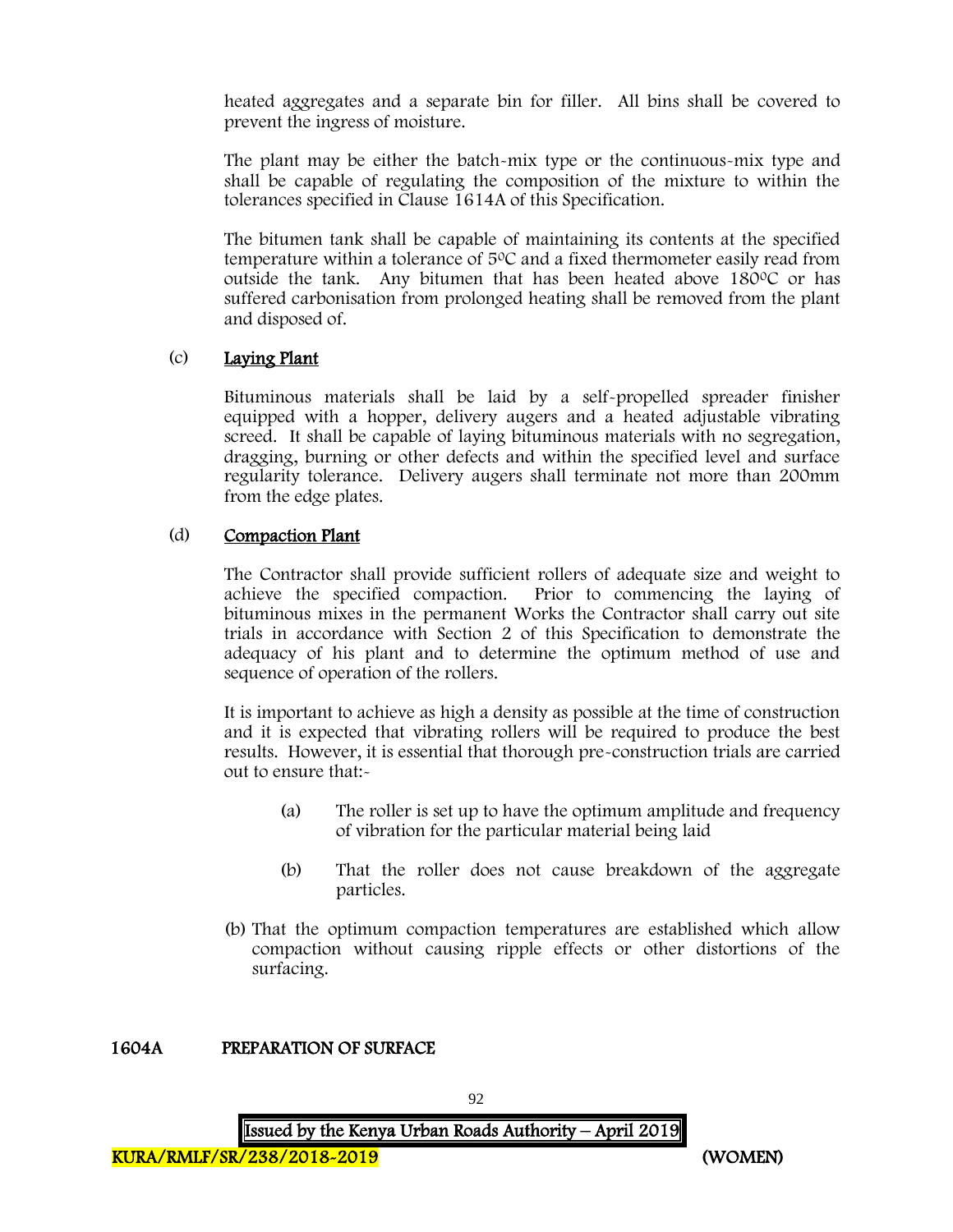Immediately before placing the bituminous mix in the pavement, the existing surface shall be cleaned of all material and foreign matter with mechanical brooms or by other approved methods. The debris shall be deposited well clear of the surface to be covered.

Any defect of the surface shall be made good and no bituminous mix shall be laid until the Engineer has approved the surface.

A tack coat shall be applied in accordance with Section 15 of this Specification. If the Engineer considers a tack coat is required prior to laying the bituminous mix or between layers of the bituminous mix, due solely to the

Contractor's method of working, then such tack coat shall be at the Contractor's expense.

## 1605A DESIGN AND WORKING MIXES

At least two months prior to commencing work using a bituminous mix, the Contractor shall, having demonstrated that he can produce aggregates meeting the grading requirements of the Specification, submit samples of each constituent of the mix to the Engineer. The Engineer will then carry out laboratory tests in order to decide upon the proportion of each constituent of the initial design mix or mixes to be used for site trials to be carried out in accordance with Clause 1606A of this Specification.

Should the Engineer conclude from the site trials that the mix proportion or aggregate grading are to be changed, the Contractor shall submit further samples of the constituents and carry out further site trials all as directed by the Engineer.

The Engineer may instruct the alteration of the composition of the -75 micron fraction of the aggregates by the addition or substitution of mineral filler. The Engineer may also instruct the alteration of all or part of the -6.3mm fraction of the aggregates by the addition or substitution of natural sand.

The Contractor shall make the necessary adjustments to his plant to enable the revised mix to be produced.

Following laboratory and site trials the Engineer will determine the proportions of the working mix and the Contractor shall maintain this composition within the tolerances given in Clause 1614A.

Should any changes occur in the nature or source of the constituent materials, the Contractor shall advise the Engineer accordingly. The procedure set out above shall be followed in establishing the new mix design.

## 1606A SITE TRIALS

Full scale laying and compaction site trials shall be carried out by the Contractor on all asphalt pavement materials proposed for the Works using the construction plant and methods proposed by the Contractor for constructing the Works. The trials shall be carried out with the agreement, and in the presence of the Engineer, at a location approved by the Engineer.

93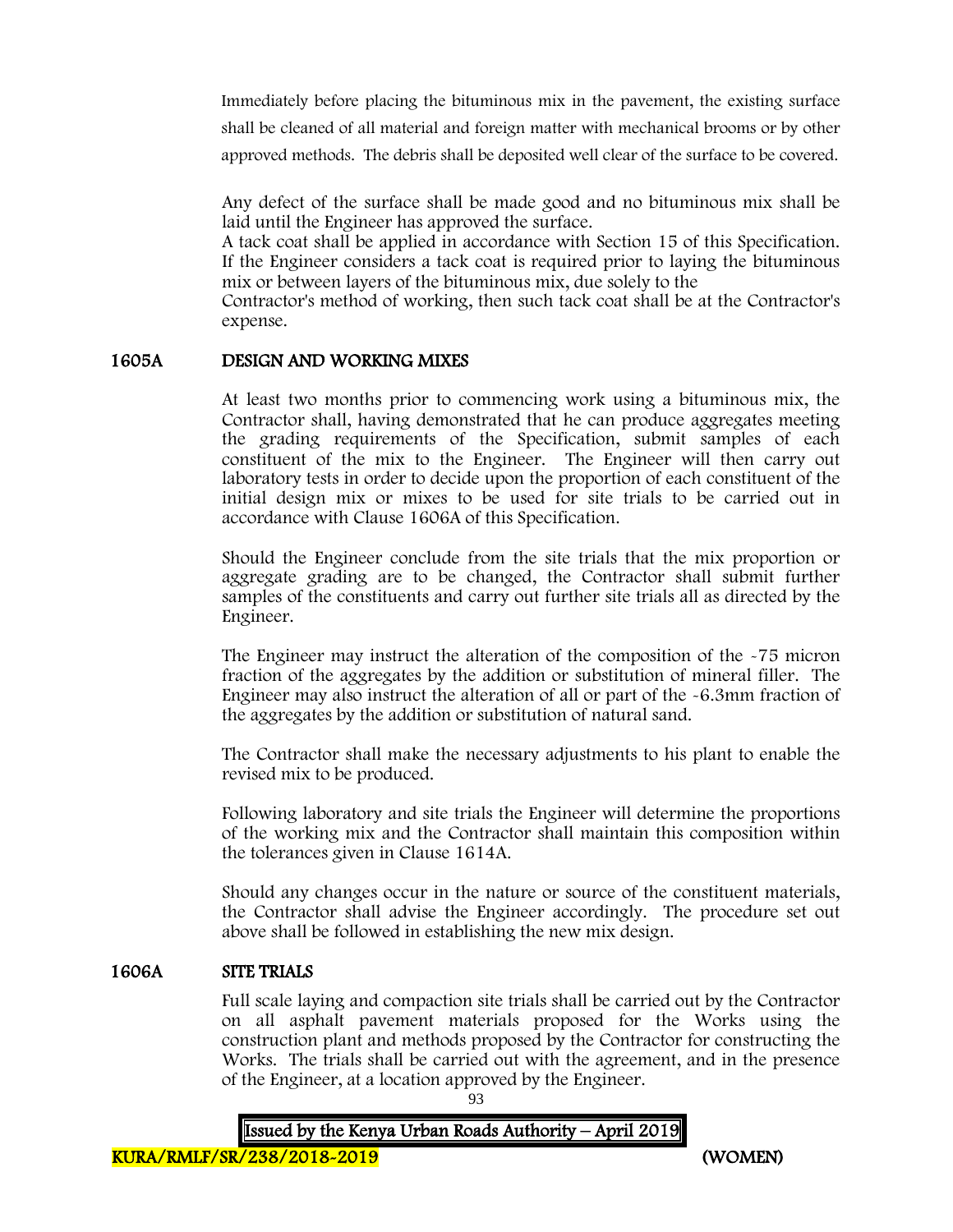The trials shall be carried out to: -

- a) Test materials, designed in the laboratory, so that a workable mix that satisfies the specification requirements can be selected.
- b) To enable the Contractor to demonstrate the suitability of his mixing and compaction equipment to provide and compact the material to the specified density and to confirm that the other specified requirements of the completed asphalt pavement layer can be achieved.

Each trial area shall be at least 100 metres long and to the full construction width and depth for the material. It may form part of the Works provided it complies with this Specification. Any areas that do not comply with this Specification shall be removed.

The Contractor shall allow in his programme for conducting site trials and for carrying out the appropriate tests on them. The trial on any pavement layer shall be undertaken at least 21 days ahead of the Contractor proposing to commence full-scale work on that layer.

The Contractor shall compact each section of trial over the range of compactive effort the Contractor is proposing and the following data shall be recorded for each level of compactive effort at each site trial:  $\sim$ 

- i. The composition and grading of the material including the bitumen content and type and grade of bitumen used.
- ii. The moisture content of aggregate in the asphalt plant hot bins.
- iii. The temperature of the bitumen and aggregate immediately prior to entering the mixer, the temperature of the mix on discharge from the mixer and the temperature of the mix on commencement of laying, on commencement of compaction and on completion of compaction. The temperature of the mixture is to be measured in accordance with BS 598, Part 3, Appendix A.
- iv. The type, size, mass, width of roll, number of wheels, wheel load, tyre pressures, frequency of vibration and the number of passes of the compaction equipment, as appropriate for the type of roller.
- v. The target voids and other target properties of the mix together with the results of the laboratory tests on the mix.
- vi. The density and voids achieved.
- vii. The compacted thickness of the layer.
- viii. Any other relevant information as directed by the Engineer.

At least eight sets of tests shall be made by the Contractor and the Engineer on each 100 metres of trial for each level of compactive effort and provided all eight sets of results over

the range of compactive effort proposed by the Contractor meet the specified requirements for the material then the site trial shall be deemed successful. The above data recorded in the trial shall become the agreed basis on which the particular material shall be provided and processed to achieve the specified requirements.

94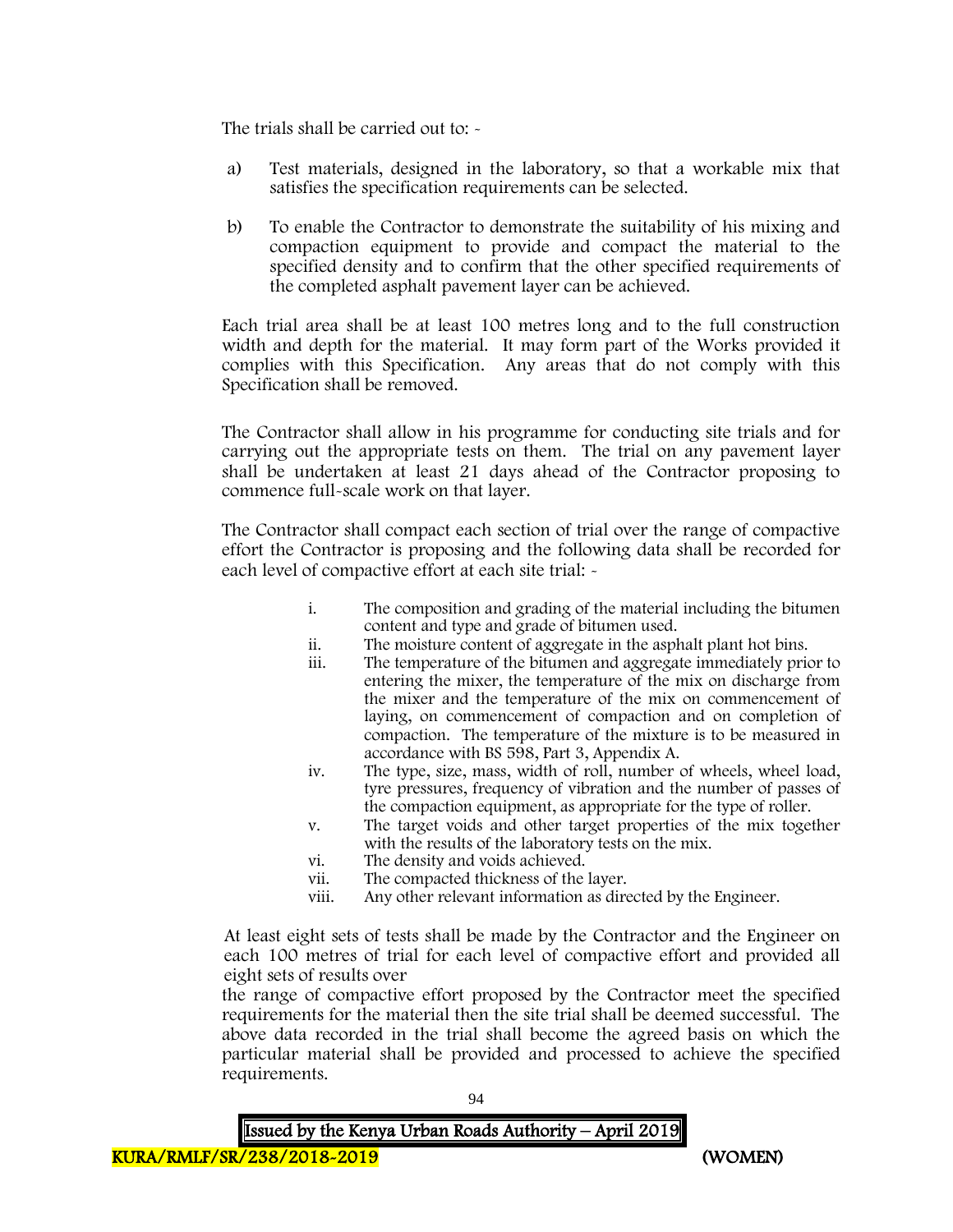### 1607A MIXING OF AGGREGATES AND BITUMEN

The bitumen shall be heated so that it can be distributed uniformly and care shall be taken not to overheat it. The temperature shall never exceed  $170^{\circ}$ C for 80/100-penetration grade bitumen.

The aggregates shall be dried and heated so that they are mixed at the following temperatures: -

125-165<sup>0</sup>C when 80/100 bitumen is used

The dried aggregates shall be combined in the mixer in the amount of each fraction instructed by the Engineer and the bitumen shall then be introduced into the mixer in the amount specified. The materials shall then be mixed until a complete and uniform coating of the aggregate is obtained.

The mixing time shall be the shortest required to obtain a uniform mix and thorough coating. The wet mixing time shall be determined by the Contractor and agreed by the Engineer for each plant and for each type of aggregate used. It shall normally not exceed 60 seconds.

## 1608A TRANSPORTING THE MIXTURE

The bituminous mix shall be kept free of contamination and segregation during transportation. Each load shall be covered with canvas or similar covering to protect it from the weather and dust.

## 1609A LAYING THE MIXTURE

Immediately after the surface has been prepared and approved, the mixture shall be spread to line and level by the laying plant without segregation and dragging.

The mixture shall be placed in widths of one traffic lane at a time, unless otherwise agreed by the Engineer. The compacted thickness of any layer shall be at least 2.5 times the maximum size of the aggregate for wearing course and at least 2 times for binder course. The minimum thickness shall be 25mm.

Only on areas where irregularities or unavoidable obstacles make the use of mechanical laying impracticable, may the mixture be spread and compacted by hand.

# 1610A COMPACTION

Immediately after the bituminous mixture has been spread, it shall be thoroughly and uniformly compacted by rolling.

The layer shall be rolled when the mixture is in such a condition that rolling does not cause undue displacement or shoving.

95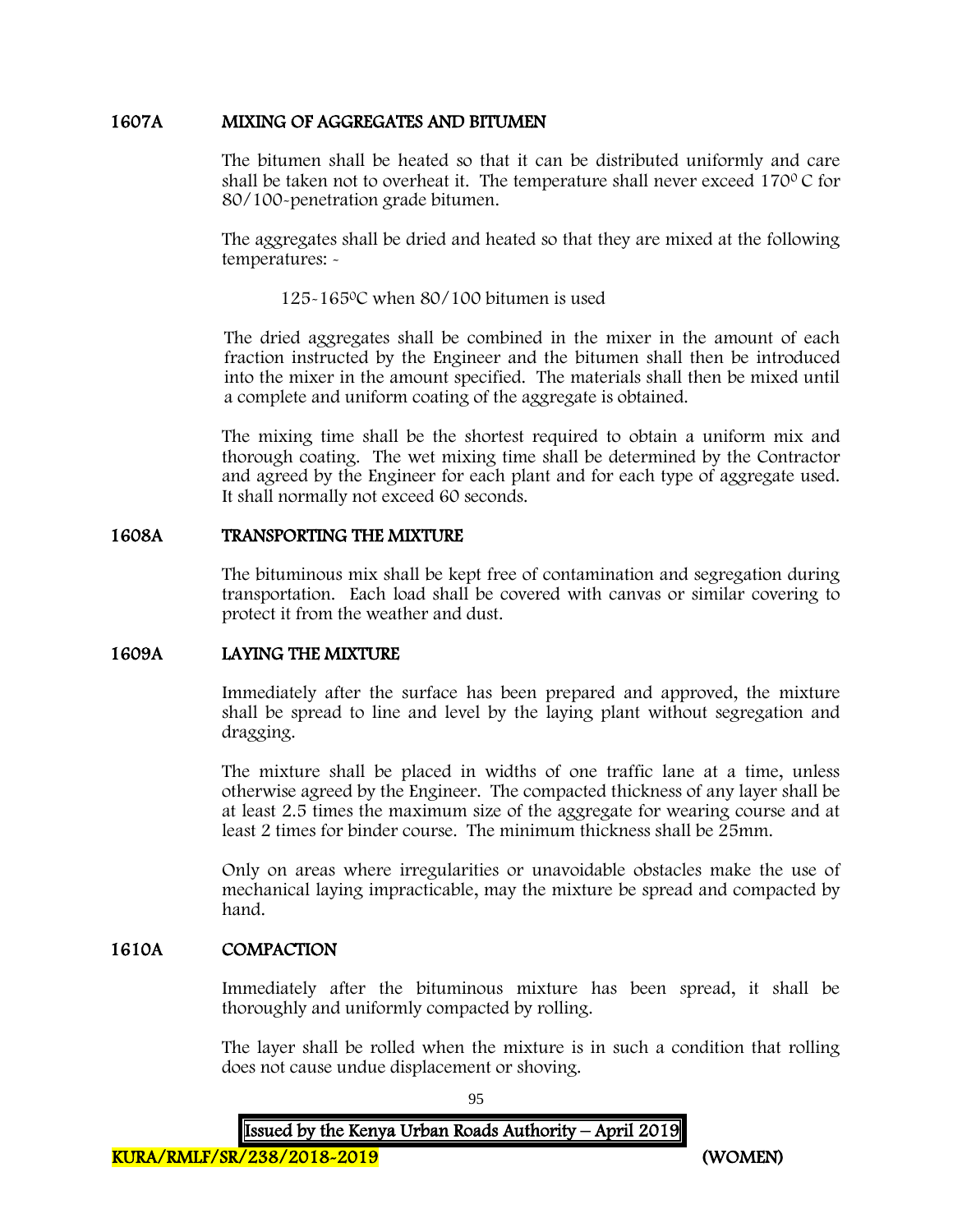The number, weight and type of rollers furnished shall be sufficient to obtain the required compaction while the mixture is in a workable condition. The sequence of rolling operations shall be as agreed with the Engineer and proved during site trials. Initial rolling

with steel tandem or three-wheeled roller shall follow the laying plant as closely as possible. The rollers shall be operated with the drive roll nearest the laying plant, at a slow and uniform speed (not exceeding 5 Km/Hr).

Rolling shall normally commence from the outer edge and proceed longitudinally parallel to the centreline, each trip overlapping one half of the roller width. On super elevated curves, rolling shall begin at the low side and progress to the high side. Where laying is carried out in lanes care must be taken to prevent water entrapment.

Intermediate rolling with a pneumatic-tyred or vibratory roller shall follow immediately. Final rolling with a steel-wheeled roller shall be used to eliminate marks from previous rolling.

To prevent adhesion of the mixture to the rollers, the wheels shall be kept lightly moistened with water.

In areas too small for the roller, a vibrating plate compactor or a hand tamper shall be used to achieve the specified compaction.

## 1611A FINISHING, JOINTS AND EDGES

Any mixture that becomes loose and broken, mixed with dirt or foreign matter or is in any way defective, shall be removed and replaced with fresh hot mixture, which shall be compacted to conform to the surrounding area.

Spreading of the mixture shall be as continuous as possible. Transverse joints shall be formed by cutting neatly in a straight line across the previous run to expose the full depth of the course. The vertical face so formed shall be painted lightly with hot 80/100 penetration grade bitumen just before the additional mixture is placed against it.

Longitudinal joints shall be rolled directly behind the paving operation. The first lane shall be placed true to line and level and have an approximately vertical face. The mixture placed in the abutting lane shall then be tightly crowded against the face of the previously placed lane. The paver shall be positioned to spread material overlapping the joint face by 20-30mm. Before rolling, the excess mixture shall be raked off and discarded.

When the abutting lane is not placed in the same day, or the joint is destroyed by traffic, the edge of the lane shall be cut back as necessary, trimmed to line and painted lightly with hot 80/100 penetration grade bitumen just before the abutting lane is placed.

Any fresh mixture spread accidentally on the existing work at a joint shall be carefully removed by brooming it back on to uncompacted work, so as to avoid

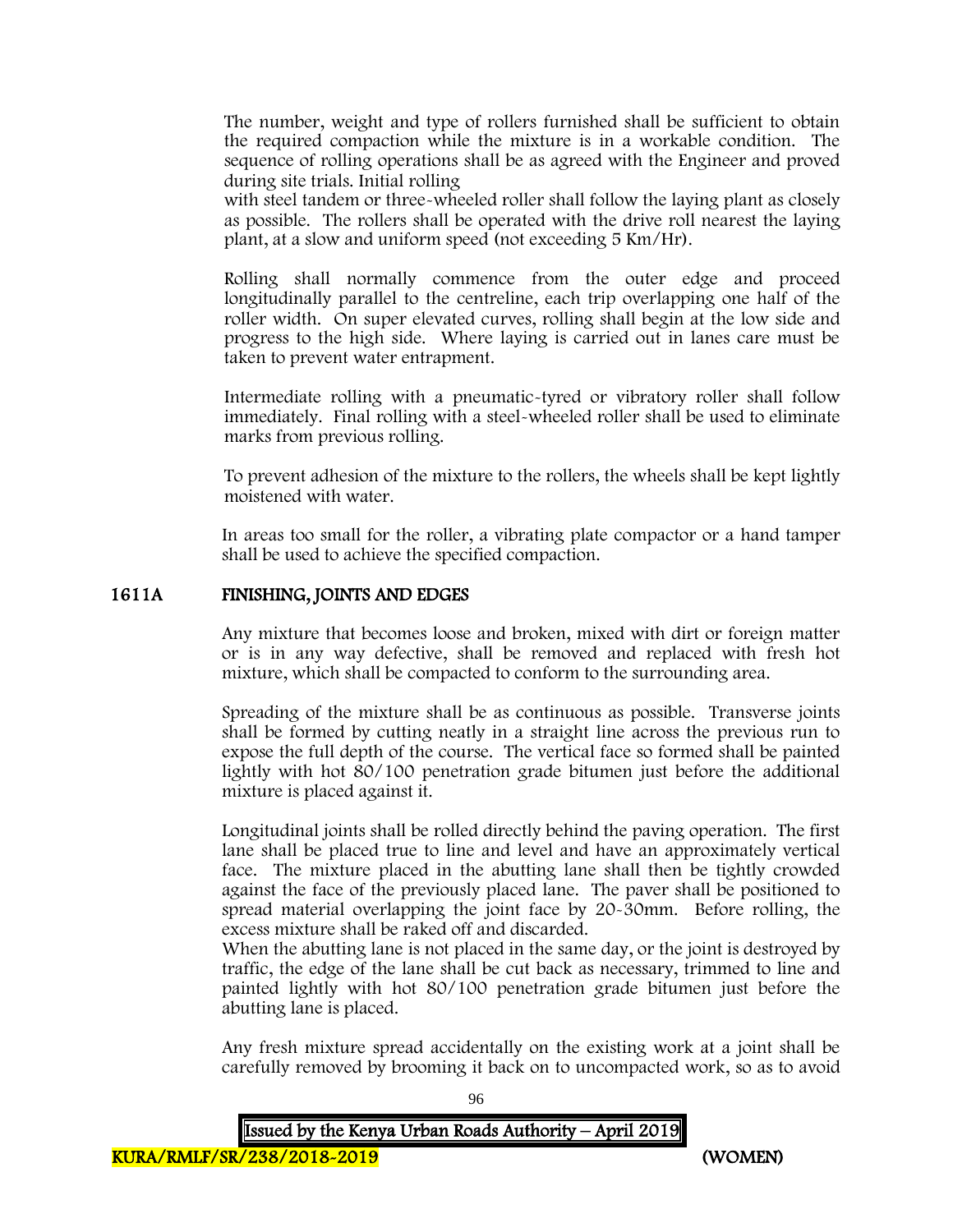formation of irregularities at the joint. The finish at joints shall comply with the surface requirements and shall present the same uniformity of finish, texture and density as other sections of the work.

The edges of the course shall be rolled concurrently with or immediately after the longitudinal joint. In rolling the edges, roller wheels shall extend 50 to 100mm beyond the edge.

### 1612A SAMPLING AND TESTING OF BITUMINOUS MIXTURES

The sampling of bituminous mixtures shall be carried out in accordance with AASHTO T168 (ASTM Designation D979).

### 1613A QUALITY CONTROL TESTING

During mixing and laying of bituminous mixtures, control tests on the constituents and on the mixed material shall be carried out in accordance with Clause 1612A and Section 2 of this Specification.

If the results of any tests show that any of the constituent materials fail to comply with this Specification, the Contractor shall carry out whatever changes may be necessary to the materials or the source of supply to ensure compliance.

If the results of more than one test in ten on the mixed material show that the material fails to comply with this Specification, laying shall forthwith cease until the reason for the failure has been found and corrected. The Contractor shall remove any faulty material laid and replace it with material complying with this Specification all at his own expense.

## 1614A TOLERANCES

Surfacing courses and base shall be constructed within the geometric tolerances specified in Section 3 of this Specification.

The Contractor shall maintain the composition of the mixture as determined from the laboratory and site trials within the following tolerances, per single test: -

| Bitumen Content         | 0.3% (by total weight of total mix)  |
|-------------------------|--------------------------------------|
| Passing 10mm sieve      | 6% (by total weight of dry aggregate |
| and larger sieves       | including mineral filler)            |
| Passing sieves between  | 4% (by total weight of dry aggregate |
| 10mm and 1.0mm sieves   | including mineral filler)            |
| Passing sieves between  | 3% (by total weight of dry aggregate |
| 1.0mm and 0.075mm sieve | including mineral filler)            |
| Passing 0.075mm sieve   | 2% (by total weight of dry aggregate |

97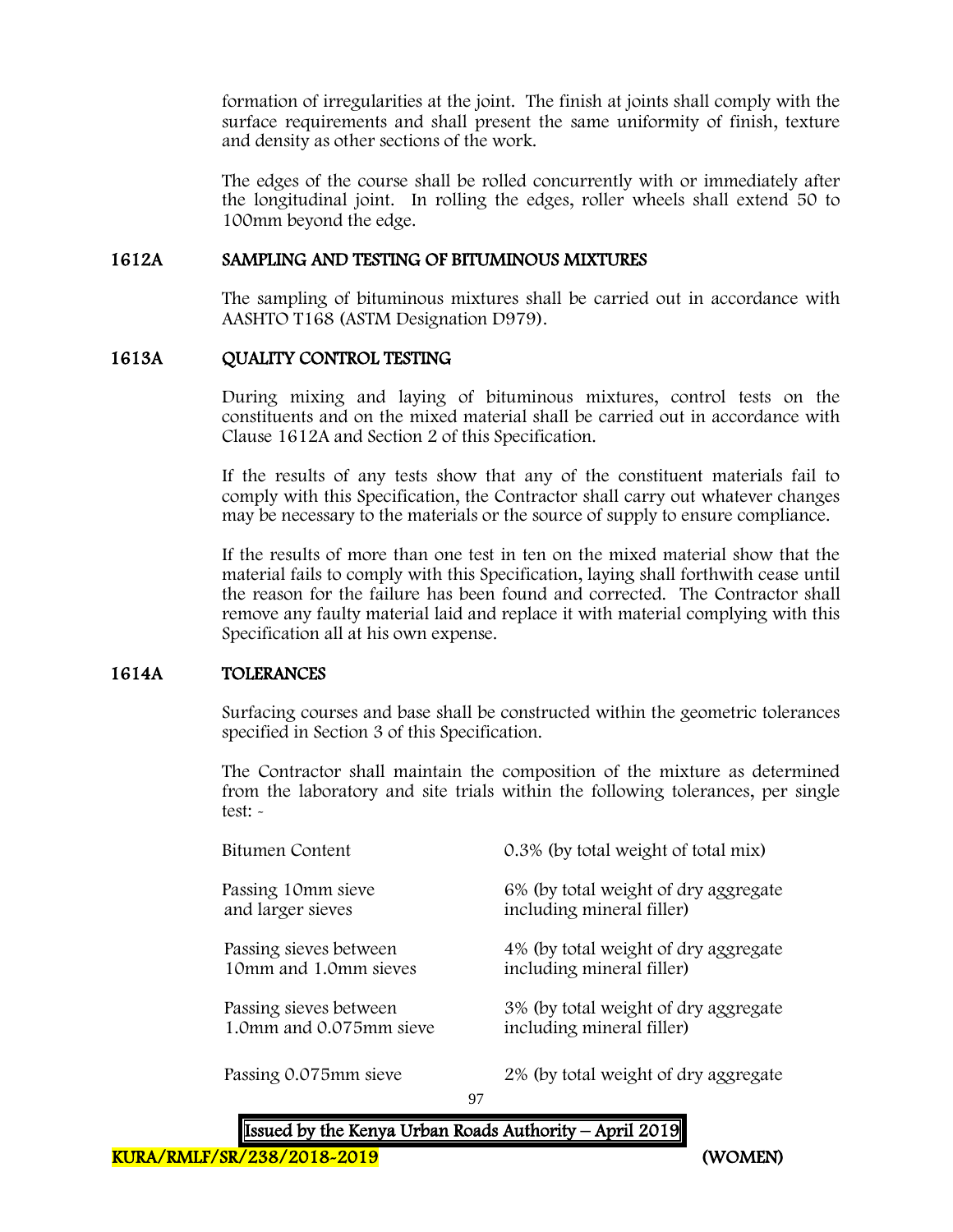### including mineral filler)

The average amount of bitumen in any length of any layer, calculated as the product of the bitumen contents obtained from single tests and the weight of mixture represented by each test, shall not be less than the amount ordered.

The average amount of bitumen for each day's production calculated from the checked weights of mixes shall not be less than the amount ordered. The average amount of bitumen in any length of any layer, calculated as the product of the bitumen contents obtained from single tests and the weight of mixture represented by each test, shall not be less than the amount ordered.

The average amount of bitumen for each day's production calculated from the checked weights of mixes shall not be less than the amount ordered.

The final average overall width of the upper surface of a bituminous mix layer measured at six equidistant points over a length of 100m shall be at least equal to the width specified. At no point shall the distance between the centreline of the road and the edge of the upper surface of a bituminous mix layer be narrower than that specified by more than 13mm.

### 1615A MEASUREMENT AND PAYMENT

No separate measurement and payment shall be made for complying with the requirements of Clauses 1601A to 1614A inclusive and the Contractor shall be deemed to have allowed in his rates in Parts B and C of Section 16 of this Specification for the costs of complying with the requirements of Part A of Section 16 of this Specification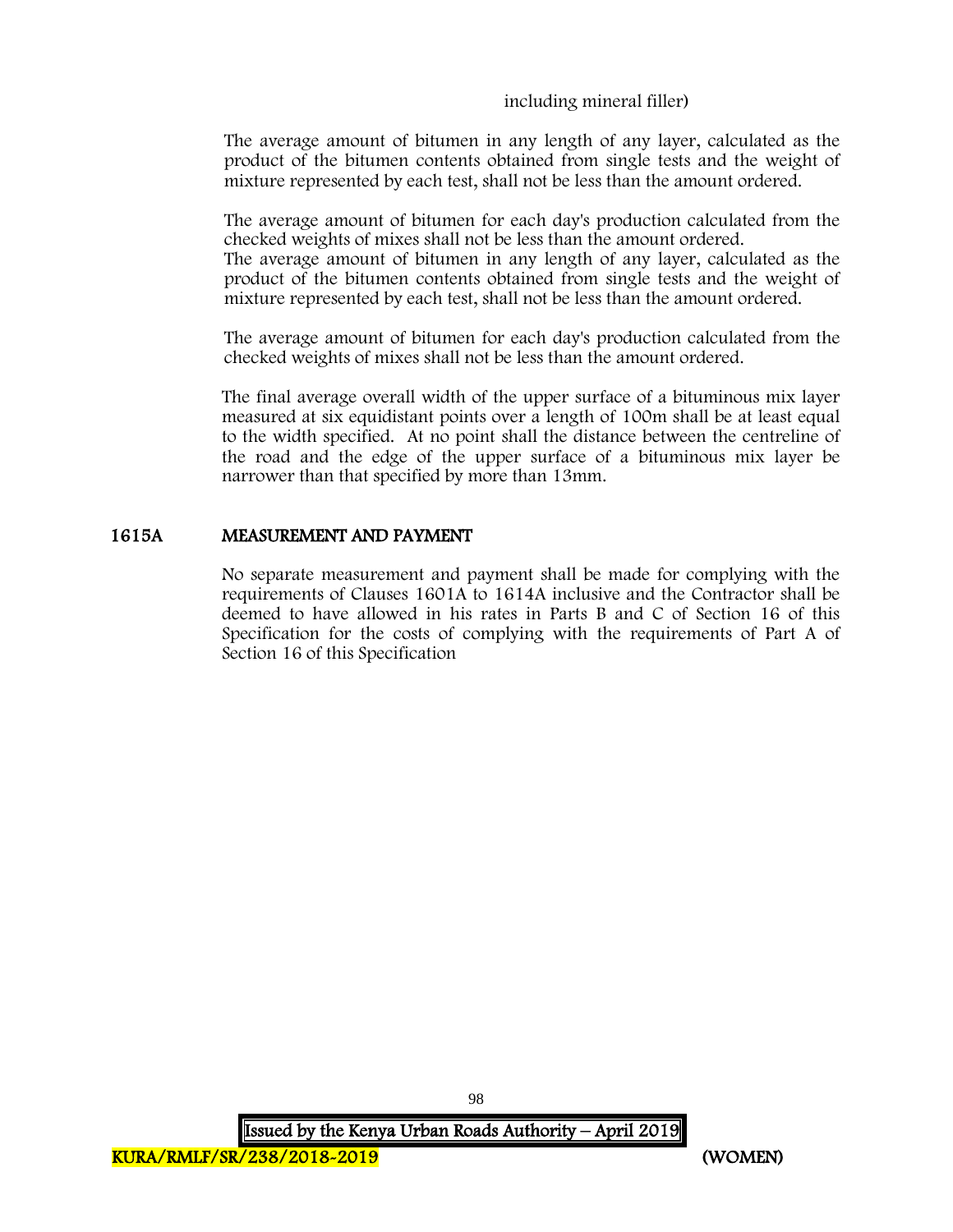## PART B - ASPHALT CONCRETE FOR SURFACING

### 1601B DEFINITION

Asphalt concrete means a thoroughly controlled, hot-mixed, hot-laid, plant mixture of well-graded dried aggregate and penetration grade bitumen, which, when compacted forms a dense material.

A distinction is drawn between asphalt concrete Type I (High Stability) and asphalt concrete Type II (Flexible). The asphalt concrete type to be used will be Type I.

#### 1602B MATERIALS FOR ASPHALT CONCRETE TYPE 1

#### a) Type of bituminous material

The type of material to be used on severe sites will be of the continuously graded type similar to Asphaltic Concrete or Close Graded Macadam. It is essential that these materials are sealed with a single or double surface dressing or a Cape seal.

### b) Penetration Grade Bitumen

Bitumen shall be 80/100 penetration grade since material is being laid at an altitude of more than 2,500m.

### c) Aggregate

Coarse aggregate (retained on a 6.3mm sieve) shall consist of crushed stone free from clay, silt, organic matter and other deleterious substances. The aggregate class will be specified in the Special Specification and it shall comply with the requirements given in Table 16B-1(b). The grading for 0/20 mm for carriageway and 0/14mm for shoulders for binder course is as specified below:

| Sieve size     | 0/20       | 0/14       |
|----------------|------------|------------|
| 28             | 100        |            |
| 20             | $90 - 100$ | 100        |
| 14             | 75-95      | $90 - 100$ |
| 10             | 60-82      | 70-90      |
| 6.3            | $47 - 68$  | $52 - 75$  |
| 4              | $37 - 57$  | $40 - 60$  |
| $\overline{2}$ | $25 - 43$  | $30 - 45$  |
|                | $18 - 32$  | $20 - 35$  |
| 0.425          | $11 - 22$  | $12 - 24$  |
| 0.300          | $9 - 17$   | $10 - 20$  |
| 0.150          | $5 - 12$   | $6 - 14$   |
| 0.075          | $3 - 7$    | $4 - 8$    |

### TABLE 16B-1(b) - REQUIREMENTS FOR COARSE AGGREGATE

| ×<br>×<br>ł<br>٠<br>۰.<br>۰.<br>۰,<br>۰.<br>٠ |  | ۰, |
|-----------------------------------------------|--|----|
|-----------------------------------------------|--|----|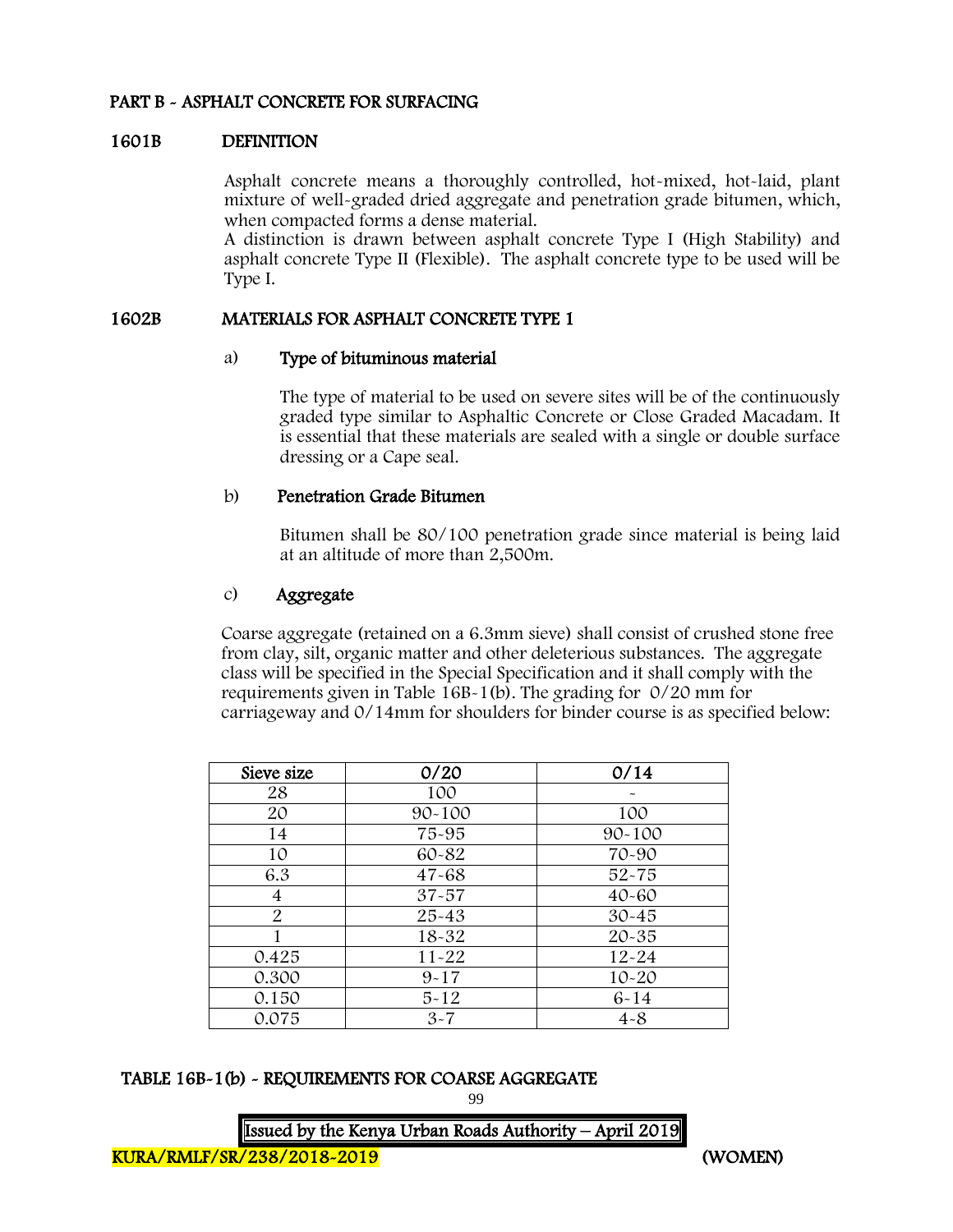| Coarse Aggregate<br>(Retained on a 6.3mm Sieve) |                      |  |
|-------------------------------------------------|----------------------|--|
| <b>Test</b>                                     | Maximum Value        |  |
| LAA<br><b>ACV</b><br>SSS                        | 30<br>25<br>12<br>25 |  |

Fine aggregate (passing a 6.3mm sieve) shall be free from clay, silt, organic and other deleterious matter and shall be non-plastic. Unless otherwise specified in the Special Specification it shall consist of entirely crushed rock produced from stone having a Los Angeles Abrasion of not more than 40. The Sand Equivalent of the fine aggregate shall not be less than 40 and the SSS not more than 12.

## b) Mineral Filler

Mineral Filler shall consist of ordinary Portland Cement 42.5 Grade

## 1603B GRADING REQUIREMENTS

The grading of the mixture of coarse and fine aggregate shall be within and approximately parallel to the grading envelopes given in Table 16B-1(b), for 0/14mm as specified for binder course, as described below.

## GRADING REQUIREMENTS

To arrive at a suitable design it is necessary to investigate a number of gradings so that a workable mix, which also retains a minimum of 3 % voids at refusal density, is identified.

The largest particle size used should not be more than 25mm so that the requirements of the Marshall test method can be complied with.

Although the complete range of nominal maximum particle sizes is shown in the Tables, the total thickness of material laid should not be more than 75mm.

# 1604B REQUIREMENTS FOR ASPHALT CONCRETE TYPE 1

The mixture shall comply with the requirements given in Table 16B-2 as specified in the Specification. In addition, minimum Marshall Stability for 2 x 75 blows shall be 9 kN and maximum 18 kN and at compaction to refusal shall have 3% VIM.

The proportion, by weight of total mixture, of bitumen shall be  $5.0 - 6.5\%$  for  $0/14$  mm and  $4.5 - 6.5$  % for  $0/20$ mm. This shall be termed the nominal binder content. The binder content of the working mix will be instructed by the Engineer following laboratory and site trials.

100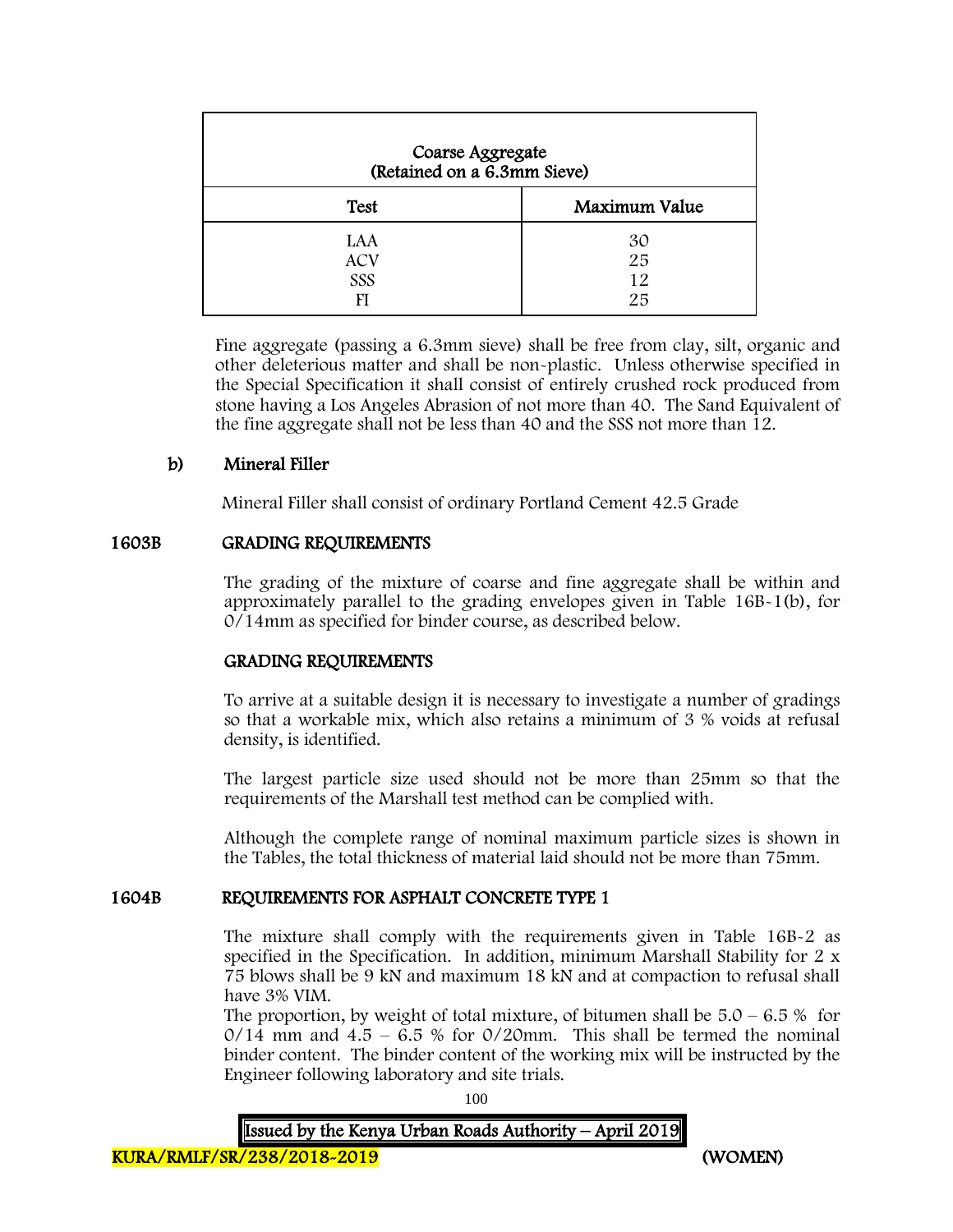In order to determine the suitability of a coarse aggregate source a Marshall test programme shall be carried out. It will be advantageous to use a crushed rock which is known from past experience to give good results in this test procedure. A grading conforming to the Type I Binder Course detailed in Table 16B-1(a) 0/20 of this Specification should be tested (but with 100% passing the 25mm sieve) and it shall meet the requirements of Table 16B-2 of this Specification.

Having established the suitability of the aggregate source several grading shall be tested in the laboratory, including that used for the Marshall test, to establish relationships between bitumen content and VIM at refusal density. For each mix, samples will be made up to a range of bitumen contents and compacted to refusal using a gyratory compactor and a vibratory hammer in accordance with the procedure described in BS 598 (Part 104 : 1989), with one revision.

It should first be confirmed that compaction on one face of the sample gives the same refusal density as when the same compaction cycle is applied to both faces of the same sample. The procedure, which gives the highest density, must be used.

From the bitumen content-VIM relationship it will be possible to identify a bitumen content which corresponds to a VIM of 3 - 7%. If it is considered that the workability of the mix may be difficult then compaction trials should be undertaken. It is advisable to establish two or more gradings for compaction trials.

The mixes identified for compaction trials should be manufactured to the laboratory design bitumen content and to two other bitumen contents of  $+0.5\%$ and +1% additional bitumen. Cores will be cut to determine the density of the compacted material, having completed this the core will then be reheated to  $145+/-5\degree$  in the appropriate mould and compacted to refusal in the vibrating hammer test. To be acceptable the cores cut from the compaction trial must have a density equivalent to at least 95% of refusal density.

The compaction trials will identify a workable mix which can be made to a bitumen content which gives 3% VIM at refusal density.

### 1605B MIXING AND LAYING HEAVY DUTY ASPHALT

The temperature of the bitumen and aggregates when mixed shall be  $110+/$  $3\Box C$  above the softening point (R&B) of the bitumen.

Compaction should commence as soon as the mix can support the roller without undue displacement of material and completed before the temperature of the mix falls below 90<sup>0</sup>C.

The minimum thickness of individual layers should be as follows:

| a) | For the 37.5mm mix    | 65mm |
|----|-----------------------|------|
| b) | For the 25.0mm mix    | 60mm |
| C) | For the 19.0mm mix    | 50mm |
| d) | For the $12.5$ mm mix | 40mm |
|    |                       |      |

101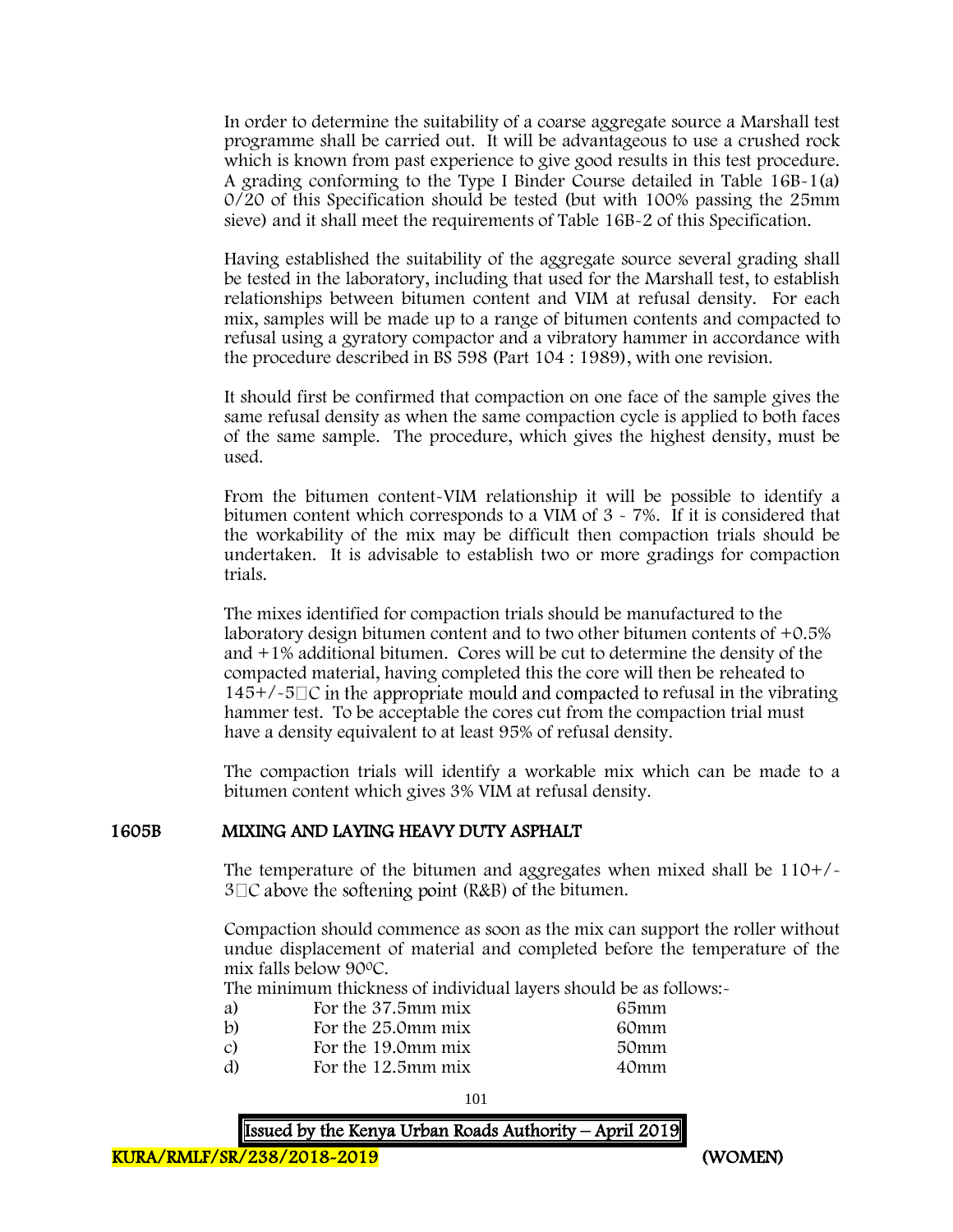## 1606B COMPACTION

Rolling shall be continued until the voids measured in the completed layer are in accordance with the requirement for a minimum density of 98% of Marshall optimum, or, a minimum mean value of 95% of refusal density (no value less than 93%) as appropriate.

### 1607B MEASUREMENT AND PAYMENT

a) Item : Asphalt Concrete

Unit : m<sup>3</sup> of Asphalt Concrete Used

Asphalt concrete shall be measured by the cubic metre compacted on the road calculated as the product of the length instructed to be laid an the compacted cross-sectional area shown on the Drawings or instructed by the Engineer.

The rate for asphalt concrete shall include for the cost of providing, transporting, laying and compacting the mix with the nominal binder content and complying with the requirements of Parts A and B of Section 16 of this Specification.

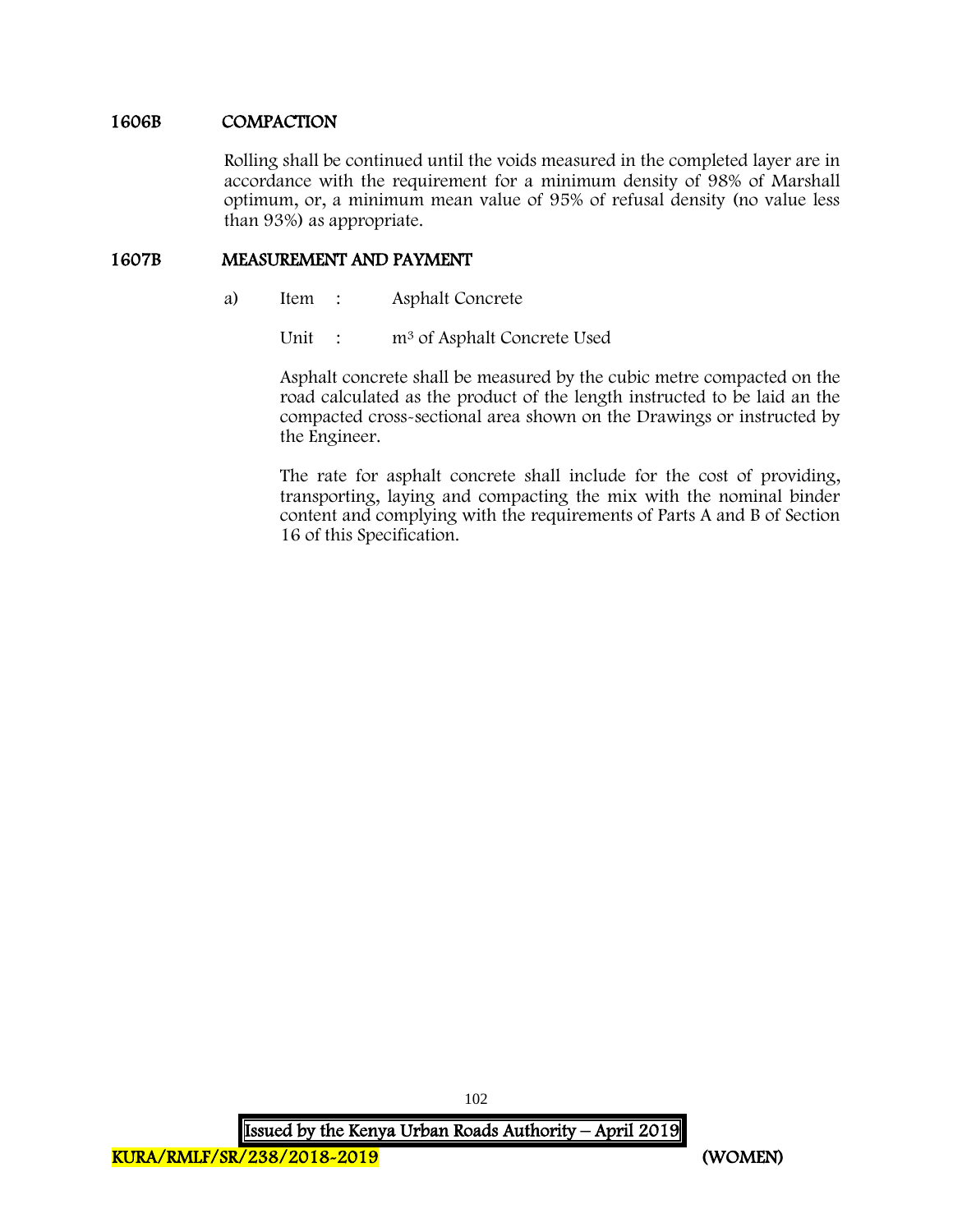### SECTION 17 - CONCRETE WORKS

### 1703 MATERIALS FOR CONCRETE

This work shall consist of placing selected approved material of 250mm minimum diameter on the foundation put after excavation to receive levelling concrete in accordance with these specifications and in conformity with the lines, grades and cross sections shown on the Drawings as directed by the Engineer.

### (a) Materials

Selected rock: The selected rock builders to be placed for this work shall be hard, sound, durable quarry stones as approved by the Engineer. Samples of the stone to be used shall be submitted to and approved by the Engineer before any stone is placed.

The maximum size of the stone boulders shall be 300mm.

### (b) Construction Method

After completion of the structural excavation the surface of the loose soil shall be levelled and compacted. Then the stone of the above sizes shall be placed in one layer of 250mm over the compacted bed where the bottom slab will rest. Coarse sand shall be spread to fill up the voids in the stone boulders, and compaction with vibratory compactors should be performed to make this layer dense whereon a concrete of levelling course shall be placed.

### (c) Measurement and payment

Measurement for the bedding materials shall be made in cubic metres for the completed and accepted work, measured from the dimension shown on the Drawings, unless otherwise directed by the Engineer.

Payment for the bedding Materials for Levelling Concrete Works shall be full compensation for furnishing and placing all materials, all labour equipment, tools and all other items necessary for proper completion of the work in accordance with the Drawings and specifications and as directed by the Engineer.

### 1703(A) LEVELLING CONCRETE (CLASS 15/20) FOR BOTTOM SLAB INCLUSIVE OF COST OF FORM WORKS

This work shall consist of placing and levelling lean concrete class 15/20 over the prepared bed of stone boulders in the foundation for bottom slab and wingwalls in accordance with these specifications and which conformity with the lines, grades, thickness and typical cross-sections shown on the drawings unless otherwise directed by the Engineer.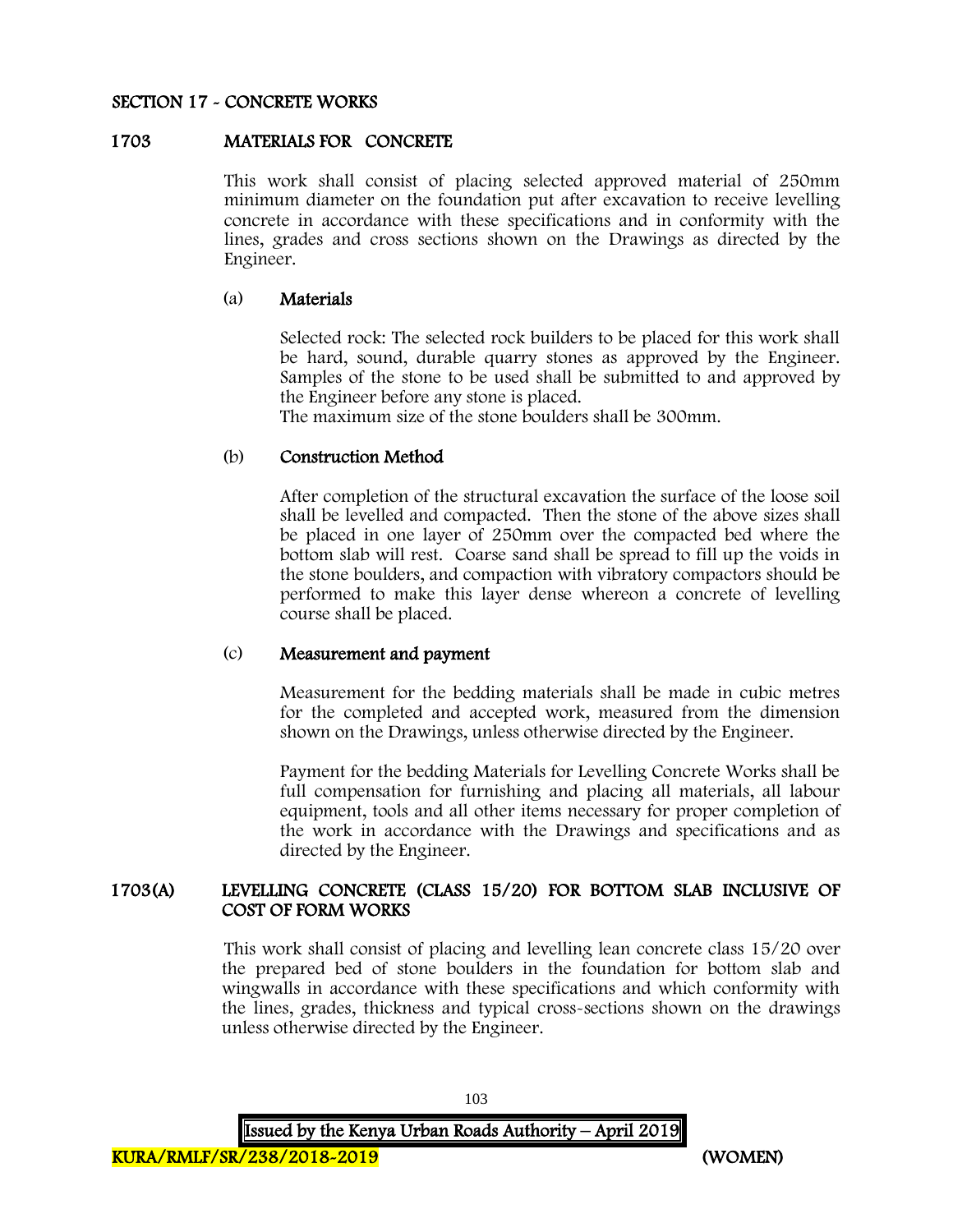# (a) Materials for Levelling Concrete

Requirement for the concrete class 15/20 is specified as follows:- Design compressive strength (28) days : 15N/mm<sup>2</sup> Maximum size of coarse aggregate : 20mm<br>Maximum cement content : 300 kg/m<sup>3</sup>. Maximum cement content Maximum water/cement ration of 50% with slump of 80mm.

# (b) Construction Method

The bed of stone boulders upon which the levelling concrete will be placed shall be smooth, compacted and true to the grades and crosssection shall be set to the required lines and grades.

## 37.2 (c) Measurement and payment

Measurement for levelling concrete (class 15/20) shall be made in cubic metres completed and accepted levelling concrete work measured in place which is done in accordance with the Drawings and the Specifications.

Payment for this work shall be the full compensation for furnishing and placing all materials, labour, equipment and tools, and other incidentals to Specifications and as directed by the Engineer.

Pay item No. 17/02 Levelling Concrete Works (Class 15/20) for Box Culvert and wingwalls inclusive of Cost of Form works.

# 1703 (C) FORMWORK FOR CULVERT WALLS

This work shall consist of all temporary moulds for forming the concrete for culvert walls and slabs together with all temporary construction required for their support. Unless otherwise directed by the Engineer all formworks shall be removed on completion of the walls and slabs.

## (a) Materials

Forms shall be made of wood or metal and shall conform to the shape, lines and dimensions shown on the Drawings.

All timber shall be free from holes, loose material, knots, cracks, splits and warps or other defects affecting the strength or appearance of the finished structure.

Release Agents – Release agents shall be either neat oils containing a surface activating agent, cream emulsions, or chemical agents to be approved by the Engineer.

# (b) Construction Method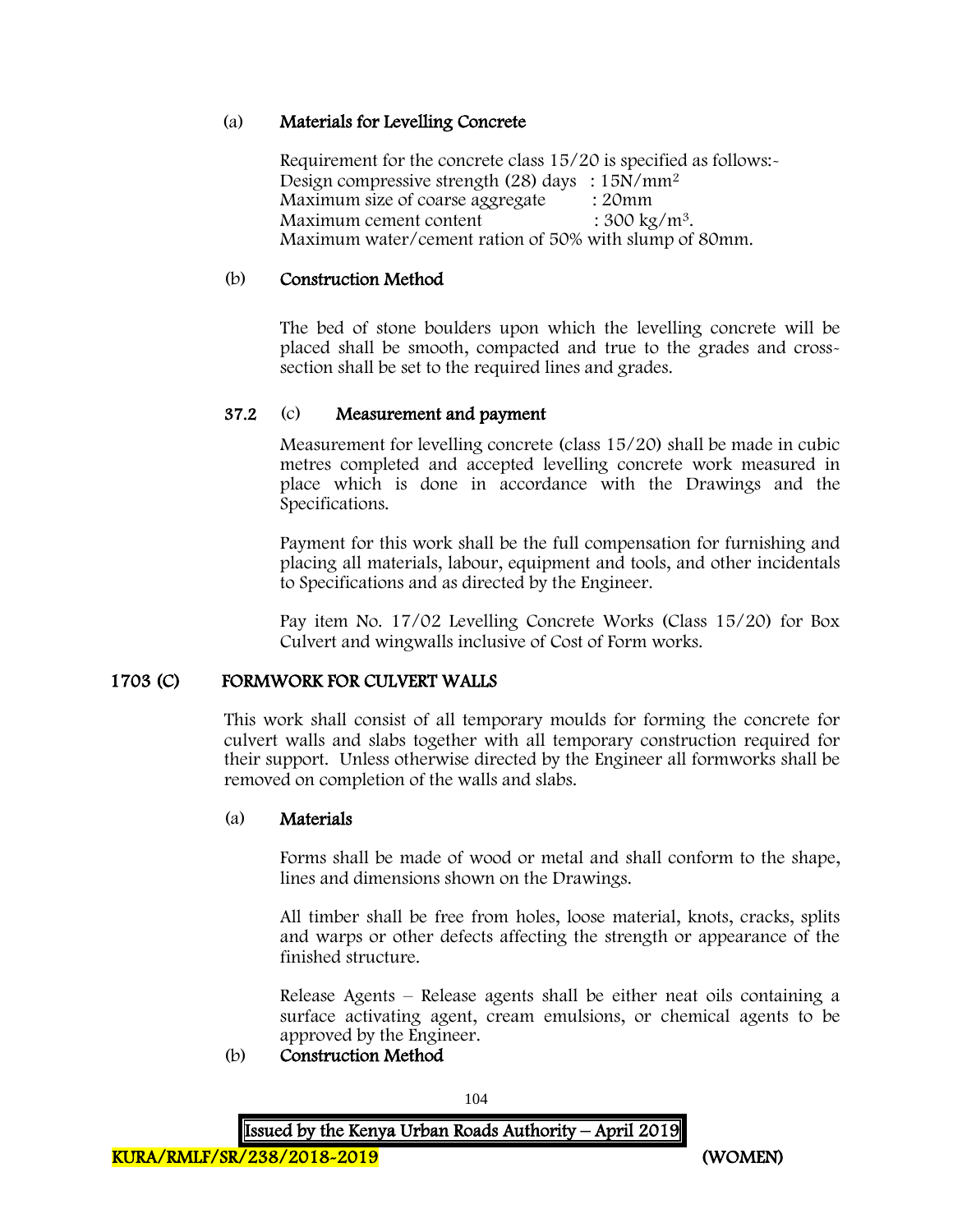# (i) Formworks

Formworks shall be designed to carry the maximum loads that may be imposed, and so be rigidly constructed as to prevent deformation due to load, drying and wetting, vibration and other causes. After forms have been set in correct location, they shall be inspected and approved by the Engineer before the concrete is placed.

If requested, the contractor shall submit to the Engineer working drawings of the forms and also, if requested, calculations to certify the rigidity of the forms.

## 1703(D) CONCRETE WORKS (CLASS 25/20) OF CULVERT WALLS AND SLABS

This work shall consist of furnishing, mixing, delivering and placing of the concrete for the construction of culvert walls and slabs, in accordance with these Specifications and in conformity with the requirements shown on the Drawings.

Concrete class 25/20 shall be used for Culvert walls and slabs.

## (a) Concrete Materials

(i) Cement: Cement shall be of Portland type and shall conform to the requirements of BS 12 or equivalent.

The contractor shall select only one type or brand of cement or others. Changing of type or brand of cement will not be permitted without a new mix design approved by the Engineer. All cement is subject to the Engineer's approval; however, approval of cement by the Engineer shall not relieve the Contractor of the responsibility to furnish concrete of the specified compressive strength.

Conveyance of cement by jute bags shall not be permitted. Storage in the Contractor's silo or storehouse shall not exceed more than two (2) months, and age of cement after manufacture at mill shall not exceed more than four (4) months. The Contractor shall submit to the Engineer for his approval the result of quality certificate prepared by the manufacturer.

Whenever it is found out that cement have been stored too long, moist, or caked, the cement shall be rejected and removed from the project.

# (b) Aggregates

Fine and coarse aggregates must be clean, hard, strong and durable, and free from absorbed chemicals, clay coating, or materials in amounts that could affect hydration, bonding, strength and durability of concrete. Grading of aggregates shall conform to the following requirements: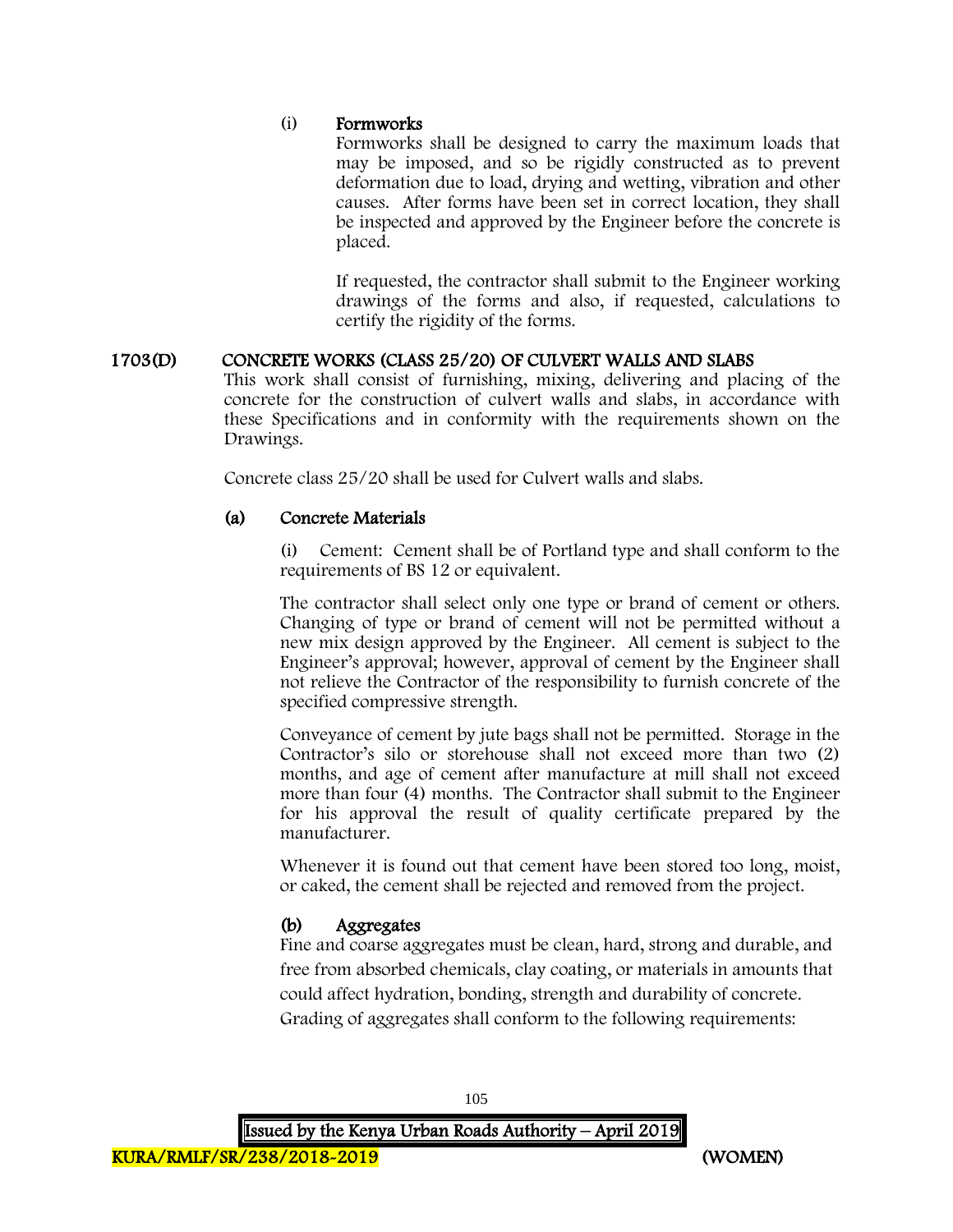# (i) Grading of Fine Aggregates

| Sieve Size | Percentage by Weight Passing |
|------------|------------------------------|
| 10<br>mm   | 100                          |
| 5<br>mm    | 89-100                       |
| $2.5$ mm   | $60 - 100$                   |
| 1.2<br>mm  | $30 - 100$                   |
| 0.6 mm     | $15 - 54$                    |
| 0.3<br>mm  | $5 - 40$                     |
| 0.15 mm    | $0 - 15$                     |

# (ii) Grading of Coarse Aggregates

| Size     |        |    |    |    |            |    | of Amounts finer than each standard sieve percentage by |          |
|----------|--------|----|----|----|------------|----|---------------------------------------------------------|----------|
| Coarse   | weight |    |    |    |            |    |                                                         |          |
| Aggregat | 40     | 30 | 25 | 20 |            | 15 | 10                                                      | 局        |
|          | 2.5    |    |    |    |            |    |                                                         |          |
|          | 100    |    |    |    | $90 - 100$ |    | 30-69                                                   | $0 - 10$ |
|          |        |    |    |    |            |    |                                                         |          |

Other requirements for aggregates are as follows:

# (iii) Fine Aggregates

| Fitness Modulus, AASHTO M-6                           | $: 2.3 - 3.1$         |
|-------------------------------------------------------|-----------------------|
| Sodium Sulphate Soundness, AASHTO T104: Max. 10% loss |                       |
| Content of Friable Particles AASHTO 112               | : Max $1\%$ by weight |
| Sand Equivalent, AASHTO T176                          | : Min. 75             |

# (iv) Coarse Aggregate

| Abrasion, AASGTO T96                             | : Max. $405$ loss      |
|--------------------------------------------------|------------------------|
| Soft Fragment and shale, AASHTO M80              | : Max. $5\%$ by weight |
| Thin and elongated Pieces, AASHTO M80 : Max. 15% |                        |

# (v) Water

All sources of water to be used with cement shall be approved by

the Engineer. Water shall be free from injurious quantities of oil,

alkali, vegetable matter and salt as determined by the Engineer.

# (vi) Admixture

Only admixture, which have been tested and approved in the site laboratory through trial mixing for design proportion shall be used. Before selection of admixture, the Contractor shall submit to the Engineer the specific information or guarantees prepared by the admixture supplier.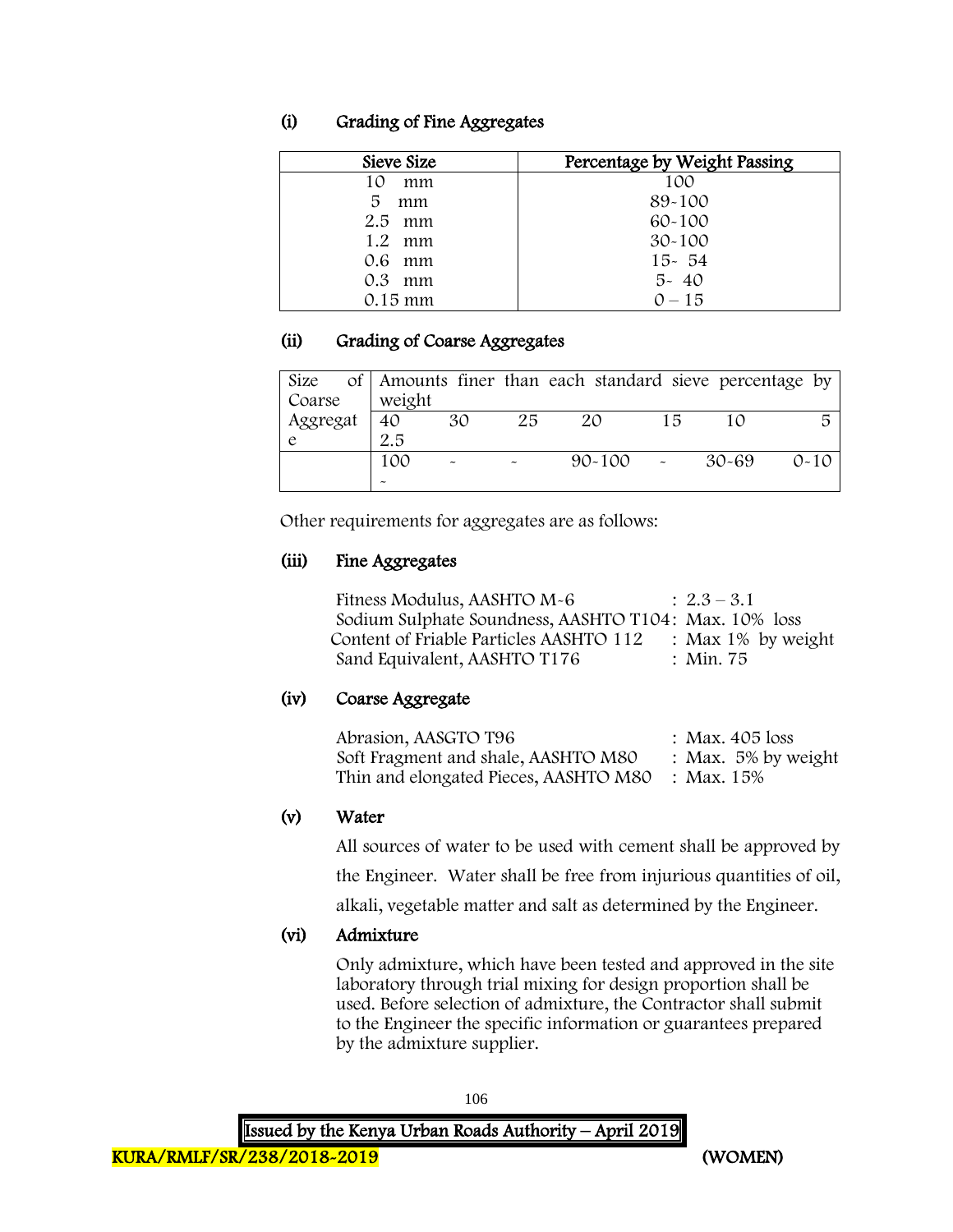The contractor shall not exclude the admixture from concrete proportions.

### Concrete class 20/20

Concrete class 25/20 shall be used for culvert walls and slabs. The requirements of Concrete class 25/20 are provided as follows unless otherwise the Engineer will designate any alteration.

Design compressive strength (28 days) : 25N/mm<sup>2</sup><br>Maximum size of coarse aggregates : 20mm Maximum size of coarse aggregates Maximum water/cement ratio of 45% with slump of 80mm

### (d) Proportioning Concrete

The Contractor shall consult with the Engineer as to mix proportions at least thirty (30) days prior to beginning the concrete work. The actual mix proportions of cement, aggregates, water and admixture shall be determined by the Contractor under supervision of the Engineer in the site laboratory.

The Contractor shall prepare the design proportions which has 120% of the strength requirement specified for the designated class of concrete.

No class of concrete shall be prepared or placed until its job-mix proportions have been approved by the Engineer.

## (e) Concrete Work

### (ii) Batching

Batching shall be done by weight with accuracy of:

| Cement              | $\frac{1}{2}$ percent |
|---------------------|-----------------------|
| Aggregate           | $\frac{1}{2}$ percent |
| Water and Admixture | : 1 percent.          |

Equipment should be capable of measuring quantities within these tolerances for the smartest batch regularly used, as well as for larger batches.

The accuracy of batching equipment should be checked every month in the presence of the Engineer and adjusted when necessary.

## (iii) Mixing and delivery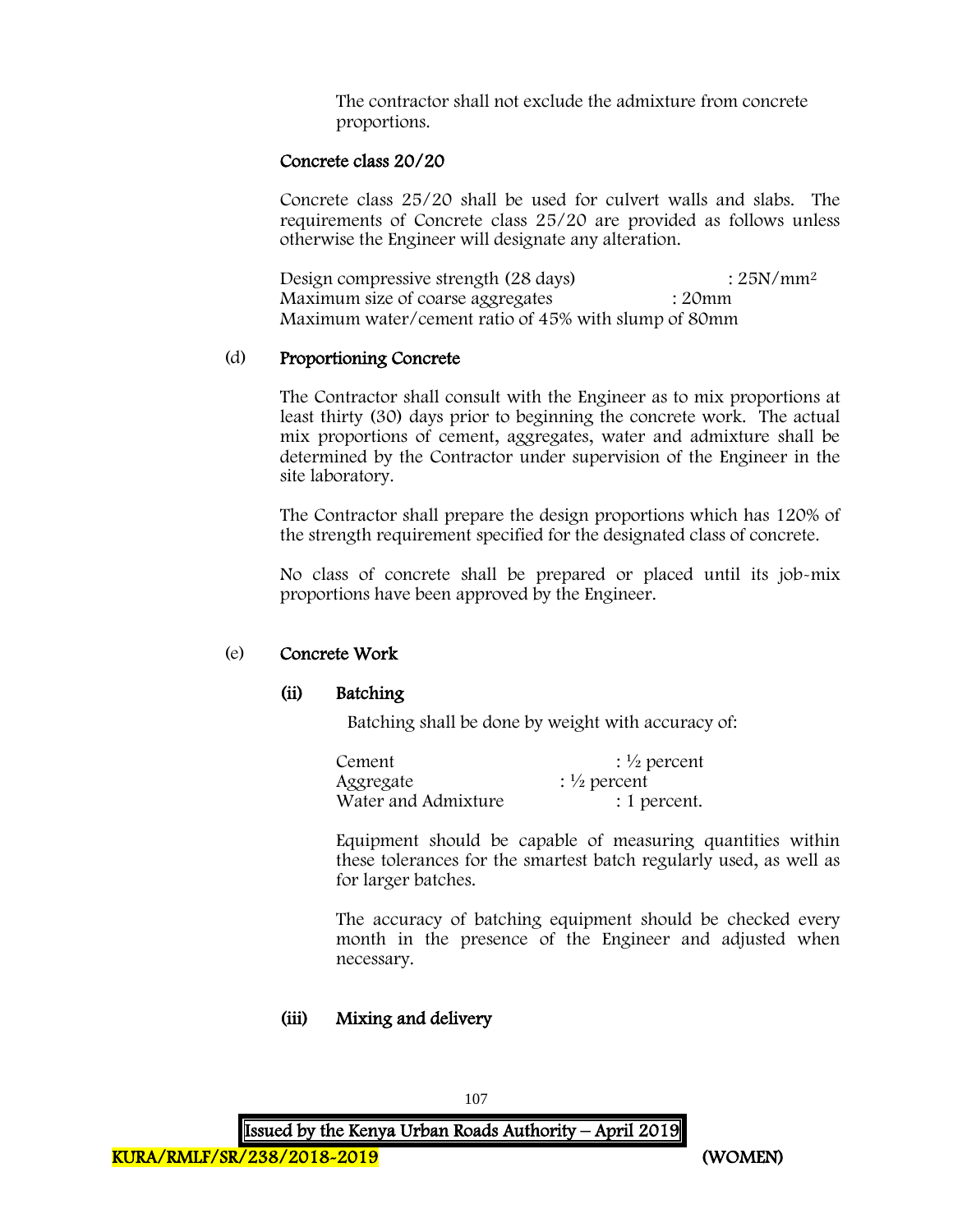Slump of mixed concrete shall be checked and approved at an accuracy of +25mm against designated slump in these specifications.

## (iv) Concrete in hot weather

No concrete shall be placed when the ambient air temperature is expected to exceed thirty three degrees celsius (330c) during placement operations).

## (v) Concreting at night

No concrete shall be mixed, placed or finished when natural light is insufficient, unless an adequate approved artificial lighting system is operated; such night work is subject to approval by the engineer.

## (vi) Placing

In preparation of the placing of concrete, the interior space of forms shall be cleaned and approved by the engineer prior to placing concrete. All temporary members except tie bars to support forms shall be removed entirely from the forms and not buried in the concrete. The use of open and vertical chute shall not be permitted unless otherwise directed by the engineer.

The Contractor shall provide a sufficient number of vibrators to properly compact each batch immediately after it is placed in the forms.

## (f) Measurement and Payment

Measurements for the Concrete Works Class 20/20 of culvert walls and slabs shall be made in cubic metres for the walls and slabs actually constructed, measured from their dimensions shown on the Drawings. Payment for the Concrete Works (Class 20/20) of culvert walls and slabs shall be the full compensation for furnishing all materials of the concrete mixing, delivering, placing and curing the concrete, equipment and tools, labour and other incidental necessary for the completion of the work in accordance with the Drawings and these Specifications and as directed by the Engineer.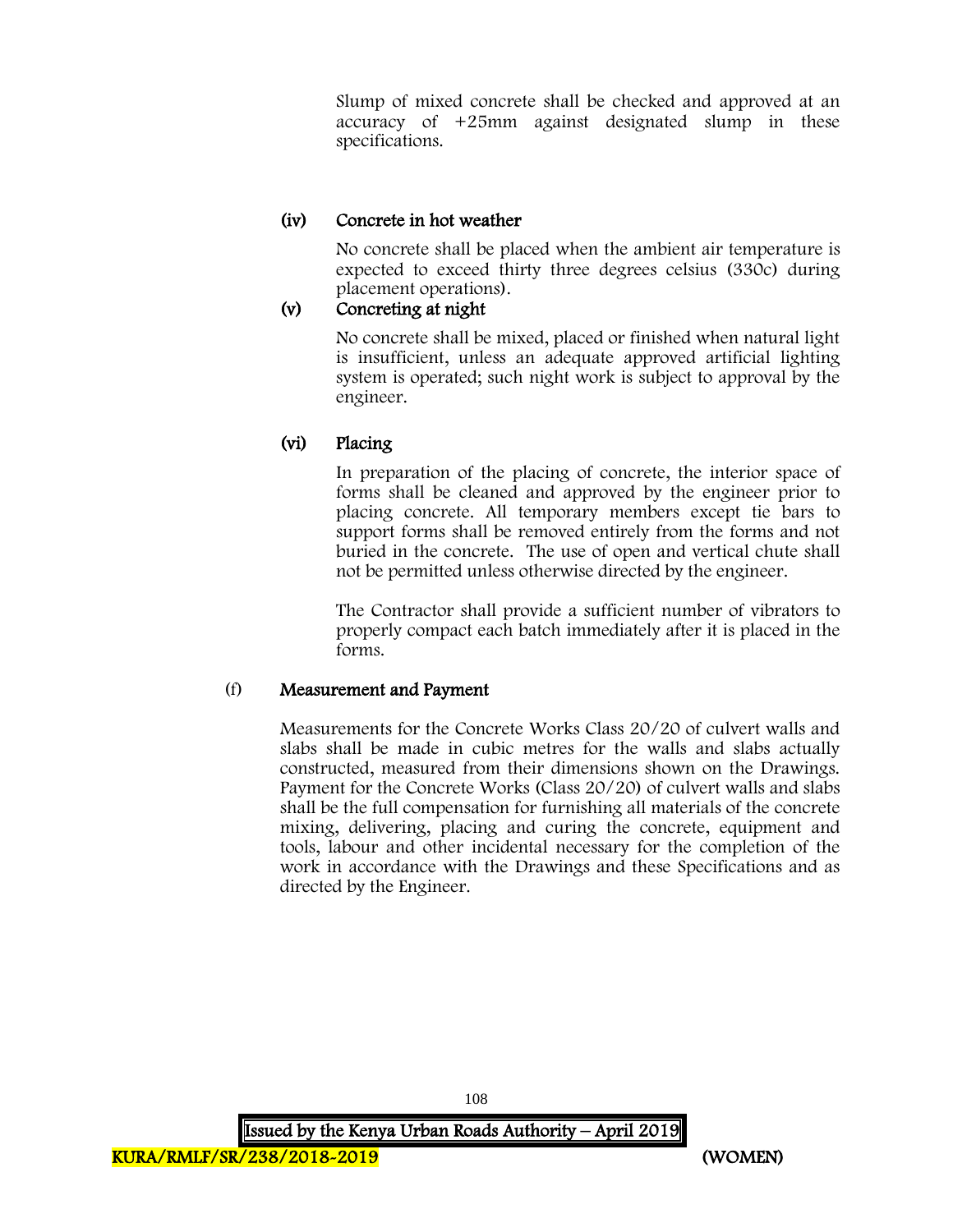#### SECTION 20 - ROAD FURNITURE

#### 2001 ROAD RESERVE BOUNDARY POSTS

Road reserve boundary posts shall be provided as directed by the Engineer and in compliance with Standard Specification clause 2001. They shall be placed at 50m. intervals along the boundary of the road reserve.

#### 2003 EDGE MARKER POST

Edge marker post shall be provided as directed by the Engineer and in compliance with Standard Specification clause clause 2003

#### 2004 PERMANENT ROAD SIGNS

Permanent Road Signs shall be provided as directed by the Engineer and in compliance with the requirements of the "Manual for Traffic Signs in Kenya" Part II and standard Specification clause 2004.

#### 2004B EXISTING ROAD SIGNS

Where directed by the Engineer, the Contractor shall take down road signs including all posts, nuts, bolts and fittings, and remove and dispose of the concrete foundation and backfill the post holes. The signs shall be stored as directed by the Engineer.

Measurement and payment for taking down road signs shall be made by the number of signs of any type and size taken down, cleaned and stored as directed.

#### 2005 ROAD MARKING

Paint for road marking shall be internally reflectorised hot applied thermoplastic material in accordance with Clause 219 of the Standard Specification.

The rates inserted in the Bills of Quantities for road marking shall include for prior application of approved tack coat.

#### 2005A RAISED PAVEMENT MARKERS – ROAD STUDS

#### **MATERIAL**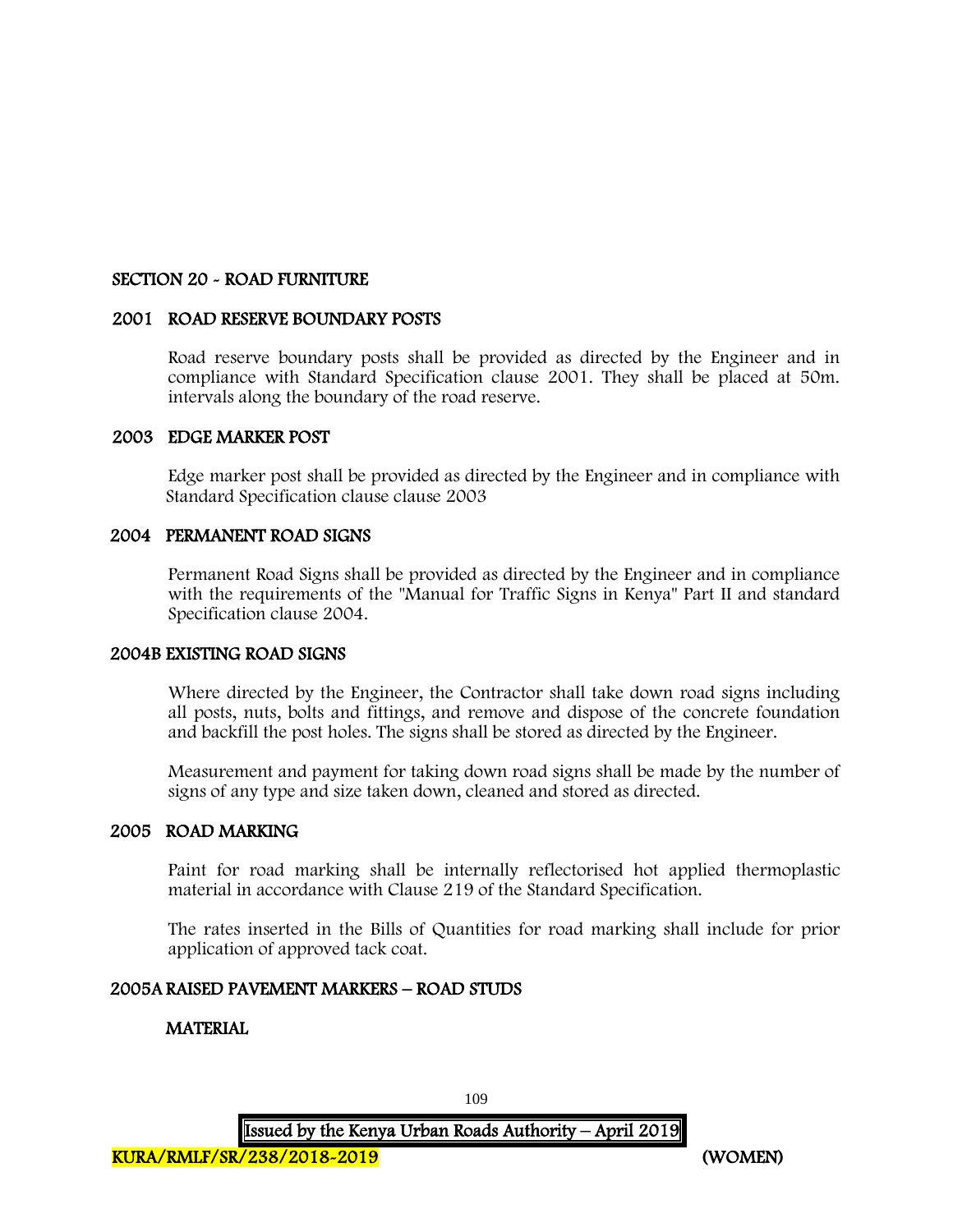Road studs are moulded of acrylonitrile butadiene styrene (ABS) conforming to ASTM Specification D1788 – 68, class  $5-2-2$  shell filled with inert, thermosetting compound and filler. The lens portion of the marker of the marker is of optical menthly methacrylic.

### **CONSTRUCTION**

The road studs shall be constructed of high impact ABS containing a multi-biconvex glass lens reflector system. It shall be of monolithic construction, and not less than 98.5. m<sup>2</sup>. The height of the marker shall not exceed 17mm and the underside shall contain a non-honeycomb base (flat).

## REQUIREMENTS

The markers shall conform to the following requirements

## Colour

Shall be white, yellow or red as specified and the Retro – reflectance values should conform to the testing procedures of ASTME 809.

#### Impact Resistance

The market shall not crack or break when tested using a 1000-gram weight from a height of 1 metre. (ASTM D 2444) or BS 3900 Part E3.

## Resistance to Water Penetration

Shall not have water penetration behind the lens after submerged in a water bath at 70 + 50 oF for 10 minutes. And it should still meet the reflectance Requirement. BS 998.

#### Heat Resistance

Shall comply with the initial brightness as per BS 873 Part IV of 1978

## Night Visibility

The marker shall be bright as per BS 873 Part IV of 1978

#### Compression Resistance

There shall be no cracking sound at a pressure lower than 25 tones as per BS 873 Part IV of 1978.

#### Corrosion Resistance

After immersing a sample of Road stud in a solution containing 30g/1 of sodium chloride for 30 days, there shall not be any signs of corrosion -(BS998).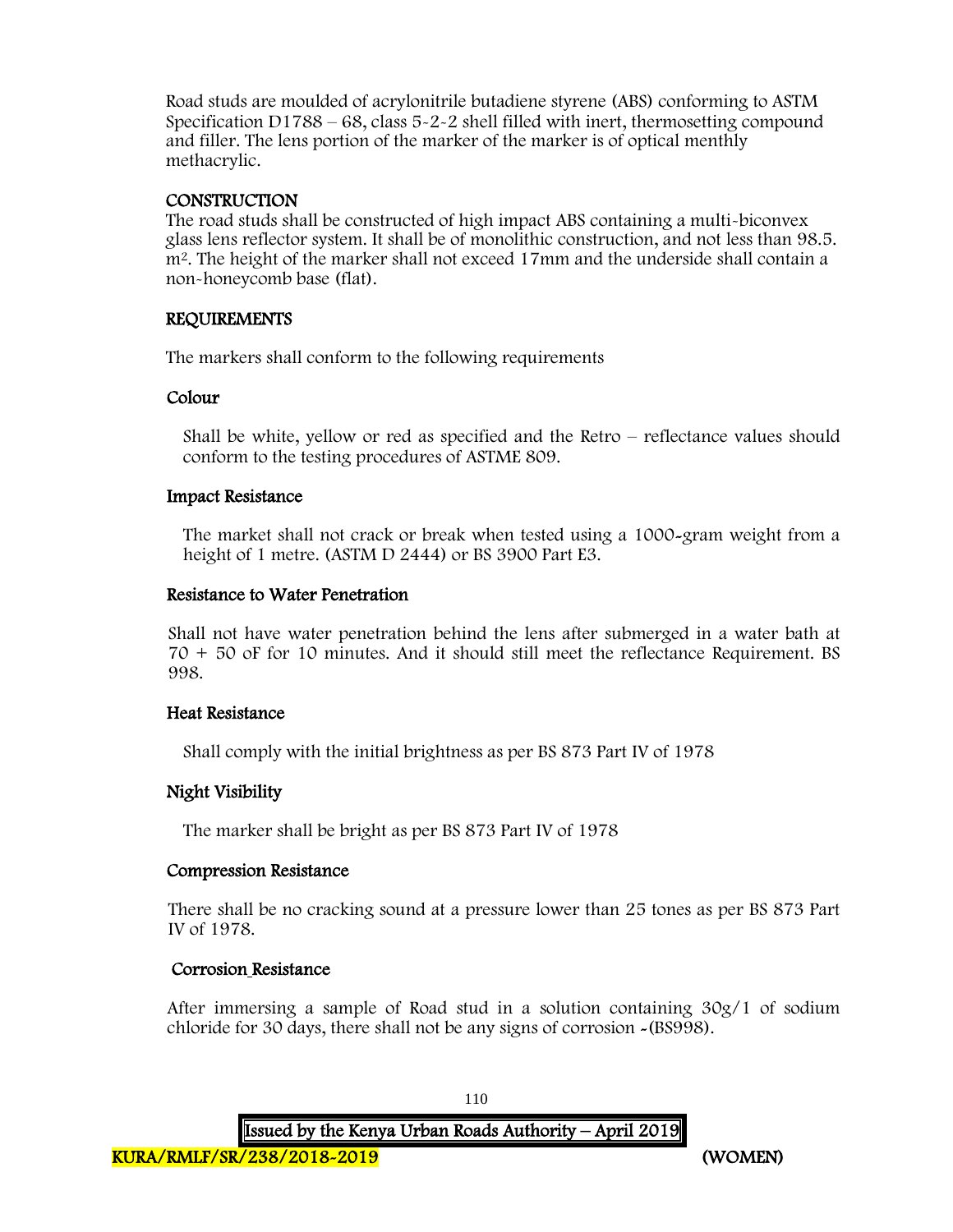NOTE: These markers are intended for application directly to pavement surfaces and are compatible with raised pavement makers. These adhesives should be of high quality and tested for conformance to customer requirements.

### ADHESIVES

They shall be of Resin Type–Epoxy of 2 different components part 1 and 2 i.e Adhesive and Reactor without any volatile solvents in both.

Pot life: not less than 20 minutes at 20 °C<br>Rotational cure time: between 20 and 30 minutes Rotational cure time: between 20 and 30 minutes at 20 °C<br>Hard cure: Between 40 and 60 minutes at 20 °C Between 40 and 60 minutes at 20  $\degree$ C

## APPLICATION INSTRUCTION

#### Preparation of Pavements

Make sure that the road surface is absolutely dry and free of oil and grease.

#### Mixing of Adhesive

Pour component B into the container of component A. Stir mixture by hand with a wooden or metal stick until uniform Grey Tint without a striae is obtained.

## Installation

Pour the mixture on to the underside of the road stud. Then place the road stud firmly on the road surface. Adhesive should stand out for about 5mm to 10 mm over the edges of the stud.

#### Protection from the Traffic

Protect studs from traffic for 2 hours until the adhesive has properly hardened. Try by touching the adhesive.

#### NUMBER OF STUDS NEEDED FOR LABORATORY TESTS.

In order to approve a particular type of road stud, 4 sample road studs of each colour shall be submitted.

#### 2006 GUARDRAILS

Contrary to the Standard Specification, guardrail posts shall be concrete 200 mm diameter set vertically at least 1.2m into the shoulder as directed by the Engineer. Spacer blocks shall also be made of concrete.

Beams for guardrails shall be "Armco Flexbeam" or similar obtained from a manufacturer approved by the Engineer.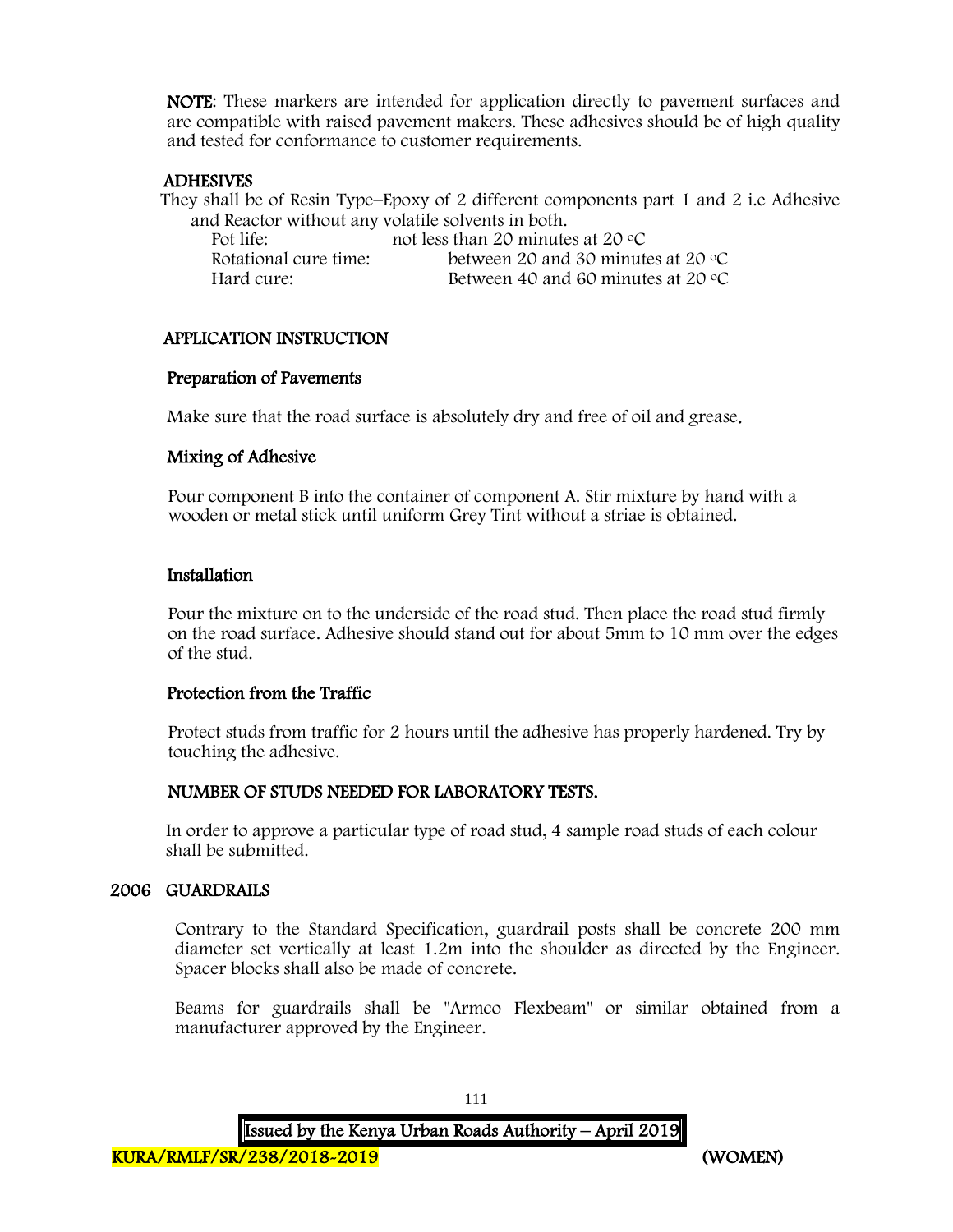## 2007 KERBS

#### a) Vertical Joints

Vertical joints between adjacent Kerbs shall not be greater than 5 mm in width and shall be filled with a mortar consisting of 1:3 cement: sand by volume.

#### b) Transition between flush and raised kerbs

The transition between flush and raised kerbs (e.g. at bus bays) shall be termed as ramped kerbs. The transition between flush and raised kerbs shall occur within a length of 2.0 m.

#### 2008 KILOMETRE MARKER POSTS

Kilometre marker posts shall be provided as directed by the Engineer and in compliance with Standard Specification clause 2008.

#### 2009 RUMBLE STRIPS

Where directed by the Engineer, the Contractor shall provide, place, trim, shape and compact to line and level asphalt concrete rumble strips on the finished shoulders. This shall be done to the satisfaction of the Engineer

## 2011 MEASUREMENT AND PAYMENT

#### Road reserve boundary posts

Road reserve boundary posts shall be measured by the number erected

#### Permanent road signs

Permanent road signs shall be measured by the number of each particular size erected.

#### Road marking

Road markings in yellow or white material shall be measured in square metres calculated as the plan area painted.

#### Road Studs

Road studs shall be measured by the number of each particular size erected.

#### Guardrail

Guardrail shall be measured by the metre as the length of the guardrail constructed.

#### Kerbs

Kerbs shall be measured by the metre as the length of kerb constructed

112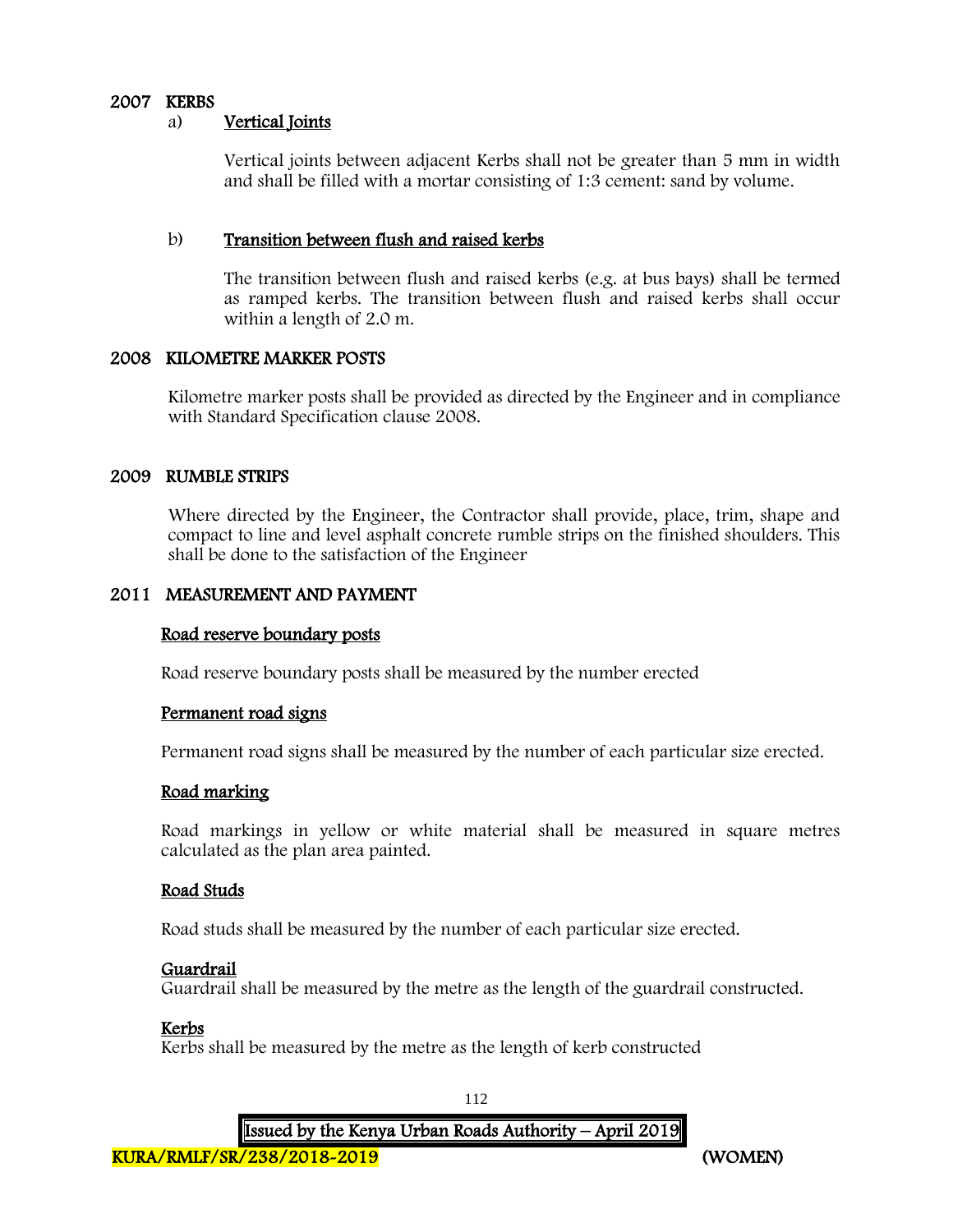## SECTION 22-DAYWORKS

### 2202 MEASUREMENTS AND PAYMENT

(a) Plant

Where items of major plant listed in the schedule of Day works are specified by type (e.g. Concrete mixer etc.) the power rating if such items of plant are provided by the Contractor shall not be lower than the power ratings of such plant manufactured within the last two years prior to the date of BID. Any item of major plant employed upon Dayworks that has a power rating lower than specified above shall be paid for at rates lower than those in the schedule of Dayworks. The reduction in the rate payable shall be in proportion to the reduction in power rating below that specified above.

## SECTION 23: CONCRETE PAVING BLOCKS

This works shall consist of providing, laying and fixing of concrete paving blocks and concrete paving slabs on a sand base on the driveway and walkways and other areas as directed by the Engineer.

## a. Concrete Paving Blocks

The paving blocks shall be of type S of any shape fitting within a 295 mm square coordinating space and a work size thickness of at least 30 mm. The blocks shall confirm to the requirements of BS 6717:Pt. 1:1986 or Kenya standard equivalent.

The laying shall be broken at intervals of 50 m by concrete ribs of class 25 concrete.

The blocks shall be laid on a 40 mm minimum sand base whose specifications are as in section (b) of this specification.

#### b. Sand For Sand Base

Sand used as bedding for paving blocks and slabs shall be natural sand either pit or river sand. The grading shall conform and be parallel as much as possible to  $KSO2 - 95$  Parts 1 &2: 1984 for zones 1,2 or 3. The other requirements shall be as specified in section 1703 (c ) of Standard Specifications.

#### c. Measurement and Payment

Payment for paving blocks and paving slabs shall be by square metre laid. The rate quoted would include the cost of haulage to site of the blocks, slabs and sand, as no extra payment shall be made for haulage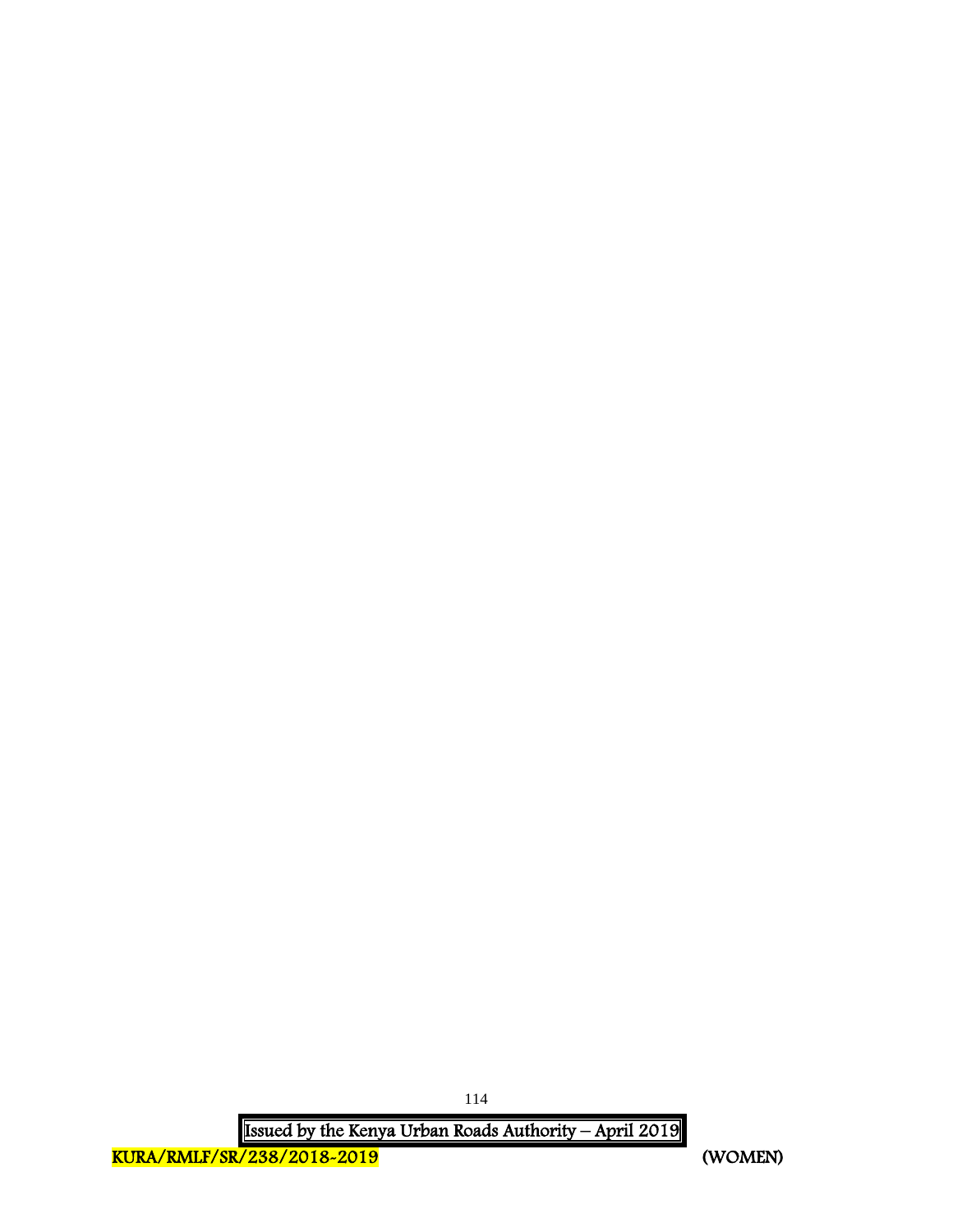## SECTION VI: SUPERVISION AND CONTRACT EVALUATION MANUAL 2012

The Manual refers to the Ministry of Roads 'Supervision and Contract evaluation Manual for Road Maintenance Works 2012.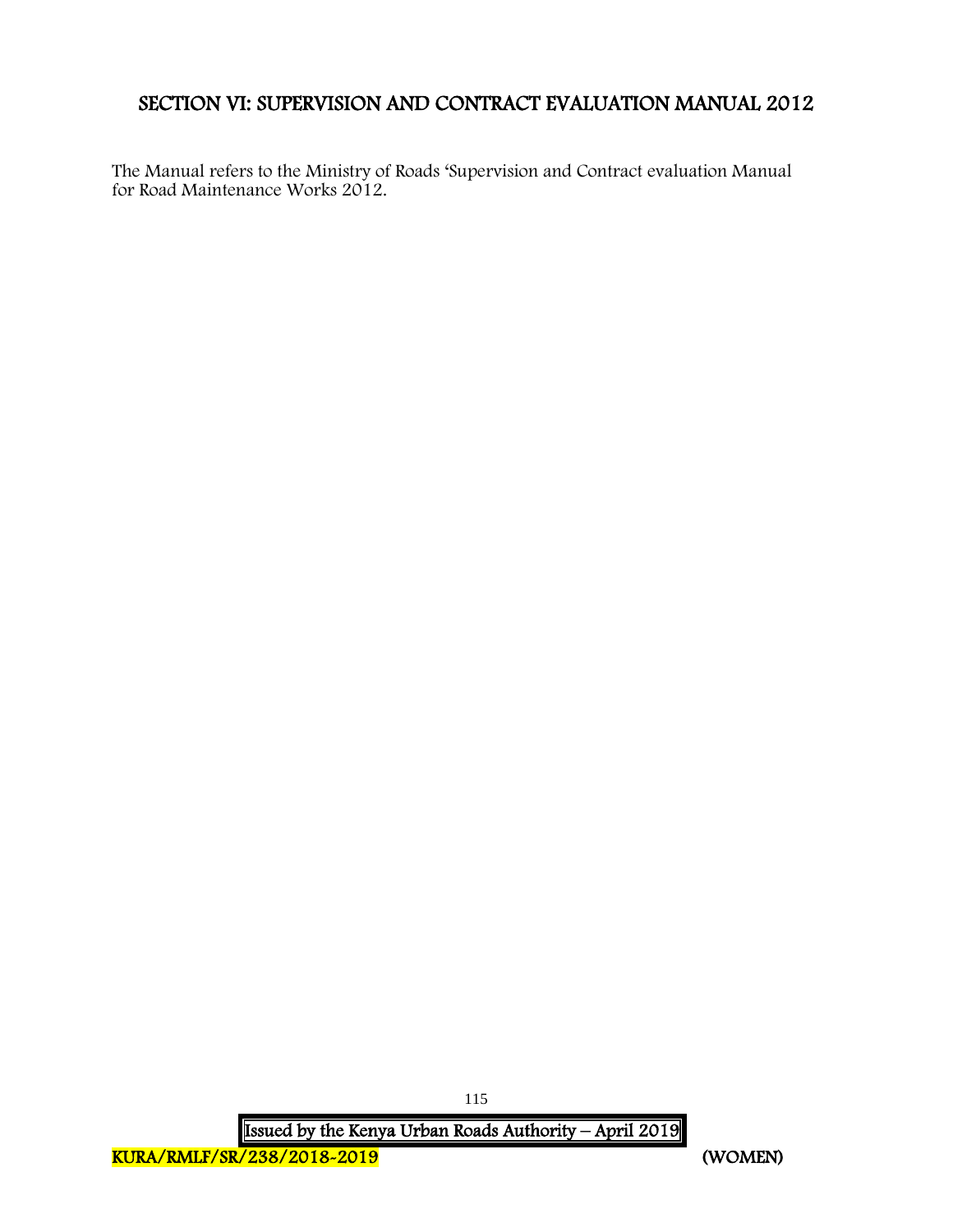# SECTION VII: ROAD MAINTENANCE MANUAL

The Manual refers to the Ministry of Roads 'Road Maintenance Manual, May 2010 Edition'.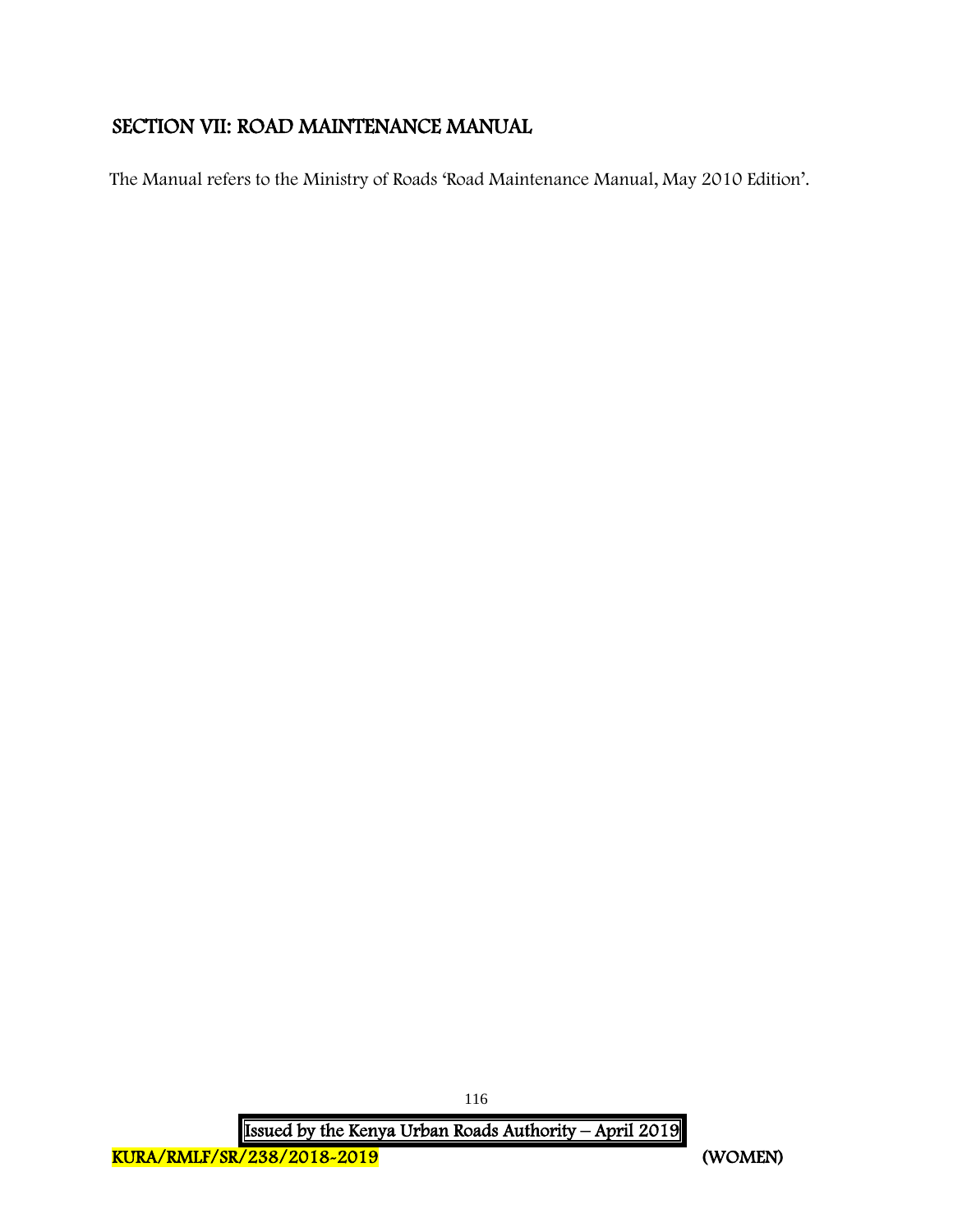SECTION IX: BILLS OF QUANTITIES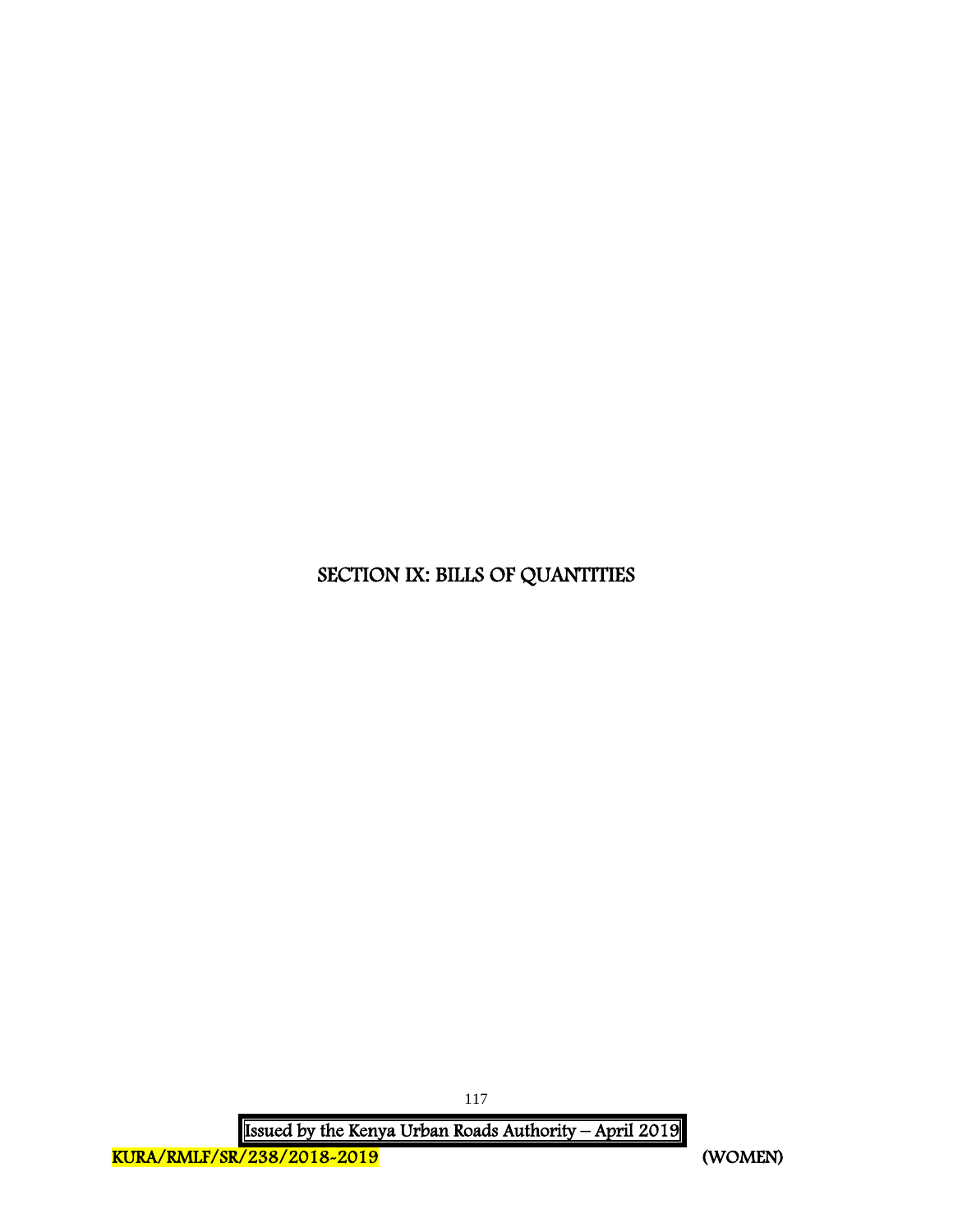### PREAMBLE TO BILL OF QUANTITIES

- 1. The Bills of Quantities forms part of the Contract Documents and are to be read in conjunction with the Instructions to Bidders, Conditions of Contract Parts I and II, Specifications and Drawings.
- 2. The brief description of the items in the Bills of Quantities is purely for the purpose of identification, and in no way modifies or supersedes the detailed descriptions given in the conditions of Contract and Specifications for the full direction and description of work and materials.
- 3. The Quantities set forth in the Bills of Quantities are estimated, representing substantially the work to be carried out, and are given to provide a common basis for bidding and comparing of Bids. There is no guarantee to the Contractor that he will be required to carry out all the quantities of work indicated under any one particular item or group of items in the Bill of Quantities. The basis of payment shall be the Contractor's rates and the quantities of work actually done in fulfilment of his obligation under the Contract.
- 4. The prices and rates inserted in the Bills of Quantities will be used for valuing the work executed, and the Engineer will only measure the whole of the works executed in accordance with this Contract.
- 5. The rates inserted in any road in the tender shall apply to other roads within the same lot upon written instructions to be issued by the Engineer or his representative during execution of works and shall be used only to pay for activities of similar description and nature which may not have been included in the Bills of Quantities for that road.
- 6. A price or rate shall be entered in ink against every item in the Bills of Quantities with the exception of items that already have Provisional sums affixed thereto. The bidders are reminded that no "nil" or "included" rates or "lump-sum" discounts will be accepted. The rates for various items should include discounts if any. Bidders who fail to comply will be disqualified.
- 7. Provisional sums (including Dayworks) in the Bills of Quantities shall be expended in whole or in part at the discretion of the Engineer or his representative.
- 8. Where there are no quantities against the line item especially on dayworks, the bidder shall only fill his rates
- 9. Quantified instructions shall be extracted from the main BOQ for purposes of part implementation of the works and interim measurements/payments shall be based on the quantified instructions read together with the bills of quantities.

The price and rates entered in the Bills of Quantities shall, except insofar as it is otherwise provided under the Contract, include all Constructional plant to be used, labour, insurance, supervision, compliance testing, materials, erection, maintenance of works, overheads and profits, taxes and duties together with all general risks, liabilities and obligations set out or implied in the Contract, transport, electricity and telephones, water, use and replenishment of all consumables, including those required under the contract by the Engineer and his staff.

Errors in the pricing of the Bills of Quantities will be corrected in accordance with Clause (29) of instructions to bidders.

118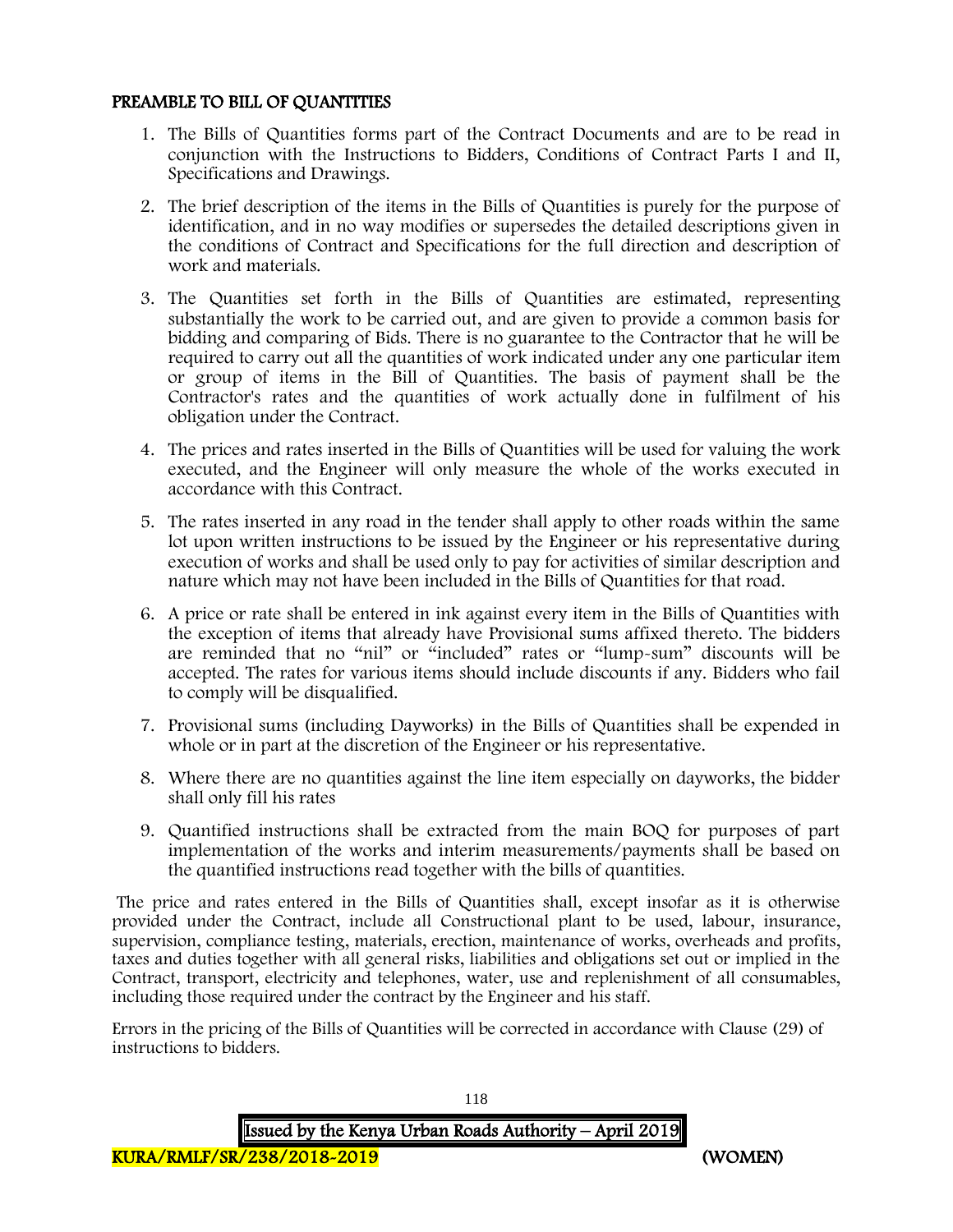|             | BILL 1: GENERAL                                                                                                                                                                     |                  |            |             |               |        |
|-------------|-------------------------------------------------------------------------------------------------------------------------------------------------------------------------------------|------------------|------------|-------------|---------------|--------|
| <b>ITEM</b> | <b>DESCRIPTION</b>                                                                                                                                                                  | <b>UNIT</b>      | <b>QTY</b> | <b>RATE</b> | <b>AMOUNT</b> |        |
|             |                                                                                                                                                                                     |                  |            |             | <b>SHS</b>    | CT     |
| 1.01        | Allow a provisional Sum for material testing services and<br>other Laboratory Services.                                                                                             | PC<br><b>SUM</b> |            |             | 150,000       | 00     |
| 1.02        | Include percentage of P.C Sum in item 1.03 for Contractor's<br>overhead and profit                                                                                                  | $\%$             |            |             |               |        |
| 1.03        | Allow a provisional sum of Kshs 100,000 for the Resident<br>Engineer's Miscellaneous account to be spent in whole or part<br>as directed by the Resident Engineer against receipts. | PC<br><b>SUM</b> |            |             | 100,000       | 00     |
| 1.04        | Include percentage of P.C Sum in item 1.03 for Contractor's<br>overhead and profit                                                                                                  | $\%$             |            |             |               |        |
| 1.07        | Prime cost sum for wages for RE's site staff inclusive of<br>overtime, taxes and other statutory deductions                                                                         | PC<br>Sum        |            |             | 200,000       | $00\,$ |
| 1.08        | Extra Over on Item 1.07 for the Contractor's Overheads and<br>Profit.                                                                                                               | $\%$             |            |             |               |        |
|             |                                                                                                                                                                                     |                  |            |             |               |        |
|             |                                                                                                                                                                                     |                  |            |             |               |        |
|             | Total of Bill Carried Forward to Summary                                                                                                                                            |                  |            |             |               |        |
|             |                                                                                                                                                                                     |                  |            |             |               |        |
|             | BILL 4: SITE CLEARANCE AND TOPSOIL STRIPPING                                                                                                                                        |                  |            |             |               |        |
| <b>ITEM</b> | <b>DESCRIPTION</b>                                                                                                                                                                  | <b>UNIT</b>      | <b>QTY</b> | <b>RATE</b> | <b>AMOUNT</b> |        |
|             |                                                                                                                                                                                     |                  |            | <b>KSHS</b> | <b>SHS</b>    | CT     |
| 4.03        | Demolish reinforced or mass concrete structures<br>(including hacking for joining) and cart to spoil or stockpile<br>for                                                            |                  |            |             |               |        |
|             | re-use as directed by the Engineer.                                                                                                                                                 | m <sup>3</sup>   | 40         |             |               |        |
| 4.04        | Excavate, remove and dispose cracked<br>pipe culverts of any size.                                                                                                                  | m                | 60         |             |               |        |
|             |                                                                                                                                                                                     |                  |            |             |               |        |
|             |                                                                                                                                                                                     |                  |            |             |               |        |
|             |                                                                                                                                                                                     |                  |            |             |               |        |
|             |                                                                                                                                                                                     |                  |            |             |               |        |
|             |                                                                                                                                                                                     |                  |            |             |               |        |
|             |                                                                                                                                                                                     |                  |            |             |               |        |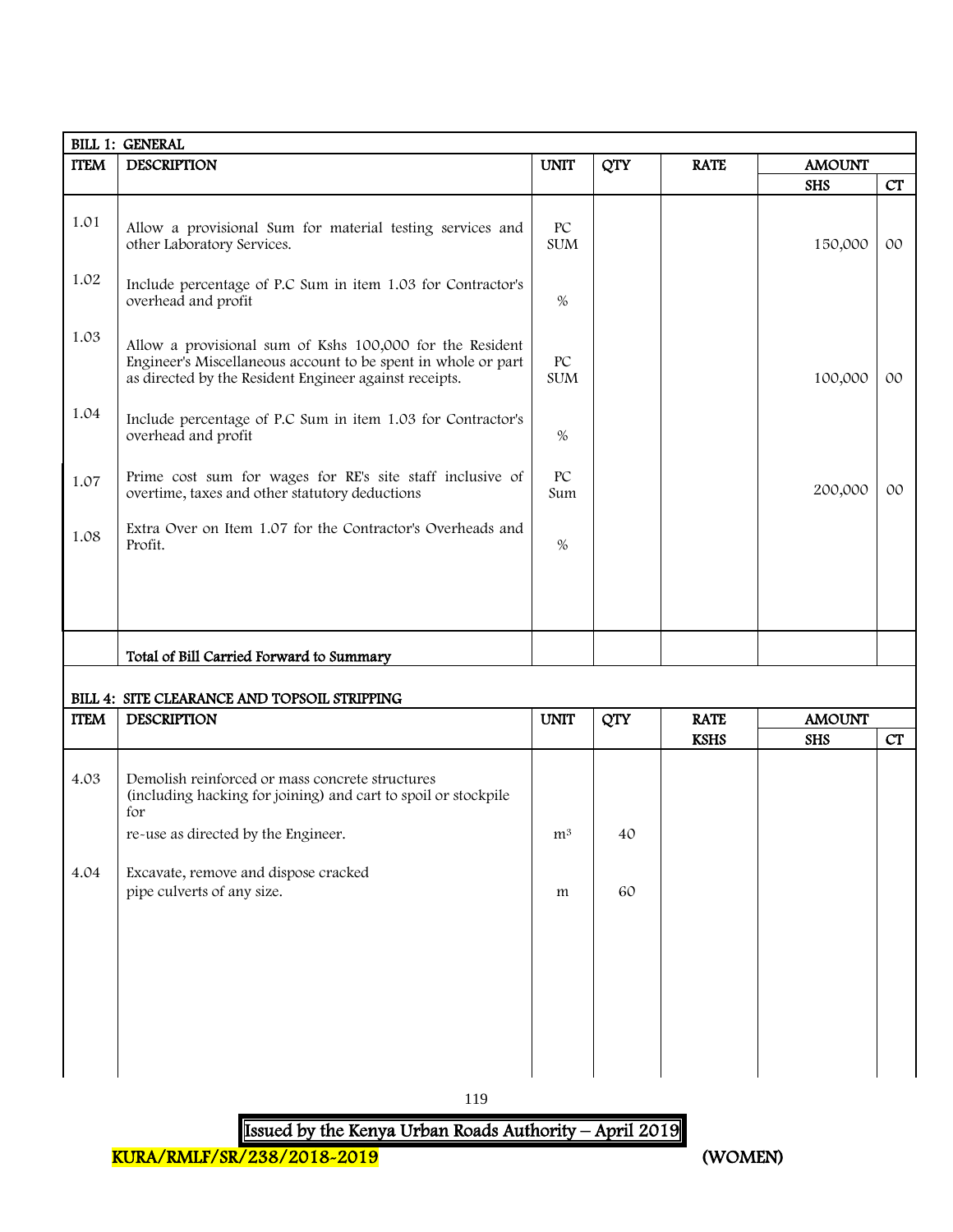|             | Total of Bill Carried Forward to Summary                                                                                                                                                                                                                                                                                                                                                      |                |            |                            |                             |    |
|-------------|-----------------------------------------------------------------------------------------------------------------------------------------------------------------------------------------------------------------------------------------------------------------------------------------------------------------------------------------------------------------------------------------------|----------------|------------|----------------------------|-----------------------------|----|
|             | <b>BILL 5: EARTH WORKS</b>                                                                                                                                                                                                                                                                                                                                                                    |                |            |                            |                             |    |
| <b>ITEM</b> | <b>DESCRIPTION</b>                                                                                                                                                                                                                                                                                                                                                                            | <b>UNIT</b>    | <b>QTY</b> | <b>RATE</b><br><b>KSHS</b> | <b>AMOUNT</b><br><b>SHS</b> | CT |
|             |                                                                                                                                                                                                                                                                                                                                                                                               |                |            |                            |                             |    |
|             | No separate payments shall be made for the overhaul of<br>material and the cost of such haulage shall be included in the<br>rates and or prices                                                                                                                                                                                                                                               |                |            |                            |                             |    |
| 5.01        | Cut to spoil in soft material                                                                                                                                                                                                                                                                                                                                                                 | m <sup>3</sup> | 300        |                            |                             |    |
| 5.02        | Provide and fill in approved soft material and compact to 95%<br>MDD (AASHTO T99) as directed by the Engineer.                                                                                                                                                                                                                                                                                | m <sup>3</sup> | 60         |                            |                             |    |
| 5.04        | Compaction in cut areas or of existing ground below fills to<br>95%                                                                                                                                                                                                                                                                                                                           |                |            |                            |                             |    |
|             | MDD(AASHTO T99) including scarifying and watering to a<br>depth of 150mm below ground level                                                                                                                                                                                                                                                                                                   | m <sup>3</sup> | 480        |                            |                             |    |
| 5.05        | Provide rock fill for washed out areas                                                                                                                                                                                                                                                                                                                                                        | m3             | 100        |                            |                             |    |
|             | Total of Bill Carried Forward to Summary                                                                                                                                                                                                                                                                                                                                                      |                |            |                            |                             |    |
|             | BILL 8: CULVERTS AND DRAINAGE WORKS                                                                                                                                                                                                                                                                                                                                                           |                |            |                            |                             |    |
| <b>ITEM</b> | <b>DESCRIPTION</b>                                                                                                                                                                                                                                                                                                                                                                            | <b>UNIT</b>    | <b>QTY</b> | <b>RATE</b>                | <b>AMOUNT</b>               |    |
| 8.01        | No separate payment shall be made for gravel for<br>blinding and hauling to spoil unsuitable excavation<br>materials and the cost of such shall be included<br>in the rates and /or prices.<br>Excavate/desilt, grade to shape inlets outfalls, side<br>drains to free flow conditions including cart to spoil any<br>excess grass debris and soils as and where directed<br>by the Engineer. | m <sup>3</sup> | 300        | <b>KSHS</b>                | <b>SHS</b>                  | CT |
| 8.02        | Clean drains to free flow conditions                                                                                                                                                                                                                                                                                                                                                          | m              | 500        |                            |                             |    |
| 8.03        | Clean culverts of all sizes to free flow<br>conditions                                                                                                                                                                                                                                                                                                                                        | m              | 80         |                            |                             |    |
| 8.04        | Provide, lay and joint 600 mm ID culverts.                                                                                                                                                                                                                                                                                                                                                    | m              | 24         |                            |                             |    |
| 8.05        | Provide, lay and joint 900 mm ID culverts.                                                                                                                                                                                                                                                                                                                                                    | m              | 24         |                            |                             |    |
| 8.06        | Provide place and compact class 15/20                                                                                                                                                                                                                                                                                                                                                         |                |            |                            |                             |    |
|             | concrete to beds, surrounds and haunches.                                                                                                                                                                                                                                                                                                                                                     | m <sup>3</sup> | 20         |                            |                             |    |
| 8.07        | Provide place and compact class 25/20 concrete to<br>headwalls, wingwalls, aprons and toe walls to pipe<br>culverts; and slabs on drains, including form work.                                                                                                                                                                                                                                | m <sup>3</sup> | 15         |                            |                             |    |
| 8.08        | Provide and place A142 fabric mesh reinforcement<br>for item 8.07.                                                                                                                                                                                                                                                                                                                            | m <sup>2</sup> | 50         |                            |                             |    |
|             |                                                                                                                                                                                                                                                                                                                                                                                               |                |            |                            |                             |    |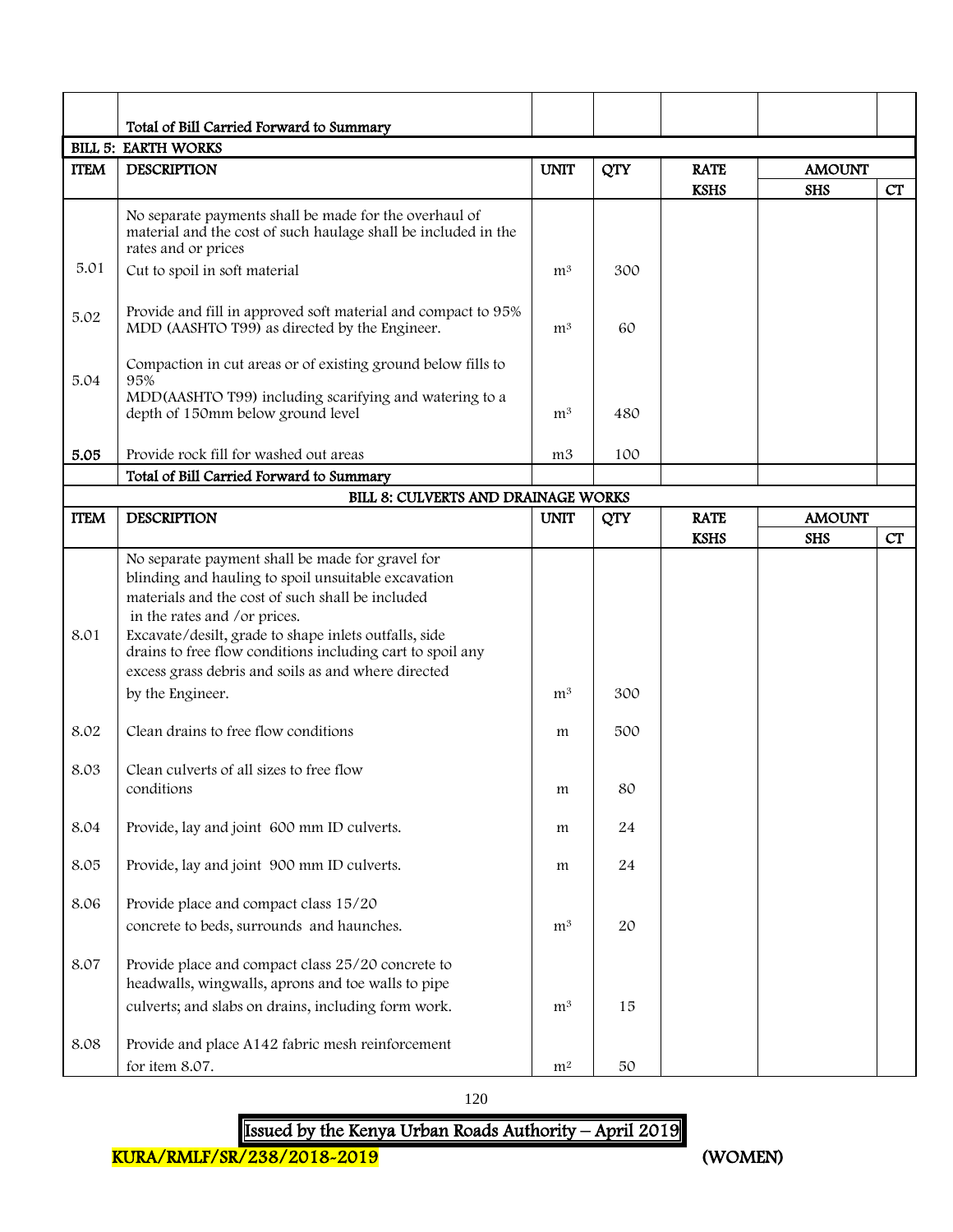| 8.09           | Provide and lay 150mm thick grouted stone for lining of<br>drains with ratio 1:4 cement to Mortar, on culvert inlets and<br>outlets and where directed by the Engineer.                                                                | m <sup>2</sup> | 480        |                            |                             |           |
|----------------|----------------------------------------------------------------------------------------------------------------------------------------------------------------------------------------------------------------------------------------|----------------|------------|----------------------------|-----------------------------|-----------|
|                | Total of Bill Carried Forward to Summary                                                                                                                                                                                               |                |            |                            |                             |           |
|                | <b>BILL9: PASSAGE OF TRAFFIC</b>                                                                                                                                                                                                       |                |            |                            |                             |           |
| <b>ITEM</b>    | <b>DESCRIPTION</b>                                                                                                                                                                                                                     | <b>UNIT</b>    | <b>QTY</b> | <b>RATE</b><br><b>KSHS</b> | <b>AMOUNT</b><br><b>SHS</b> | <b>CT</b> |
| 9.01           | Allow for the passage of traffic through the works.                                                                                                                                                                                    | km             | 2.0        |                            |                             |           |
|                | Total of Bill Carried Forward to Summary                                                                                                                                                                                               |                |            |                            |                             |           |
|                |                                                                                                                                                                                                                                        |                |            |                            |                             |           |
|                | BILL10: GRADING AND GRAVELLING                                                                                                                                                                                                         |                |            |                            |                             |           |
| <b>ITEM</b>    | <b>DESCRIPTION</b>                                                                                                                                                                                                                     | <b>UNIT</b>    | <b>QTY</b> | <b>RATE</b><br><b>KSHS</b> | <b>AMOUNT</b><br><b>SHS</b> | CT        |
| 10.01<br>10.02 | Grade existing carriageway to camber, including slopes<br>and ditches as instructed<br>Provide, spread, water and compact lateritic (natural)                                                                                          | m <sup>2</sup> | 13600      |                            |                             |           |
|                | gravel to specified thickness at 95% MDD.                                                                                                                                                                                              | m <sup>3</sup> | 1000       |                            |                             |           |
|                | Total of Bill Carried Forward to Summary                                                                                                                                                                                               |                |            |                            |                             |           |
|                | <b>BILL 11: SHOULDER TO PAVEMENT</b>                                                                                                                                                                                                   |                |            |                            |                             |           |
| <b>ITEM</b>    | <b>DESCRIPTION</b>                                                                                                                                                                                                                     | <b>UNIT</b>    | <b>QTY</b> | <b>RATE</b>                | <b>AMOUNT</b>               |           |
| 11.01          | Note: All haulage is to be included in the Contractor's rates<br>and prices. There is no separate payment for overhaul<br>Provide, place and compact natural gravel to shoulders,<br>accesses and busbays as directed by the Engineer. | m <sup>3</sup> | 100        | <b>KSHS</b>                | <b>SHS</b>                  | CT        |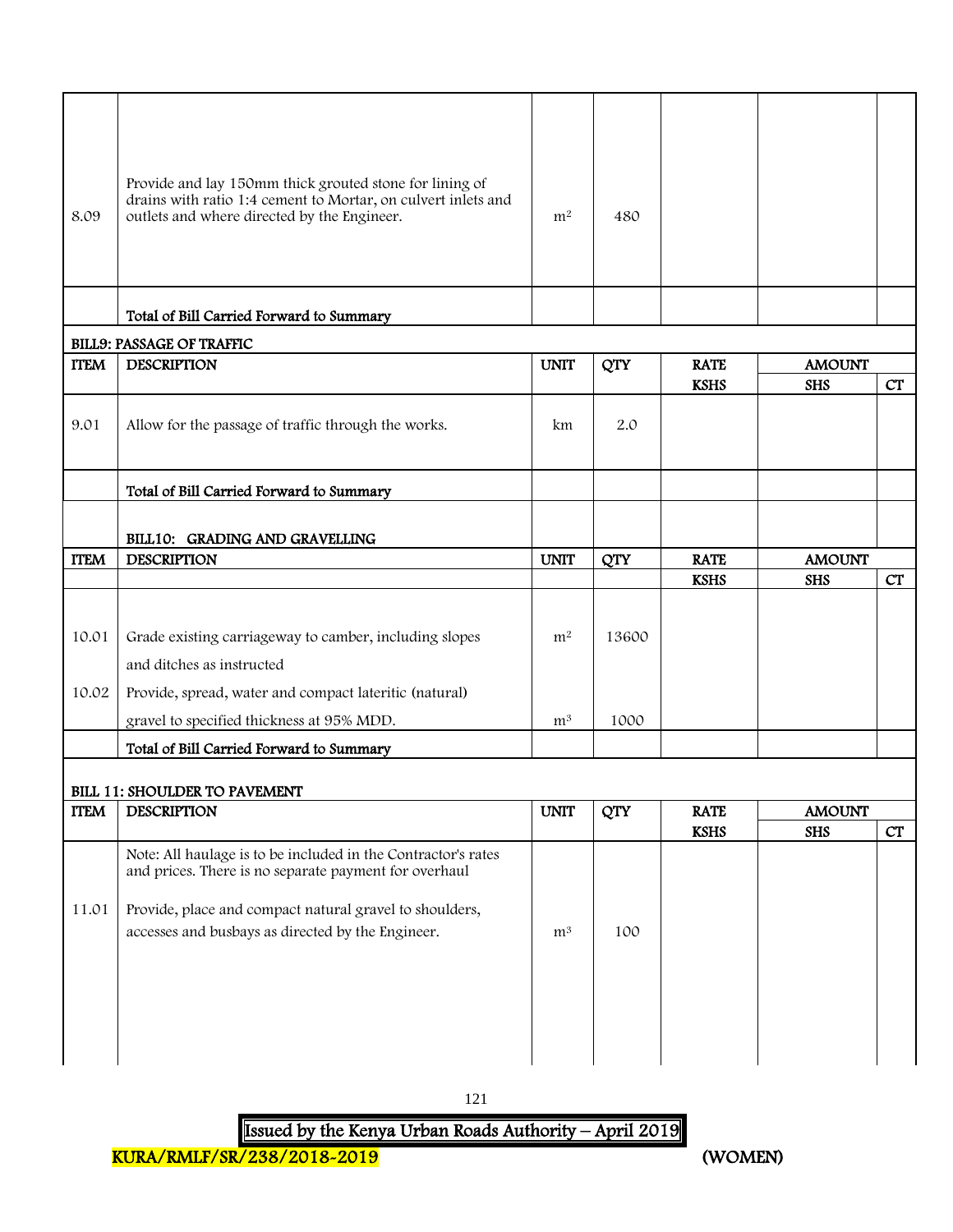|             | Total of Bill Carried Forward to Summary                                                                                                                                                                                                                                  |                |            |                            |                             |           |
|-------------|---------------------------------------------------------------------------------------------------------------------------------------------------------------------------------------------------------------------------------------------------------------------------|----------------|------------|----------------------------|-----------------------------|-----------|
|             | BILL 12: NATURAL MATERIAL BASE AND SUBBASE                                                                                                                                                                                                                                |                |            |                            |                             |           |
| <b>ITEM</b> | <b>DESCRIPTION</b>                                                                                                                                                                                                                                                        | <b>UNIT</b>    | <b>QTY</b> | <b>RATE</b>                | <b>AMOUNT</b>               |           |
|             |                                                                                                                                                                                                                                                                           |                |            | <b>KSHS</b>                | <b>SHS</b>                  | CT        |
| 12.01       | Note: All haulage is to be included in the Contractor's rates<br>and prices. There is no separate payment for overhaul<br>Provide, lay, and compact hand packed stone material<br>including filling of voids with stone dust and watering as<br>directed by the Engineer. | m <sup>3</sup> | 270        |                            |                             |           |
|             | Total of Bill Carried Forward to Summary                                                                                                                                                                                                                                  |                |            |                            |                             |           |
|             | BILL 15: BITUMINOUS SURF. TREAT.& S DRESSING                                                                                                                                                                                                                              |                |            |                            |                             |           |
| <b>ITEM</b> | <b>DESCRIPTION</b>                                                                                                                                                                                                                                                        | <b>UNIT</b>    | <b>QTY</b> | <b>RATE</b><br><b>KSHS</b> | <b>AMOUNT</b><br><b>SHS</b> | CT        |
| 15.01       | Prepare surface of carriageway and<br>repair areas, provide and spray MC-30 cutback<br>bitumen at a rate of $0.8 - 1.2$ lt/m <sup>2</sup> as prime coat.                                                                                                                  | litres         | 2,000      |                            |                             |           |
| 15.02       | Prepare surface of repair areas provide and spray K1-60<br>bitumen emulsion as tackcoat or seal<br>to repair areas at a spray rate of<br>$0.8 - 1.0$ L/m <sup>2</sup> as directed by the Engineer.                                                                        | litres         | 2,000      |                            |                             |           |
|             | Total of Bill Carried Forward to Summary                                                                                                                                                                                                                                  |                |            |                            |                             |           |
|             | <b>BILL 16: BITUMINOUS MIXES</b>                                                                                                                                                                                                                                          |                |            |                            |                             |           |
| <b>ITEM</b> | <b>DESCRIPTION</b>                                                                                                                                                                                                                                                        | <b>UNIT</b>    | <b>QTY</b> | <b>RATE</b>                | <b>AMOUNT</b>               |           |
|             |                                                                                                                                                                                                                                                                           |                |            | <b>KSHS</b>                | <b>SHS</b>                  | <b>CT</b> |
| 16.01       | Excavate, trim and clean potholes, failed and<br>damaged areas of the carriageway and edges<br>including cart to spoil the excavated materials.                                                                                                                           | m <sup>3</sup> | 30         |                            |                             |           |
| 16.02       | Provide, place and compact 50mm thick asphalt concrete<br>Type 1 with $5 - 6$ % nominal bitumen content by weight<br>to total mix as wearing course/ surfacing respectively on<br>carriageway as directed by the Engineer.                                                | m <sup>3</sup> | 100        |                            |                             |           |
|             | Total of Bill Carried Forward to Summary                                                                                                                                                                                                                                  |                |            |                            |                             |           |
|             | <b>BILL 20: ROAD FURNITURE</b>                                                                                                                                                                                                                                            |                |            |                            |                             |           |
| <b>ITEM</b> | <b>DESCRIPTION</b>                                                                                                                                                                                                                                                        | <b>UNIT</b>    | <b>QTY</b> | <b>RATE</b>                | <b>AMOUNT</b>               |           |
|             |                                                                                                                                                                                                                                                                           |                |            | <b>KSHS</b>                | <b>SHS</b>                  | CT        |
| 20.01       | Excavate for, provide and place 250 x 125 mm 25/20<br>precast concrete raised or ramped kerbs haunched in<br>100 mm thick class 15/20 concrete base bedding and<br>mortar joined in support to carriageway, bus bays and<br>junctions as directed by the Engineer.        |                |            |                            |                             |           |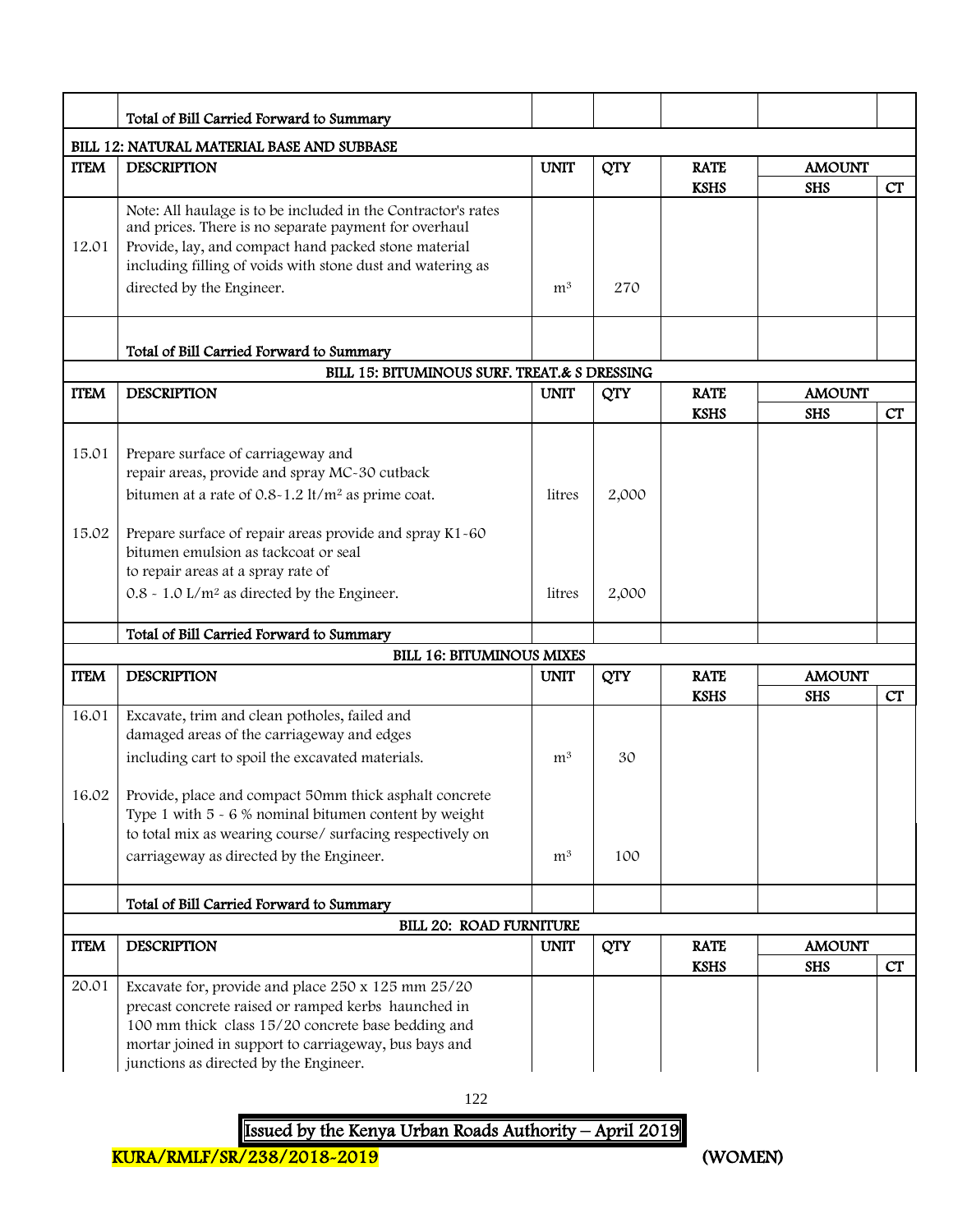|                  | (a) Straight kerbs.<br>(b) Kerbs radius: $12 \text{ m}$ -6 m.                | m      | 300<br>50        |  |               |     |
|------------------|------------------------------------------------------------------------------|--------|------------------|--|---------------|-----|
|                  | (c) Ditto but radius: 5 m-1 m.                                               | m<br>m | 50               |  |               |     |
| 20.02            | Ditto 20.01 but 100 x 125 mm flush kerbs                                     |        |                  |  |               |     |
|                  | (a) Straight kerbs.                                                          | m      | 50               |  |               |     |
|                  | (b) Kerbs radius: $12 \text{ m}$ -6 m.                                       | m      | 20               |  |               |     |
|                  | (c) Ditto but radius: 5 m-1 m.                                               | m      | 20               |  |               |     |
|                  |                                                                              |        |                  |  |               |     |
| 20.03            | Provide and erect permanent road signs where                                 |        |                  |  |               |     |
|                  | instructed by the Engineer and in a                                          |        |                  |  |               |     |
|                  | accordance with the specifications as follows:-                              |        |                  |  |               |     |
|                  | (a) Warning signs.                                                           | No     | $\boldsymbol{2}$ |  |               |     |
|                  | (b) Priority, prohibitory and mandatory signs.                               | No     | $\overline{4}$   |  |               |     |
|                  | (c) Standard informatory signs.                                              | No     | 4                |  |               |     |
|                  | Total of Bill Carried Forward to Summary                                     |        |                  |  |               |     |
|                  | SUMMARY OF BILLS OF QUANTITIES                                               |        |                  |  |               |     |
| Bill             | <b>DESCRIPTION</b>                                                           |        |                  |  | <b>AMOUNT</b> |     |
| No.              |                                                                              |        |                  |  | SHS.          | CT. |
| $\mathbf{1}$     | General                                                                      |        |                  |  |               |     |
|                  |                                                                              |        |                  |  |               |     |
| $\overline{4}$   | Site Clearance and Topsoils Stripping                                        |        |                  |  |               |     |
|                  |                                                                              |        |                  |  |               |     |
| 5                | Earthworks                                                                   |        |                  |  |               |     |
| $\,8\,$          | Culverts and Drainage Works                                                  |        |                  |  |               |     |
|                  |                                                                              |        |                  |  |               |     |
| $\boldsymbol{9}$ | Passage of Traffic                                                           |        |                  |  |               |     |
| 10               | Grading and Gravelling                                                       |        |                  |  |               |     |
|                  |                                                                              |        |                  |  |               |     |
| 11               | Shoulder to Pavement                                                         |        |                  |  |               |     |
| 12               | Natural Materials Subbase and Base                                           |        |                  |  |               |     |
|                  |                                                                              |        |                  |  |               |     |
| 15               | Bituminous Surface Treatment & Surface Dressing                              |        |                  |  |               |     |
| 16               | Bituminous Mixes                                                             |        |                  |  |               |     |
| 20               | Road Furniture                                                               |        |                  |  |               |     |
|                  |                                                                              |        |                  |  |               |     |
|                  |                                                                              |        |                  |  |               |     |
|                  |                                                                              |        |                  |  |               |     |
|                  | Sub-total                                                                    |        |                  |  |               |     |
|                  |                                                                              |        |                  |  |               |     |
|                  | Add 16% of Sub-total for Value Added Tax to be reimbursed in<br>certificates |        |                  |  |               |     |
|                  | against official receipts                                                    |        |                  |  |               |     |
|                  |                                                                              |        |                  |  |               |     |
|                  |                                                                              |        |                  |  |               |     |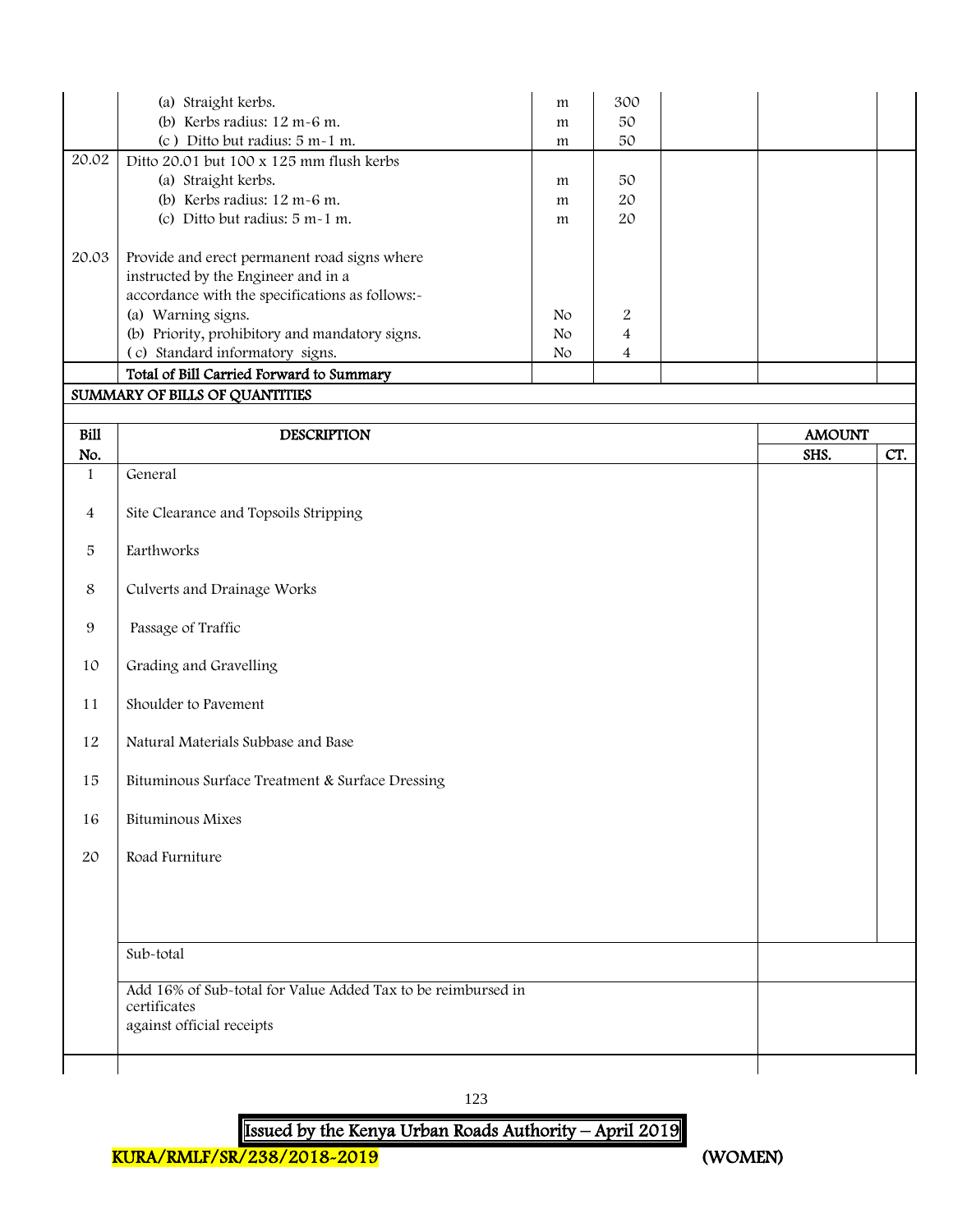# SECTION X: STANDARD FORMS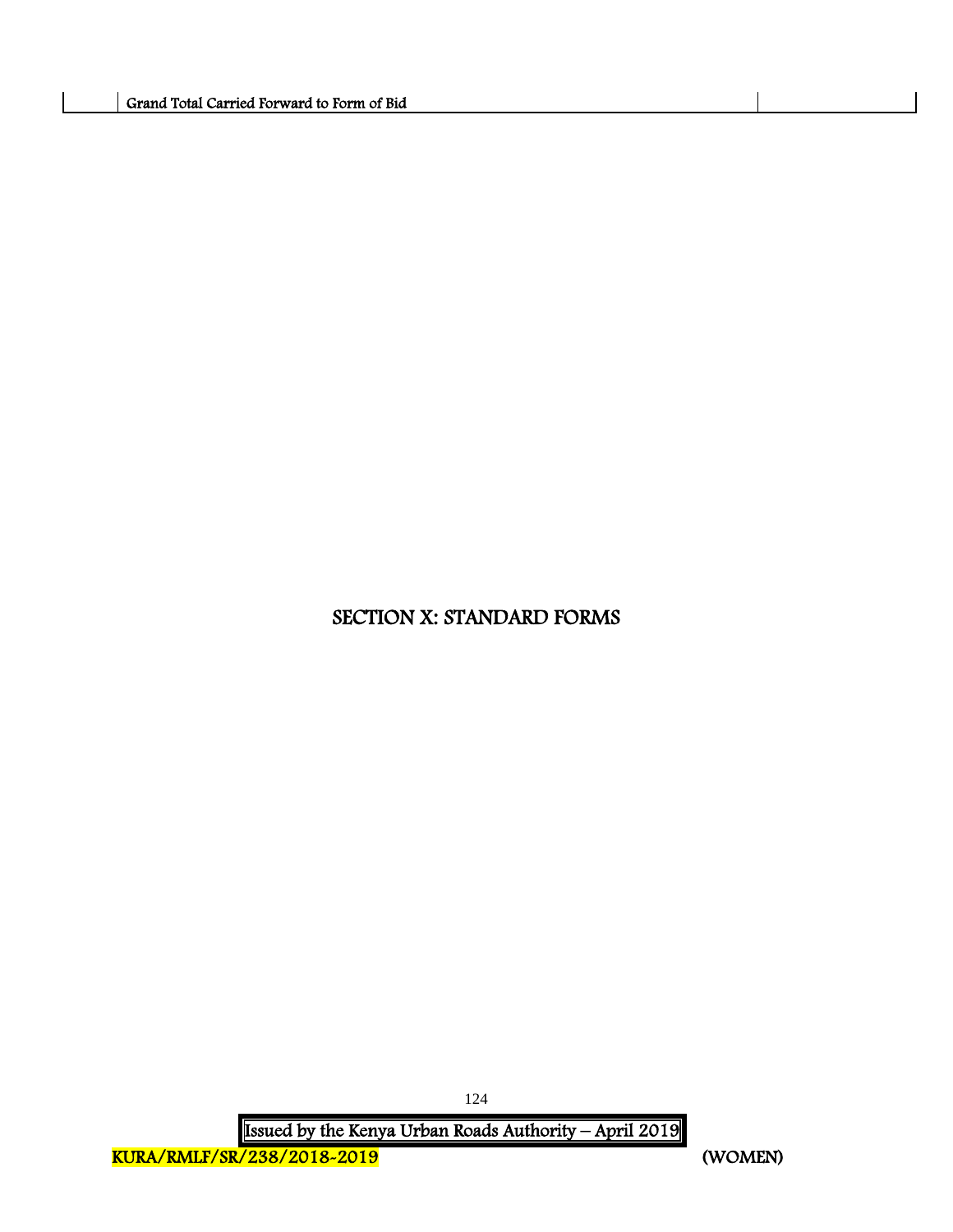# Form of Bid

(NOTE: The Appendix forms part of the Bid. Bidders are required to fill all the blank spaces in this form of Bid and Appendix)

## NAME OF CONTRACT:

## ROUTINE MAINTENANCE OF JOHN KERICH-ROAD 2000-KHBC ROAD IN KERICHO TOWN–LOT 15W

TO: Director General, Kenya Urban Roads Authority, P. O. Box 41727-00100, NAIROBI, KENYA

Sir,

1. Having examined the Conditions of Contract, Specifications, Bill of Quantities, and Drawings for the execution of the above-named works we, the undersigned, offer to construct and install such works and remedy any defects therein in conformity with the said Bill of Quantities, Conditions of Contract, Specifications and Drawings for the sum of

(Insert amount in words)

(Insert amount in figures)…………………………………………………………………

as specified in the Appendix to Bid or such other sums as may be ascertained in accordance with the said Conditions.

- 2. We undertake, if our bid is accepted, to commence the works within fourteen (14) days of receipt of the Engineer's order to commence, and to complete and deliver the whole of the works comprised in the contract within the time stated in the Appendix to Bid.
- 3. If our bid is accepted we will, when required, obtain the guarantee of a Bank or other sureties (to be approved by you) to be jointly and severally bound with us in a sum not exceeding 5% of the above named sum for the due performance of the contract under the terms of a Bond to be approved by you.
- 4. We agree to abide by this bid for the period of 90 days from the date fixed for receiving the same and it shall remain binding upon us and may be extended at any time before the expiration of that period.
- 5. We understand that you are not bound to accept the lowest or any bid you may receive.
- 6. On the basis of our previous experience we are fully experienced and competent in the type of work included in this tender and we have adequate financial resources to carry

## Issued by the Kenya Urban Roads Authority – March 2019

KURA/RMLF/SR/…../2018-2019 (WOMEN)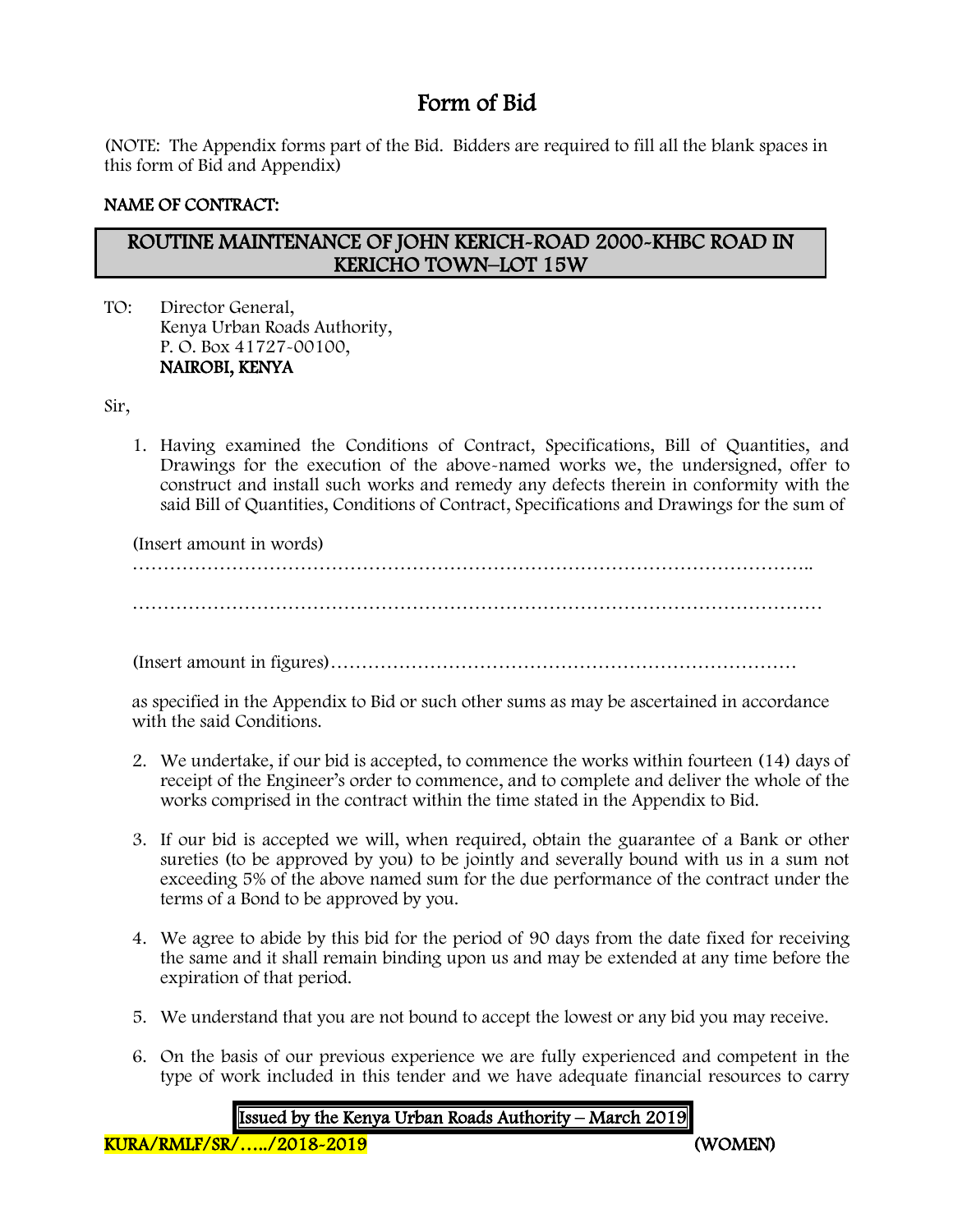out the works described within the period for completion. We are in a position to fulfil the contract for which we have tendered.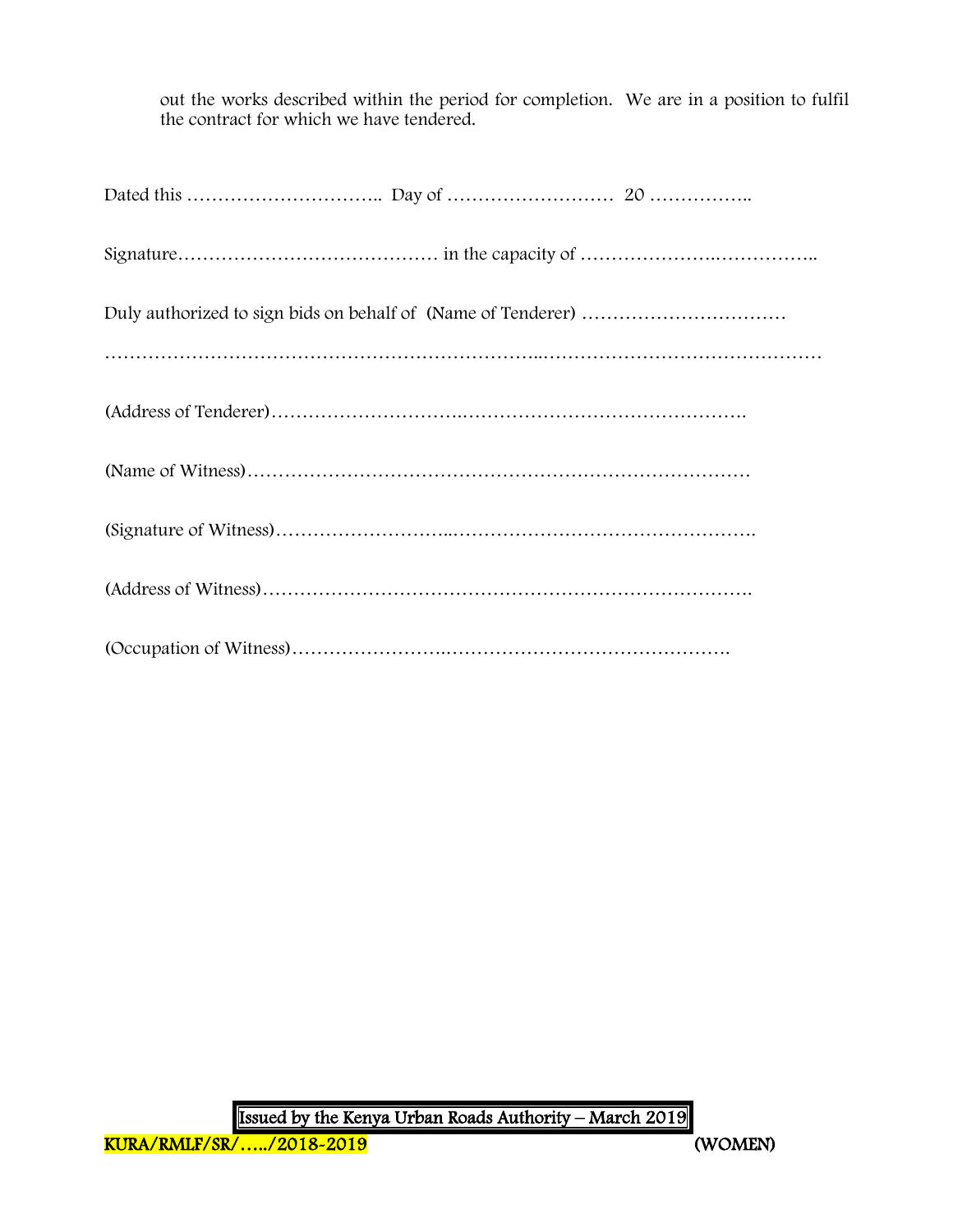Appendix to Form of Bid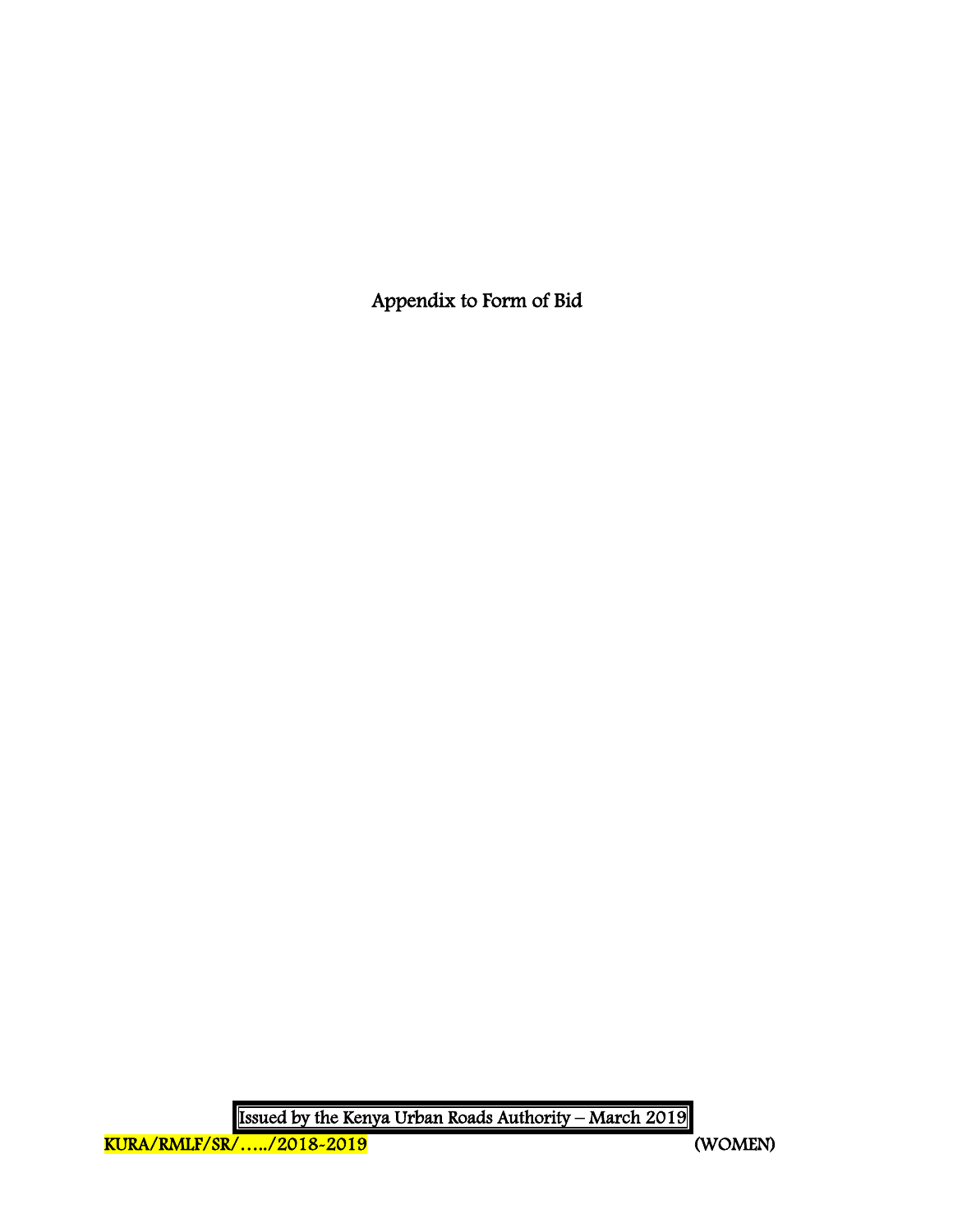|                                                | (This appendix forms part of the bid) |                                            |
|------------------------------------------------|---------------------------------------|--------------------------------------------|
| CONDITIONS OF CONTRACT                         | <b>CLAUSE</b>                         | <b>AMOUNT</b>                              |
| <b>Bid Security</b>                            |                                       | The bidder must fill the Bid Securing      |
|                                                |                                       | Declaration Form                           |
| Instructions in Writing                        | 2.5                                   | Execution of works under site instructions |
|                                                |                                       | from Resident Engineer to commence         |
|                                                |                                       | within three (3) days                      |
| Amount of Performance Security                 | 10.1                                  | 1 per cent of Tender Sum in the form of    |
| (Unconditional Bank Guarantee)                 |                                       | <b>Unconditional Bank Guarantee</b>        |
| Program to be submitted                        | 14.1                                  | Immediately after issuance of Order to     |
|                                                |                                       | Commence                                   |
| Cash flow estimate to be submitted             | 14.3                                  | Immediately after issuance of Order to     |
|                                                |                                       | Commence                                   |
|                                                | 23.2                                  | 1% of the Contract Sum                     |
| Minimum amount of Third-Party Insurance        |                                       |                                            |
| Period for commencement, from Engineer's       | 41.1                                  | 14 days                                    |
| order to commence                              |                                       |                                            |
|                                                |                                       |                                            |
| Time for completion                            | 43.1                                  | 6 months                                   |
| Amount of liquidated damages                   | 47.2                                  | 0.05% of Contract Sum per day              |
|                                                | 47.2                                  | 5% of Contract Sum                         |
| Limit of liquidated damages                    |                                       |                                            |
| Defects Liability period                       | 60.3                                  | 3 months                                   |
| Percentage of Retention                        | 60.3                                  | 5% of Interim Payment Certificate          |
|                                                |                                       | 5% of Contract Sum                         |
|                                                | 60.3                                  |                                            |
| Limit of Retention Money                       |                                       |                                            |
|                                                |                                       |                                            |
| Minimum amount of interim certificates         | 60.2                                  | Kshs 500,000.00                            |
|                                                |                                       |                                            |
| Time within which payment to be made after     | 60.10                                 | 28 days                                    |
| Interim Payment Certificate signed by Engineer |                                       |                                            |
| Time within which payment to be made after     | 60.10                                 | 28 days                                    |
| Final Payment Certificate signed by Engineer   |                                       |                                            |
| Appointer of Adjudicator                       | 67.3                                  | The Chartered Institute of Arbitrators     |
|                                                |                                       | (Kenya)                                    |
| Notice to Employer and Engineer                | 68.2                                  | The Employers address is:                  |
|                                                |                                       | The Director General,                      |
|                                                |                                       | Kenya Urban Roads Authority (KURA),        |
|                                                |                                       | P.O. Box 41727 - 00100                     |
|                                                |                                       | <b>NAIROBI</b>                             |
|                                                |                                       |                                            |
|                                                |                                       | The Engineer's address is:                 |
|                                                |                                       | Director~(RACM)                            |
|                                                |                                       | Kenya Urban Roads Authority (KURA),        |
|                                                |                                       | P.O. Box 41727 - 00100                     |
|                                                |                                       | <b>NAIROBI</b>                             |

## Appendix to Form of Bid (This appendix forms part of the bid)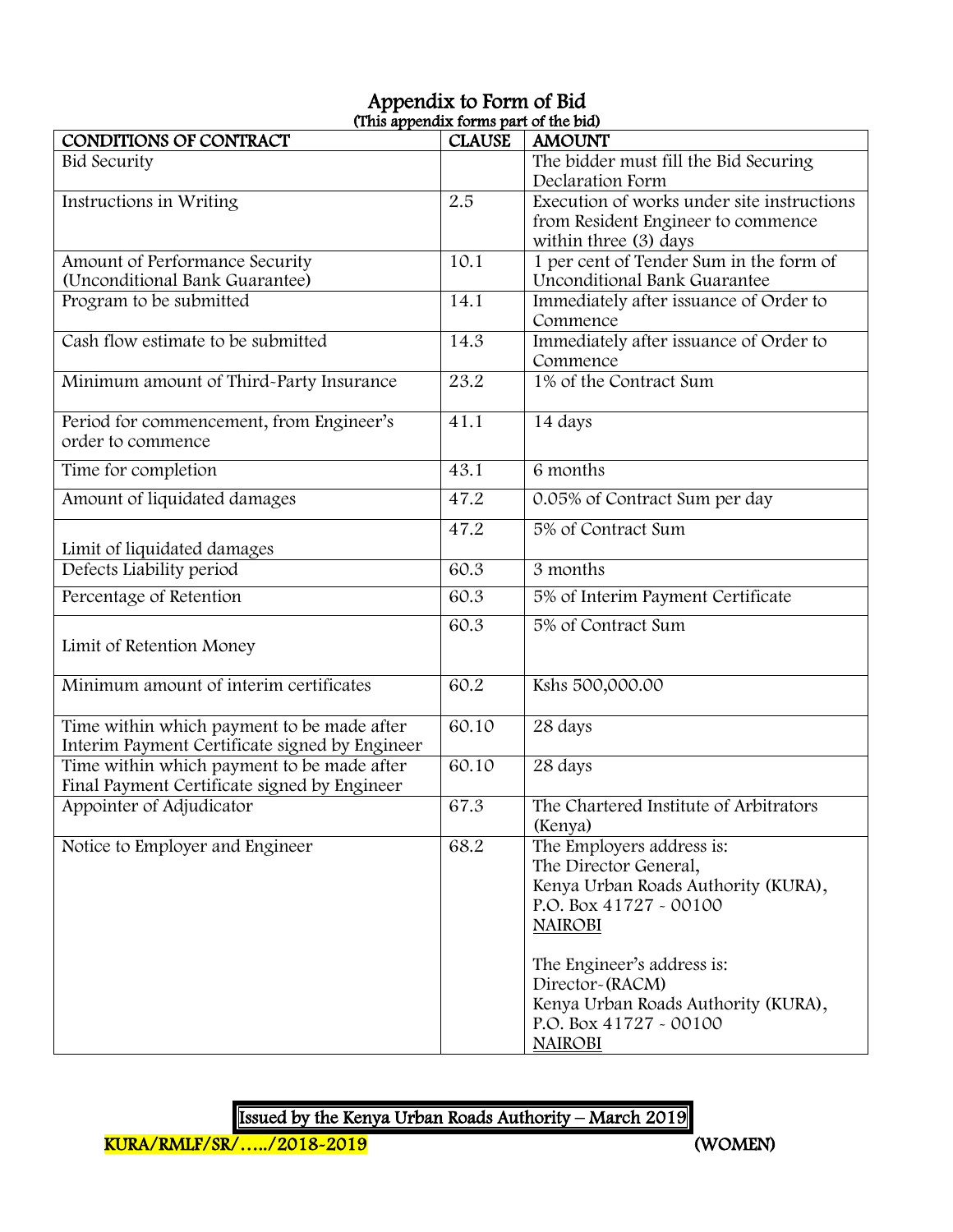|--|--|

Form of Bid Securing declaration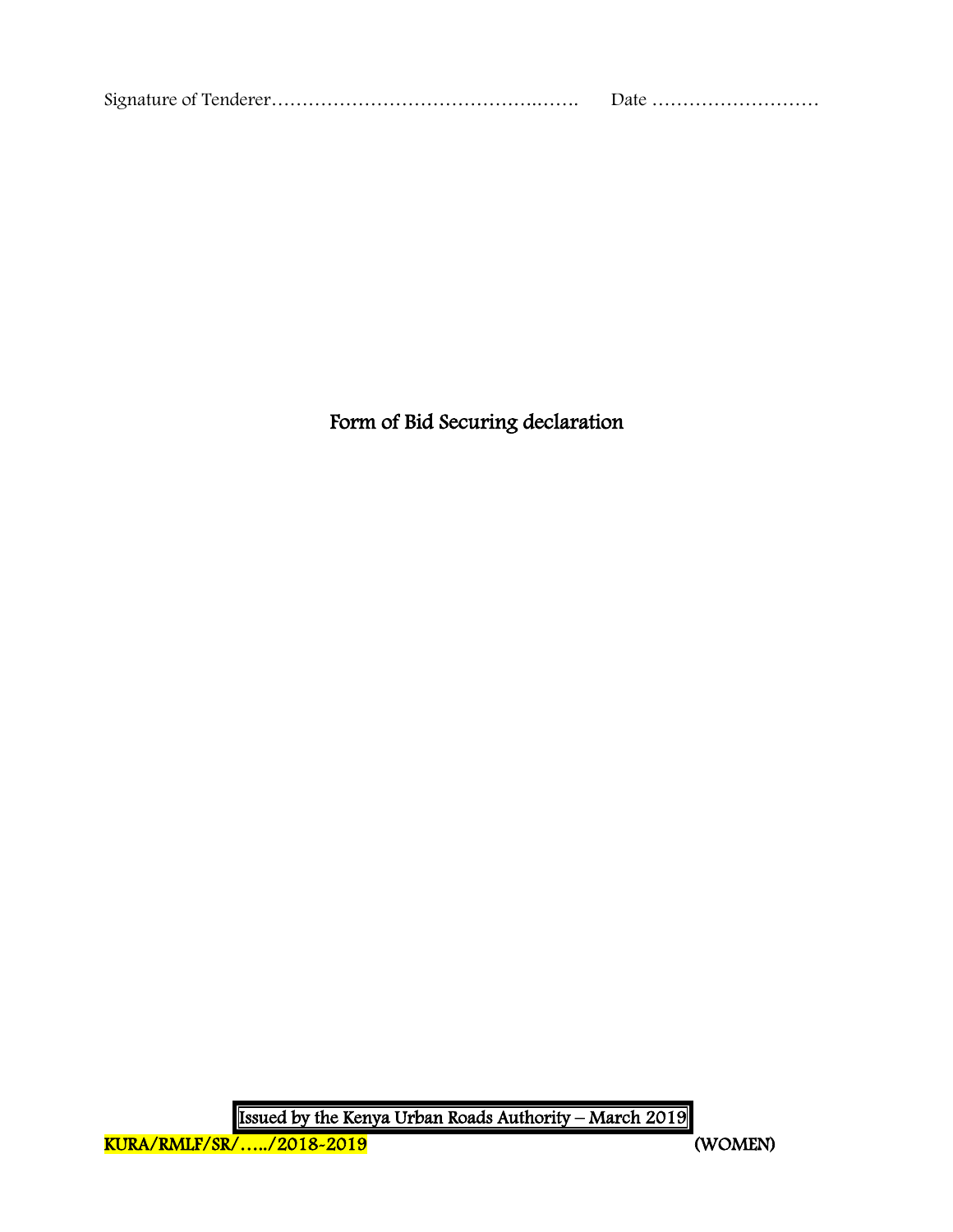## TENDER -SECURING DECLARATION FORM

[The Bidder shall complete in this Form in accordance with the instructions indicated]

Date:………………………………[insert date (as day, month and year) of Bid Submission] Tender No. ……………………………………………..…..[insert number of bidding process] To: [……………………………………………………………………..insert complete name of Procuring Entity]

I

We, the undersigned, declare that:

- 1 We understand that, according to your conditions, bids must be supported by a Bid-Securing Declaration.
- 2 We accept that we will automatically be suspended from being eligible for

bidding in any contract with the Purchaser for the period of time of 5 years starting on the date of expiration of tender validity period, if we are in breach of our obligation(s) under the bid conditions, because we –

(a) have withdrawn our Bid during the period of bid validity specified

by us in the Bidding Data Sheet; or

(b) having been notified of the acceptance of our Bid by the Purchaser

during the period of bid validity,

- (i) Fail or refuse to execute the Contract, if required, or
- (ii) Fail or refuse to furnish the Performance Security, in accordance with the Instruction to tenderers.
- 3 We understand that this Bid Securing Declaration shall expire if we are not the successful Bidder, upon the earlier of
- (i) our receipt of a copy of your notification of the name of the successful Bidder; or
- (ii) twenty-eight days after the expiration of our Tender.
- 4 We understand that if we are a Joint Venture, the Bid Securing

Declaration must be in the name of the Joint Venture that submits the bid,

and the Joint Venture has not been legally constituted at the time of

bidding, the Bid Securing Declaration shall be in the names of all future

## Issued by the Kenya Urban Roads Authority – March 2019

KURA/RMLF/SR/…../2018-2019 (WOMEN)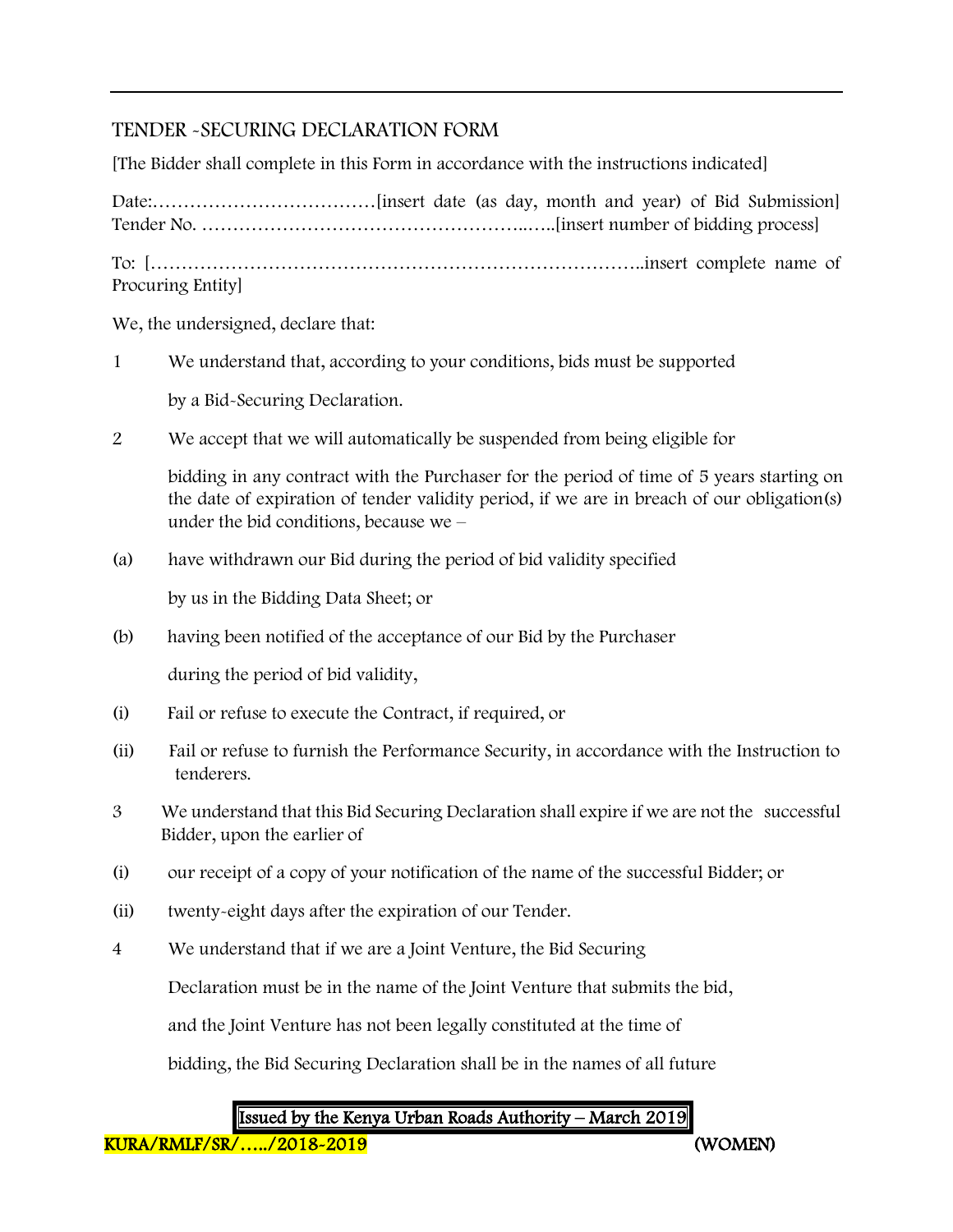partners as named in the letter of intent.

| capacity of person signing the Bid Securing Declaration |  |  |  |  |
|---------------------------------------------------------|--|--|--|--|

Name: ………………………………………………[insert complete name of person signing the Bid Securing Declaration]

Duly authorized to sign the bid for and on behalf of: ………………………………….. [insert complete name of Bidder]

Dated on …………………. day of ……………., ………………. [insert date of signing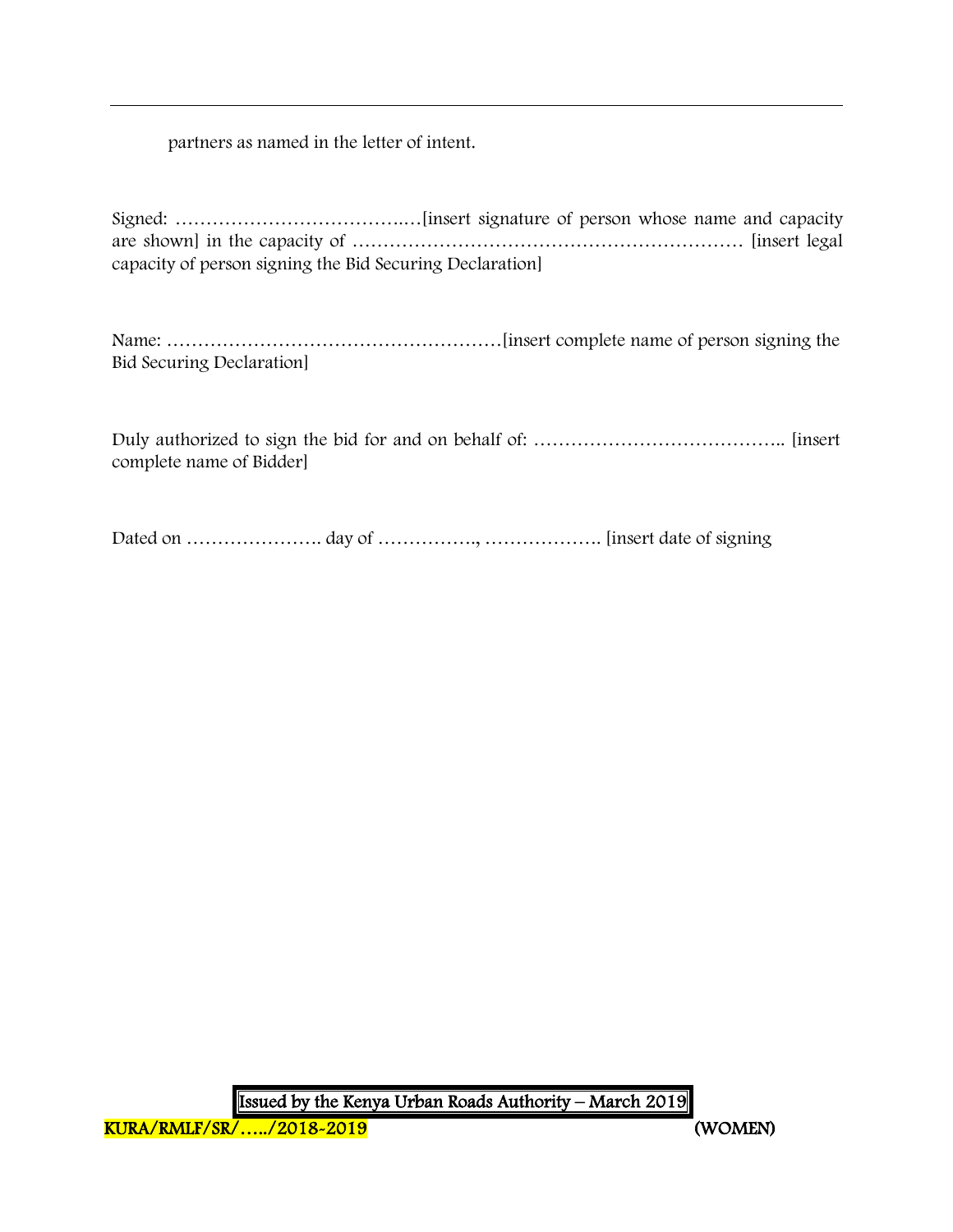# SECTION XI: SCHEDULES OF SUPPLEMENTARY INFORMATION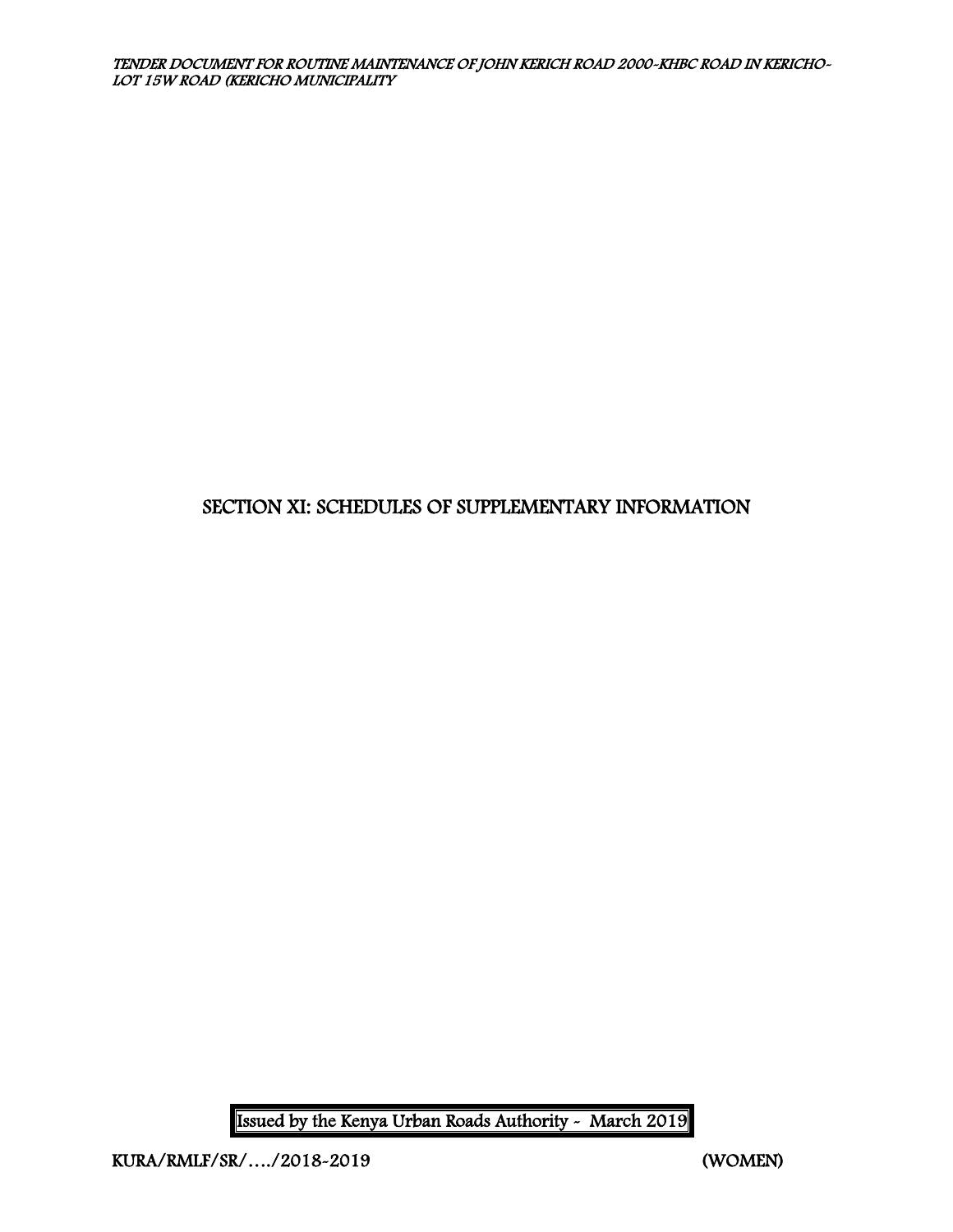| SCHEDULE 4: MAJOR ITEMS OF CONSTRUCTION PLANT AND EQUIPMENT  195        |
|-------------------------------------------------------------------------|
|                                                                         |
| SCHEDULE 6: SCHEDULE OF ROADWORKS CARRIED OUT BY THE BIDER IN THE LAST  |
|                                                                         |
|                                                                         |
|                                                                         |
|                                                                         |
|                                                                         |
| SCHEDULE 11: DECLARATION FORM (DEBARMENT)  Error! Bookmark not defined. |
| SCHEDULE 12: ANTI CORRUPTION FORM  Error! Bookmark not defined.         |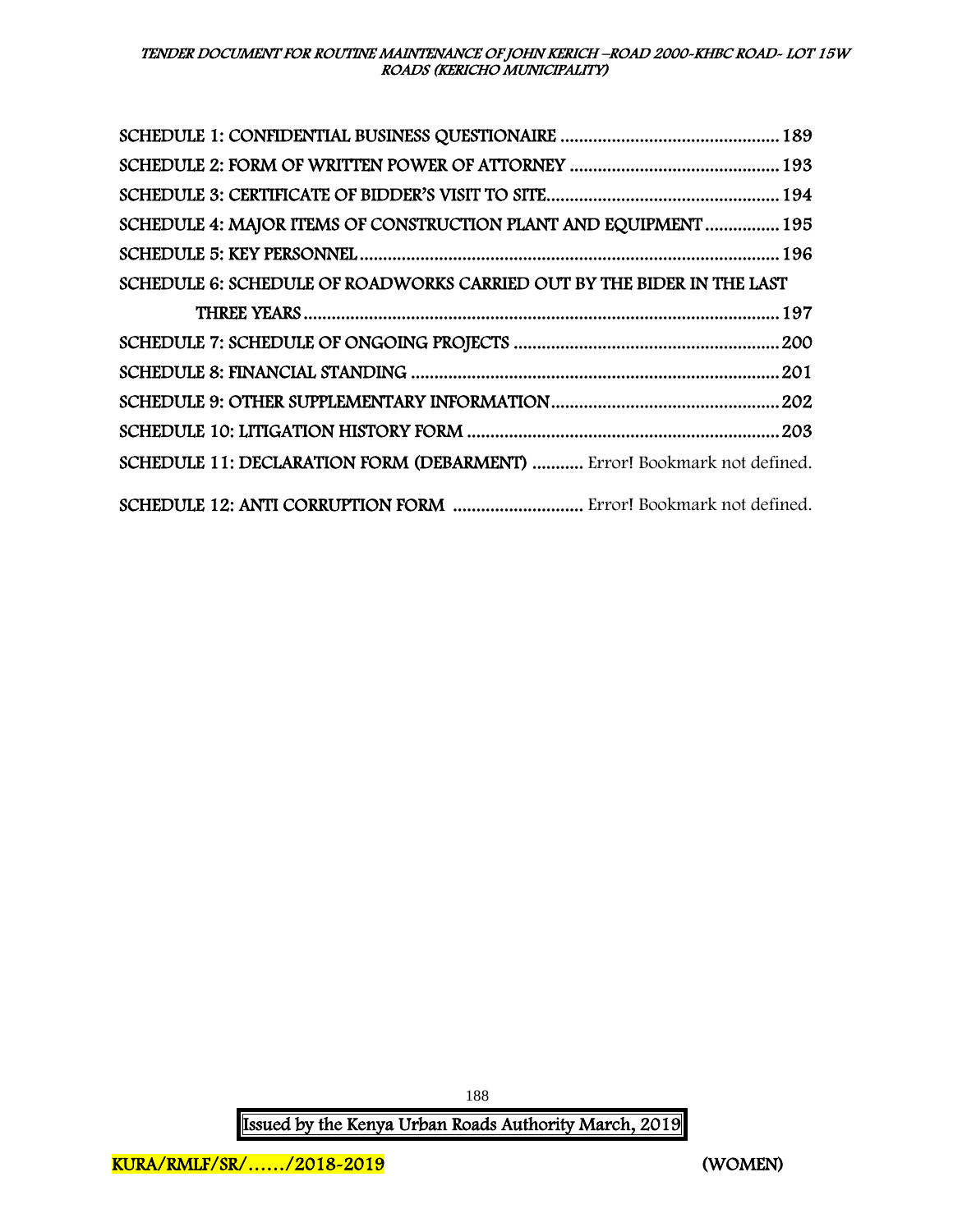## <span id="page-134-0"></span>SCHEDULE 1: CONFIDENTIAL BUSINESS QUESTIONAIRE

This Confidential Business Questionnaire of the Government of Kenya shall be completed by the Bidder.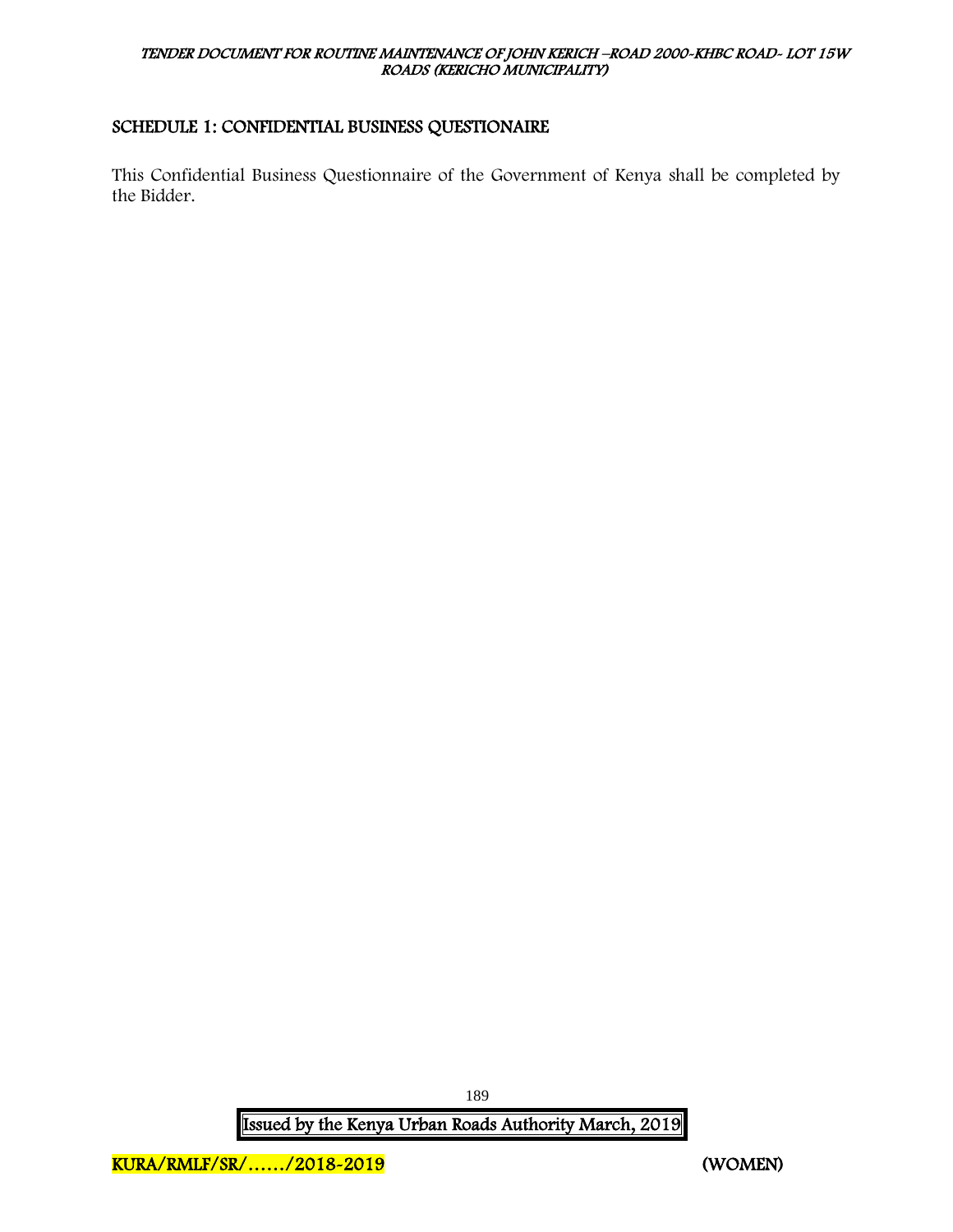## REPUBLIC OF KENYA

#### CONFIDENTIAL BUSINESS QUESTIONNAIRE

| You are requested to give the particulars indicated in Part 1 and either Part 2 (a). $2(b)$ or $2(c)$<br>whichever applies to your type of business.<br>You are advised that it is a serious offence to give false information on this Form.<br>Part 1 - General: |
|-------------------------------------------------------------------------------------------------------------------------------------------------------------------------------------------------------------------------------------------------------------------|
| Business name                                                                                                                                                                                                                                                     |
| Location of business premises                                                                                                                                                                                                                                     |
|                                                                                                                                                                                                                                                                   |
|                                                                                                                                                                                                                                                                   |
| Maximum value of business which you can handle at any one time:                                                                                                                                                                                                   |
|                                                                                                                                                                                                                                                                   |
|                                                                                                                                                                                                                                                                   |
|                                                                                                                                                                                                                                                                   |
| Part 2(a) - Sole Proprietor:                                                                                                                                                                                                                                      |
| Your name in full                                                                                                                                                                                                                                                 |
|                                                                                                                                                                                                                                                                   |
|                                                                                                                                                                                                                                                                   |
|                                                                                                                                                                                                                                                                   |
| Part $2(b)$ - Partnership:                                                                                                                                                                                                                                        |
| 190                                                                                                                                                                                                                                                               |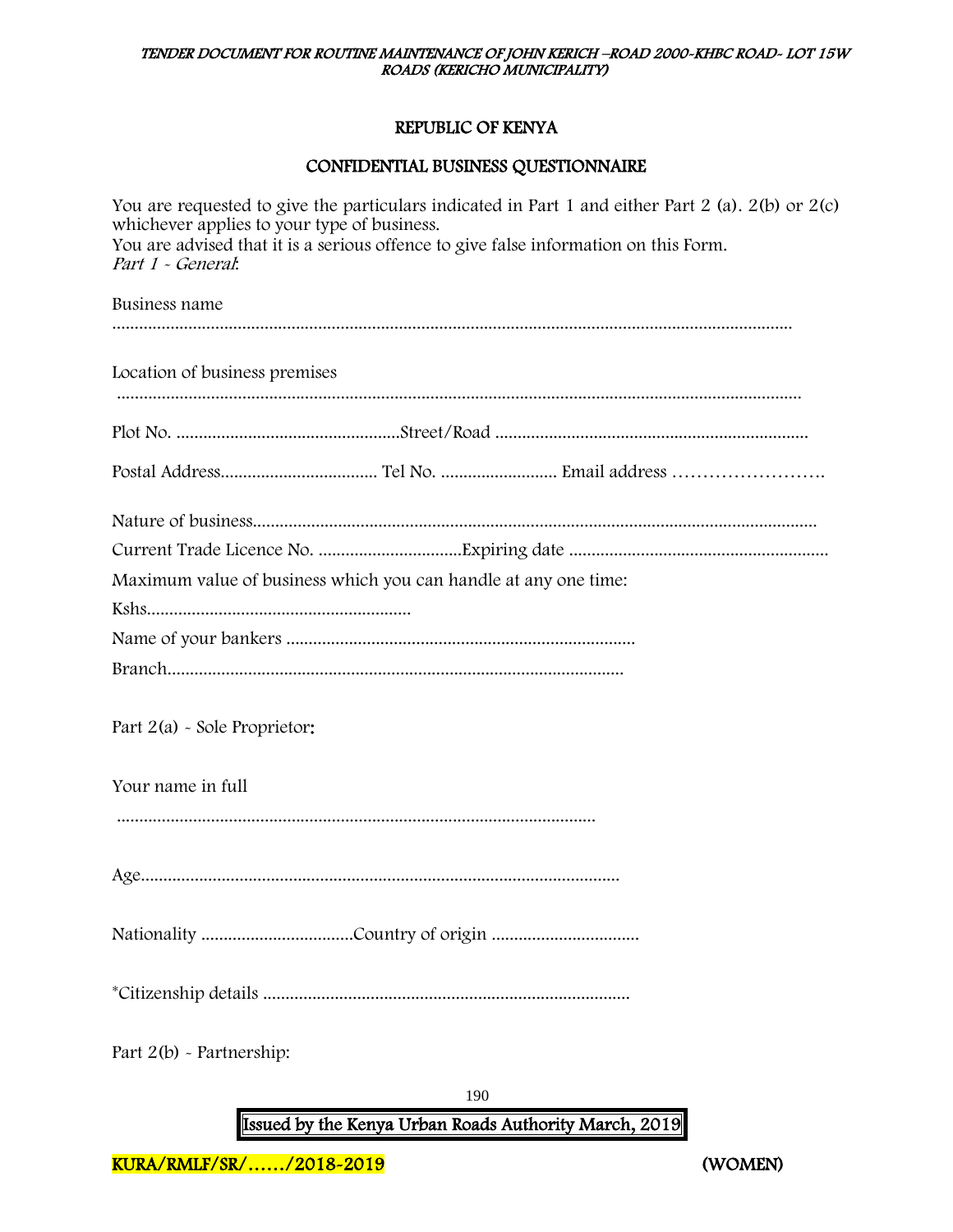|      | Give details of partners as follows:                 |                                  |        |
|------|------------------------------------------------------|----------------------------------|--------|
| Name | Nationality                                          | Citizenship Details <sup>•</sup> | Shares |
|      |                                                      |                                  |        |
|      |                                                      |                                  |        |
|      |                                                      |                                  |        |
|      |                                                      |                                  |        |
|      |                                                      |                                  |        |
|      | Part 2(c) - Registered Company:                      |                                  |        |
|      |                                                      |                                  |        |
|      | State the nominal and issued capital of the company- |                                  |        |
|      |                                                      |                                  |        |
|      |                                                      |                                  |        |
|      | Give details of all directors as follows:            |                                  |        |
| Name | Nationality                                          | Citizenship Details <sup>•</sup> | Shares |
|      |                                                      |                                  |        |
|      |                                                      |                                  |        |
|      |                                                      |                                  |        |
|      |                                                      |                                  |        |
|      |                                                      |                                  |        |

- Attach proof of citizenship (Compulsory)
- Attach certified copy of Form CR12 (Compulsory)

Part 3: Interest in the Firm: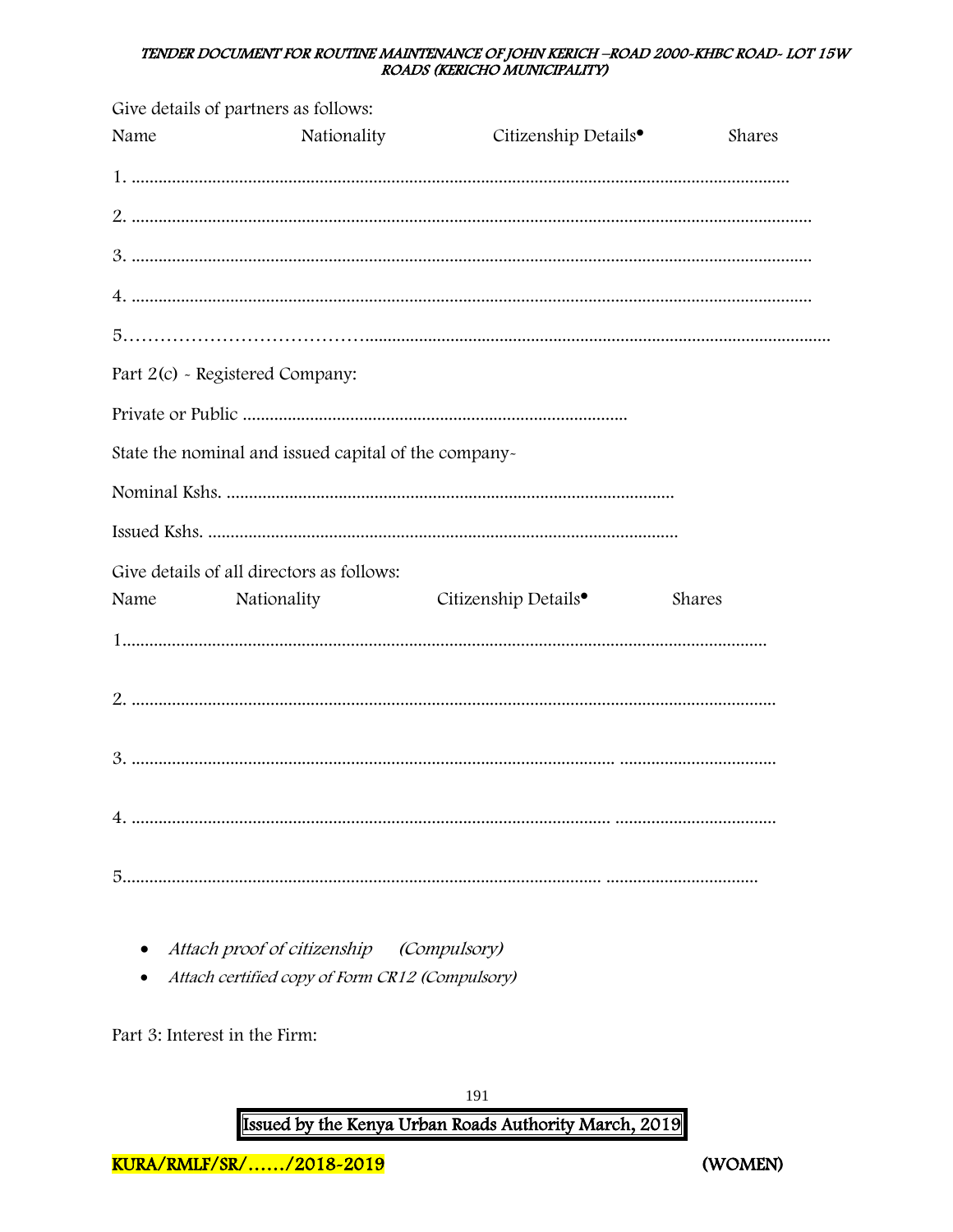Is there any person / persons in the Kenya Urban Roads Authority (KURA) who has interest in this firm? Yes /No\*\*………………………….

I certify that the information given above is correct.

............................... ..............................................................

Date Signature of Bidder

\*\* Delete as necessary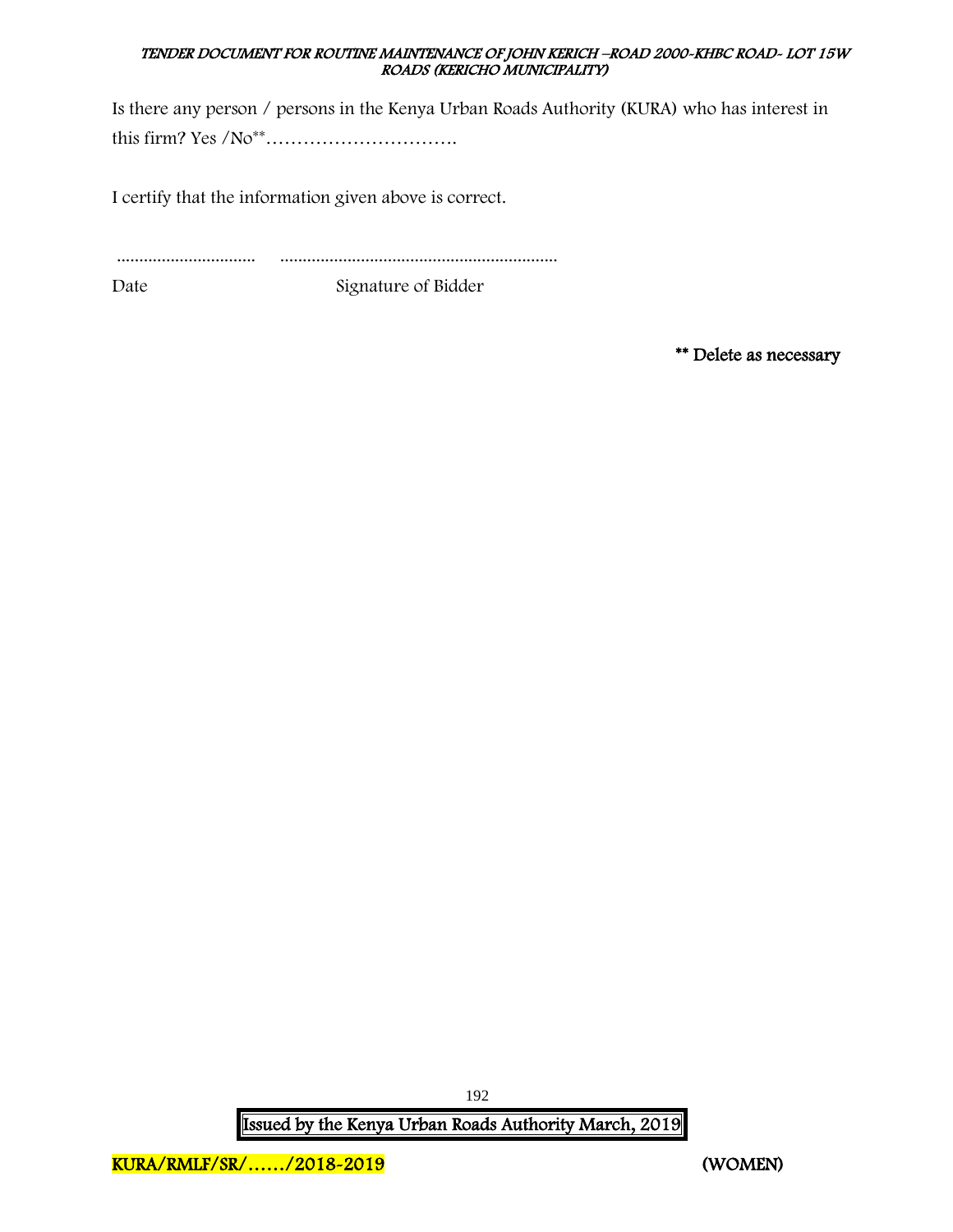## <span id="page-138-0"></span>SCHEDULE 2: FORM OF WRITTEN POWER OF ATTORNEY

The Bidder shall state here below the name(s) and address of his representative(s) who is/are authorized to receive on his behalf correspondence in connection with the Bid.

………………………………………………………….. (Name of Bidder's Representative in block letters)

………………………………………………………….. (Address of Bidder's Representative)

………………………………………………………….. (Signature of Bidder's Representative)

Alternate:

………………………………………………………….. (Name of Bidder's Representative in block letters)

………………………………………………………….. (Address of Bidder's Representative)

………………………………………………………………………… (Signature of Bidder's Representative)

\*To be filled by all Bidders.

\*Both representative and alternate must attach copy of National Identification card or Passport.

193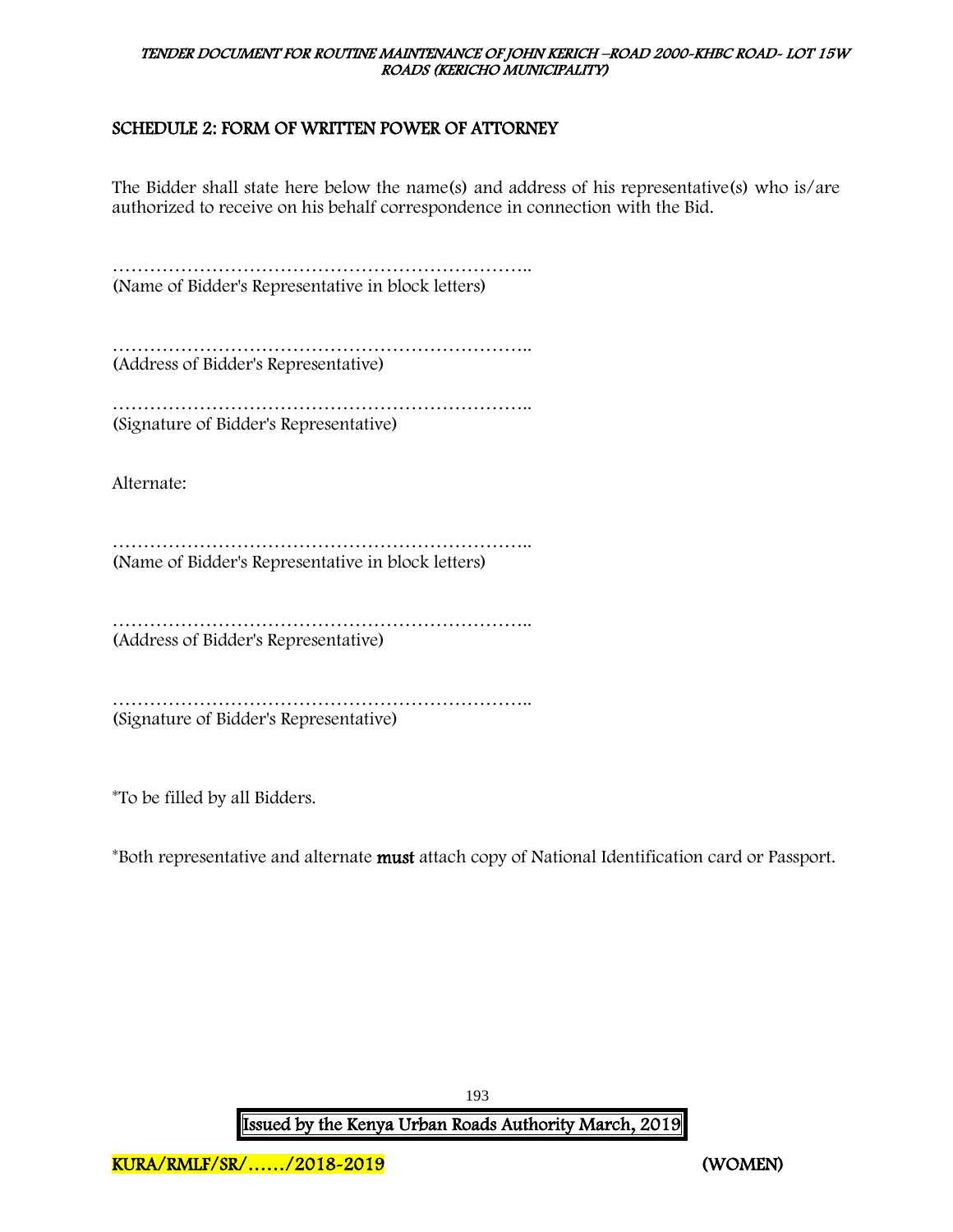### <span id="page-139-0"></span>SCHEDULE 3: CERTIFICATE OF BIDDER'S VISIT TO SITE

This is to certify that

[Name/s]……………………………………………………………………………………

………………………………………………………………….

Being the authorized representative/Agent of [Name of bidder]

…………………………………………………………………………………………………

…………………………………………………………………………………………………

participated in the organised inspection visit of the site of the works for the

## ROUTINE MAINTENANCE OF JOHN KERICH-ROAD 2000-KHBC ROAD IN KERICHO TOWN–LOT 15W

held on………………………..day of……………………………20……………………….

| (Employer's Representative) |
|-----------------------------|

……………………………………………………………………………….…………………

……………………………………… ………………………………….. (Name of Employer's Representative) (Designation)

NOTE: This form is to be completed at the time of the organized site visit.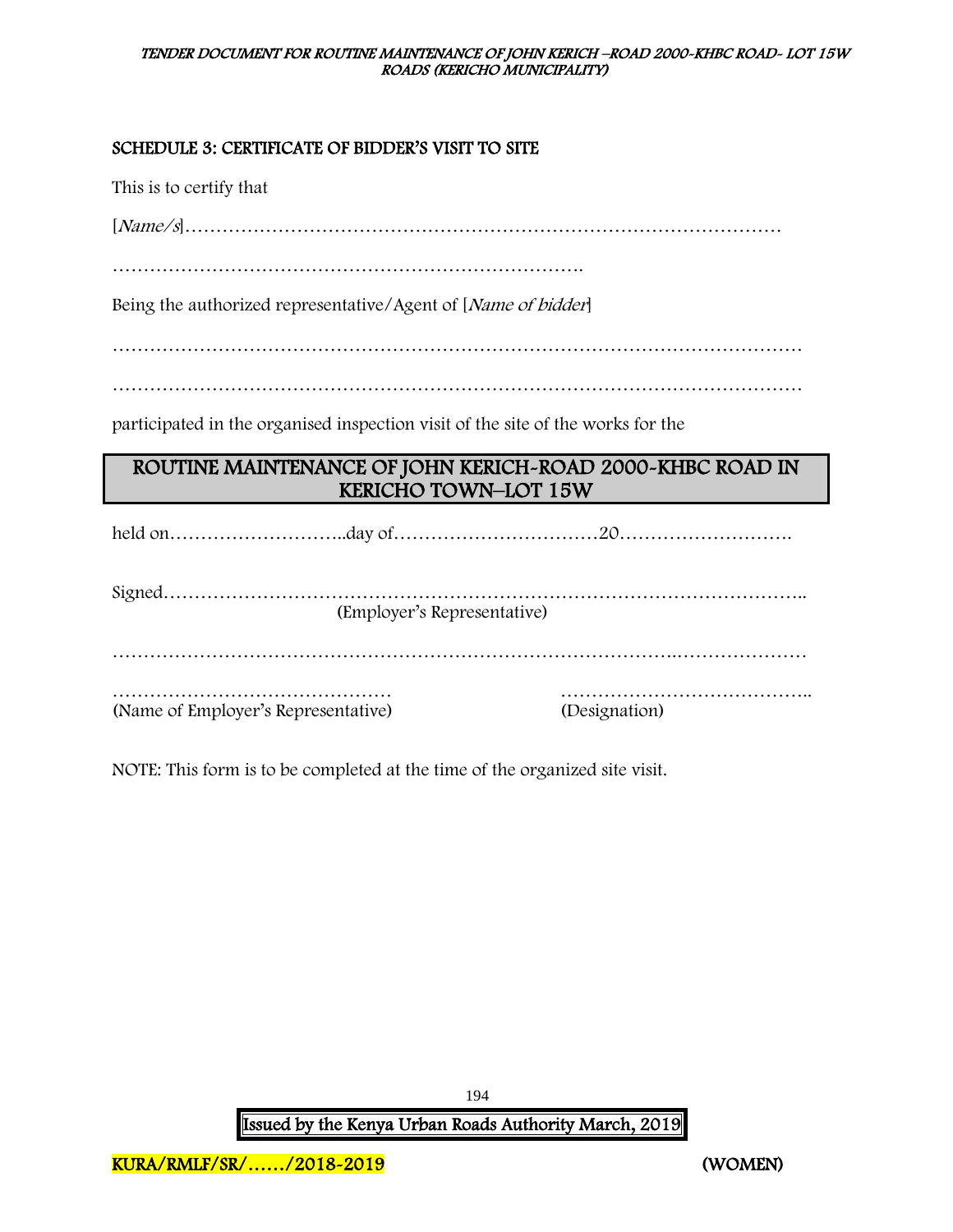| commence<br>)<br>Arrival on<br>Date of<br>Project<br>(Days<br>after                                                                                                                                                                                                                                                                |                                                             |  |  |  |  |  |  |  |
|------------------------------------------------------------------------------------------------------------------------------------------------------------------------------------------------------------------------------------------------------------------------------------------------------------------------------------|-------------------------------------------------------------|--|--|--|--|--|--|--|
| Power<br>Rating                                                                                                                                                                                                                                                                                                                    |                                                             |  |  |  |  |  |  |  |
| Imported<br>Owned,<br>Leased/                                                                                                                                                                                                                                                                                                      |                                                             |  |  |  |  |  |  |  |
| Sourc<br>$\mathbf 0$                                                                                                                                                                                                                                                                                                               |                                                             |  |  |  |  |  |  |  |
| Imported)<br>Mombasa<br>Estimated<br>(If to be<br>Value<br><b>UE</b>                                                                                                                                                                                                                                                               |                                                             |  |  |  |  |  |  |  |
| Capacity<br>t or $\rm m^3$                                                                                                                                                                                                                                                                                                         |                                                             |  |  |  |  |  |  |  |
| Used<br>New or                                                                                                                                                                                                                                                                                                                     |                                                             |  |  |  |  |  |  |  |
| Manufactur<br>Year of<br>$\mathbf{o}$                                                                                                                                                                                                                                                                                              |                                                             |  |  |  |  |  |  |  |
| $rac{ac}{h}$<br>ર્ષ છે.<br>સં                                                                                                                                                                                                                                                                                                      |                                                             |  |  |  |  |  |  |  |
| Descriptio<br>n Type,<br>Model,<br>Make                                                                                                                                                                                                                                                                                            |                                                             |  |  |  |  |  |  |  |
|                                                                                                                                                                                                                                                                                                                                    | SCHEDULE 4: MAJOR ITEMS OF CONSTRUCTION PLANT AND EQUIPMENT |  |  |  |  |  |  |  |
| The Bidder shall enter in this schedule all major items of plant and equipment which he<br>proposes to bring to site. Only reliable plant in good working order and suitable for the work<br>required of it shall be shown on this Schedule. Summary of the same shall be entered in Section<br>5: Qualification Criteria, Part 7. |                                                             |  |  |  |  |  |  |  |
| I certify that the above information is correct.                                                                                                                                                                                                                                                                                   |                                                             |  |  |  |  |  |  |  |
| (Signature of Bidder)                                                                                                                                                                                                                                                                                                              | .<br>(Date)                                                 |  |  |  |  |  |  |  |

#### <span id="page-140-0"></span>SCHEDULE 4: MAJOR ITEMS OF CONSTRUCTION PLANT AND EQUIPMENT

195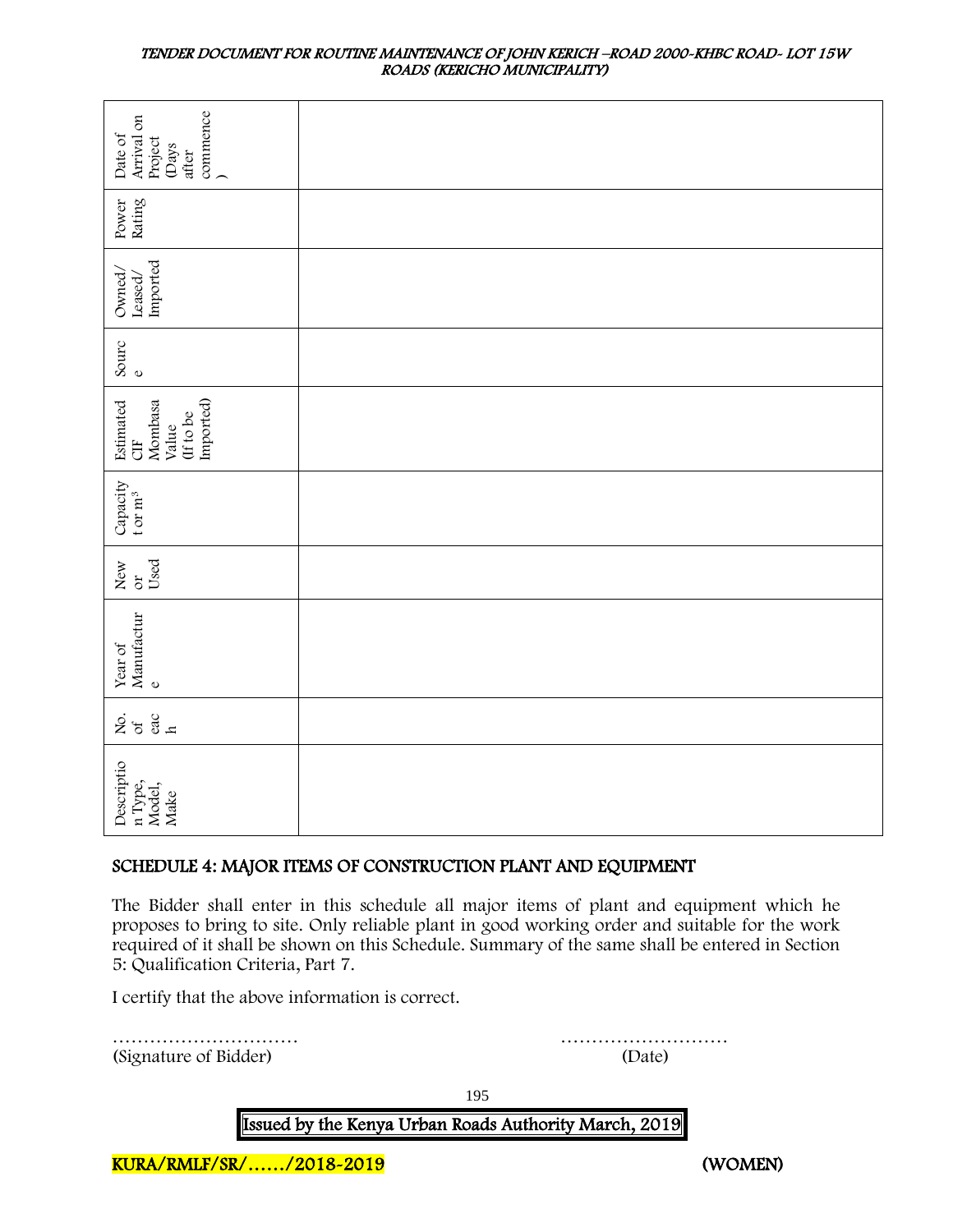#### <span id="page-141-0"></span>SCHEDULE 5: KEY PERSONNEL

| <b>DESIGNATION</b> | <b>NAME</b> | <b>NATIONALITY</b> | SUMMARY OF QUALIFICATIONS AND<br><b>EXPERIENCE</b> |            |            |  |  |  |  |  |
|--------------------|-------------|--------------------|----------------------------------------------------|------------|------------|--|--|--|--|--|
|                    |             |                    | Qualifications                                     | General    | Specific   |  |  |  |  |  |
|                    |             |                    |                                                    | Experience | Experience |  |  |  |  |  |
|                    |             |                    |                                                    | (Yrs)      | (Yrs)      |  |  |  |  |  |
|                    |             |                    |                                                    |            |            |  |  |  |  |  |
| Headquarters       |             |                    |                                                    |            |            |  |  |  |  |  |
|                    |             |                    |                                                    |            |            |  |  |  |  |  |
| Partner/Director   |             |                    |                                                    |            |            |  |  |  |  |  |
| or other key staff |             |                    |                                                    |            |            |  |  |  |  |  |
| (give designation) |             |                    |                                                    |            |            |  |  |  |  |  |
|                    |             |                    |                                                    |            |            |  |  |  |  |  |
|                    |             |                    |                                                    |            |            |  |  |  |  |  |
| Site Office        |             |                    |                                                    |            |            |  |  |  |  |  |
|                    |             |                    |                                                    |            |            |  |  |  |  |  |
| 1. Site Agent      |             |                    |                                                    |            |            |  |  |  |  |  |
|                    |             |                    |                                                    |            |            |  |  |  |  |  |
| 2. Site Surveyor   |             |                    |                                                    |            |            |  |  |  |  |  |
|                    |             |                    |                                                    |            |            |  |  |  |  |  |
|                    |             |                    |                                                    |            |            |  |  |  |  |  |
| 3. Foreman         |             |                    |                                                    |            |            |  |  |  |  |  |
|                    |             |                    |                                                    |            |            |  |  |  |  |  |
|                    |             |                    |                                                    |            |            |  |  |  |  |  |
|                    |             |                    |                                                    |            |            |  |  |  |  |  |

Note: The Bidder shall list in this schedule the key personnel he will employ from the Contractor's headquarters and from the Contractor's site office to direct and execute the work together with their qualifications, experience, position held and nationality in accordance with Clause 15.2 and 16.3 of the Conditions of Contract Part II (where required, use separate sheets to add extra data for column 4). Bidders shall attach certified copies of academic certificates, and CVs of all key staff.

I certify that the above information is correct.

………………………… ……………………… (Signature of Bidder) (Date)

196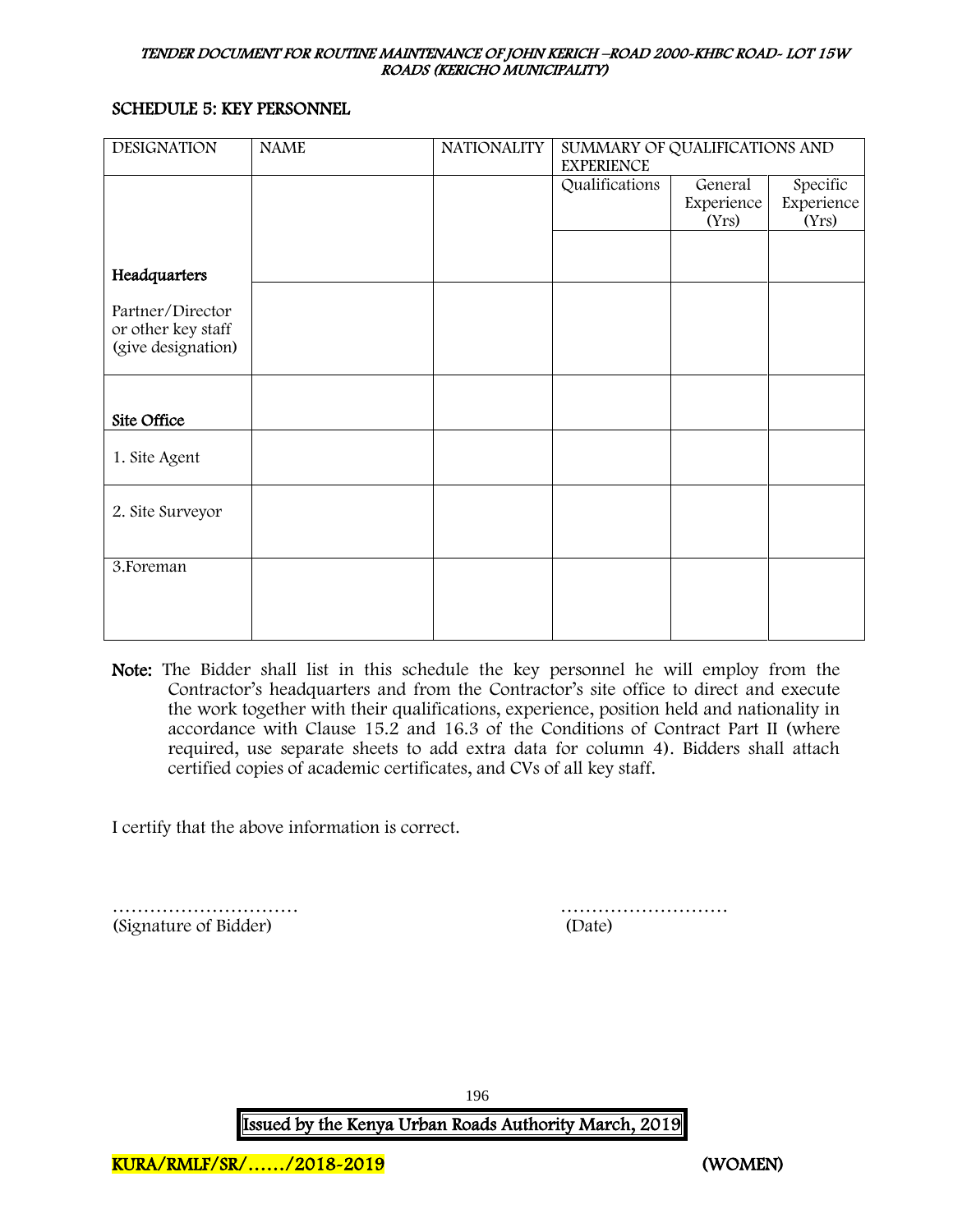#### <span id="page-142-0"></span>SCHEDULE 6: SCHEDULE OF ROADWORKS CARRIED OUT BY THE BIDER IN THE LAST THREE **YEARS**

#### SCHEDULE 6A: COMPLETED WORKS

| $S_{\text{SMB}}$ $\sigma_{\text{m}}$ $\sigma_{\text{SMB}}$ $\sigma_{\text{SMB}}$<br>DESCRIPTION OF WORKS | NAME OF CLIENT | VALUE OF<br>WORKS (KSHS) * | YEAR COMPLETED/<br><b>REMARKS</b> |
|----------------------------------------------------------------------------------------------------------|----------------|----------------------------|-----------------------------------|
|                                                                                                          |                |                            |                                   |
|                                                                                                          |                |                            |                                   |
|                                                                                                          |                |                            |                                   |
|                                                                                                          |                |                            |                                   |
|                                                                                                          |                |                            |                                   |
|                                                                                                          |                |                            |                                   |
|                                                                                                          |                |                            |                                   |
|                                                                                                          |                |                            |                                   |
|                                                                                                          |                |                            |                                   |
|                                                                                                          |                |                            |                                   |

Note: Bidders shall attach certified copies of letters of award (for each listed project), certified copies of completion certificates.

I certify that the above works were successfully carried out by this Bidder.

………………………… ………………………

(Signature of Bidder) (Date)

\* Value in KShs using Central Bank of Kenya mean exchange rate at a reference date 7 days before date of BID opening

197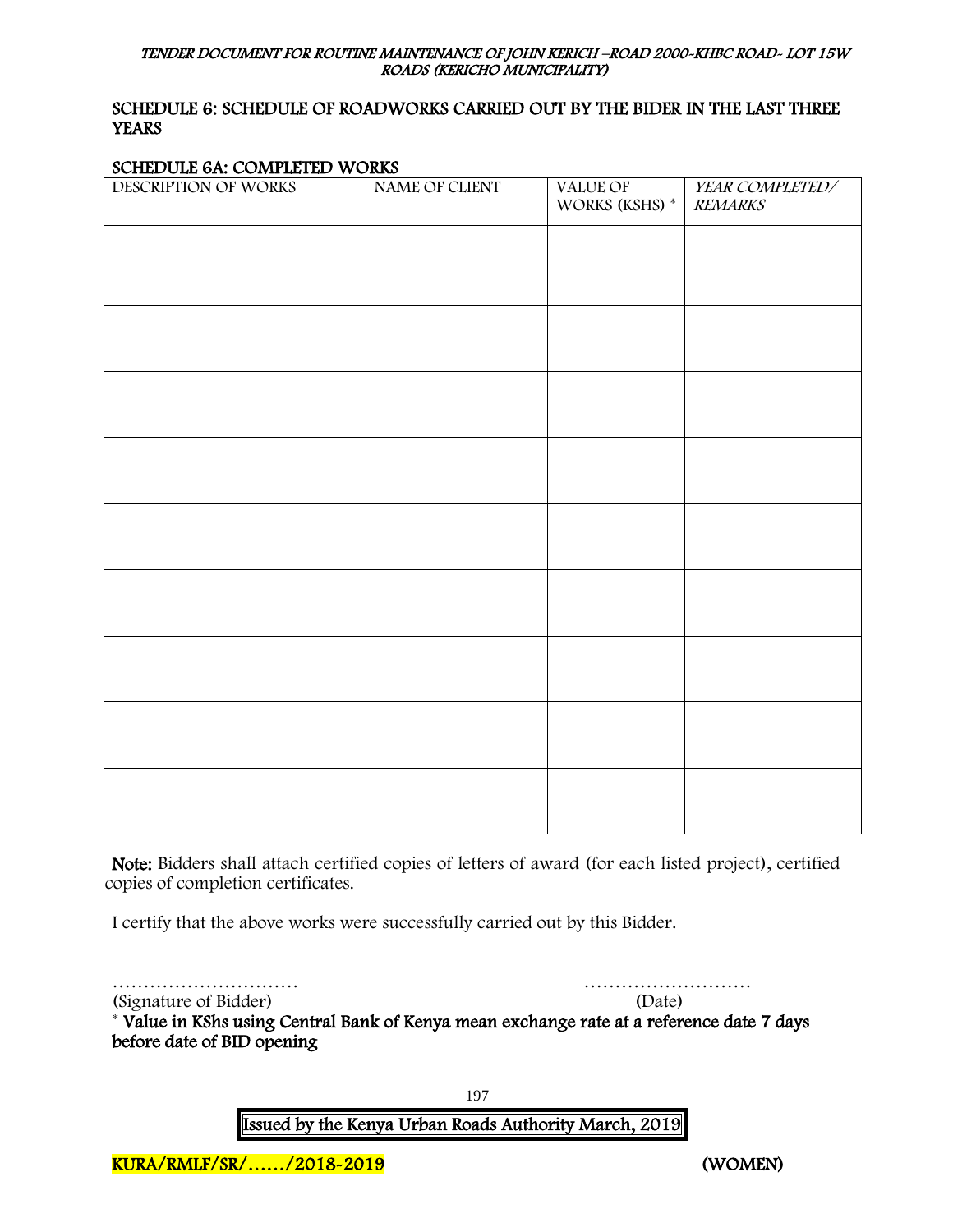#### SCHEDULE 6B: NON-COMPLETED WORKS BEYOND COMPLETION DATE

| DESCRIPTION OF WORKS | NAME OF CLIENT | VALUE OF<br>WORKS (KSHS) $^\ast$ | YEAR COMPLETED/<br><b>REMARKS</b> |
|----------------------|----------------|----------------------------------|-----------------------------------|
|                      |                |                                  |                                   |
|                      |                |                                  |                                   |
|                      |                |                                  |                                   |
|                      |                |                                  |                                   |
|                      |                |                                  |                                   |
|                      |                |                                  |                                   |
|                      |                |                                  |                                   |
|                      |                |                                  |                                   |
|                      |                |                                  |                                   |
|                      |                |                                  |                                   |
|                      |                |                                  |                                   |
|                      |                |                                  |                                   |
|                      |                |                                  |                                   |
|                      |                |                                  |                                   |
|                      |                |                                  |                                   |
|                      |                |                                  |                                   |

# Note: Bidders shall attach certified copies of letters of award (for each listed project), certified evidence for executed works for noncompleted projects e.g. copy of recent payment certificate.

I certify that the above works were successfully carried out by this Bidder.

| (Signature of Bidder) | (Date) |
|-----------------------|--------|

|  |  |  |  |  | (Date) |  |  |  |  |  |  |
|--|--|--|--|--|--------|--|--|--|--|--|--|

\* Value in KShs using Central Bank of Kenya mean exchange rate at a reference date 7 days before date of BID opening

198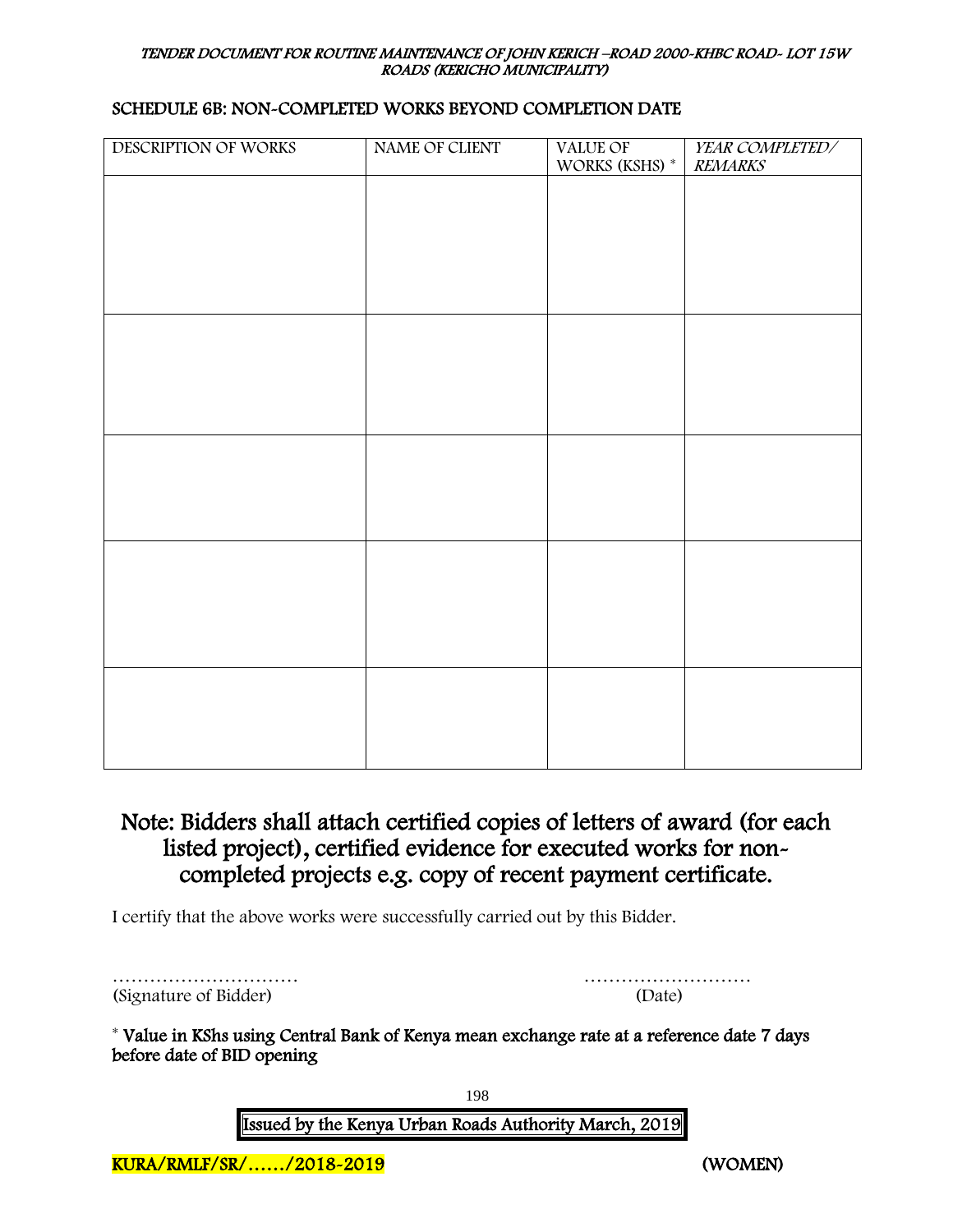## SCHEDULE 6C: SPECIFIC EXPERIENCE

| DESCRIPTION OF WORKS | NAME OF CLIENT | VALUE OF<br>WORKS (KSHS) * | YEAR COMPLETED/<br><b>REMARKS</b> |
|----------------------|----------------|----------------------------|-----------------------------------|
|                      |                |                            |                                   |
|                      |                |                            |                                   |
|                      |                |                            |                                   |
|                      |                |                            |                                   |
|                      |                |                            |                                   |
|                      |                |                            |                                   |
|                      |                |                            |                                   |
|                      |                |                            |                                   |
|                      |                |                            |                                   |
|                      |                |                            |                                   |
|                      |                |                            |                                   |
|                      |                |                            |                                   |
|                      |                |                            |                                   |
|                      |                |                            |                                   |
|                      |                |                            |                                   |
|                      |                |                            |                                   |
|                      |                |                            |                                   |

Note: Bidders shall attach certified copies of letters of award (for each listed project), certified evidence for executed works for non-completed projects e.g. copy of recent payment certificate.

I certify that the above works were successfully carried out by this Bidder.

|                       | .      |
|-----------------------|--------|
| (Signature of Bidder) | (Date) |

………………………… ………………………

\* Value in KShs using Central Bank of Kenya mean exchange rate at a reference date 7 days before date of BID opening

199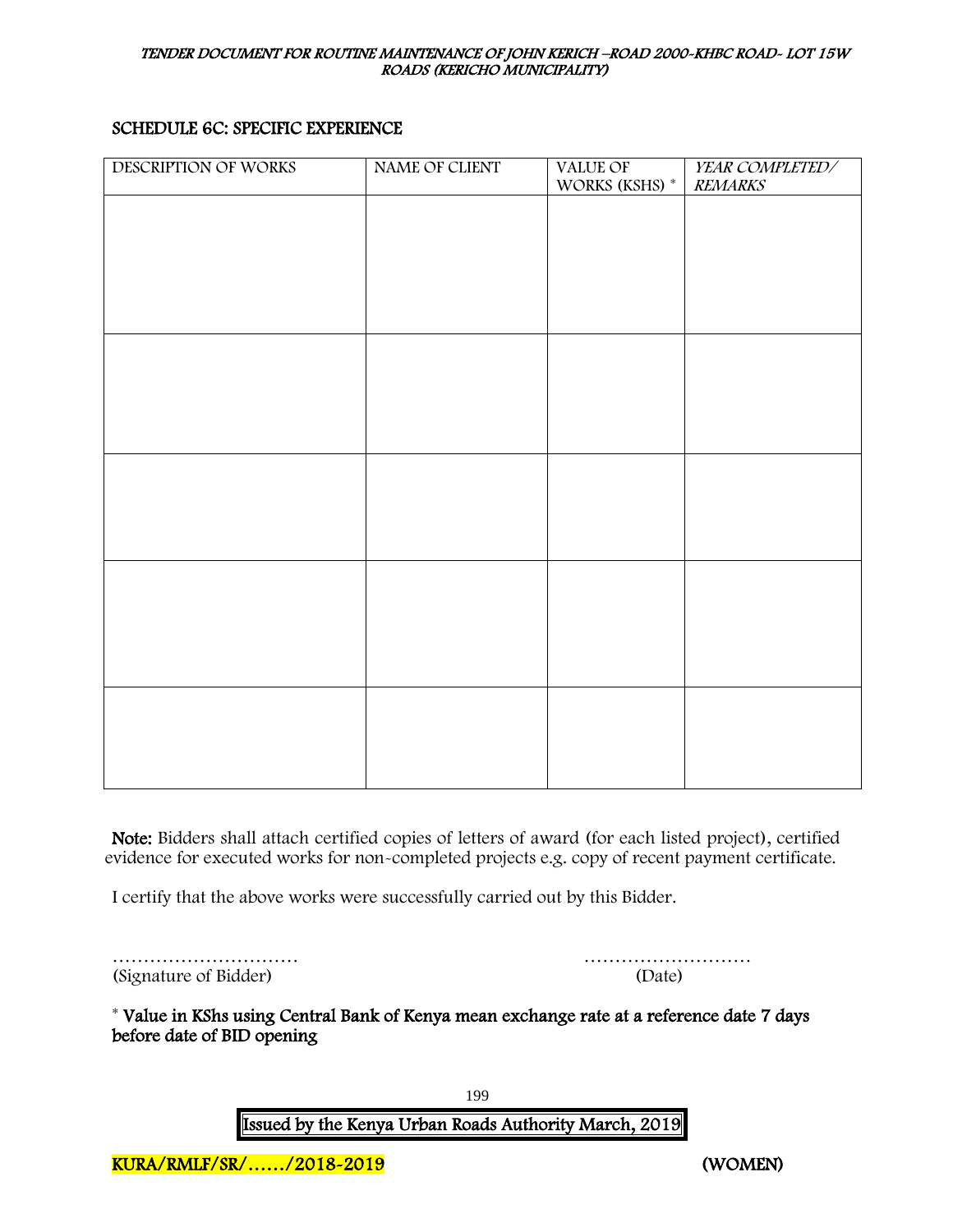| <b>DESCRIPTION OF</b><br><b>WORKS</b> | NAME OF<br><b>CLIENT</b> | DATE OF<br>COMMENC<br><b>EMENT</b> | DATE OF<br>COMPLETION | <b>VALUE OF</b><br>WORKS (KSHS) | <b>VALUE</b><br>COMPLETED<br>UP TO DATE<br>% | PHYSICALLY<br>COMPLETED<br>UP TO DATE<br>$\%$ |
|---------------------------------------|--------------------------|------------------------------------|-----------------------|---------------------------------|----------------------------------------------|-----------------------------------------------|
|                                       |                          |                                    |                       |                                 |                                              |                                               |
|                                       |                          |                                    |                       |                                 |                                              |                                               |
|                                       |                          |                                    |                       |                                 |                                              |                                               |
|                                       |                          |                                    |                       |                                 |                                              |                                               |
|                                       |                          |                                    |                       |                                 |                                              |                                               |
|                                       |                          |                                    |                       |                                 |                                              |                                               |

## SCHEDULE 7: SCHEDULE OF ONGOING PROJECTS

Note: 1. Bidders shall attach certified copies of letters of award (for each listed project) and any certified evidence for executed works e.g copy of recent payment certificate.

2. Bidders must indicate all their on-going works as at the time of bidding. Any nondisclosure shall constitute non-responsiveness)

I certify that the above works are being carried out by me and that the above information is correct.

(Signature of Bidder) (Date)

………………………… ………………………

200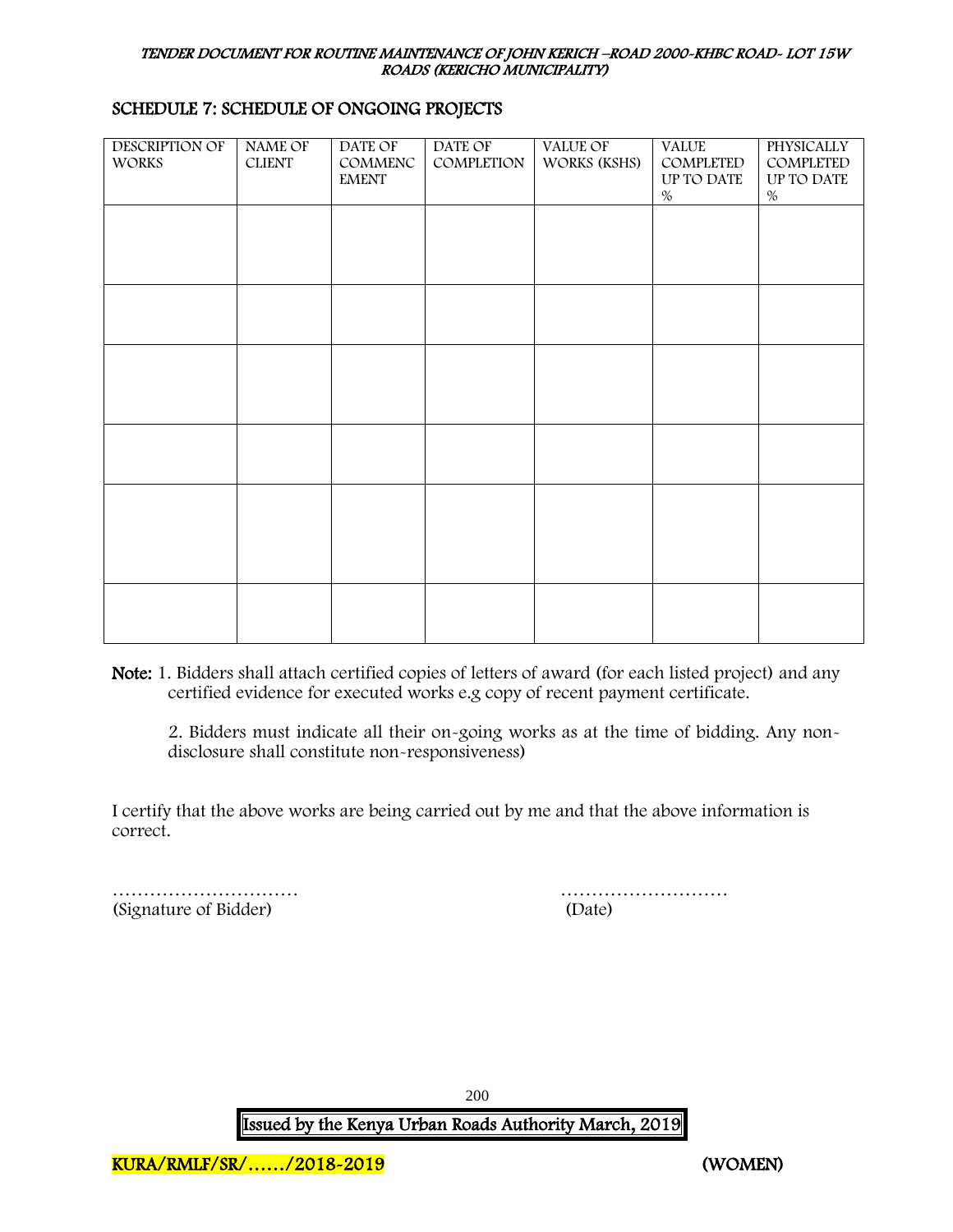## SCHEDULE 8: FINANCIAL STANDING

- 1 Submit copies of audited profit and loss statements and balance sheet for the last five calendar years and estimated projection for the next two years with certified English translation where appropriate.
- 2 Give turnover figures for each of the last two (2) financial years. Quote in millions and decimal thereof.

|                               | Year $1$ () | Year $2(\ldots)$ |
|-------------------------------|-------------|------------------|
|                               | Ksh.        | Ksh.             |
| Road works                    |             |                  |
| Other civil Engineering works |             |                  |
| Other (specify)               |             |                  |
| Total                         |             |                  |

## SUMMARY OF ASSETS AND LIABILTIES OF THE AUDITED FINANCIAL STATEMENTS OF THE LAST TWO (2) FINANCIAL YEARS.

|                              | Year $1$ () | Year $2(\ldots)$ |
|------------------------------|-------------|------------------|
|                              | KShs.       | KShs.            |
| 1. Total Assets              |             |                  |
| 2. Current Assets            |             |                  |
| 3. Bank Credit Line Value    |             |                  |
| 4. Total Liabilities         |             |                  |
| 5. Current Liabilities       |             |                  |
| 6. Net Worth $(1-4)$         |             |                  |
| 7. Working capital $(2+3-4)$ |             |                  |

(a) Name/Address of Commercial Bank providing credit line

……………………………………………………………………………………………… ………………………………………………………………………………………………

(b) Total amount of credit line KShs………………………………………………

Attach a certified copy of Undertaking of the Bank to provide the credit.

(c) Attach bank statements for the last six (6) months

201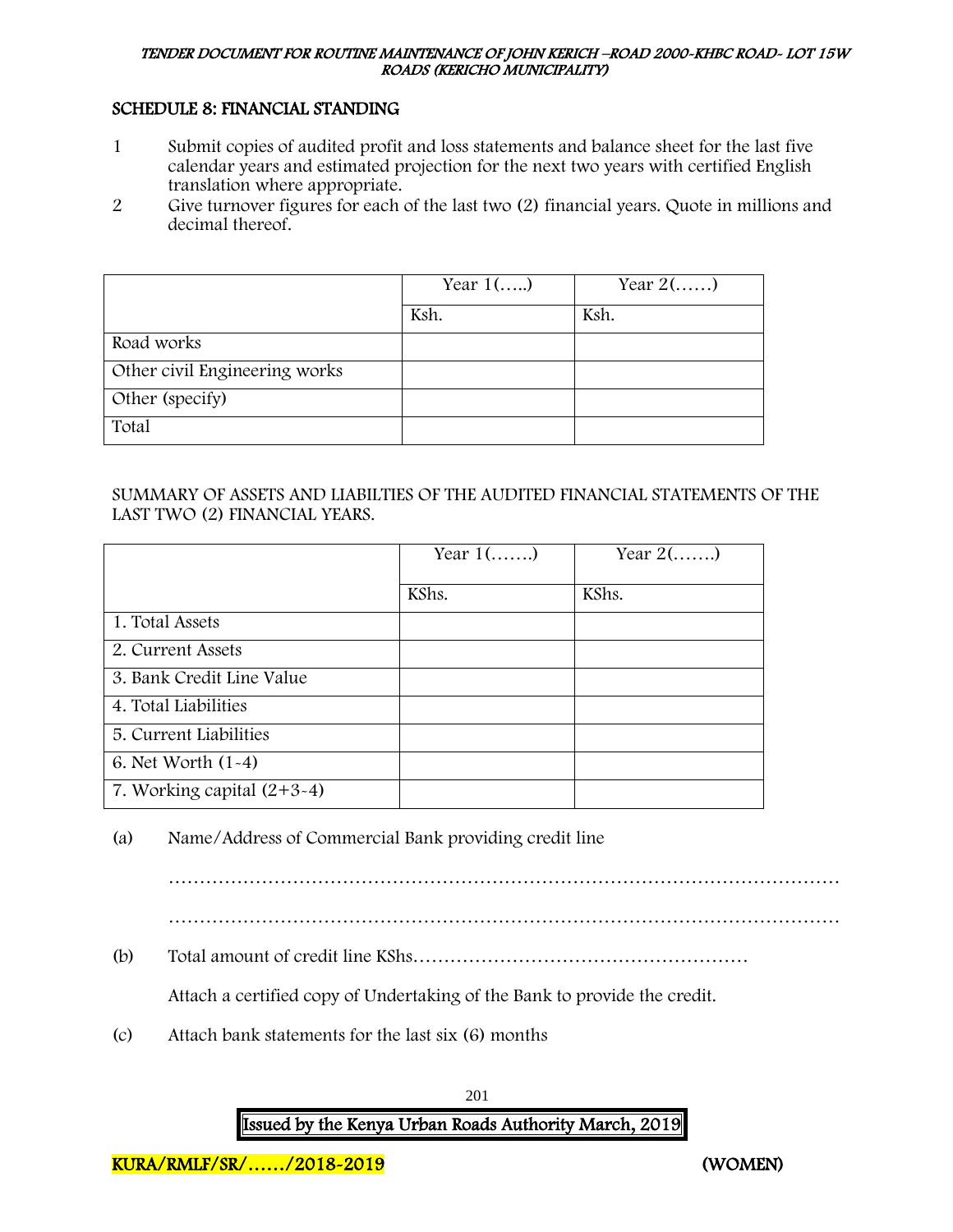## SCHEDULE 9: OTHER SUPPLEMENTARY INFORMATION

Financial reports for the last three years, balance sheets, profit and loss statements, auditors' reports etc. List them below and attach copies. ………………………………………………………………………………………………… ………………………………………………………………………………………………… ………………………………………………………………………………………………… ………………………………………………………………………………………………… Evidence of access to financial resources to meet the qualification requirements. Cash in hand, lines of credit etc. List below and attach copies of supporting documents ………………………………………………………………………………………………… …………………………………………………………………………………………………. …………………………………………………………………………………………………. ………………………………………………………………………………………………… Name, address, telephone, telex, fax numbers and email of the Bidders Bankers who may provide reference if contacted by the Contracting Authority. ………………………………………………………………………………………………. ………………………………………………………………………………………………. I certify that the above information is correct. ……………………………. …………………………………….. Date Signature of Bidder

(To be signed by authorized representative and officially stamped)

202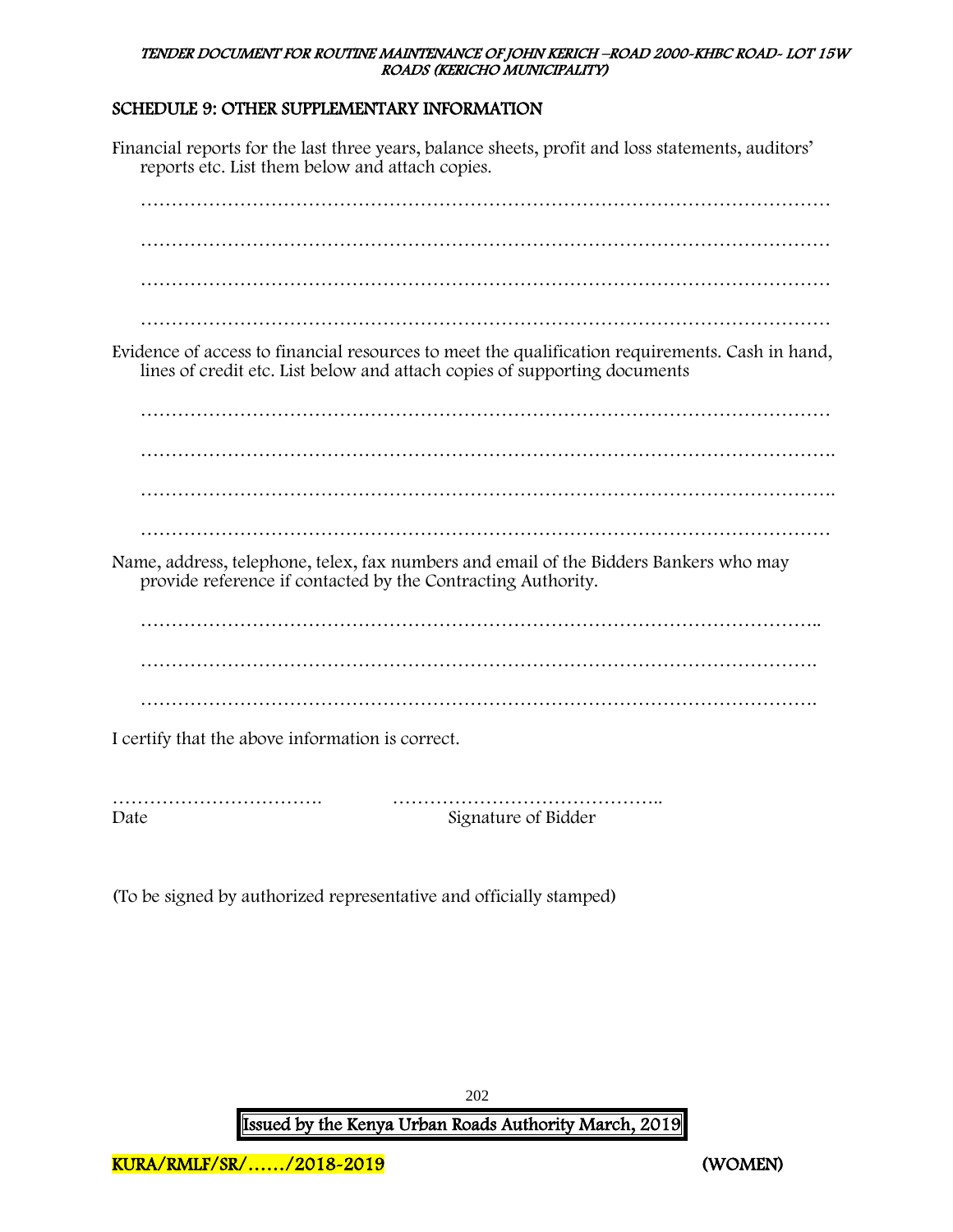## SCHEDULE 10: LITIGATION HISTORY FORM

Information on current litigation in which the Bidder is involved.

| <b>OTHER PARTY (IES)</b> | <b>CAUSE OF DISPUTE</b> | AMOUNT INVOLVED (KSHS) |
|--------------------------|-------------------------|------------------------|
|                          |                         |                        |
|                          |                         |                        |
|                          |                         |                        |
|                          |                         |                        |
|                          |                         |                        |

I certify that the above information is correct.

| Date | Signature of Bidder |
|------|---------------------|

(To be signed by authorized representative and officially stamped)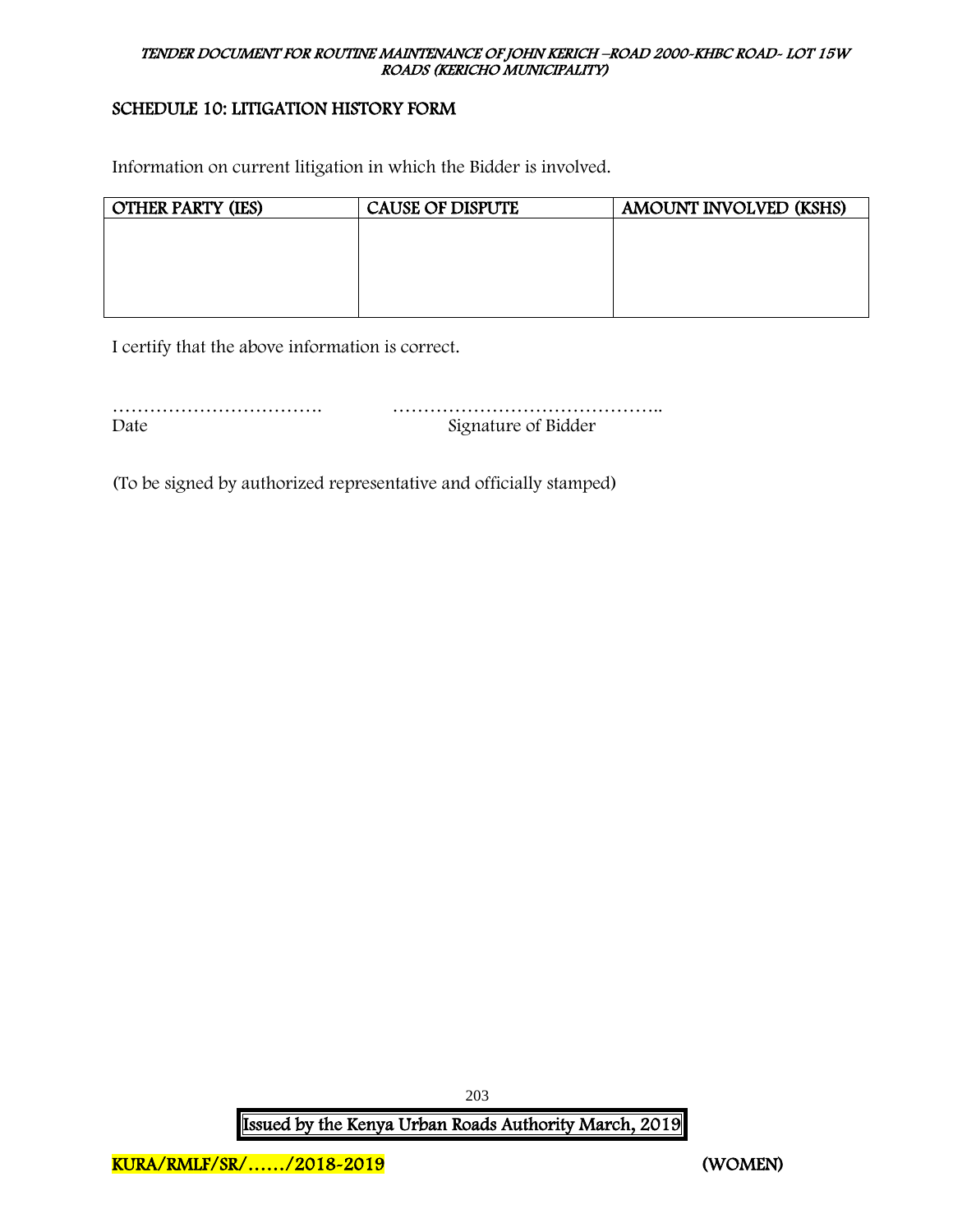# SCHEDULE 11: DECLARATION FORM FOR BANKRUPT OR INSOLVENT AND DEBARMENT

Date

To

The Kenya Urban Roads Authority

P.O Box 41727 – 00100,

IKM Place, 5th Ngong Ave, Nairobi,

KENYA.

Ladies and Gentlemen,

The Tenderer i.e. (full name and complete physical and postal address)

……………………………………………………………………………………………………… ………………………………………………………………………………………………………

……………………declare the following: -

a) That I/ We have not been debarred from participating in public procurement by anybody, institution or person.

b) That I/ We have not been involved in and will not be involved in corrupt and fraudulent practices regarding public procurement anywhere.

c) That I/ We are not insolvent, in receivership, bankrupt or in the process of being wound up and is not the subject of legal proceedings relating to the foregoing.

d) That I/We are not under any ongoing investigation by the Ethics and Anti-Corruption Commission (EACC) for any corrupt and/or economic crimes or practices.

e) That I/ We are not associated with any other Tenderer participating in this Tender.

f) That I/We do hereby confirm that all the information given in this tender is accurate, factual and true to the best of our knowledge.

Yours sincerely,

……………………………………………………

Name of Tenderer

………………………………………………………………………………..

Signature of duly authorised person signing the Tender

…………………………………………………………………………..

Name and Capacity of duly authorised person signing the Tender

………………………………………

Stamp or Seal of Tenderer

204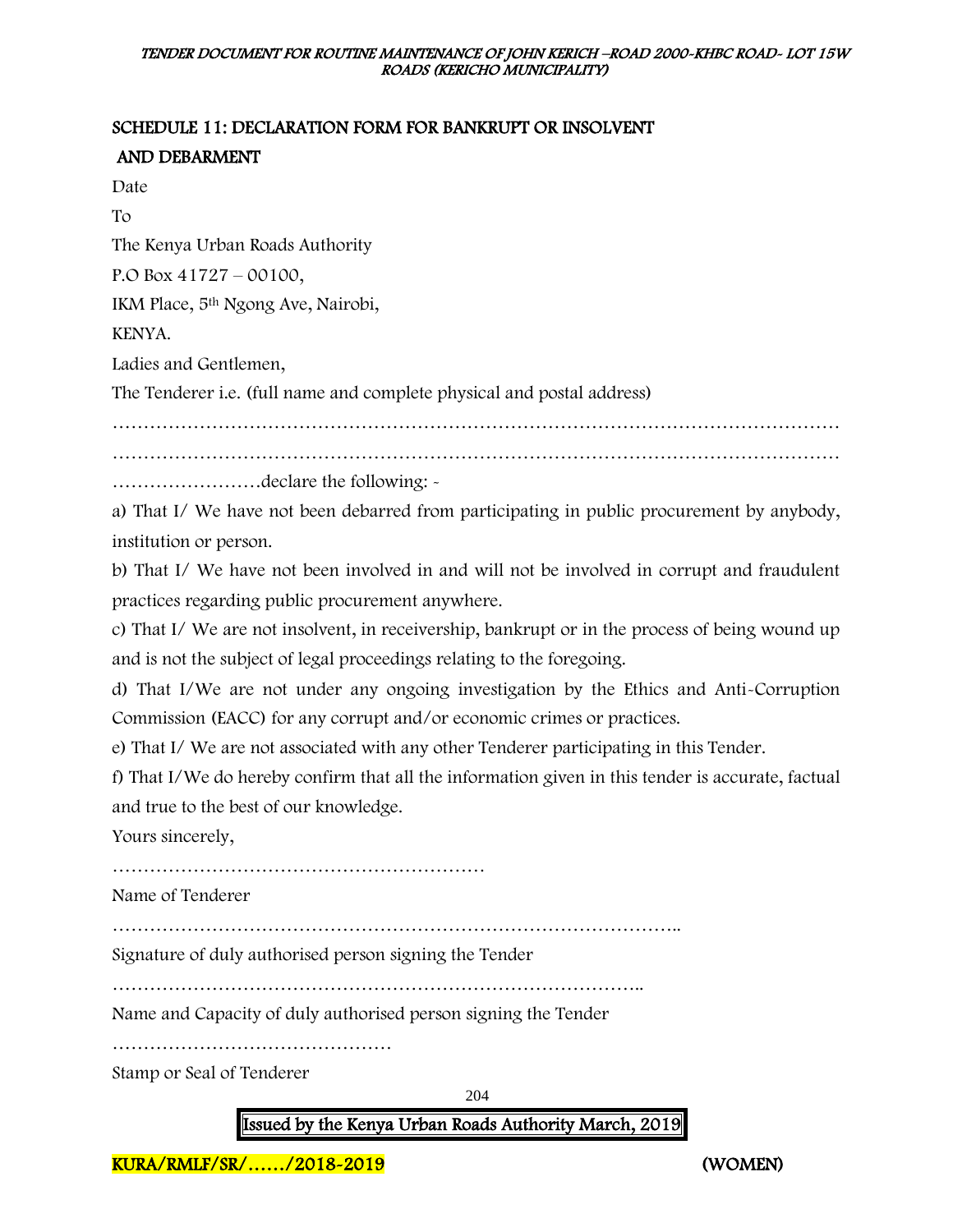# SCHEDULE 12: ANTI CORRUPTION DECLARATION / COMMITMENT / PLEDGE FORM

I/We …………………………………………………………………………… of Post Office Box …………………………………………………………. declare that I/ We recognize that Public Procurement is based on a free, fair and competitive tendering process which should not be open to abuse.

I/We ……………………………………………………………………….. Declare that I/We will not offer or facilitate, directly or indirectly, any inducement or reward to any public officer, their relations or business associates, in connection with tender No.

………………………………………………. for or in the subsequent performance of the contract if I/We am/are successful.

Signed by ……………………………… C.E.O. or Authorized

Representative. Name ……………………………………………..

Designation………………………………..

Signature…………………………………….

Date………………………………………..

In case of sub-contracting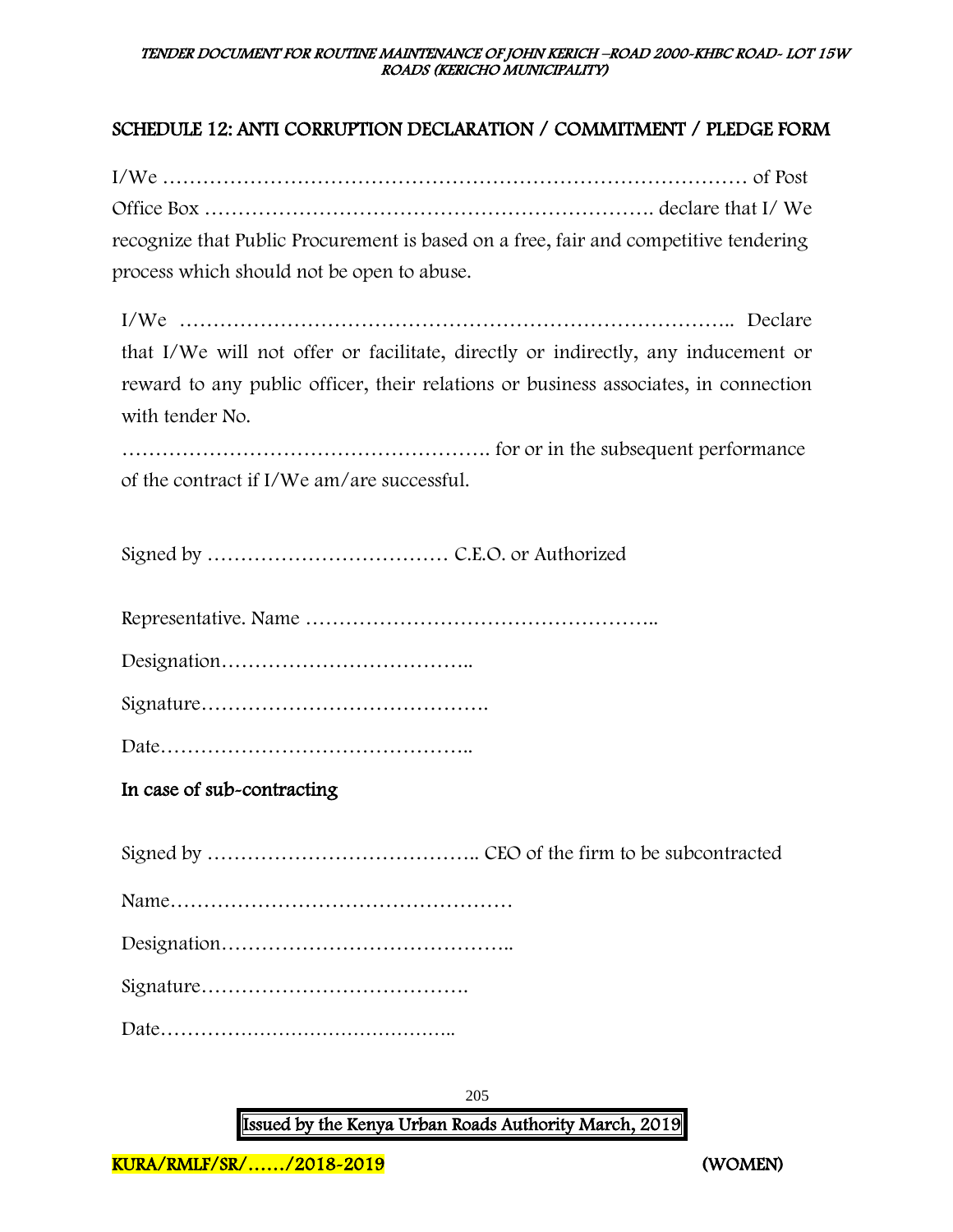# SECTION XII: FORM OF AGREEMENT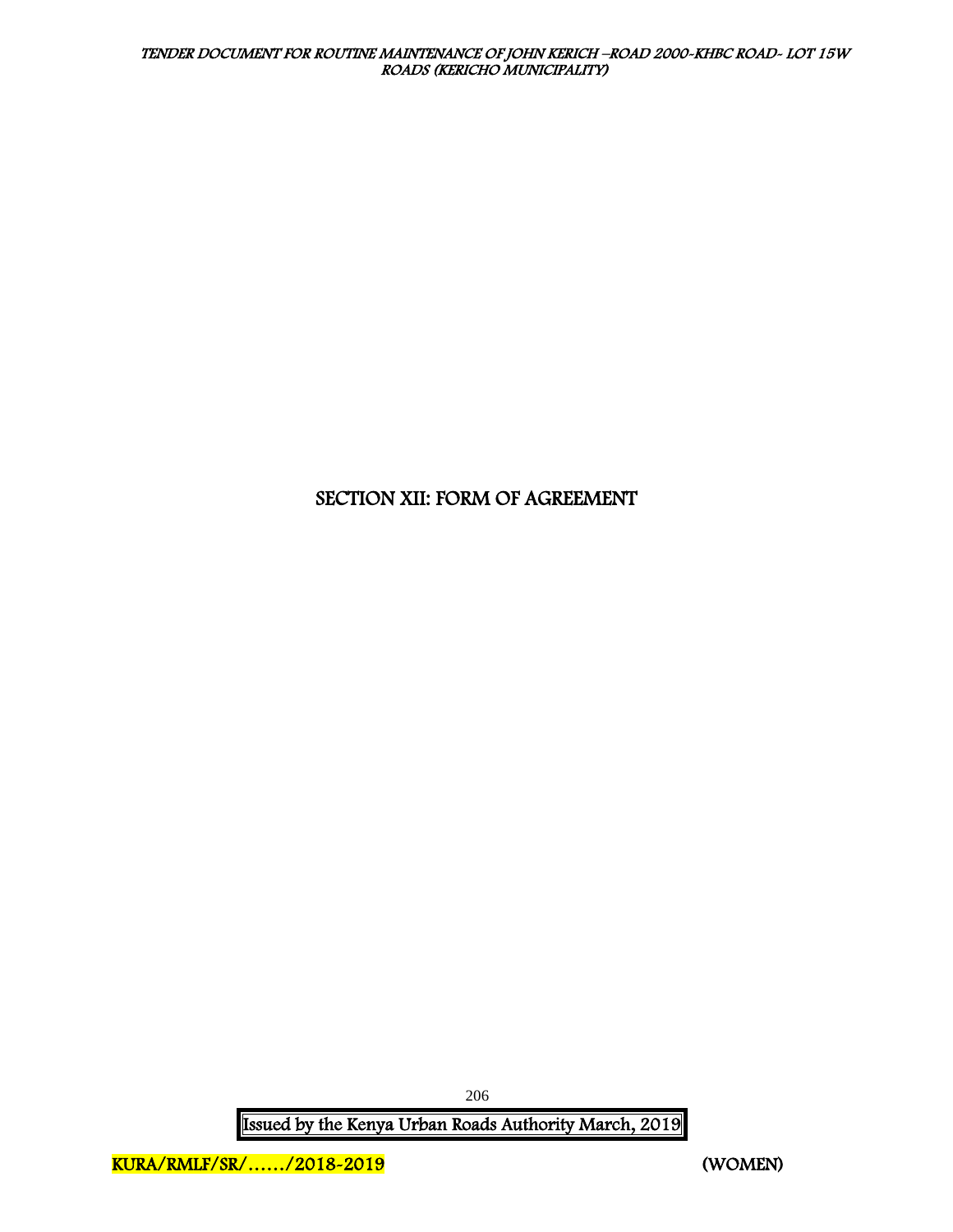FORM OF AGREEMENT

\*\*(To be signed after the award of a contract)

THIS AGREEMENT is made on the ………………………… day of ……………………………………………………………………………………… between the Kenya Urban Roads Authority of P. O. Box 41727-00100, Nairobi, Kenya hereinafter called "the

Employer" of the one part and M/S ................................................................................. (Contractor) of P. O . .................................................... (address) hereinafter called "the

Contractor" of the other part.

WHEREAS the Employer is desirous that certain works should be executed, viz.

ROUTINE MAINTENANCE OF JOHN KERICH-ROAD 2000-KHBC ROAD IN KERICHO TOWN–LOT 15W and has a Contract with the Contractor for the execution completion and maintenance of such works in the region NOW THIS AGREEMENT WITNESSETH as follows:

In this agreement words and expressions shall have the same meanings as are respectively assigned to them in the Conditions of Contract hereinafter referred to.

The following document shall be deemed to form and be read and construed as part of this Agreement, viz.:

- The Conditions of Contract (FIDIC IV) Part 2
- The Conditions of Contract (FIDIC IV) Part 1
- The Special Specification
- The Standard Specifications
- The Priced Bill of Quantities
- The Letter of Award and Acceptance
- Schedules of Supplementary Information
- -The Drawings
- -Other documents as may be agreed and listed

All aforesaid documents are hereinafter referred to as "The Contract".

In consideration of the payment to be made by the Employer to the Contractor, the Contractor hereby covenants with the Employer to execute, complete and maintain the works in conformity in all respects with the provisions of the Contract.

The Employer hereby covenants to pay the Contractor in consideration of the execution, completion and maintenance of the works the Contract Price at the times and in the manner prescribed by the Contract.

IN WITNESS WHEREOF the parties have hereunto set their respective hands on the day and year first above written.

207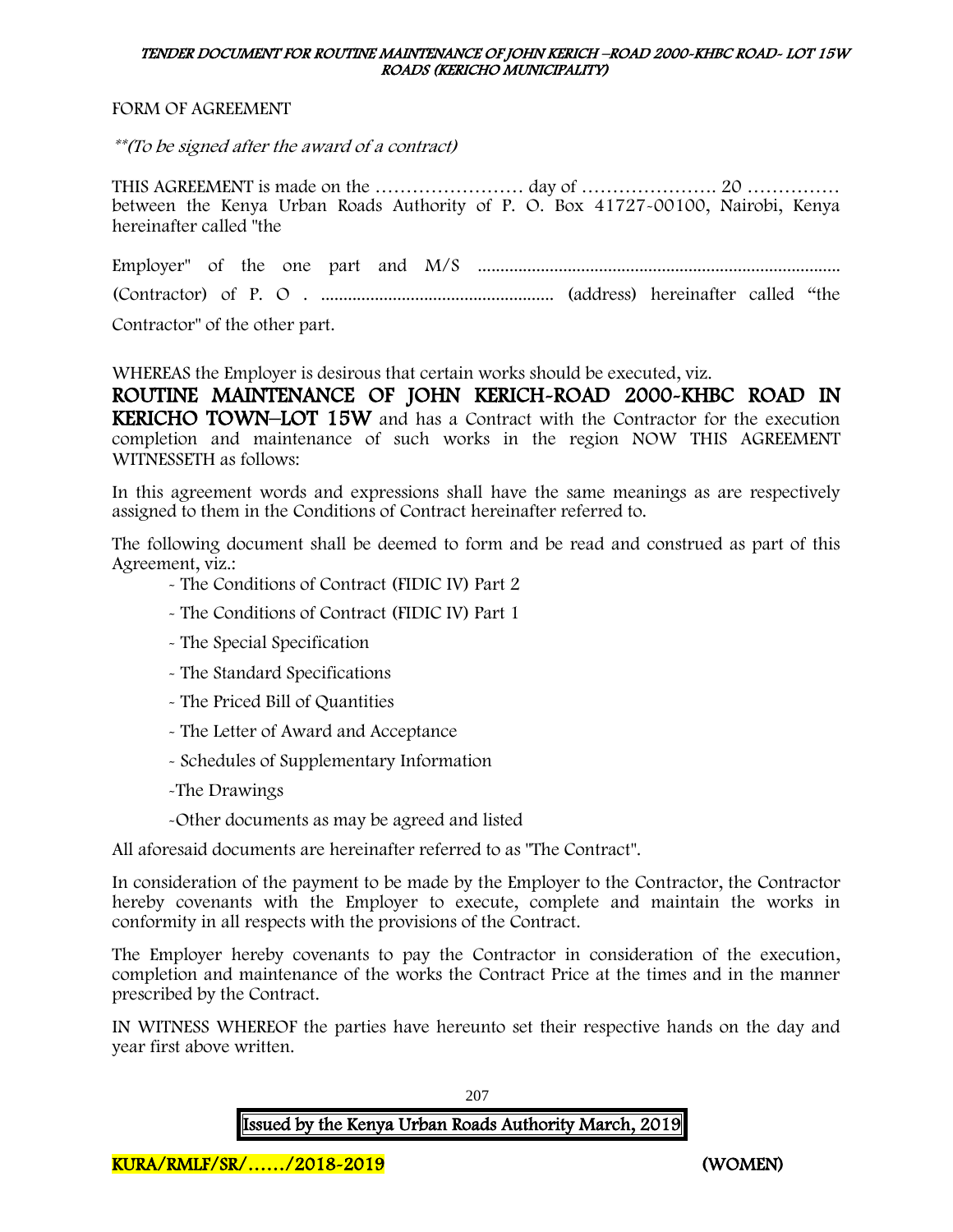| SIGNED SEALED AND DELIVERED |                                                                                           |
|-----------------------------|-------------------------------------------------------------------------------------------|
| By the said Employer:       | (Director General, Kenya Urban Roads Authority)<br>For and on behalf of the said Employer |
| In the presence of:         | (Name and Designation of Witness)                                                         |
|                             | (Signature of Witness)                                                                    |
|                             | (Address Of witness)                                                                      |
| By the said Contractor:     | (Signature)                                                                               |
|                             | (Name of the Director)                                                                    |
| In the presence of:         | (Name and Designation of Witness)                                                         |
|                             | (Signature of Witness)                                                                    |
|                             | (Address Of witness)                                                                      |
|                             |                                                                                           |

208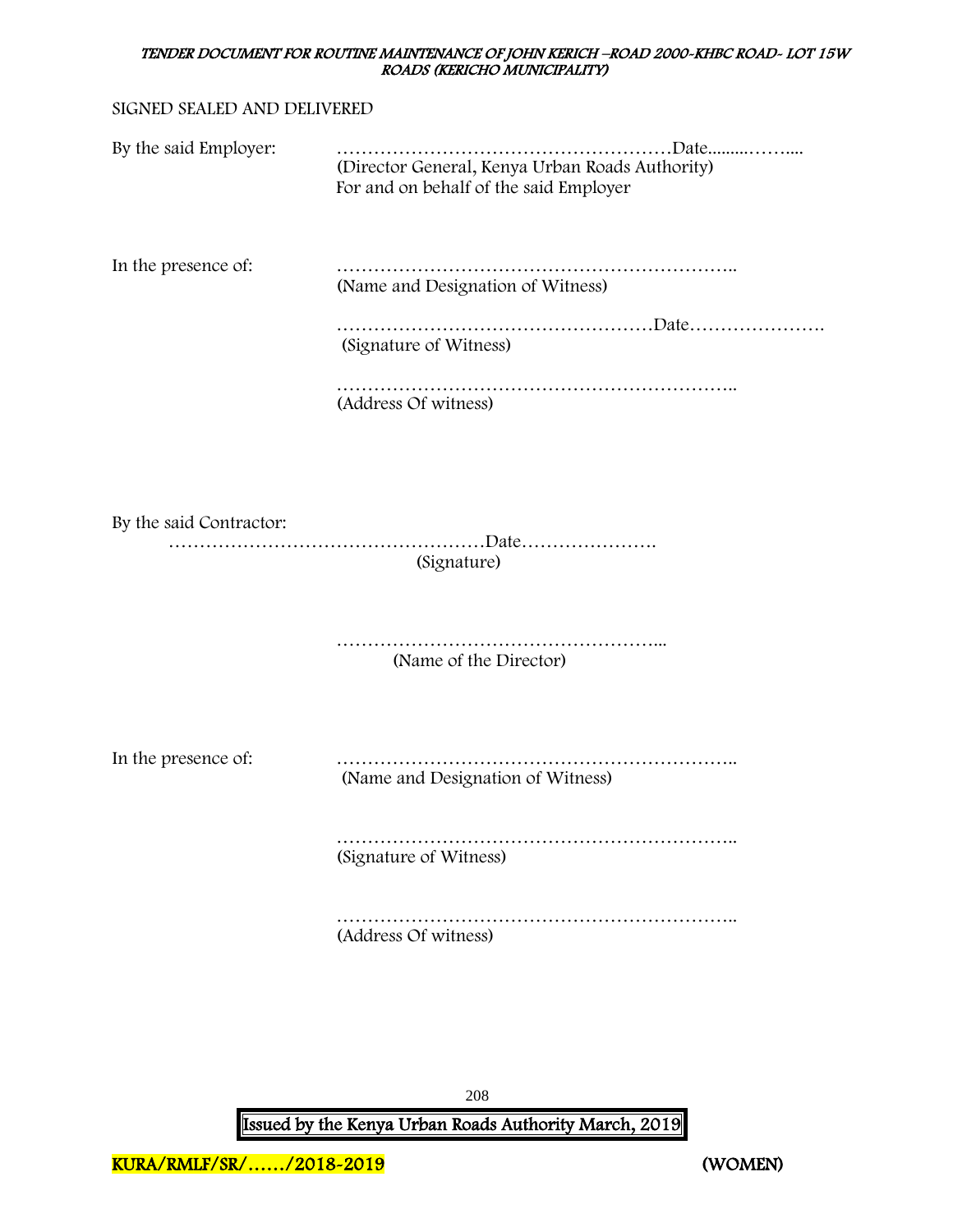SECTION XIII: FORM OF PERFORMANCE BANK GUARANTEE (UNCONDITIONAL)